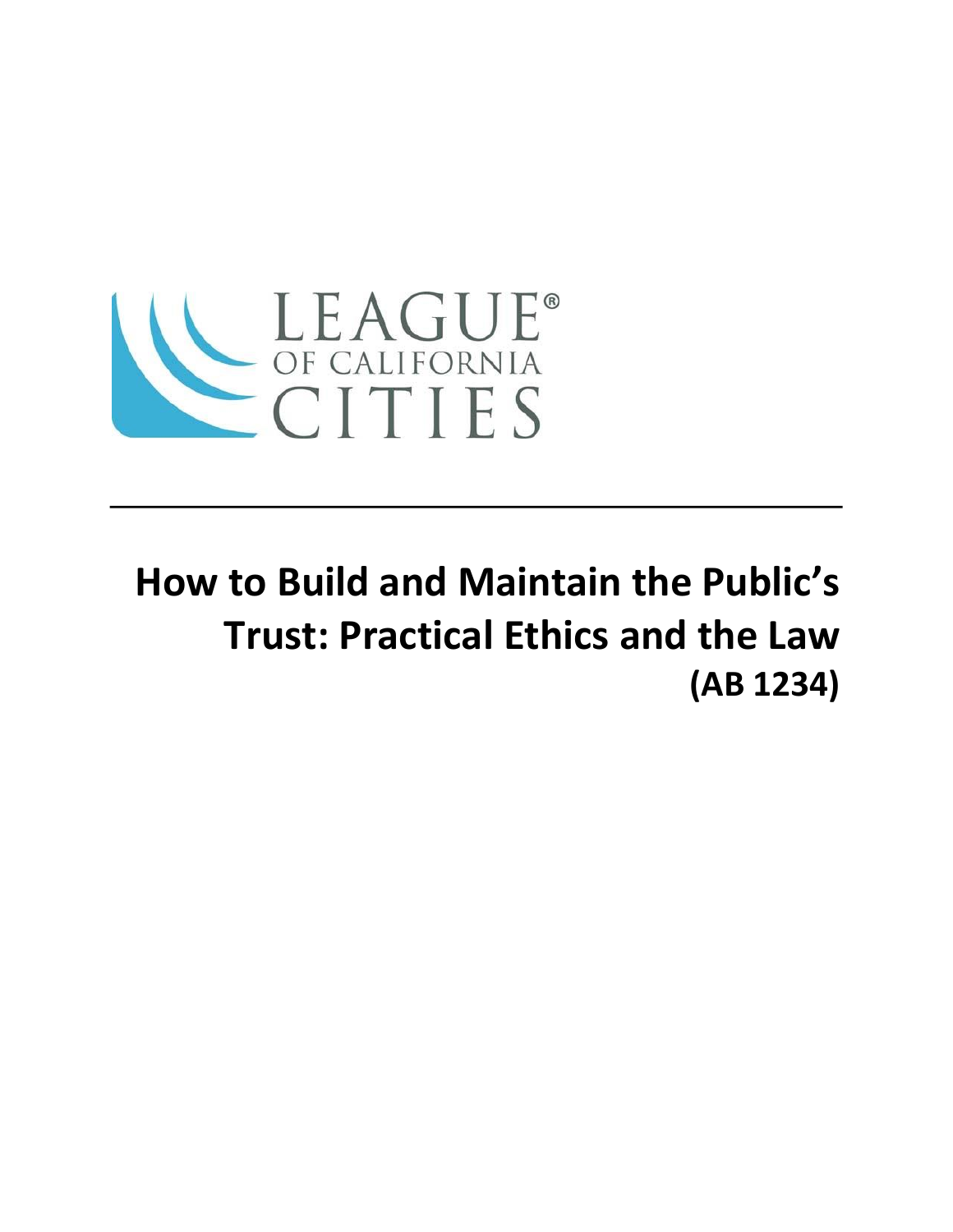# Ethics Law Principles for Public Servants: KEY THINGS TO KNOW

*Note that the following are not statements of law, but rather principles the law is designed to achieve. The goal in providing this list is to identify the kinds of issues addressed by public service ethics laws. If an issue arises for you under these principles, public officials should consult agency counsel.*

## Personal Financial Gain

#### Generally speaking, public officials:

- Cannot request, receive or agree to receive anything of value or other advantages in exchange for a decision.
- Must disclose their financial interests to the public.
- Must disqualify themselves from participating in decisions that may affect (positively or negatively) their financial interests.
- Cannot have an interest in a contract made by their agency.
- Cannot be involved in agency decisions affecting a potential future employer once the official and employer each have expressed an interest in a professional relationship.
- Cannot lobby their agency for pay for a year following their departure from the agency.

## Perk Issues: Including Compensation, Use of Public Resources and Gifts

Generally speaking, public officials:

- Receive limited compensation for their service to the public.
- Cannot receive compensation for speaking, writing an article or attending a conference.
- Are reimbursed for only those expenses allowed in agency expense reimbursement policies because those expenses have a demonstrable public purpose and necessity.
- Cannot use public agency resources (money, travel expenses, staff time and agency equipment) for personal or political purposes.
- Cannot send or be featured in mass mailings at public expense.
- Cannot make gifts of public resources or funds.
- Must disclose gifts they receive from each single source that has given gifts worth \$50 or more in a single calendar year.
- May not receive gifts worth a total of \$460 (2015-16 amount) from a single source in a single calendar year.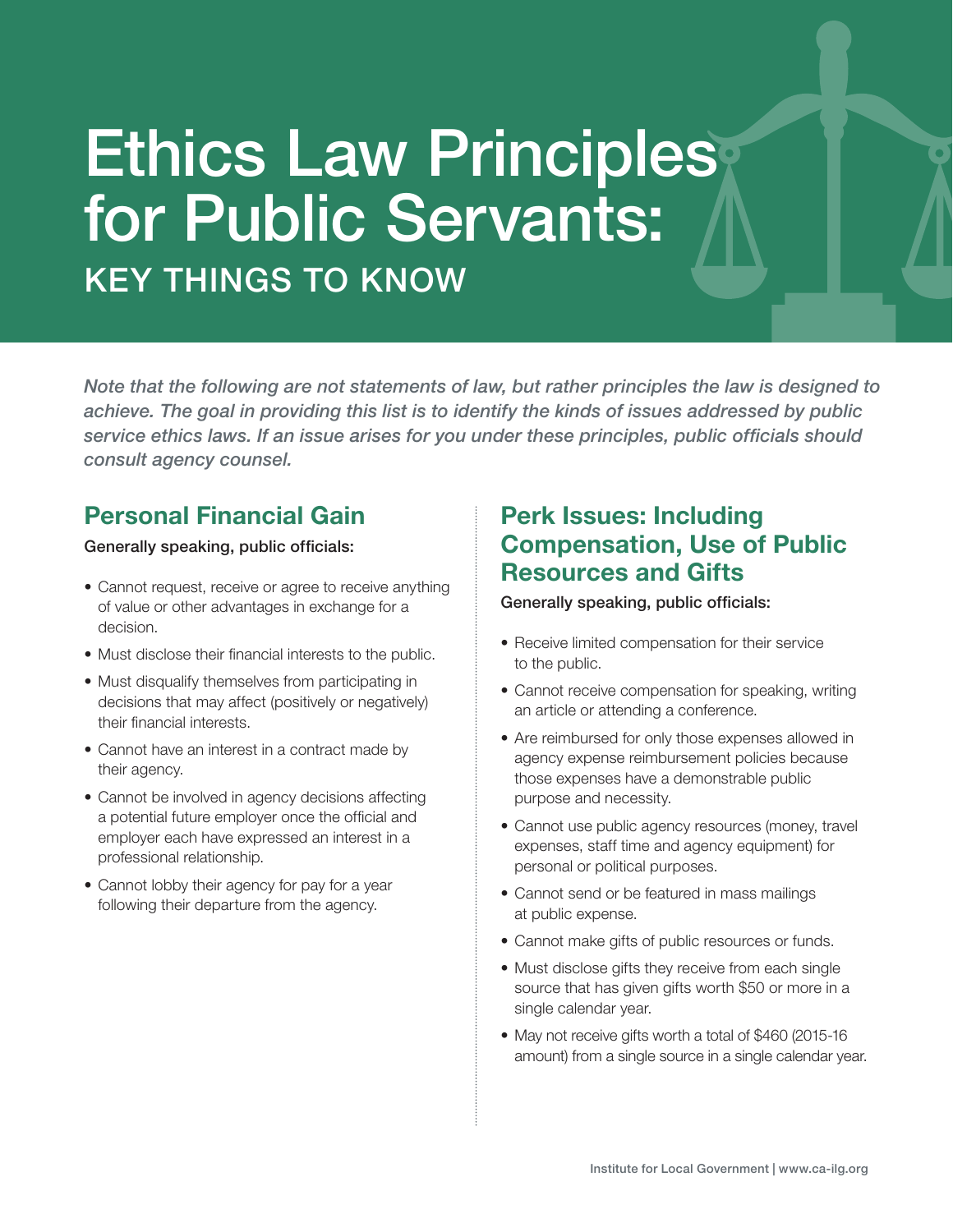

- May only accept free trips and travel expenses under limited circumstances.
- May not accept free or discounted transportation from transportation companies.
- May not use campaign funds for personal benefits not directly related to a political, legislative, or governmental purpose.

## **Transparency**

#### Generally speaking, public officials must:

- Disclose their economic interests when they take office, annually while they are in office and when they leave office. These economic interests include such kinds of interests as: sources of income, property ownership, investments, certain family members' interests, business interests, loans, contracts and gifts received.
- Disclose information about who has agreed to commit significant resources (\$5,000 or more) to legislative, governmental or charitable purposes at an elected official's request.
- Disclose campaign contributions.
- Conduct the public's business in open and publicized meetings, except for the limited circumstances when the law allows closed sessions.
- Allow the public to participate in meetings, and listen to the public's views before making decisions.
- Allow public inspection of documents and records generated, owned, used, or retained by public agencies, except when non-disclosure is specifically authorized by law.
- Disclose gifts given to the public agency and how they are ultimately used.

## Fair Process and Merit-Based Decision-Making

#### Generally speaking, public officials:

- Cannot receive loans from other staff, officials or contractors, and must comply with certain requirements for loans from others.
- Cannot engage in vote-trading.
- Have a responsibility to assure fair and competitive agency contracting processes.
- Cannot participate in quasi-judicial proceedings in which they have a strong bias with respect to the parties or facts.
- Must conduct public hearings in accordance with fair process principles.
- Cannot participate in decisions that will benefit their immediate family (spouse/domestic partner and dependent children).
- Cannot simultaneously hold certain public offices or engage in other outside activities that would subject them to conflicting loyalties.
- Cannot participate in entitlement proceedings—such as land use permits—involving campaign contributors (does not apply to elected bodies).
- Cannot solicit campaign contributions of more than \$250 from permit applicants while an application is pending and for three months after a decision (if sitting on an appointed body).
- Cannot solicit agency employee support for their political causes.
- Cannot retaliate against those who whistle-blow.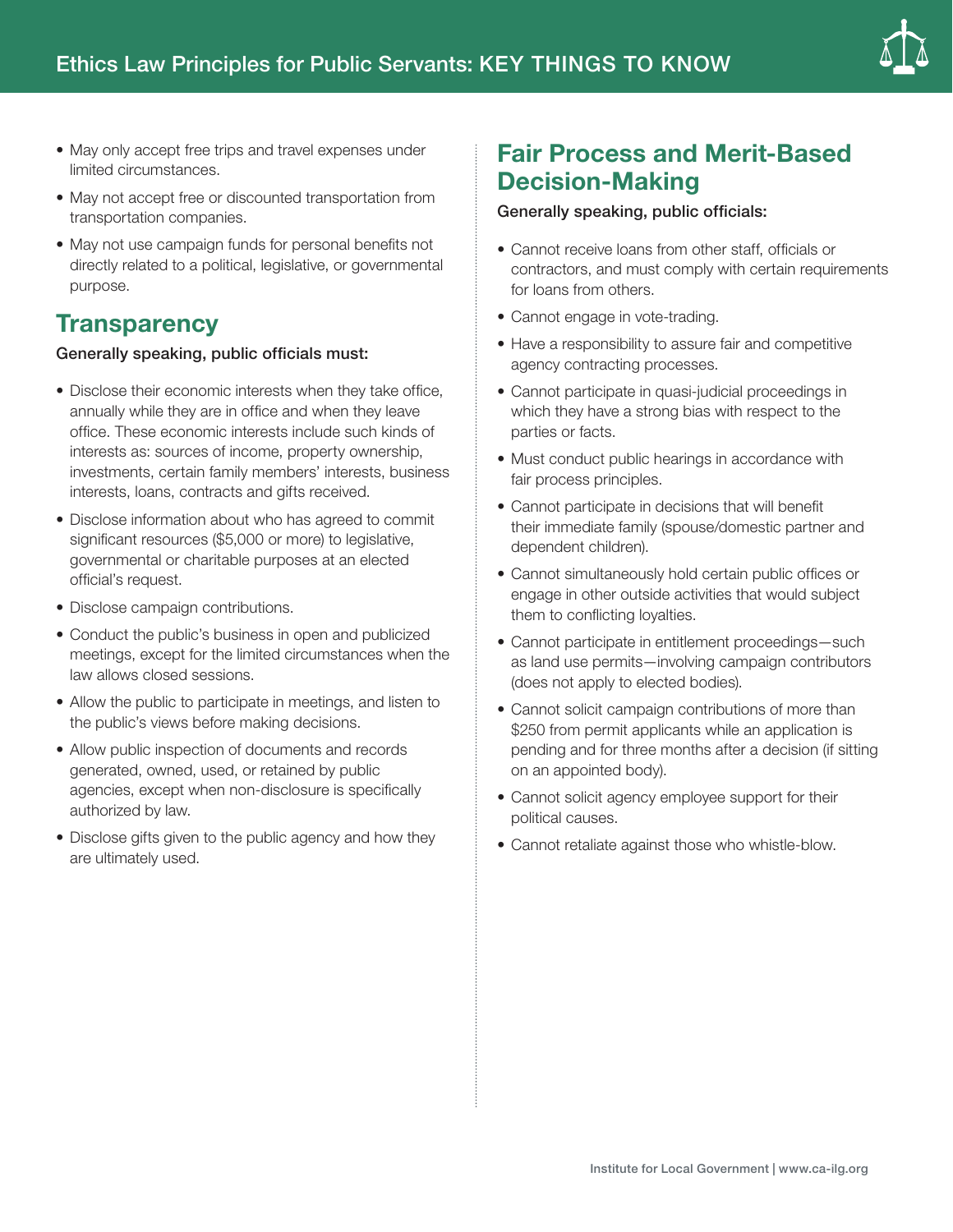

## KEY CONCEPTS

- A public agency's decision should be based solely on what best serves the public's interests.
- $\Box$  The law is aimed at the perception, as well as the reality, that a public official's personal interests may influence a decision. Even the temptation to act in one's own interest could lead to disqualification, or worse.
- $\Box$  Having a conflict of interest does not imply that a public official has done anything wrong; it just means that the official has financial or other disqualifying interests.
- $\Box$  Violating the conflict of interest laws could lead to monetary fines and criminal penalties for public officials. Don't take that risk.

## BASIC RULE

A public official may not participate in a decision including trying to influence a decision  $-$  if the official has financial or, in some cases, other strong personal interests in that decision. When an official has an interest in a contract, the official's agency may be prevented from even making the contract.

## WHEN TO SEEK ADVICE FROM AGENCY COUNSEL

The rules are very complex. A public official should talk with agency counsel early and often and when an action by the public agency may affect (positively or negatively) any of the following:

- $\Box$  Income. Any source of income of \$500 or more (including promised income) during the prior 12 months for the official or official's spouse/domestic partner.
- $\Box$  Immediate Family. The official's spouse/domestic partner and dependent children.
- $\Box$  Business Management or Employment. An entity for which the official serves as a director, officer, partner, trustee, employee or manager.
- $\Box$  Real Property. A direct or indirect interest in real property of \$2,000 or more that the official or official's immediate family have, including such interests as ownership, leaseholds (but not month-to-month tenancies) and options to purchase.
- $\Box$  Gift Giver. A giver of one or more gifts worth a total of \$460 (2015-16) or more to the official in the prior 12 months, including promised gifts.
- $\Box$  Lender/Guarantor. A source or guarantor of a loan to the official.
- $\Box$  Personal Finances. The official or official's immediate family's personal expenses, income, assets or liabilities.
- $\Box$  Contract. A contract that the agency is considering entering into, in which the official or a member of the official's immediate family may have an interest (direct or indirect).
- $\Box$  Business Investment. An interest in a business that the official or the official's immediate family have a direct or indirect investment worth \$2,000 or more.
- $\Box$  Related Business Entity. An interest in a business that is the parent, subsidiary, or is otherwise related to a business in which the official:
	- Has a direct or indirect investment worth \$2000 or more; or
	- Is a director, officer, partner, trustee, employee or manager.
- $\Box$  Business Entity Owning Property. Real property owned by a business entity or trust of the official.
- **□** Campaign Contributor. A campaign contributor of the official (applies to appointed decision-making bodies only).
- $\Box$  Other Personal Interests and Biases. The official has important, but non-financial, personal interests or biases (positive or negative) about the facts or the parties that could cast doubt on the official's ability to make a fair decision.

## WHAT WILL HAPPEN NEXT?

Agency counsel will advise the official whether 1) the official can participate in the decision and, 2) if a contract is involved, whether the agency can enter into the contract at all. Counsel may suggest asking either the Fair Political Practices Commission or the California Attorney General's Office to weigh in.

## EVEN IF IT'S LEGAL, IS IT ETHICAL?

The law sets only minimum standards. Officials should ask themselves whether members of the public will question whether the officials are acting solely in the public's interest. If questions will be asked, officials should consider excusing themselves voluntarily from that particular decision-making process.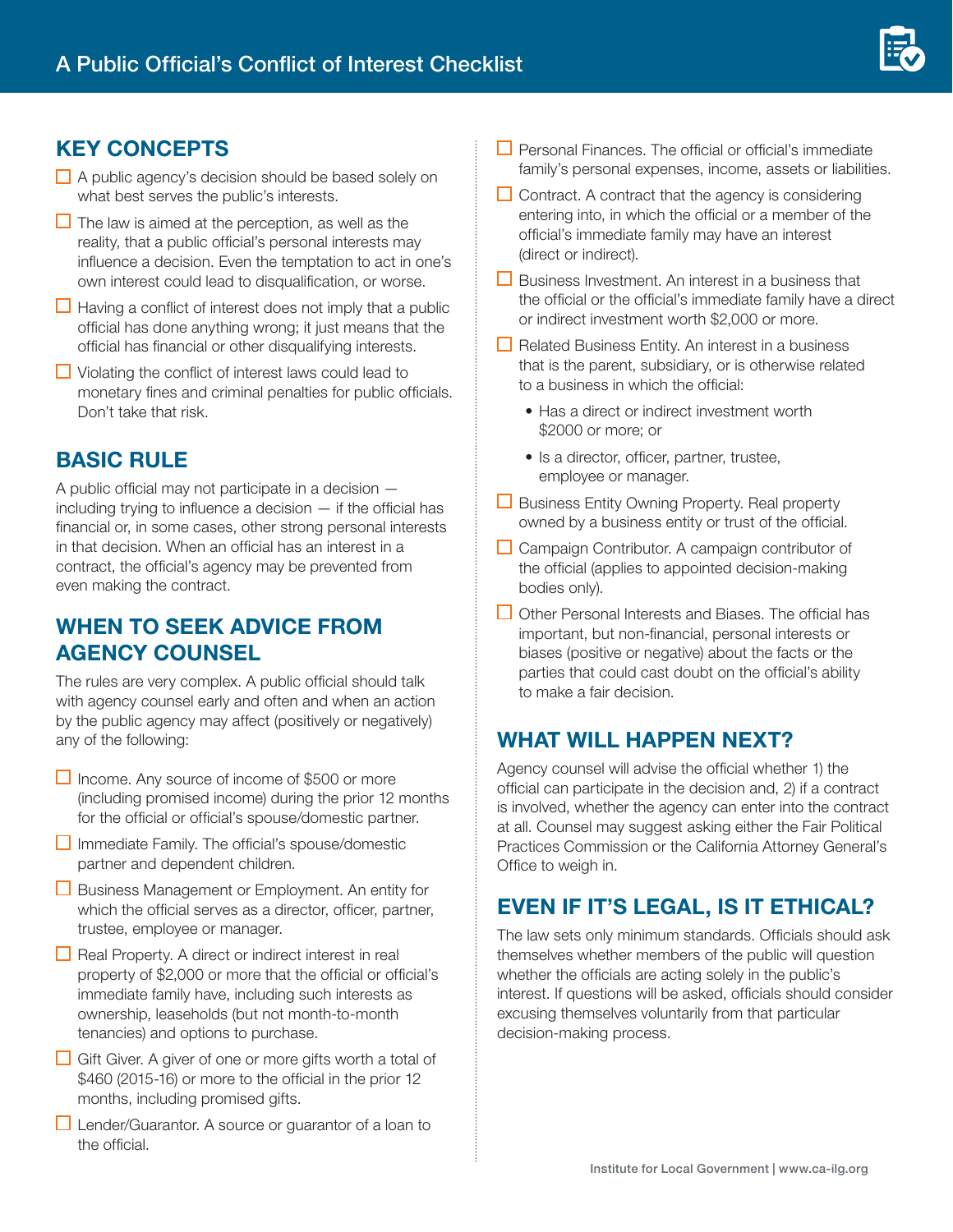## Beyond the Law: Ethics and Values

- Ethics is what one ought to do in a given situation. It's the kind of conduct that would make the world a better place if everyone engaged in it.
- The law provides only minimum standards for ethical conduct. Just because a course of action is legal doesn't mean it is what one ought to do.
- What one ought to do is typically tied to a series of values:
	- Trustworthiness
	- Respect
	- Responsibility
	- Compassion
	- Loyalty
	- Fairness

ILG developed a Good Governance Checklist to help local officials identify ways they can go above and beyond legal requirements to promote public trust and confidence. To access the checklist visit: www.ca-ilg.org/goodgovernance.

## AB 1234 Trainings

California law requires local officials to periodically receive training on public service ethics laws and principles (AB 1234). ILG offers trainings and self-test options to help local officials comply with this law. ILG offers two, one-hour self-study exercises as an option for local officials to satisfy AB 1234 requirements. The self-study materials can also be used to make up for time missed at in-person sessions if the official either arrived late or left early. Find out more at: www.ca-ilg.org/ab1234selfstudy.

ILG can also come to your community to train your local officials and staff. Contact ILG at ethicsmailbox@ca-ilg.org for more information on how to schedule an ethics workshop.

The Institute is grateful to the following firms for making this document possible in 2016:

Aleshire & Wynder, LLP Best Best & Krieger Burke Williams & Sorensen, LLP Hanson Bridgett LLP Liebert Cassidy Whitmore Meyers Nave Murphy Austin Renne Sloan Holtzman Sakai LLP Richards, Watson & Gershon



The Institute for Local Government is the nonprofit research affiliate of the League of California Cities, the California State Association of Counties and the California Special Districts Association.

Its mission is to promote good government at the local level.

The Institute's current program areas include:

- Local Government Basics
- Ethics and Transparency
- Public Engagement
- Sustainable Communities
- Collaboration and Partnerships

© 2016 by The Institute for Local Government All rights reserved.

1400 K Street, Suite 205 Sacramento, CA 95814 (916) 658-8208 • FAX (916) 444-7535 • www.ca-ilg.org Hard copies available for purchase.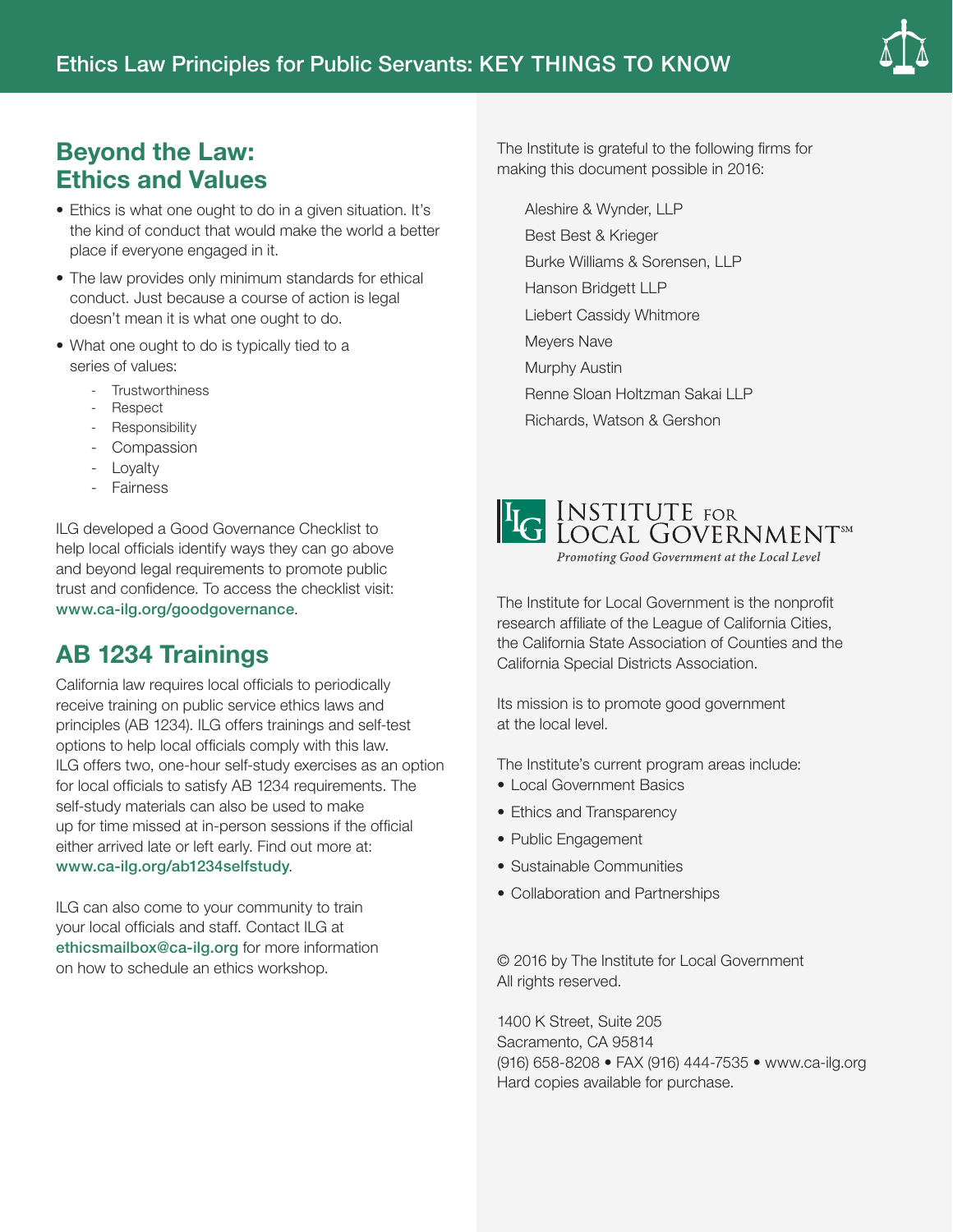Understanding the Basics of

# PUBLIC SERVICE FTHICS LAWS

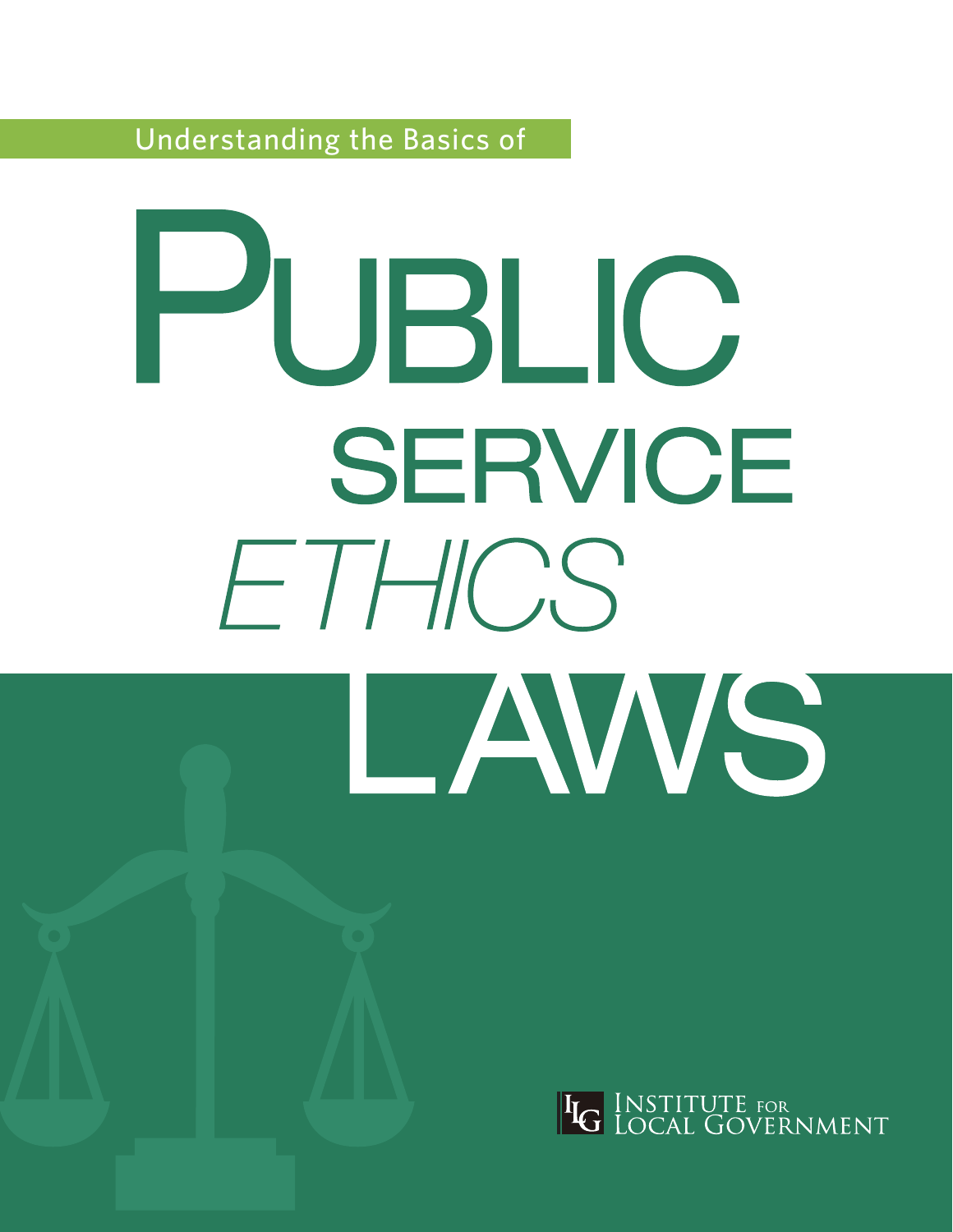The Institute for Local Government is the nonprofit research affiliate of the League of California Cities, the California State Association of Counties, and the California Special Districts Association. Its mission is to promote good government at the local level.

The Institute's current program areas include:

- » Sustainable Communities
- » Public Engagement
- » Ethics and Transparency
- » Local Government Basics
- » Collaboration and Partnerships

The Institute is grateful to the following firms for their commitment to public service ethics:

Aleshire & Wynder LLP

Best Best & Krieger LLP

Burke Williams & Sorensen, LLP

Hanson Bridgett

Liebert Cassidy Whitmore

Meyers Nave Riback Silver & Wilson, PLC

Murphy Austin Adams Schoenfeld LLP

Richards Watson & Gershon

Renne Sloan Holtzman Sakai LLP

Special thanks to the following individuals whose time and effort contributed to this publication:

Jeff Ballinger, Partner, Best Best and & Krieger

Ruben Duran, Partner, Best Best & Krieger

Martin Gonzalez, Executive Director, Institute for Local Government

Amit Katzir, Associate, Liebert Cassidy Whitmore

Michael Martello, Institute for Local Government Volunteer

Colin Roberts, JD, Institute for Local Government

Alysha Stein-Manes, Associate, Liebert Cassidy Whitmore

Scott Tiedemann, Managing Partner, Liebert Cassidy Whitmore

Gary Winuk, Managing Attorney, Kaufman Legal Group

All final decisions about the content, tone and formatting of this publication were made by the Institute for Local Government.

Understanding the Basics of Public Service Ethics

© 2016 by the Institute for Local Government

1400 K Street, Suite 205 Sacramento, CA 95814 (916) 658-8208 www.ca-ilg.org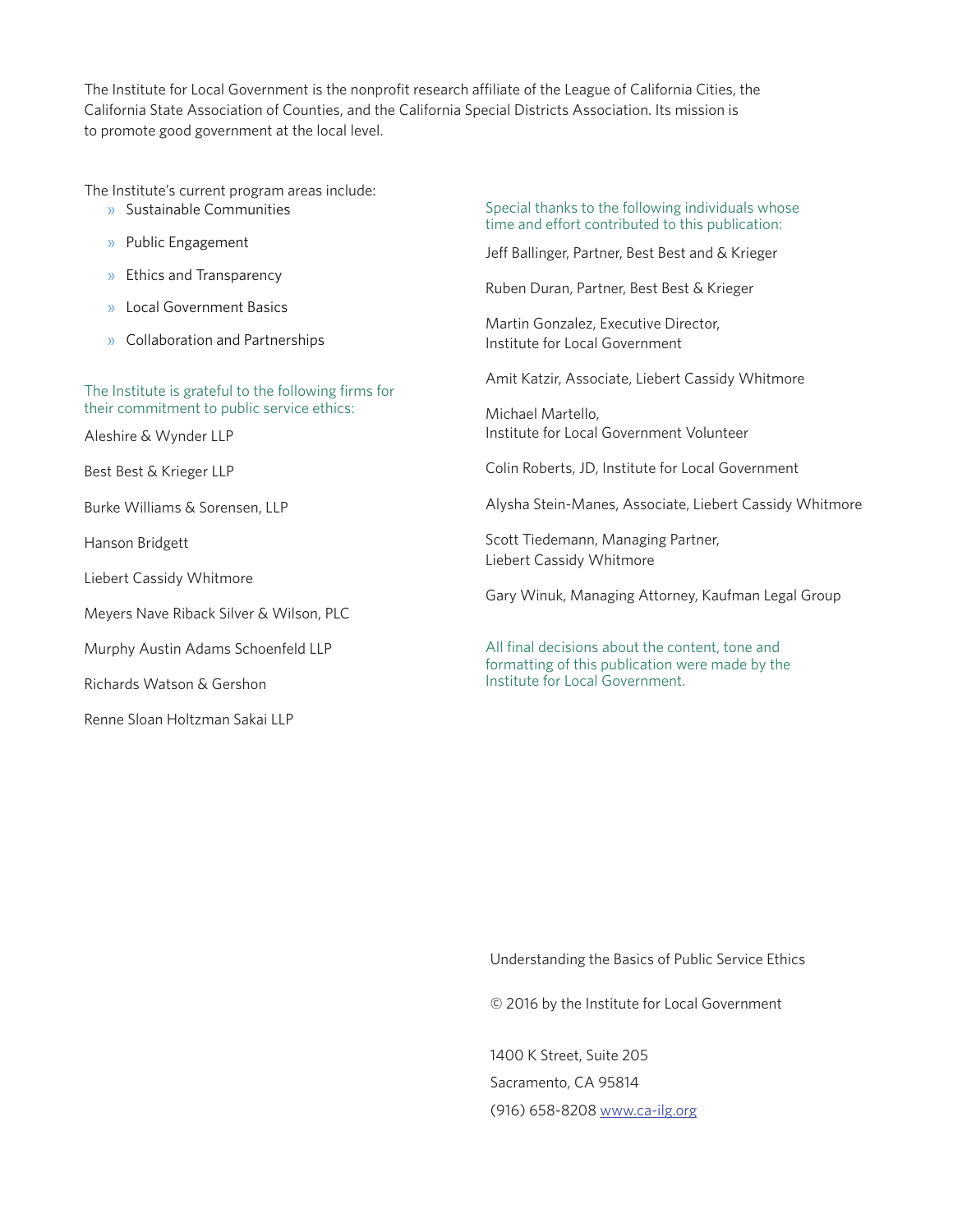## Understanding the Basics of **Public Service Ethics Laws**

## **CONTENTS**

| <b>Chapter 1: Introduction</b> |  |
|--------------------------------|--|
|                                |  |
|                                |  |
|                                |  |
|                                |  |
|                                |  |
|                                |  |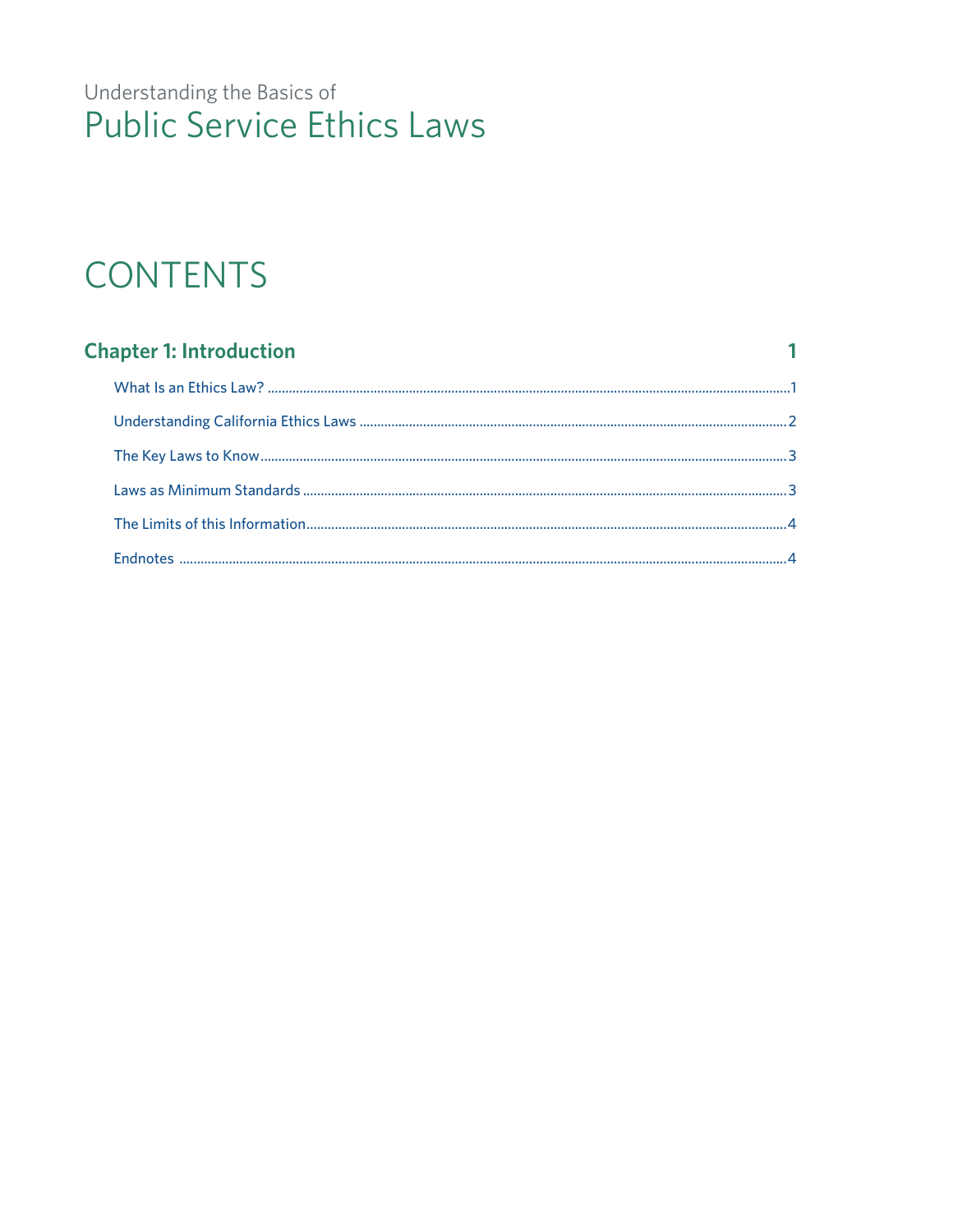| <b>Chapter 2: Personal Financial Gain Laws</b> |  |
|------------------------------------------------|--|
|                                                |  |
|                                                |  |
|                                                |  |
|                                                |  |
|                                                |  |
|                                                |  |
|                                                |  |
|                                                |  |
|                                                |  |
|                                                |  |
|                                                |  |
|                                                |  |
|                                                |  |
|                                                |  |
|                                                |  |
|                                                |  |
|                                                |  |
|                                                |  |
|                                                |  |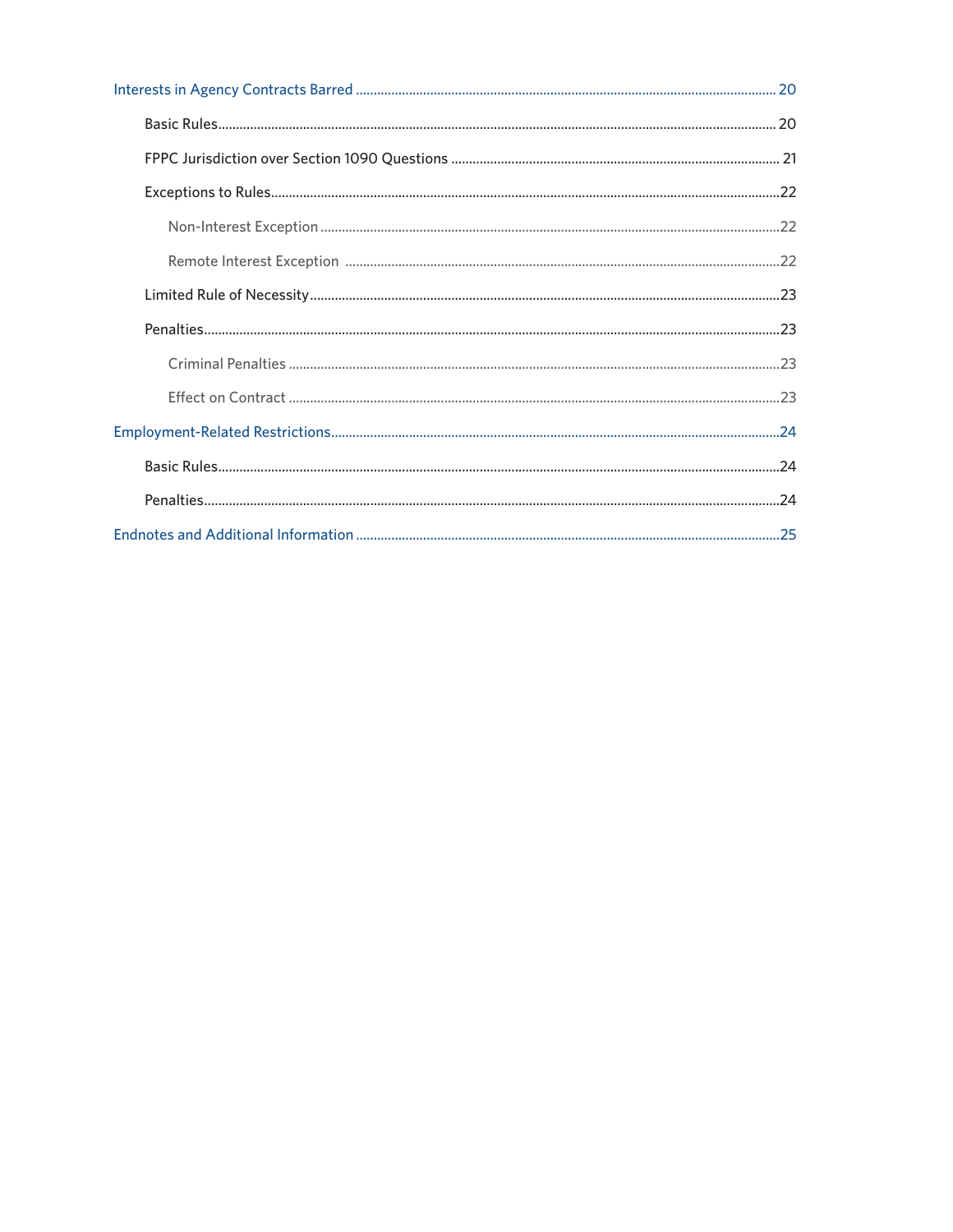## **Chapter 3: Perk Issues, Including Compensation,** Use of Public Resources, and Gift Laws

 $27$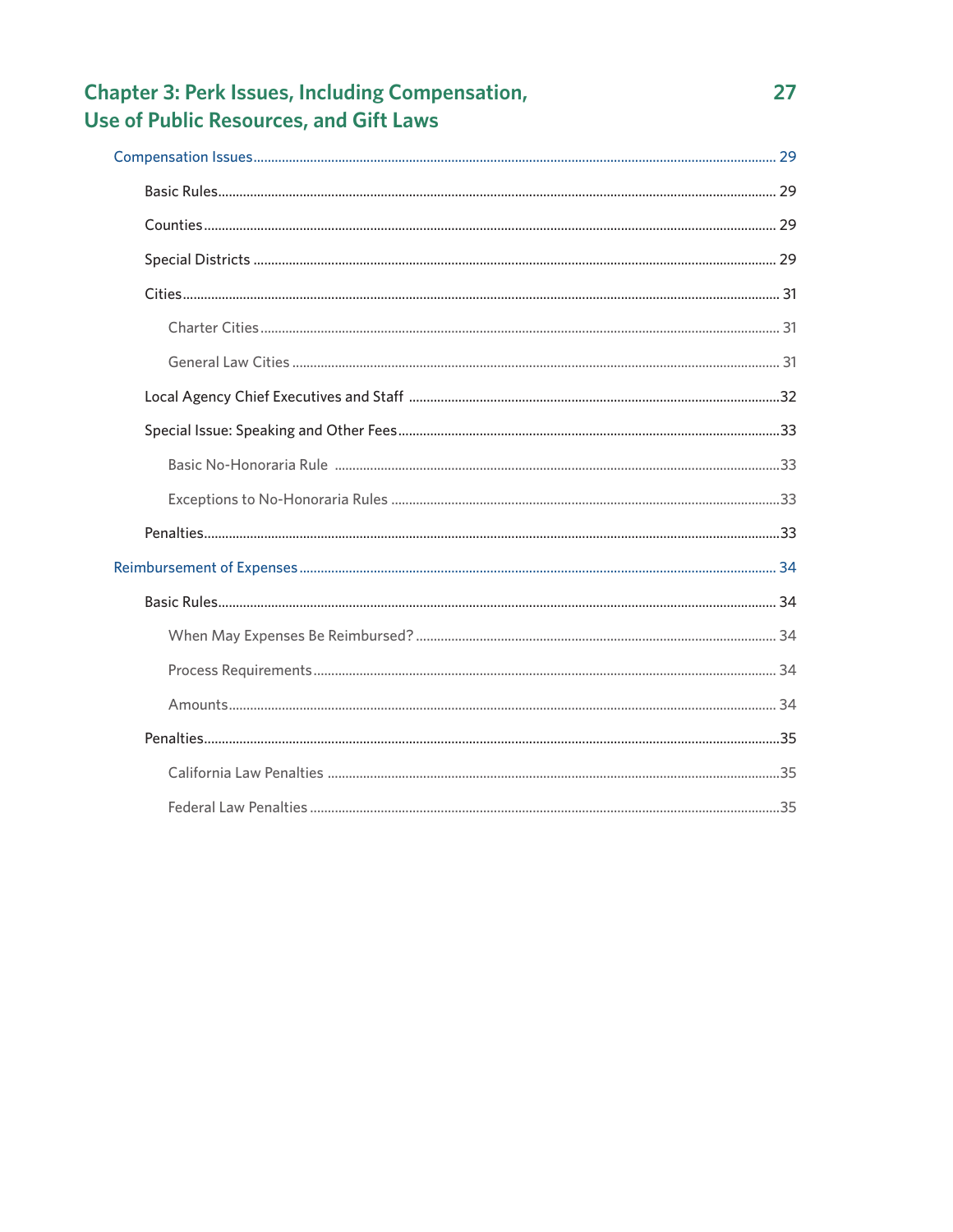| . 41 |
|------|
|      |
|      |
|      |
|      |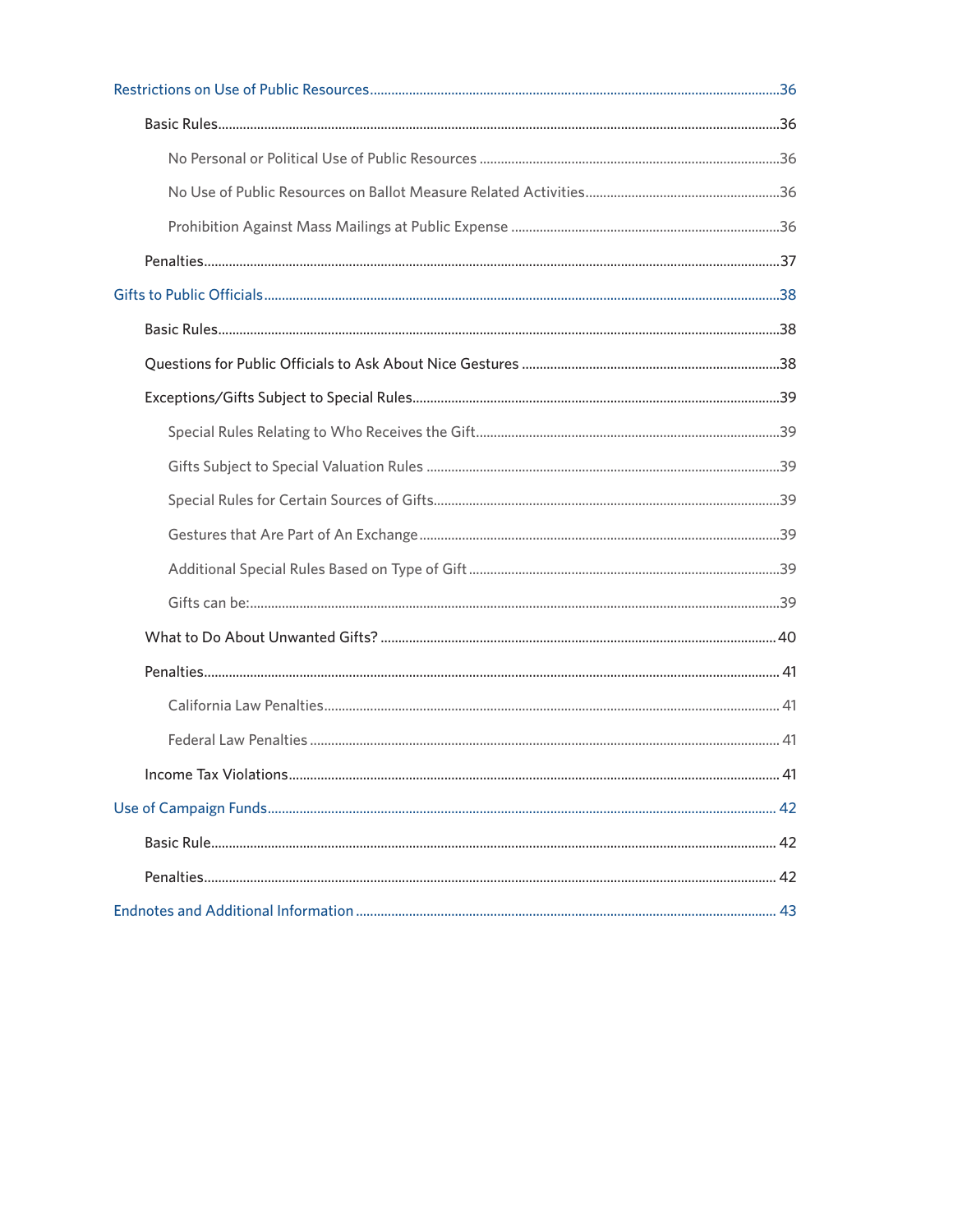## **Chapter 4: Transparency Laws**

## 49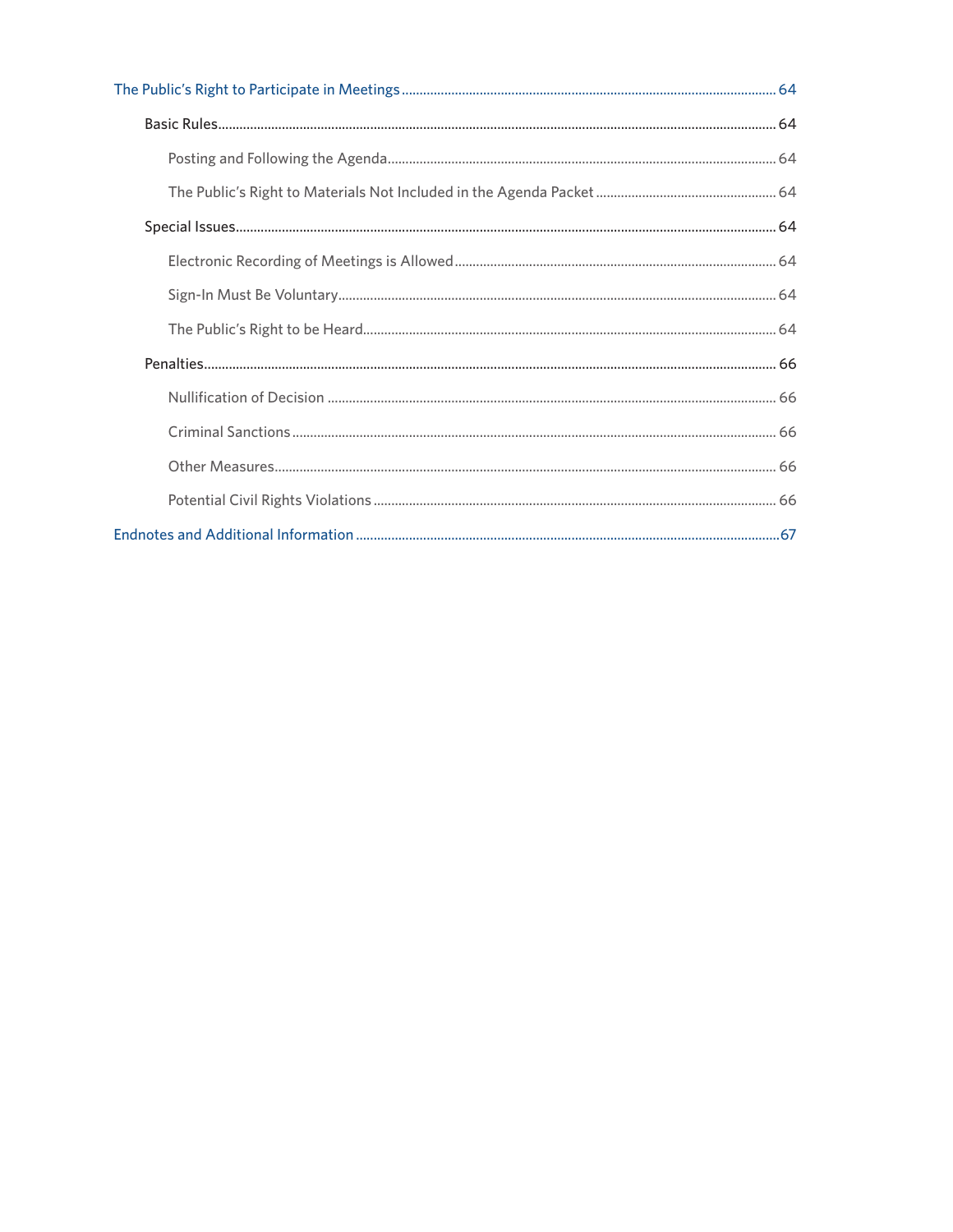| <b>Chapter 5: Fair Process Laws and Merit-Based Decision-Making</b>                  | 74 |
|--------------------------------------------------------------------------------------|----|
|                                                                                      |    |
|                                                                                      |    |
|                                                                                      |    |
|                                                                                      |    |
|                                                                                      |    |
|                                                                                      |    |
|                                                                                      |    |
|                                                                                      |    |
|                                                                                      |    |
|                                                                                      |    |
|                                                                                      |    |
|                                                                                      |    |
|                                                                                      |    |
|                                                                                      |    |
| Restrictions and Disqualification Requirements Relating to Campaign Contributions 79 |    |
|                                                                                      |    |
|                                                                                      |    |
|                                                                                      |    |
|                                                                                      |    |
|                                                                                      |    |
|                                                                                      |    |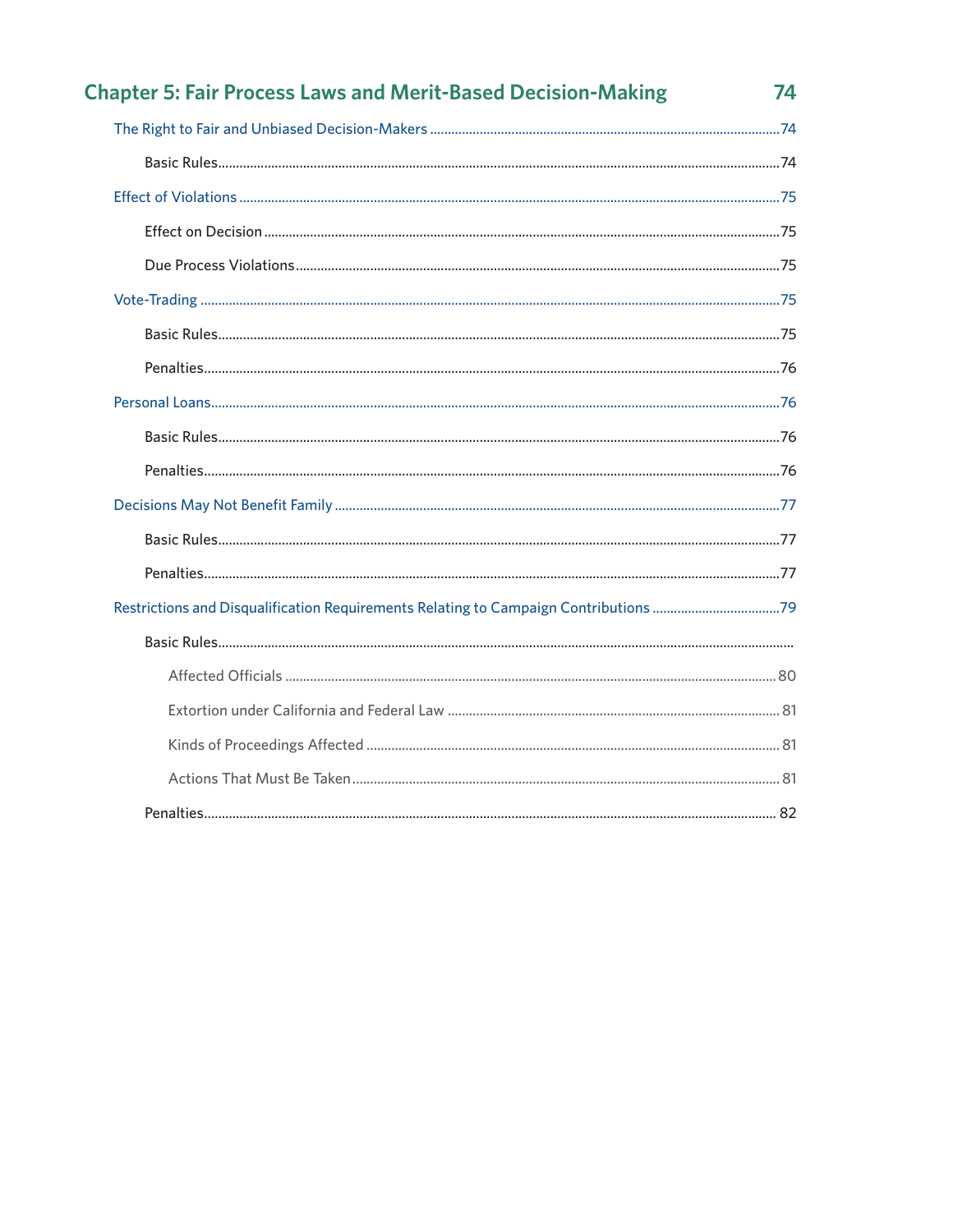| Employees Who Run for the Governing Board of Their Public Agency Employers 84 |  |
|-------------------------------------------------------------------------------|--|
|                                                                               |  |
|                                                                               |  |
|                                                                               |  |
|                                                                               |  |
|                                                                               |  |
|                                                                               |  |
|                                                                               |  |
|                                                                               |  |
|                                                                               |  |
|                                                                               |  |
|                                                                               |  |
|                                                                               |  |
|                                                                               |  |
|                                                                               |  |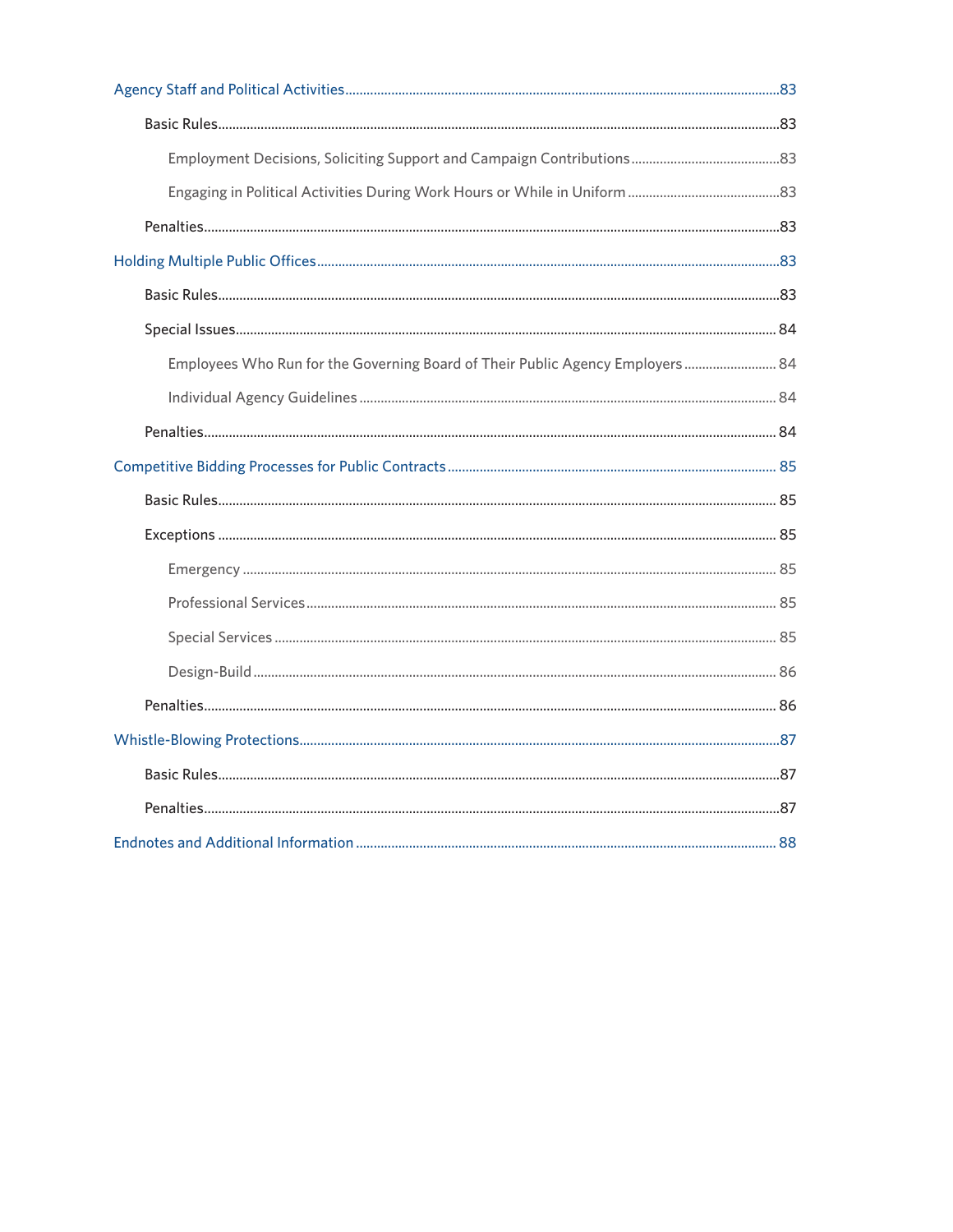# CHAPTER 1: Introduction

## **What Is an Ethics Law?**

The notion that one should enter into public service to benefit the public and not one's own personal financial interests is almost axiomatic in American politics. News coverage of elected and appointed officials who break either the written or unwritten rules (or both) against self-interested actions in their official capacities dominate at every level of public discourse, from cable and national network news to the neighborhood newsletter and local internet blog.

Ethics laws are designed to preserve the public's trust in its public institutions and those who serve in them by setting a framework to guide conduct and behavior.<sup>1</sup>

This guide discusses several types of ethics laws and principles and their important role in public service.

For more information on these principles, see www.ca-ilg.org/ethics.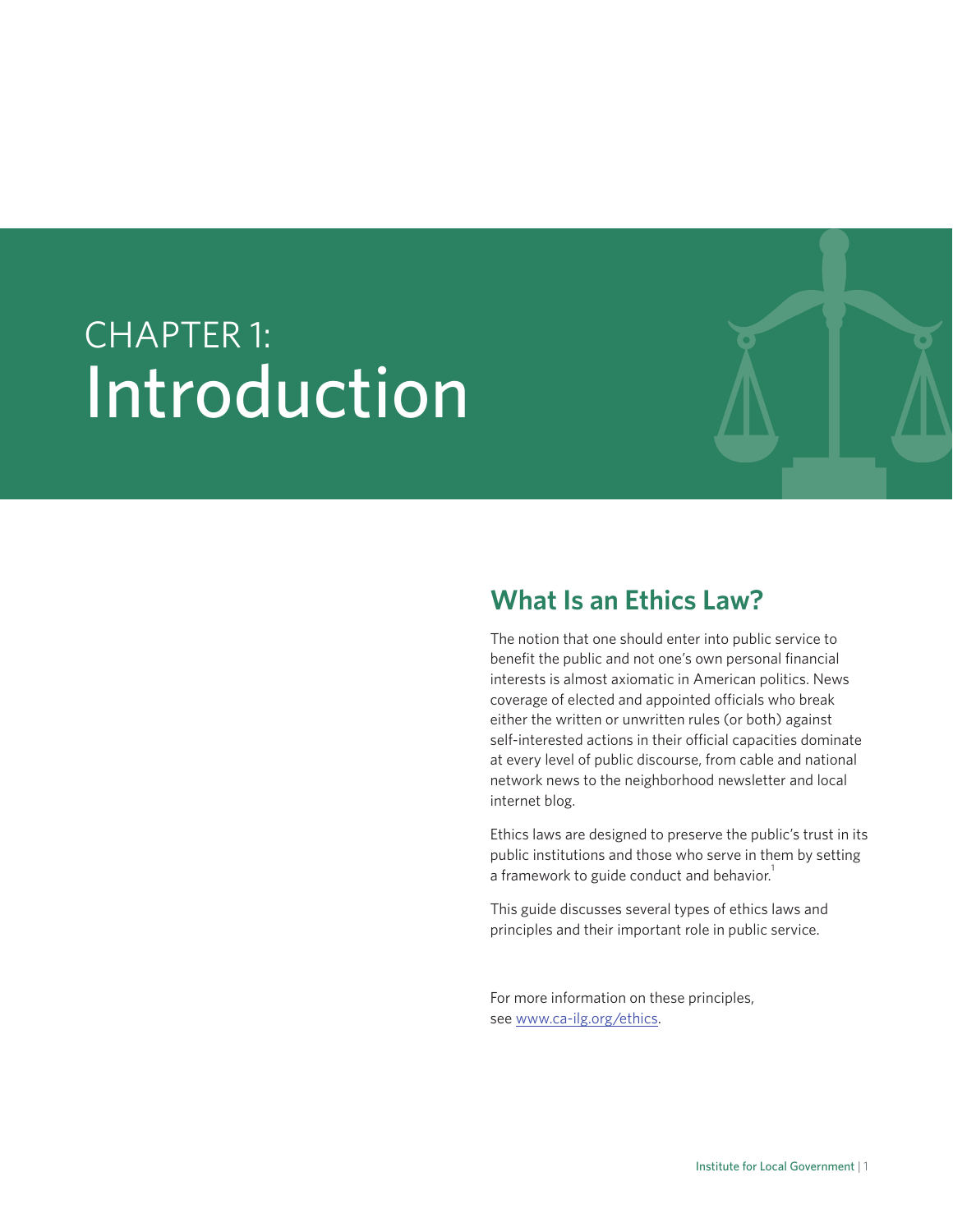## **Understanding California Ethics Laws**

California has a complex set of ethics laws to guide local officials in their service to their communities. How does the well-intentioned local official keep track of them all?

Keeping four core principles in mind helps:

- » Public officials may not use their offices for **personal financial gain**.
- » Holding public office does not entitle one to **personal advantages or perks**.
- » **Transparency** promotes public trust and confidence.
- » Merit-based decision-making based on **fair processes**  produces the best results for the public.

Each chapter of this guide is organized around one of these four principles and will discuss a variety of specific topics and penalties associated with violation of the laws.

#### **» Chapter 2: Personal Financial Gain Laws.**

This chapter covers the prohibitions against receiving favors or money for official actions, stepping aside from the decision-making process when there is an economic interest in the outcome, and restrictions on employment in certain capacities after leaving public office.

#### **» Chapter 3: Gifts and Other Perks.**

This chapter focuses on laws and regulations related to compensation, reimbursement of expenses, restrictions on the use of public resources, gifts to public officials, and the use of campaign funds.

#### **TYPES OF ETHICS LAWS**

#### **Prohibitions**

Many of these ethics laws are prohibitions: they forbid certain actions that would undermine the public's trust that decisions are being made to benefit the public's interests (as opposed to the personal or political interests of the decision-maker). Making decisions in the public's interest is also a key responsibility of public service.<sup>2</sup> Prohibitions deter betrayals of the public's trust by creating penalties for such betrayals.

Laws against misusing public resources are a form of prohibitory law, as are laws that prevent a decision-maker from being involved in a decision if the decision-maker has a real or perceived conflict of interest. Laws against bribery or other forms of "pay to play" are another important ethics law prohibition.

#### **Transparency Requirements**

Other ethics laws simply require transparency: they provide the public and the media with information on how the public's business is being conducted, who is receiving campaign contributions and gifts from whom, and what kinds of financial interests a public official has. With transparency laws, the public judges whether a public official or group of public officials is acting in a trustworthy fashion—typically as part of the elections process. Transparency laws also encourage trustworthy behavior by reminding public officials that their actions will likely be scrutinized and judged.

#### **Fairness**

Other ethics laws require that public agency decision-making processes meet minimum standards of fairness.<sup>3</sup>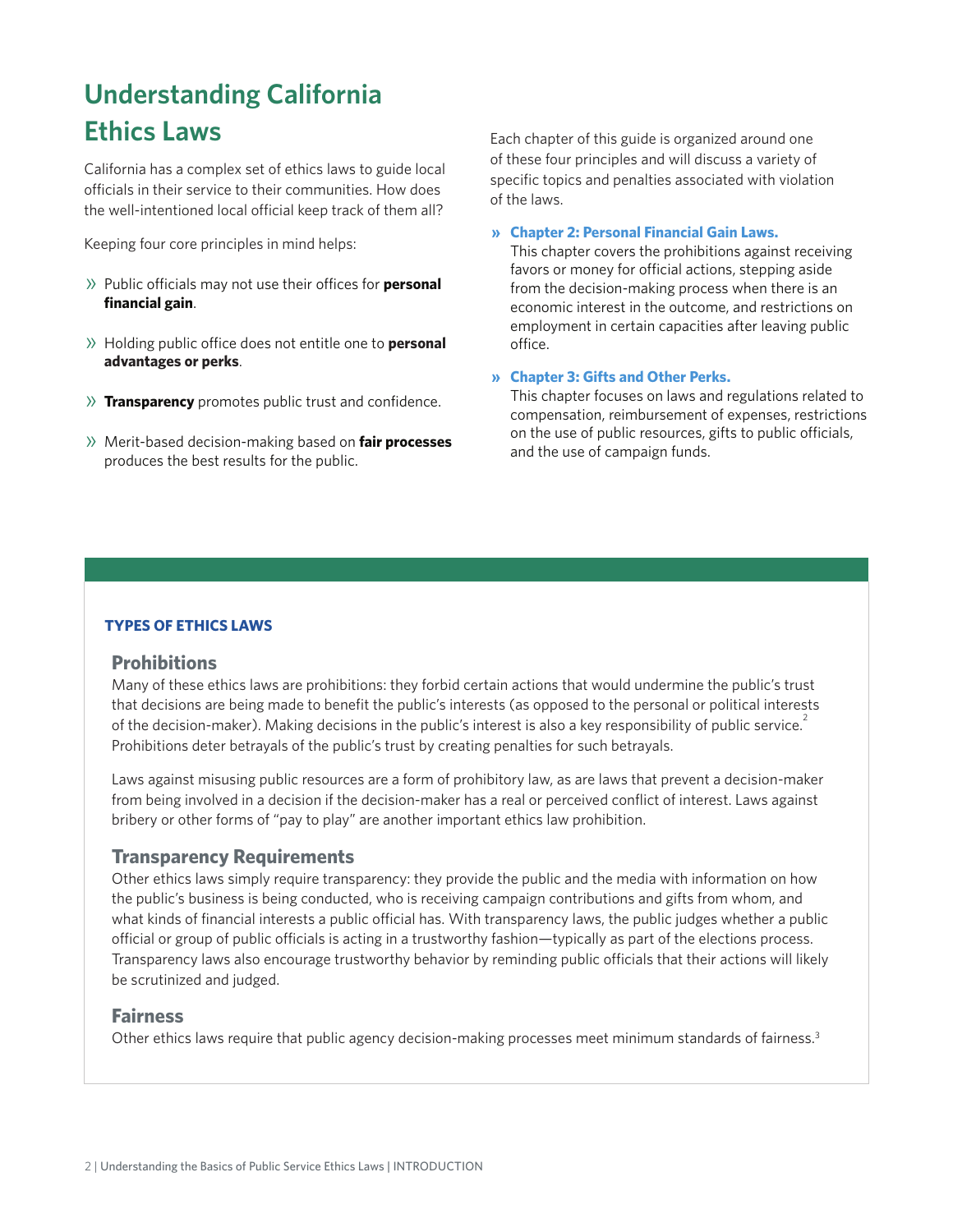- **» Chapter 4: Transparency Laws.** This chapter focuses on various disclosure requirements, including campaign contributions, economic interests, and charitable fundraising. Other topics include conducting public business in a public manner, the public's right to participate in meetings, and the right to access public records.
- **» Chapter 5: Fair Processes and Merit-Based Decision-Making.** This chapter focuses on prohibitions against vote-trading, restrictions on personal loans, and disqualifications based on the receipt of campaign contributions and benefits to the official's family. It also covers the competitive bidding process for public contracts, bias, separating agency staff from politics, and prohibitions on holding multiple offices. The chapter concludes with a discussion of the whistleblower protections available to protect public employees from retaliation for reporting unlawful behavior.

A key goal of this guide is to alert local officials on when to ask for legal advice on how ethics laws apply in a particular situation.

## **The Key Laws to Know**

While there are innumerable statutes, regulations, policies and court decisions that shape California ethics and transparency laws, there are a handful of specific, fundamental laws that embody many of the issues commonly encountered by local officials and employees, and that often directly govern their actions. These key laws include:

- **» Brown Act:** Requires the governing bodies of local agencies to conduct open and public meetings, subject to limited exceptions, and to post meeting agendas beforehand. See Chapter 4 for more information.
- **» Government Code section 1090:** Prohibits public officials and employees from being financially interested in any contract made by them in their official capacity or by any body or board of which they are members. See Chapter 2 for more information.
- **» Political Reform Act:** Governs campaign financing and prohibits local agency officials and employees from participating in governmental decisions affecting their financial interests. See Chapter 2 for more information.

**» California Public Records Act:** Subject to specified exemptions, requires public agencies to make writings created, used or possessed by the agency available to the public, upon request. See Chapter 4 for more information.

It is not necessary for local agency officials and employees to have a thorough understanding of all the nuances and intricacies of each of these laws but they should be aware of the purpose and general requirements of each. Along with numerous other bodies of law, each of these key laws will be comprehensively discussed in this guide.

## **Laws as Minimum Standards**

Because public trust and confidence is vital to the strength of a democratic system, ethics laws sometimes set very high standards for public official conduct. Even though public officials may feel at times that some of these high standards of conduct are unduly burdensome or intrusive of their private lives, they must accept that adhering to these standards, including broad financial disclosure rules for gifts and income, is simply part of the process of public service.

Even so, it is important to keep in mind that these standards are only minimum standards; it is simply not possible or practical to write laws that prevent all actions that might diminish the public's trust.

For this reason, the laws should be viewed as a floor for conduct, not a ceiling. Just because a given course of conduct is legal does not mean that it is ethical (or that the public will perceive it as such).

This means that public officials facing ethical issues are well-advised to engage in a three-step analysis:

- **» Step One:** What, if anything, does the law say about a given course of action?
- **» Step Two:** Is the given course of action consistent with one's own values and analysis of what would constitute "ethical" conduct?
- **» Step Three:** What will the public's perception be of the conduct, given the information the public is likely to have available?

A helpful tool for analyzing the third question is whether one would like to see the course of conduct reported on the front page of the local newspaper.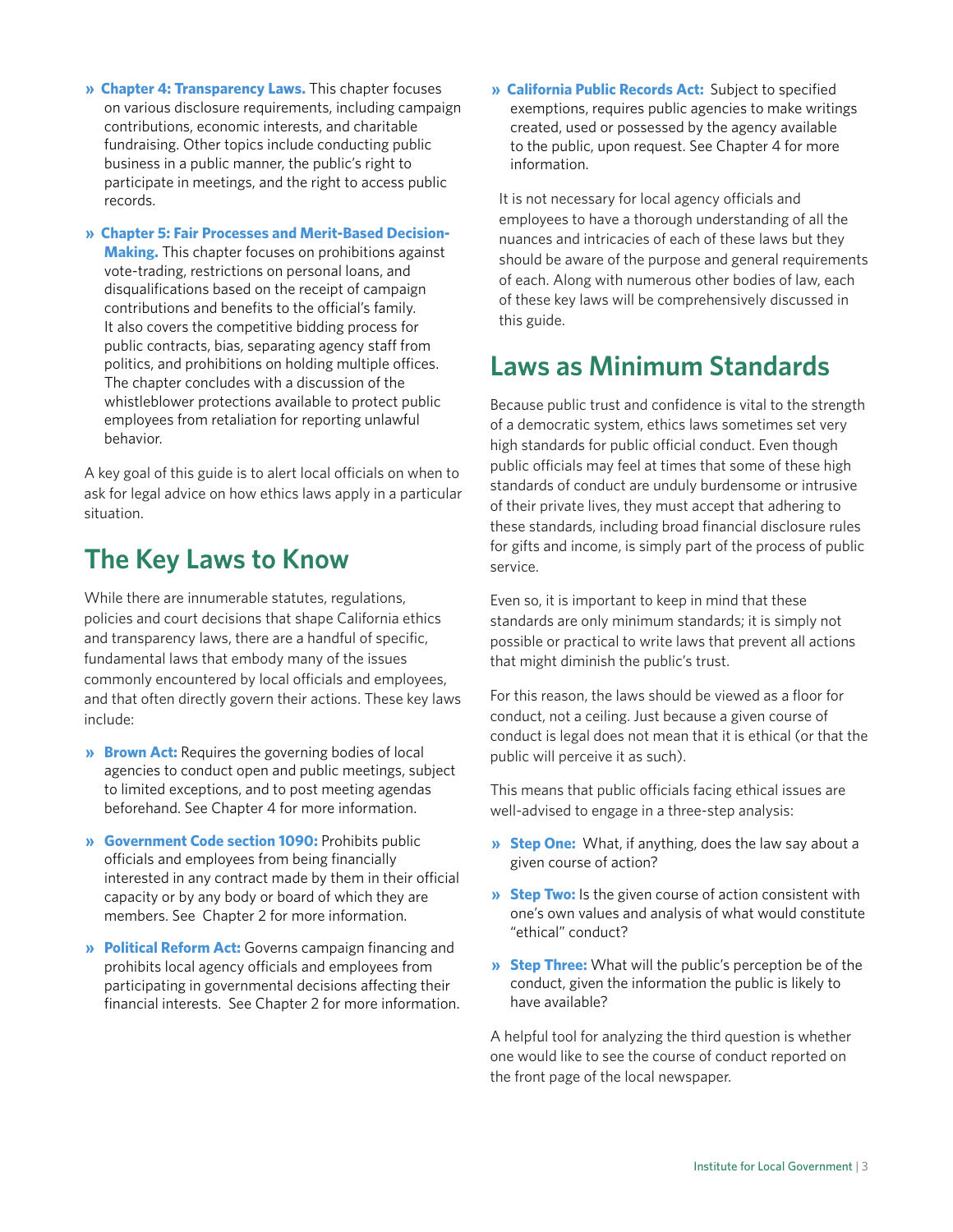## **The Limits of this Information**

Although the Institute endeavors to help local officials understand technical and legal concepts that apply to their public service, this publication is not technical nor is it intended to provide legal advice. Officials are encouraged to consult technical experts, attorneys and/or relevant regulatory authorities for up-to-date information and advice on specific situations.

#### FOR MORE INFORMATION

On ethics laws and principles, see:

- » www.ca-ilg.org/ppoe.
- » www.fppc.ca.gov/learn/public-officials-andemployees-rules-/ethics-training.html.

## **Endnotes**

- 1 Rushworth M. Kidder, How Good People Make Tough Choices (Simon and Schuster, 1995).
- 2 Id.
- 3 Id.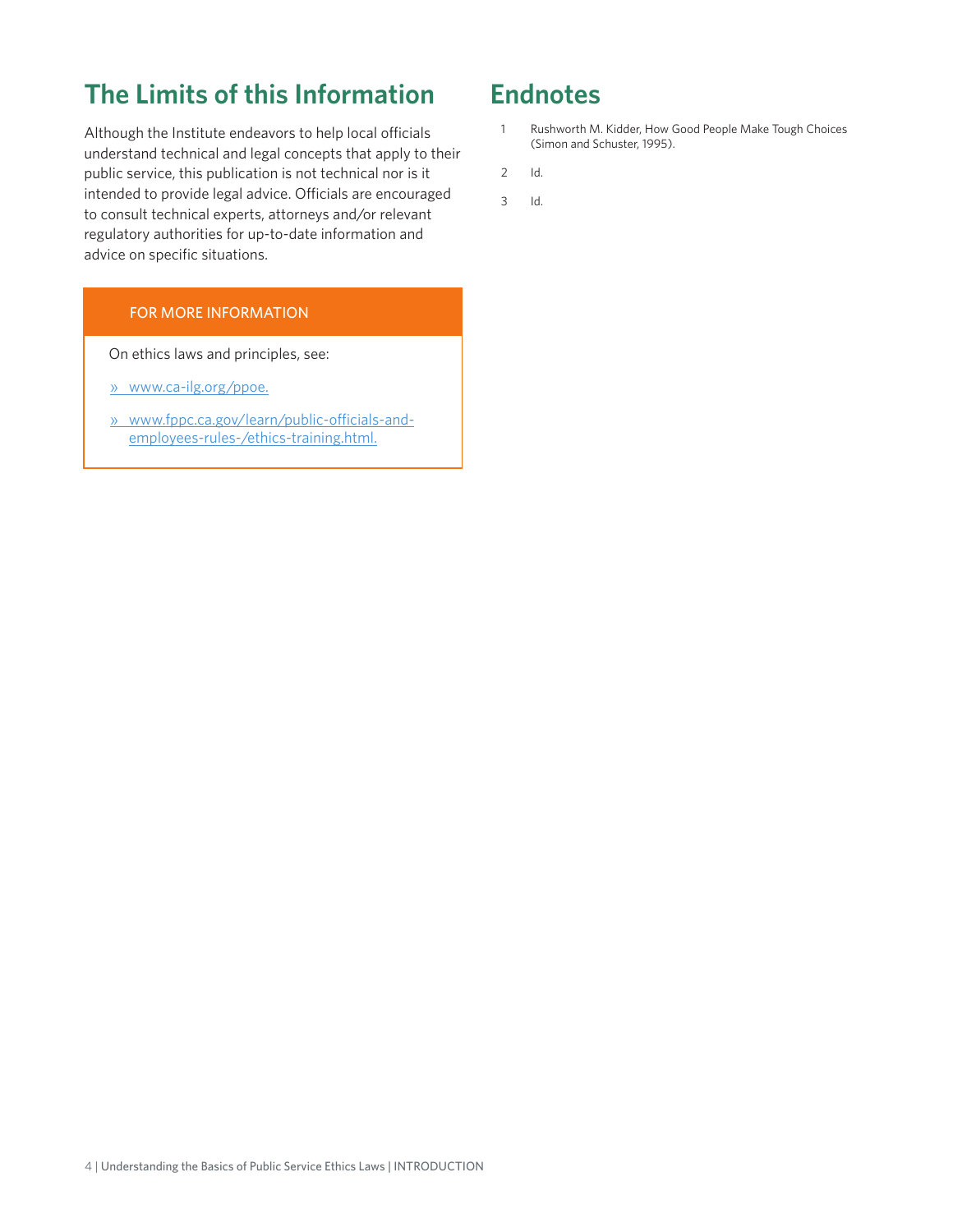# CHAPTER 2: Personal Financial Gain Laws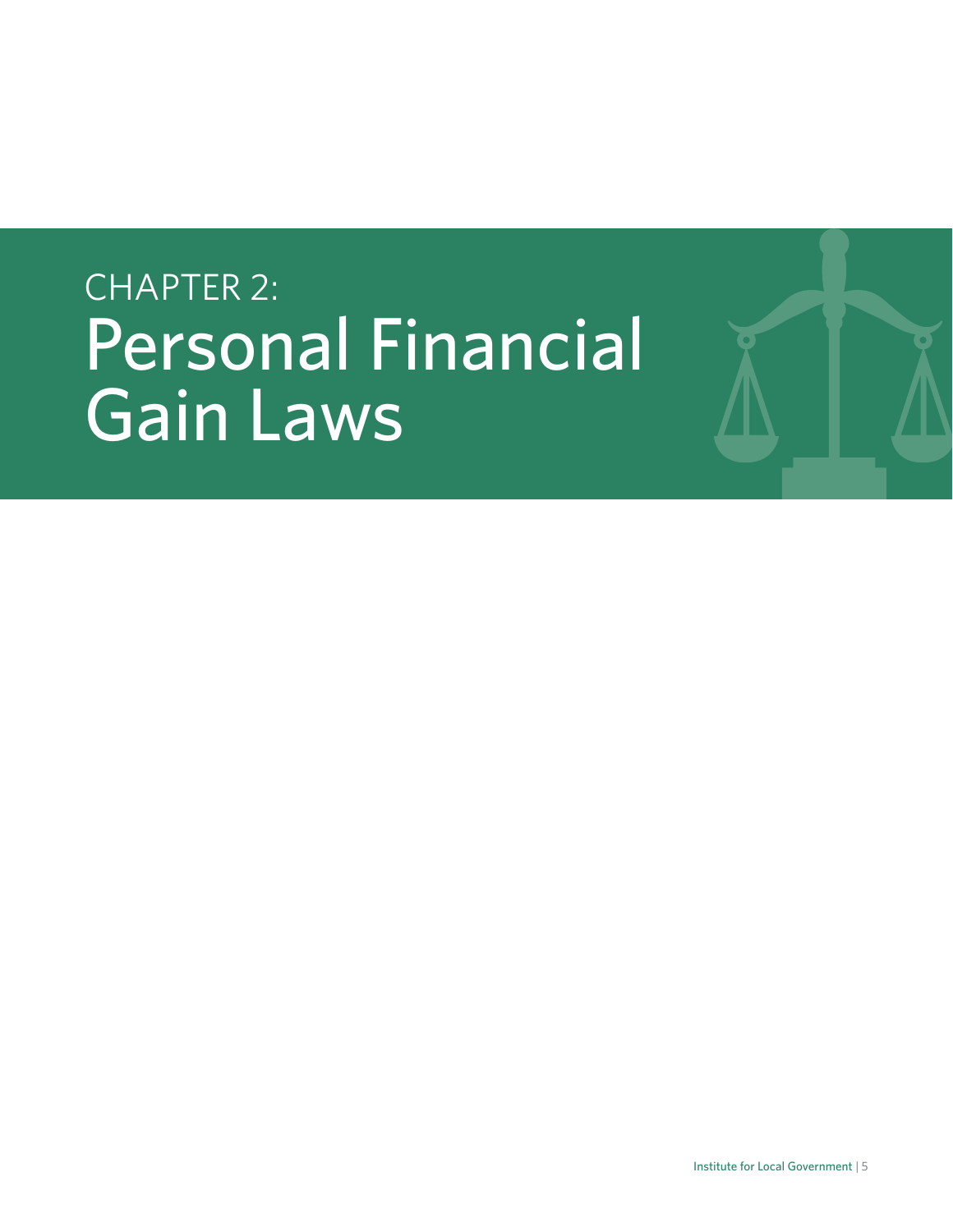Blank Page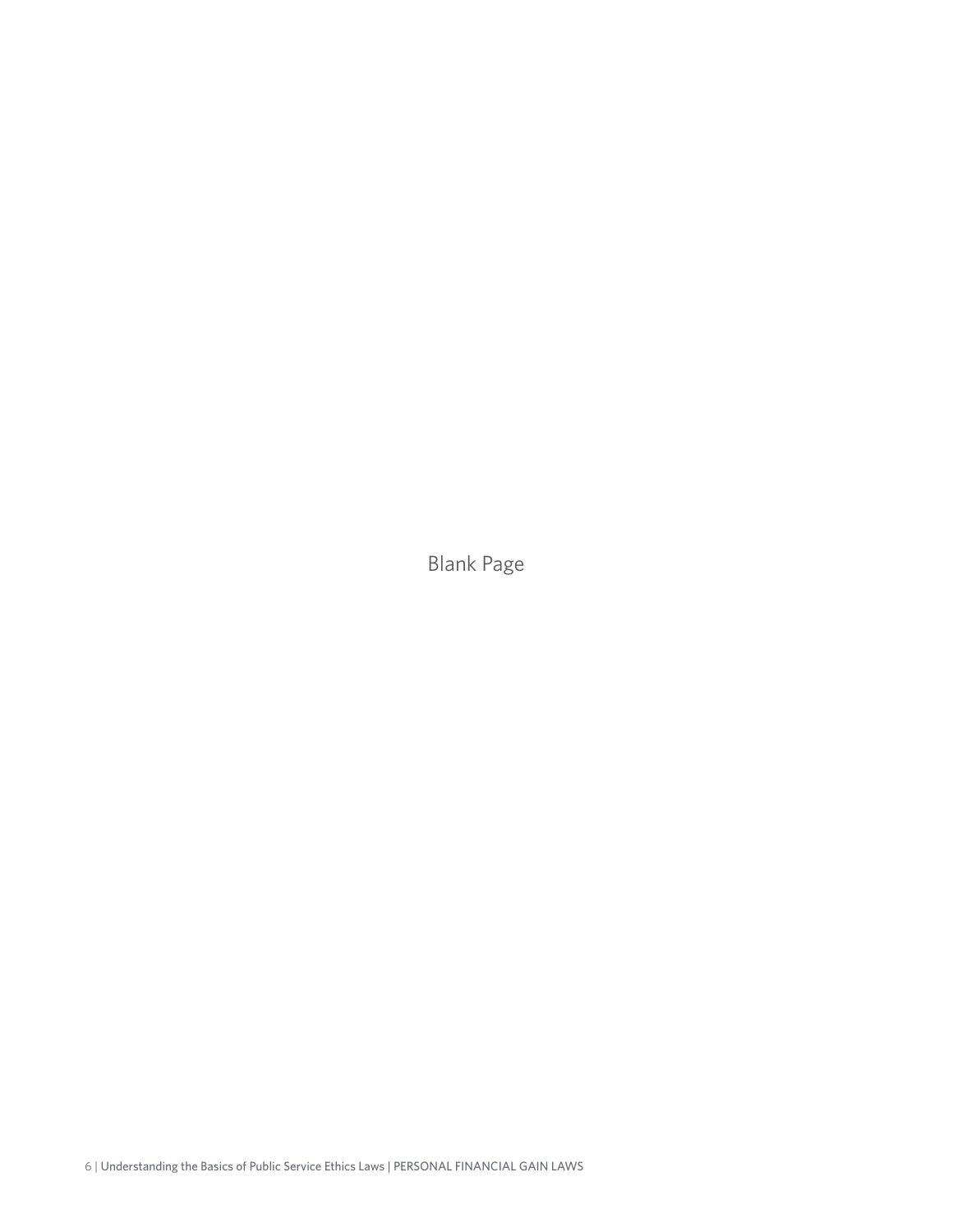## **Chapter 2: Personal Financial Gain Laws**

## **CONTENTS**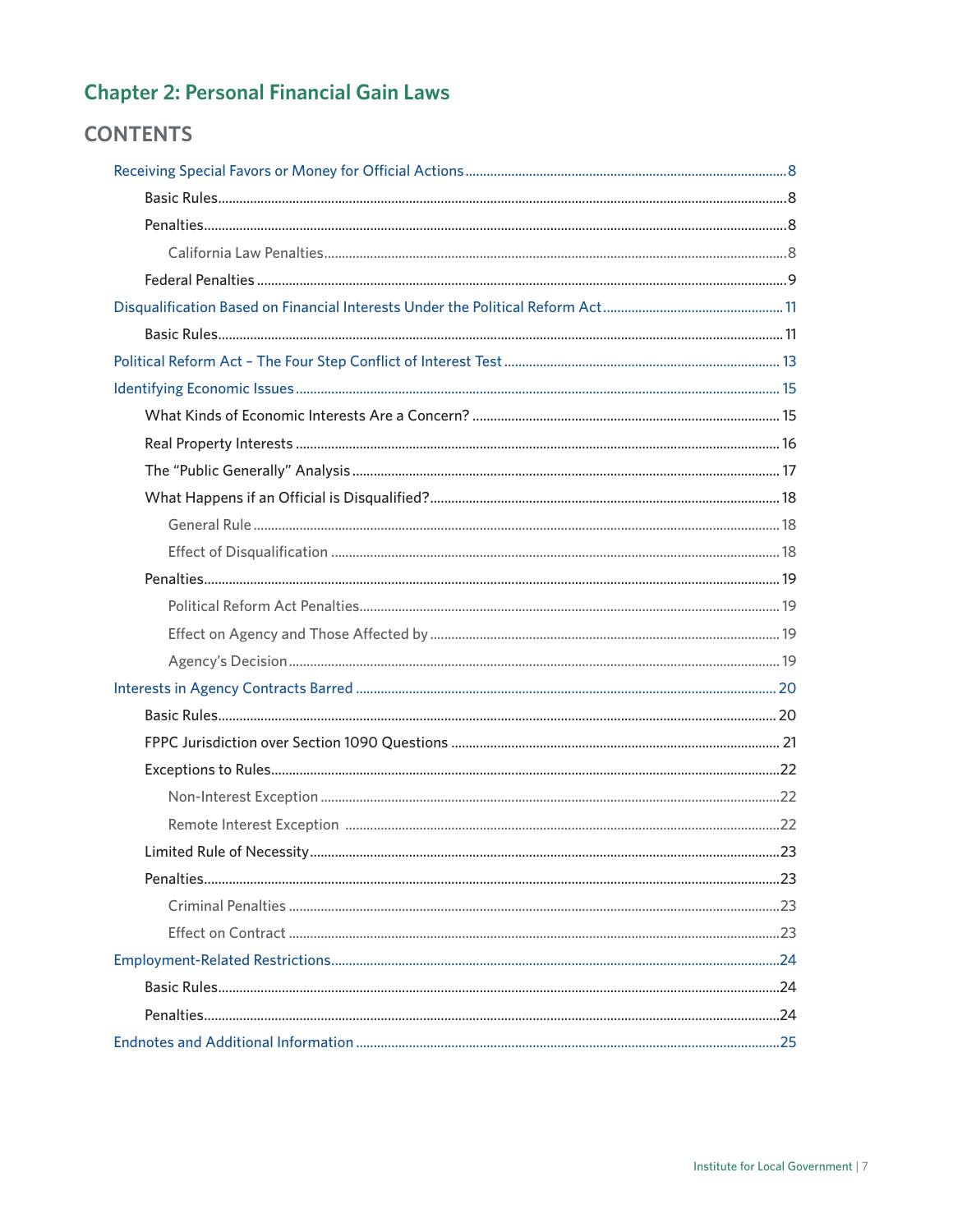## **Receiving Special Favors or Money for Official Actions**

#### **BASIC RULES**

Perhaps the most blatant and extreme form of using one's public position for financial gain is graft. Graft involves using one's public position to get money or anything else of value. Examples of graft include bribery and extortion.

A bribe involves conferring a benefit on a public official to influence a person's vote, opinion, action or in-action.<sup>1</sup> Asking for that bribe is illegal, of course, but so is receiving one or agreeing to receive one.2 Under California's criminal laws, a "bribe" includes anything of value; it also includes receiving "advantages." The advantage can be a future one and need not involve the payment of money.3 The federal law definition of bribery is even broader.<sup>4</sup>

Extortion involves, among other things, getting something from someone by wrongfully using one's public position.5 For example, a public official may not demand money in return for the performance of his or her official duties.6 This includes demanding campaign contributions in return for action in one's official capacity.

Public officials are also forbidden from receiving a reward for appointing someone to public office or per- mitting someone to perform the duties of their offices.<sup>7</sup>

#### **PENALTIES**

#### **California Law Penalties**

#### *Bribery*

Receiving or agreeing to receive a bribe is a crime, punishable by a combination of prison time, fines and forfeiting and being forever disqualified from holding public office.8

Fines vary according to whether the bribe was actually received. If it was, the fine is a minimum of \$2,000 up to either \$10,000 or double the amount of the bribe, whichever is greater. If a bribe was not actually received, there still is a fine between \$2,000 and \$10,000. The specified prison sentence is two to four years in state prison.

Those who offer bribes also face penalties. Those who bribe a member of a legislative body of a city, county, school district or other special district face two to four years in state prison.9

#### *Extortion*

Extortion by public officials is a misdemeanor.10 Misdemeanors are punishable by up to six months in county jail, a fine of up to \$1,000 or both.<sup>11</sup> Extortion can also be the basis for a grand jury to initiate removal-from-office proceedings (also known as "quo warranto") for official misconduct.12

#### *Appointing Someone to Office*

An official who receives payment or favors for making an appointment faces the following punishments: forfeiture of office, disqualification from ever holding public office again and a fine of up to \$10,000.13

#### **DON'T COUNT ON A CODE OF SILENCE**

Faced with the temptation of receiving a bribe, it can be easy to underestimate the chances of being caught, let alone successfully prosecuted. Fortunately, briberyis fairly rare, which may lead one to mistakenly assume prosecutors never find out about bribery.

In some instances, prosecutors learn about illicit activities from informants from within an agency. In other instances, those who believe they have been asked for a bribe will turn the asking officials in. Sometimes, observers will notice that a public official seems to have more resources than before and start asking questions.

The media views itself as a key watchdog on such issues, of course. Unfortunately, some officials discount the likelihood of getting caught and prosecuted. They figure that everyone involved in illicit activities will have a strong incentive to keep quiet. What they don't realize is that prosecutors can offer powerful incentives to those involved to testify against others in exchange for reduced penalties, and that the prospect of successfully prosecuting an elected official provides prosecutors a high-visibility opportunity to make an example of an offender, perhaps reasoning that such an example will serve as a deterrent to others.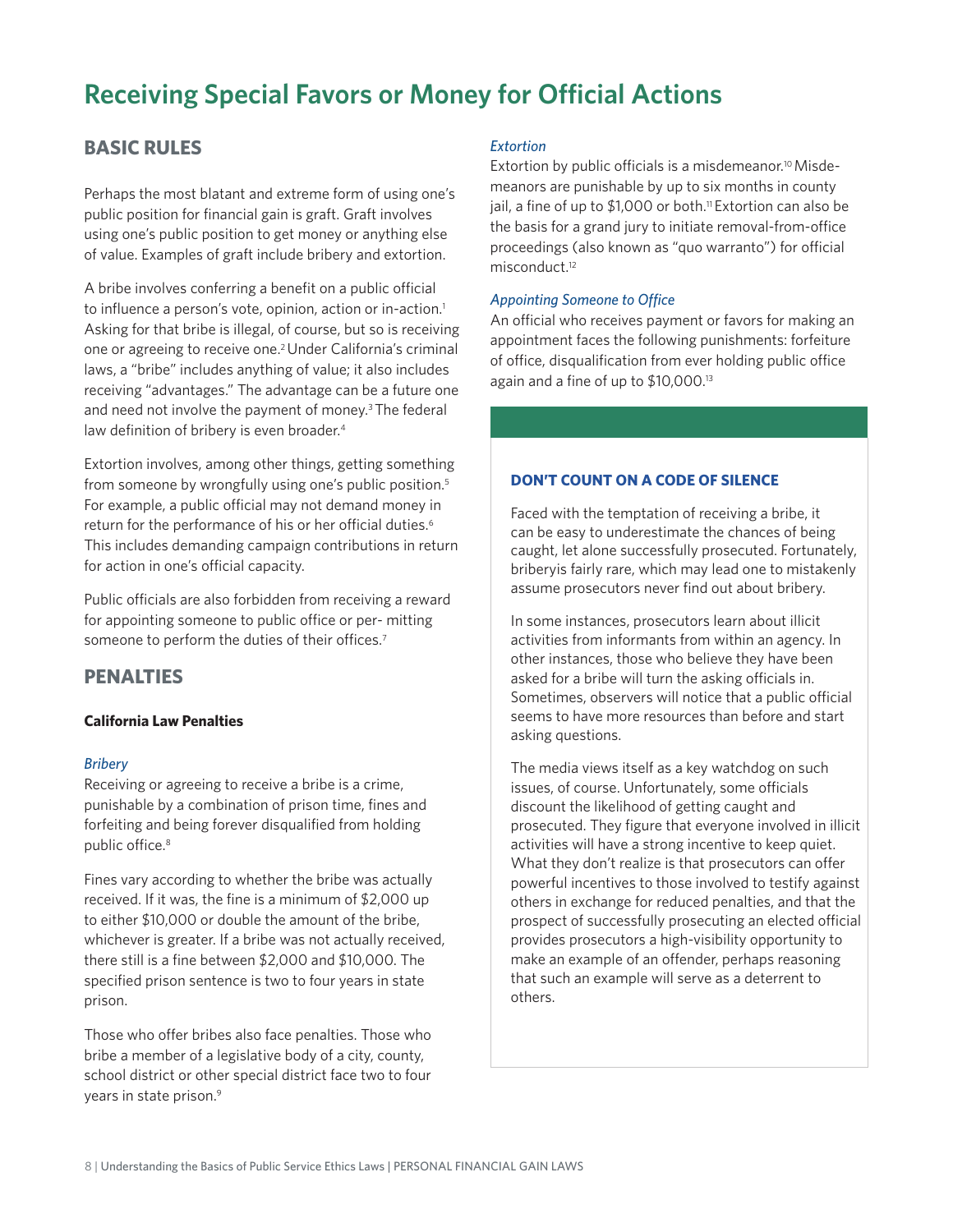#### **IF I GET INTO TROUBLE, CAN THE AGENCY PAY MY DEFENSE?**

Don't count on it. To provide a defense in a criminal action, for example, the agency must find that:

- 1. The criminal action or proceeding is brought on account of an act or omission in the official's service to the public entity;
- 2. Such defense would be in the best interests of the public entity; and
- 3. The individual's actions were in good faith, without actual malice and in the apparent interests of the public entity.14

If the issue is whether a public official misused his or her office for personal gain, it may be particularly difficult for the agency to make the third finding, which is that the actions were in the apparent interests of the public entity. Moreover, even if the agency could make these findings, it is not required to. Indeed, there may be strong political pressures not to.

Similarly, an agency may refuse to provide a defense in a civil action if it finds the actions in question related to corruption or fraud.<sup>15</sup> Also, public agencies are not responsible for damage awards designed to punish or make an example of someone (known as "punitive" or "exemplary" damages).16

Note that, in these situations, the agency's attorney is not the public official's personal attorney, with attendant protections for attorney-client confidences. The agency attorney's legal and ethical obligations are to the agency itself– not to any one official in that agency.<sup>17</sup>

#### **FEDERAL PENALTIES**

If an agency receives more than \$10,000 in federal funding, an official of that agency could find him or herself subject to federal prosecution if the amount involved in an ethical violation (for example, a bribe) exceeds \$5,000.18 The penalty for bribery under federal law is a fine of up to twice the amount of the bribe or \$250,000 (whichever is greater), up to 10 years imprisonment, or both.19

Bribery, extortion, or embezzlement can also be basis of a federal income tax evasion charge. Federal prosecutors may treat money that an official receives through illicit means as income to the official. If the official fails to report this income at tax time (which of course, most don't), the official becomes subject to an action for income tax evasion.

Income tax evasion carries with it a possible five-year prison term and a fine of up to \$100,000.20 In addition, prosecutors can require the defendant to pay for the costs of prosecution (in addition to one's own defense costs).21

The sometimes-related crime of filing a false tax return is punishable by a maximum three-year prison term and a fine of up to \$100,000 (along with the costs of prosecution).22

A court can also order a convicted official to pay restitution to the agency in the amount of the money or advantage received (or lost to the agency) as the result of criminal misuse of the official's position.23

#### FOR MORE INFORMATION

On penalties for ethics law violations, see www.ca-ilg.org/consequences.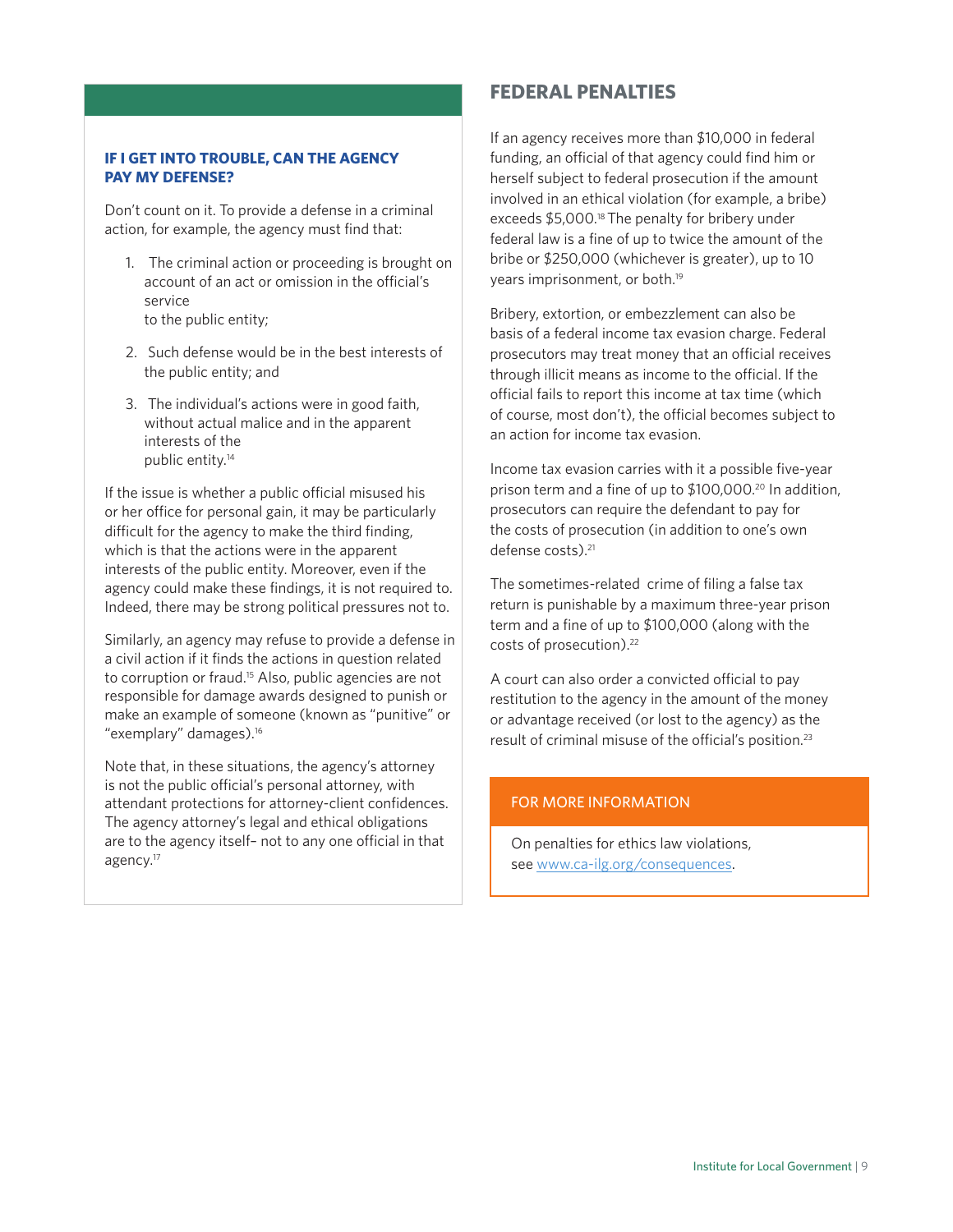#### **MAKING A FEDERAL CASE OUT OF CORRUPTION**

#### **Honest Services Fraud**

Under federal wire and mail fraud laws, the public has the right to the "honest services" of public officials.<sup>24</sup>

The basic concept is that a public official owes a duty of loyalty and honesty to the public—similar to a trustee or fiduciary.25 That duty is violated when a public official makes a decision that is not motivated by the public's interests but instead by his or her personal interests.<sup>26</sup>

A clear example is when an official receives a personal financial gain as the result of his or her public service. Examples include bribes and kickbacks (for example, receiving money back from proceeds paid to a company that does business with a public entity).<sup>27</sup>

Sometimes violation of a state law is the basis of an "honest services" fraud claim (in addition to other charges, like income tax evasion). However, the courts have also held that such claims can also be based on common or judgemade law concepts relating to a public official's fiduciary duties to his or her constituents.

The potential penalties for federal fraud are steep. The maximum penalty for being guilty of wire and/or mail fraud includes a jail term of up to 20 years and a \$250,000 fine.<sup>28</sup>

**For more information,** see "Making a Federal Case Out of Corruption," available at www.ca-ilg.org/fedcase.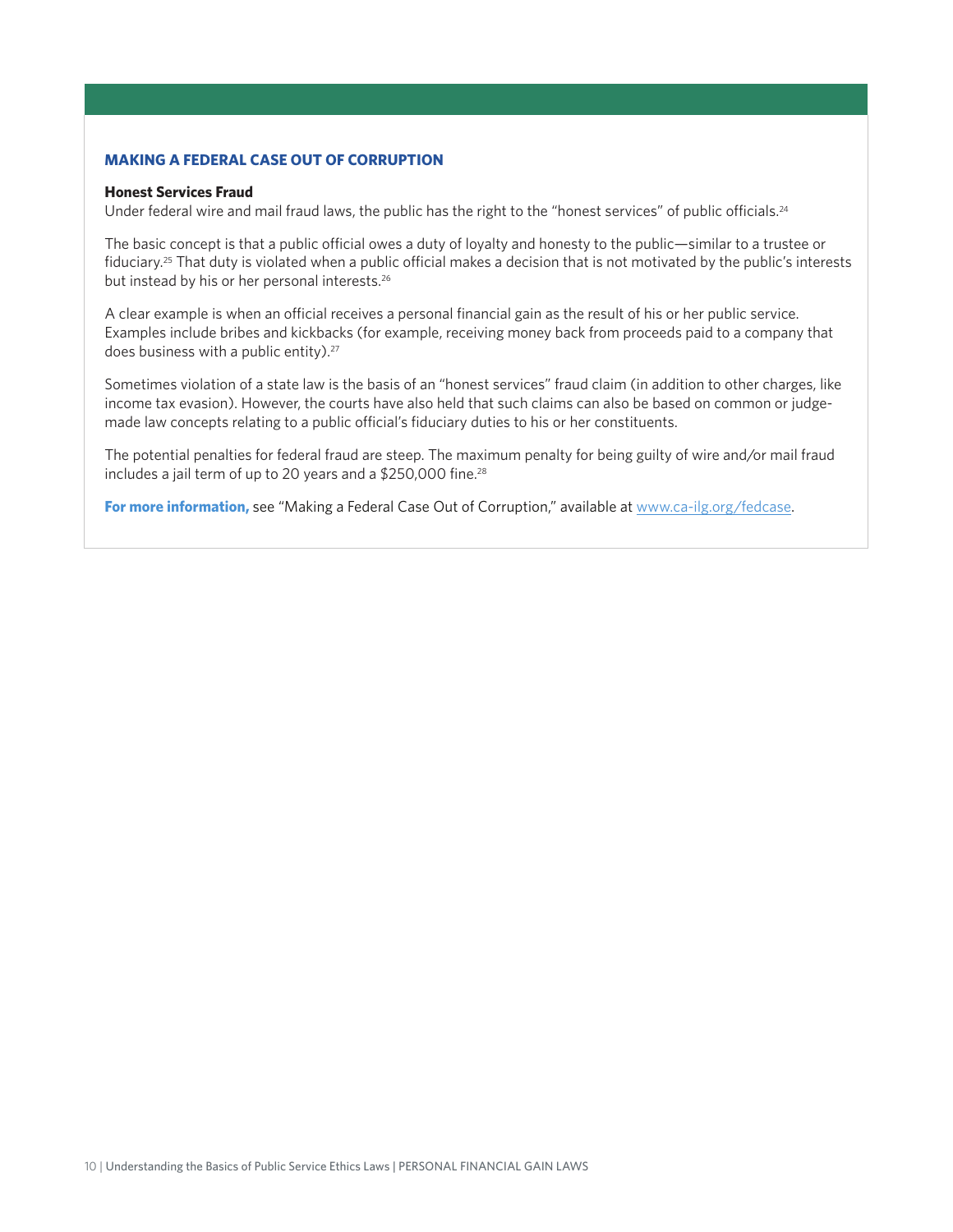## **Disqualification Based on Financial Interests Under the Political Reform Act BASIC RULES**

In the statewide general election of 1974, voters passed the Political Reform Act, creating an independent authority, the Fair Political Practices Commission (FPPC), to, among other things, administer and enforce an across-the-board, bright line rule: public officials may not participate in governmental decisions affecting their financial interests.

The rule is designed to have public officials avoid putting themselves in the position of choosing between advancing the public's interest or their own financial interests. That would be a potential conflict of interest.

This does not mean there is anything corrupt or dishonest about having a disqualifying conflict of interest; nor is it against the law to have a disqualifying conflict of interest. It typically means that a public official has a personal life, with all the financial realities that life can involve. The key is to be aware when one's economic interests are implicated by a public agency decision, so one can stay clear of and avoid the decision-making process. This way, there is no question about whether one's personal interests affected the decision-making process in any way.

The rule is that a public official may not make, participate in, or influence a governmental decision that will have a reasonably foreseeable and material financial effect on the official, the official's immediate family, or any of the official's economic interests.29

Economic interests include real property, sources of income, business entities in which a public official has an investment or holds a management position, and donors of gifts.

"

*Note the breadth of the disqualification requirement: one must not only step aside from voting, but the entire process leading up to a governmental decision….*

Note the breadth of the disqualification requirement: one must not only step aside from voting, but the entire process leading up to a governmental decision, whether a vote of a legislative body or an action or decision by an employee vested with the authority to act on behalf of the agency. This means conversations with fellow officials and staff are also against the law if one has a conflict of interest. Also, there may be even more restrictive local requirements.

Note that disqualified officials do not count toward the establishment of a quorum.30

#### **Updates to the Political Reform Act Conflict of Interest Regulations**

The FPPC has updated conflict of interest regulations under the Political Reform Act. These changes are significant and have changed several key parts of the conflict of interest analysis, including: material business interests, what is "reasonably foreseeable," the 500 foot real property rule, the public generally exception and overall streamlining of the 8-step conflict of interest analysis.

For more information on these updates to the conflict of interest regulations, see the FPPC webpage for newly adopted, amended or repealed regulations at: www.fppc.ca.gov/thelaw/fppc-regulations/newly-adopted-amended-or-repealedregulations.html. Also seek professional guidance when facing a potential conflict of interest issue as the rules and regulations can be complicated.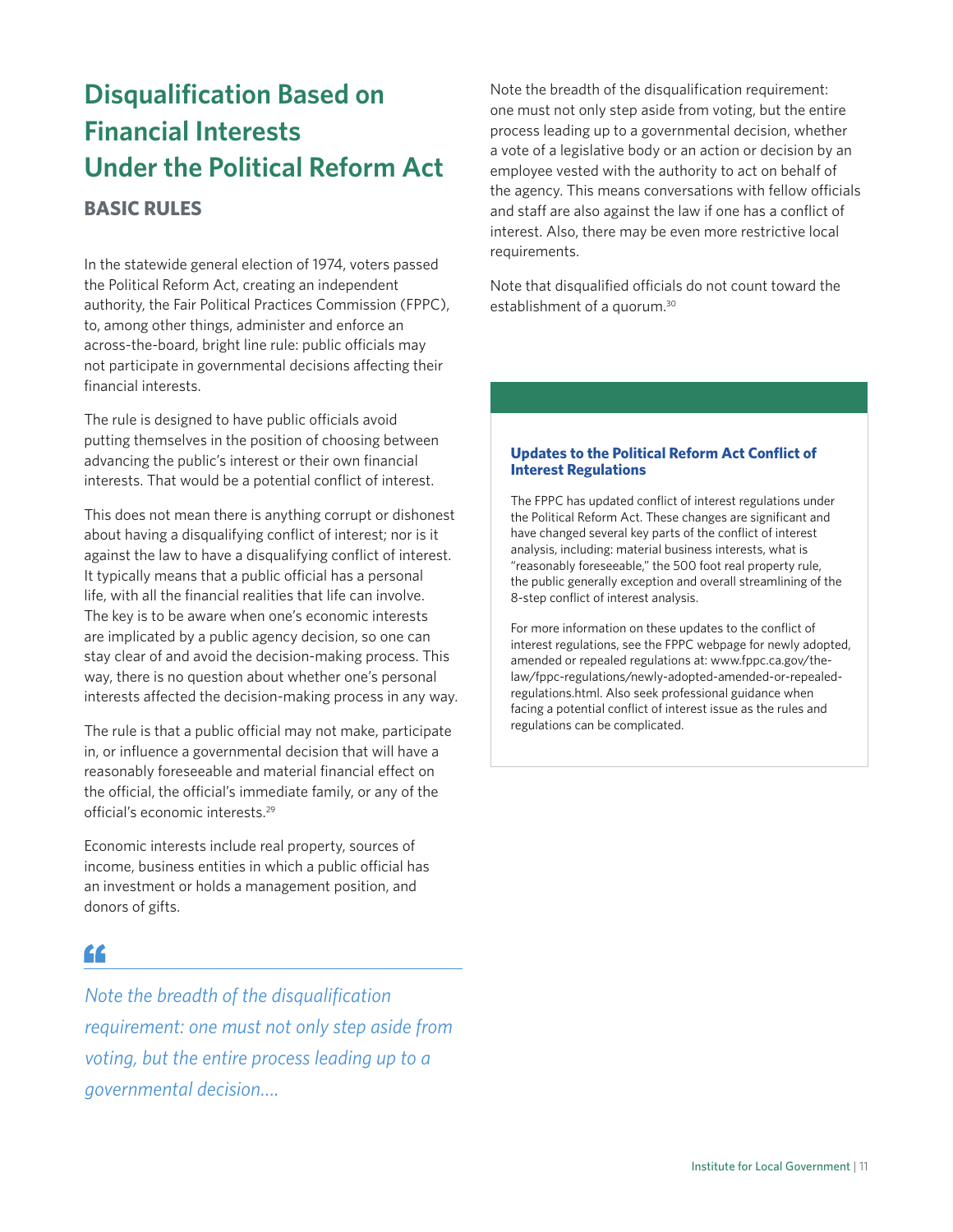#### **Imprecise Terminology: Abstentions, and Disqualifications**

The terms "abstention," and "disqualification" are sometimes used interchangeably when describing an official's decision to step aside from the decision-making process, and the applicable laws do not necessarily mandate the use of any particular term. The important thing is to be clear on *why* a decision-maker is stepping aside.

#### **Voluntary Abstention**

There are instances in which a public official voluntarily chooses not to participate in a decision by "abstaining" from the vote. The official may know it will be difficult to put personal interests aside and make a decision based solely on the public's interest. Or, the official may worry the public will perceive the official cannot put personal interests aside even if the official knows the he or she can.

The decision to voluntarily refrain from participating in the decision-making process can involve two conflicting values:

- 1. One's responsibility to perform the duties of his or her office; and
- 2. One's responsibility to honor one's own ethical standards or the public's trust in the decision-making process.

Both responsibilities are important, of course. Because of this, deciding not to participate should not be viewed as a way of avoiding difficult decisions.

#### **Mandatory Disqualification**

By contrast, when someone has a disqualifying conflict of interest, there is no choice. The law prohibits that individual from participating in or seeking to influence a decision—even if the official believes he or she can be fair. The law presumes the public will doubt a person's ability to be fair. This is an example of avoiding the appearance of impropriety as well as the potential for actual impropriety.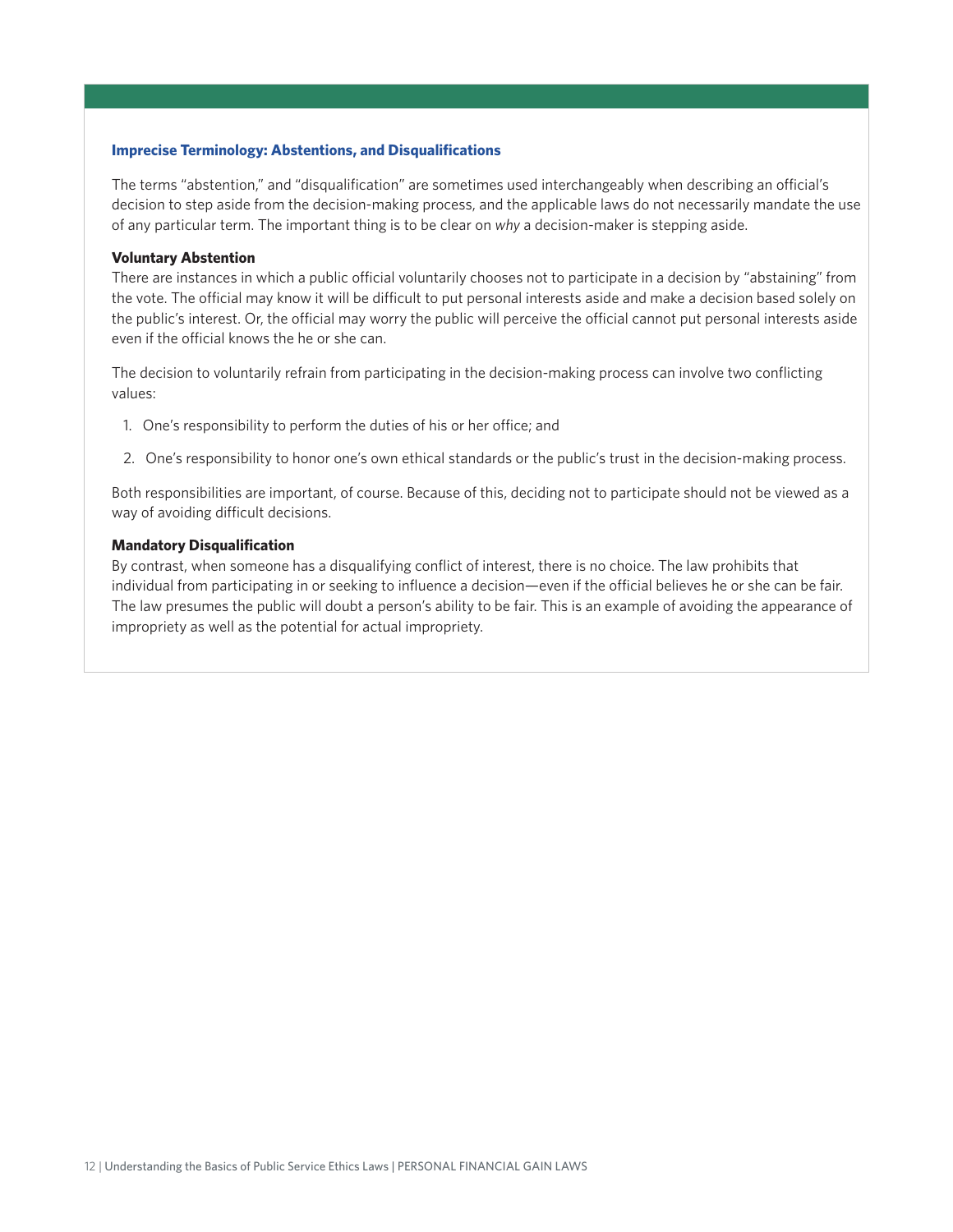## **Political Reform Act – The Four Step Conflict of Interest Test**

The process of determining when an official is disqualified from participating in a decision can be a very complex one, depending on the interests involved and the governmental decision contemplated. There are statutes, regulations, and interpretive opinions that flesh out each aspect of the basic prohibition.

To organize the analysis, the FPPC has adopted a new fourstep procedure (trimmed down from an eight-step analysis that had been used for many years) for identifying when one must disqualify oneself from participating in a matter. Although it is useful to be aware of the general outlines of the process, the analysis is probably best undertaken with the assistance of agency attorneys and/or the FPPC staff particularly since the rules are not necessarily logical or intuitive.

- 1. Is it reasonably foreseeable that a governmental decision will have a financial effect on any of the public official's financial interests?
- 2. Will the reasonably foreseeable financial effect be material?
- 3. Can the public official demonstrate that the material financial effect on the public official's financial interest is indistinguishable from its effect on the public generally?
- 4. If, after applying the three steps above the public official determines they have a conflict of interest, he or she may not make, participate in making, or in any way attempt to use his or her official position to influence the governmental decision, unless some exception applies.

Evaluating each of these four steps involves fact-specific inquiries that must be guided by the standards and definitions laid out in the regulations.<sup>31</sup>

#### **ETHICS CODE VERSUS LOCAL CONFLICT OF INTEREST CODES**

California's Political Reform Act requires local agencies to adopt local conflict of interest codes.32 These codes supplement state law, by specifying which positions in the agency are subject to disclosure under the Act.

**For more information,** see "About Local Conflict of Interest Codes" (available at www.ca-ilg. org/local- conflict-of-interest-codes) and the FPPC's materials on adopting local conflict of interest codes (see http://www.fppc.ca.gov/ learn/rules-on-conflict-of-interest-codes/localgovernment-agencies-adopting-amending-coi. html).

#### FOR MORE INFORMATION

See the following resources:

- » "Deciding When Not to Participate in an Agency Decision: Abstentions and Disqualifications," available at www.ca-ilg.org/abstentions.
- » "Property Ownership in Your Jurisdiction," available at www.ca-ilg.org/owningproperty.

For specific questions, please contact agency counsel or the FPPC at 1-866-ASK-FPPC (866-275-3772 \*2) or Advice@fppc.ca.gov.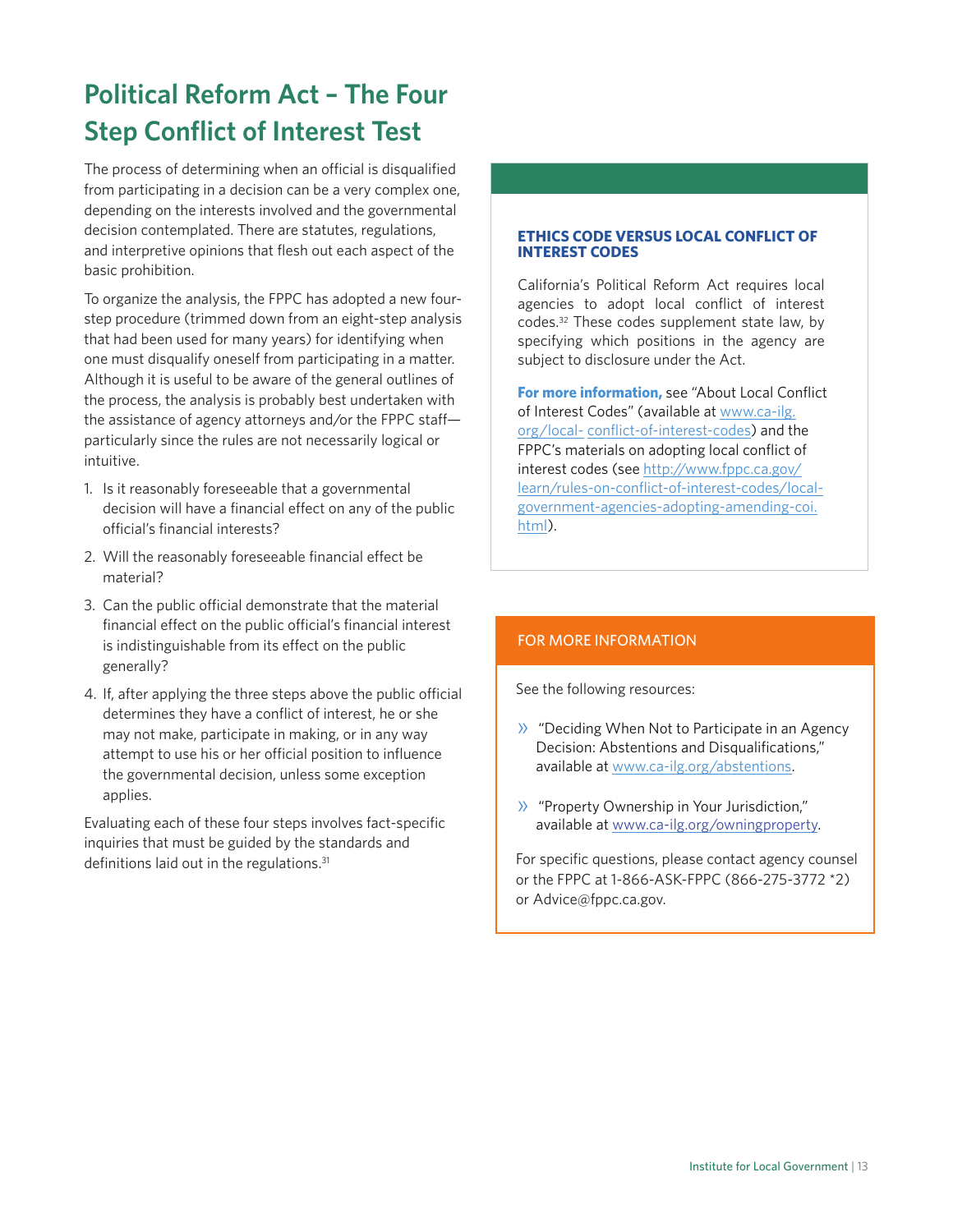#### **GETTING ADVICE AND STAYING OUT OF TROUBLE ON POLITICAL REFORM ACT ISSUES**

Public officials should seek advice on how these laws apply as early in the process as possible — as soon as a disqualifying conflict of interest is even a possibility. This means taking an active and attentive role by asking questions when items are placed on an agency agenda or mentioned or discussed as part of an agency's business. For example, when a city manager or other executive previews items or programs during a report, or when staff responds to a question from a constituent, if it becomes evident that a governmental decision within the meaning of the law is contemplated, the public official should immediately ask themselves whether any of their financial interests might be affected, and, if so, seek advice about whether they have an actual conflict.

Early consultation allows an attorney to analyze all of the facts involved and the relevant law. Even though the analysis is laid out in four specific steps, each step has various rules and FPPC regulations associated with it, which can be complex. As one seasoned local agency attorney has observed, the later in the process the consultation occurs, the more likely the advice will be that disqualification must occur to make sure the official stays out of trouble.

Does advice from agency counsel protect an official against a FPPC enforcement action? No. Only a formal opinion or formal advice letter from the FPPC will protect a public official if someone argues that a violation of the Political Reform Act has occurred. Receiving such advice from the Commission takes time — another good reason to raise the conflict issue as early as possible.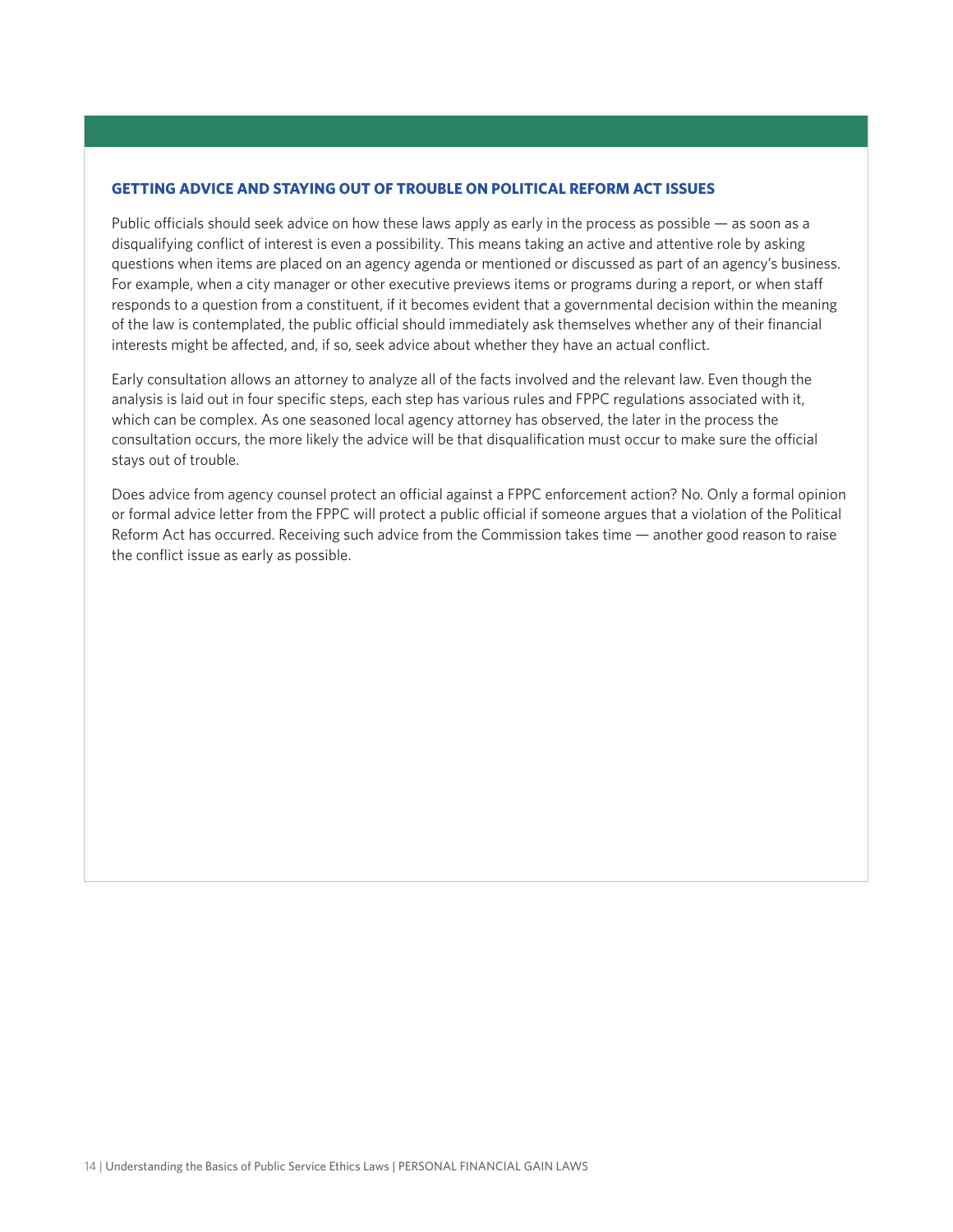## **Identifying Economic Issues**

#### **WHAT KINDS OF ECONOMIC INTERESTS ARE A CONCERN?**

There are a number of ways to have a financial interest in a decision:

- » **Sources of Income.** Receiving \$500 or more in income from one source (including any income received from a business, nonprofit organization, government agency, or individual) within twelve months prior to the decision creates an economic interest. "Sources of income" includes a community property interest in a spouse or domestic partner's<sup>33</sup> income, but not separate property income.<sup>34</sup> Additionally, if someone promises an official \$500 or more twelve months prior to the decision, the person or entity promising the money is a source of income, even if the income has yet to be received by the official, as long as the official has a legally-enforceable right to the promised income.<sup>35</sup>
- » **Investments.** An economic interest is created if the official, the official's spouse or domestic partner<sup>41</sup> (even as separate property), or dependent children (or anyone acting on their behalf) has an investment worth \$2,000 or more in a business entity (even if the official does not receive income from the business).<sup>42</sup> Investments include stocks and corporate (though not government) bonds.
- » **Business Employment or Management.** If the official serves as a director, officer, partner, trustee, employee or otherwise serves in a management position in a company, an economic interest is created.43 Note this does not apply to a member of the board of a nonprofit entity.
- » **Related Businesses.** The official has an economic interest in a business that is the parent, subsidiary or is otherwise related to a business where the official:
	- Has a direct or indirect investment worth \$2000 or more; or
	- Is a director, officer, partner, trustee, employee, or manager.<sup>44</sup>
- » **Personal Finances.** An official has an economic interest in their own expenses, income, assets, or liabilities and those of the official's immediate family (spouse or domestic partner<sup>36</sup> and dependent children).37
- » **Real Property.** An interest in real property worth \$2,000 or more creates an economic interest.<sup>38</sup> The interest may be held by the official, the official's spouse or domestic partner<sup>39</sup> (even as separate property) and children (or anyone acting on their behalf). Real property interests can also be created through leases, loans, mortgage, or security interests in property.<sup>40</sup>
- » **Business-Owned Property.** A direct or indirect ownership interest in a business entity or trust that owns real property is another form of economic interest.45
- » **Loans.** A loan from someone (or guarantee on a loan) can create an economic interest unless the loan is from a commercial institution, made in the regular course of business and is on the same terms as are available to members of the public.<sup>46</sup>
- » **Gifts.** Receiving gifts totaling \$460 (2015-16) or more in a twelve-month period prior to the decision from any one person or organization may create an economic interest depending on the type of public official involved and whether the gift-giver is in the agency's jurisdiction.<sup>47</sup> Being promised a gift of \$460 (2015-16) or more within a twelve- month period prior to the decision can also create a disqualifying financial interest.48 The limit is adjusted every two years to reflect changes in the cost of living.49 For more discussion of the gift issue, please see Chapter 3, and www.ca-ilg.org/ GiftCenter.

The timeline for determining whether an official has a potentially disqualifying economic interest is **twelve months before the decision** in question—not the calendar year.50

If a public official thinks he or she has one of the economic interests described above, the next step is to consult with the agency attorney about the situation and how the FPPC's four-step conflict of interest analysis applies. One of the key purposes of the disclosure requirements is to enable the public to assess whether an official's financial interests may affect his or her decision-making. The disclosure requirements are discussed in further detail in Chapter 4.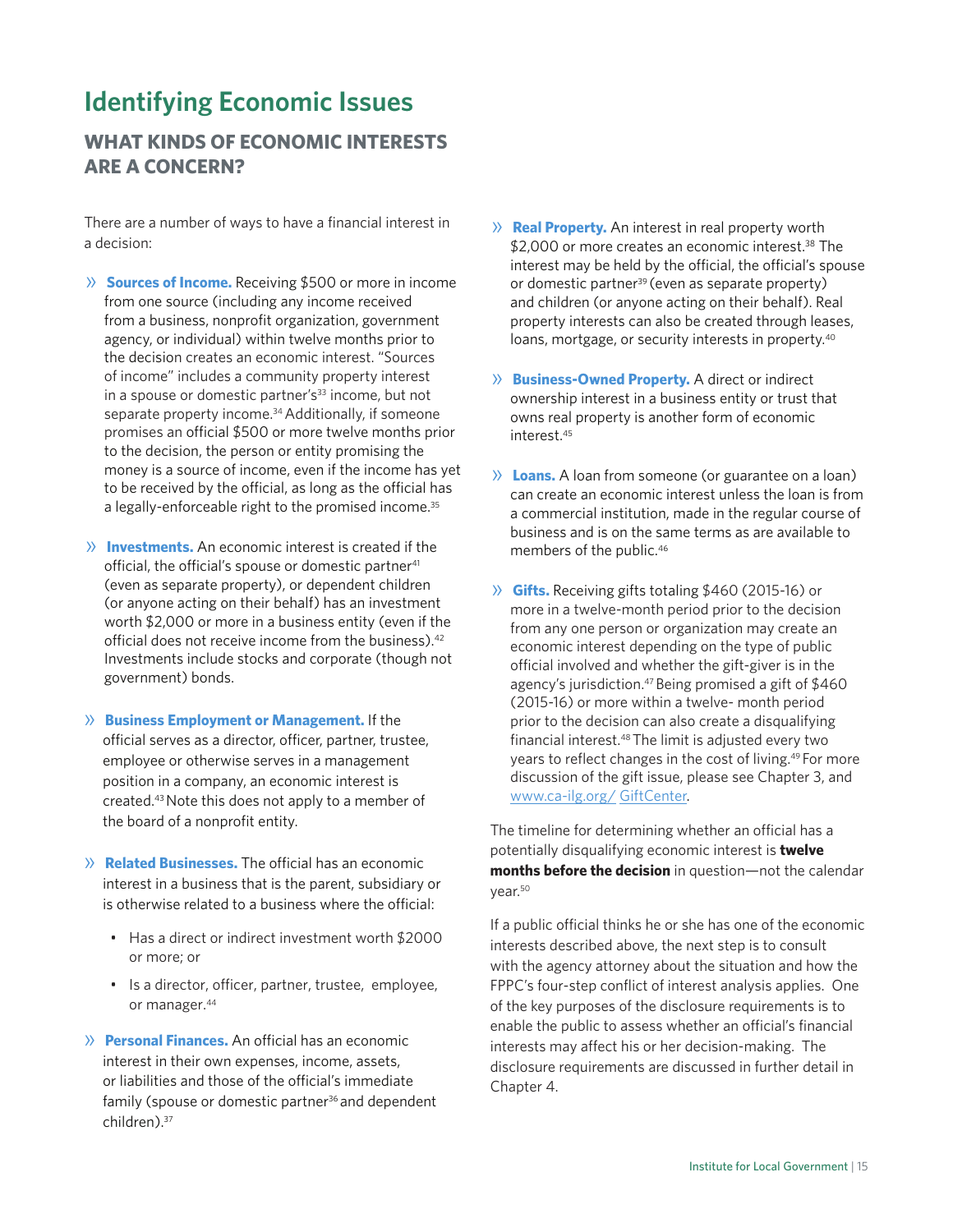#### **DISCLOSURE OF CONFIDENTIAL INFORMATION**

California law also makes disclosure of certain kinds of confidential information for personal financial gain (as defined) a misdemeanor. $51$  This restriction applies to public officers and employees.<sup>52</sup> Confidential information means information not subject to disclosure under the Public Records Act and information that may not be disclosed by statute, regulation, or rule.53

#### **REAL PROPERTY INTERESTS**

The previous FPPC regulations analyzed real property conflicts in a two-step process. The first step was to determine if the official's property was "directly" or "indirectly" involved in the decision and then to determine if the decision would have a "material" effect on the official's property. The old regulations described a number of different types of decisions, and provided that if the official's property was the subject of one of those types of decisions, the property was deemed to be "directly" involved in the decision. In addition, there was a rule based upon the proximity of the official's property in relation to other property that was the subject of the decision. If the official's property was within 500 feet of the subject property, the official's property was deemed to be "directly" involved in the decision. If the official's property did not fall within any of the circumstances described in the old rule, the official's property was considered to be "indirectly" involved in the decision.

In 2014, the FPPC amended its regulations to simplify the property interests analysis by dispensing with the "directly" versus "indirectly involved" dichotomy. Now, a real property interest is examined in light of its "materiality" only.<sup>54</sup>

Before the change, if the official's property was located within 500 feet of property that was the subject of a governmental decision, the financial impacts of the decision on the official's property were **presumed** to be material. The presumption could be rebutted, however, by showing that the decision would not have **any** impact on the value of the official's property.

Now, the 500 foot rule is still a part of the new regulation but the presumption of materiality can only be rebutted by written advice from the FPPC finding that the decision will have no measureable impact on the value of the official's property.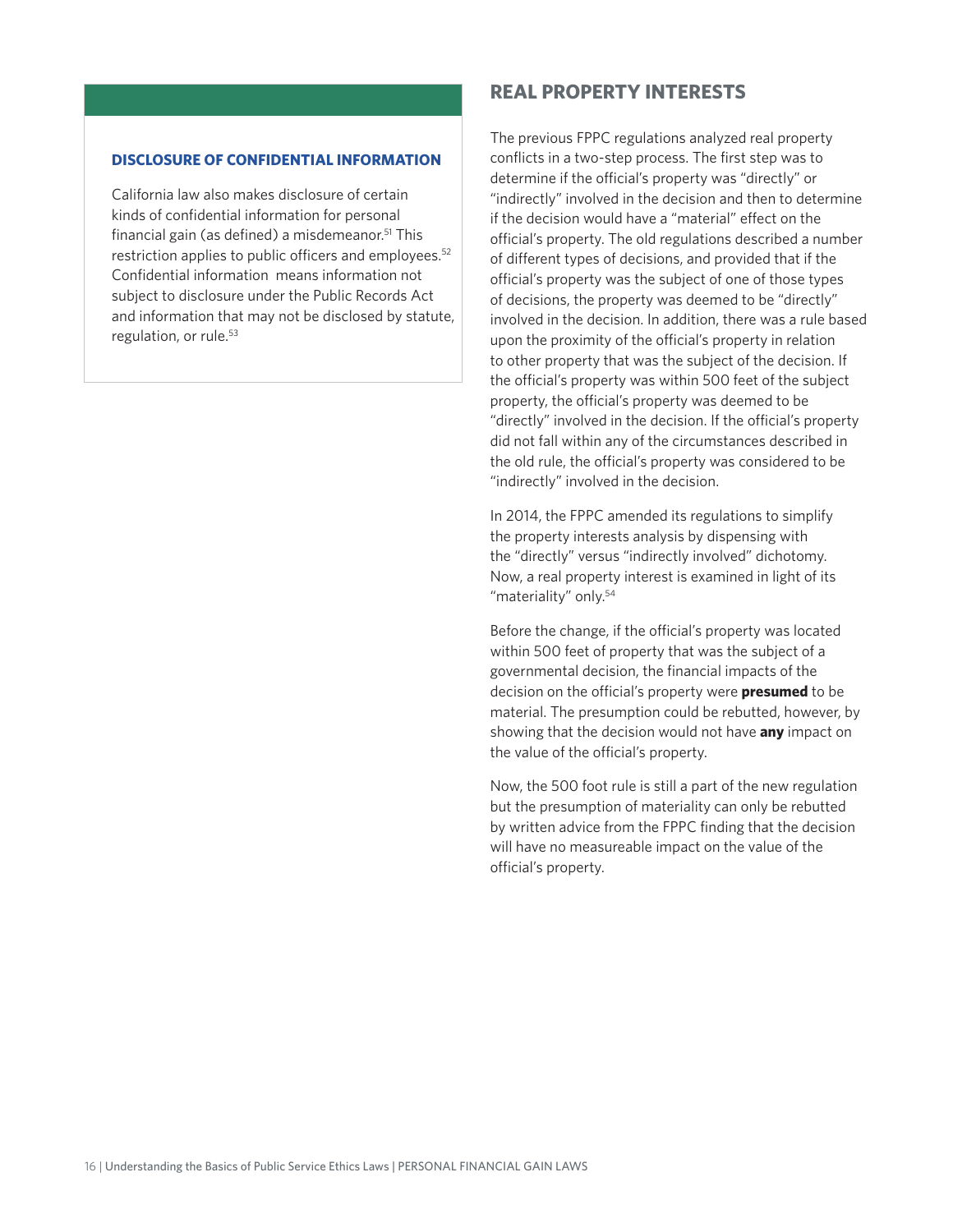Additionally, the recent changes to the regulation ushered in a new **"Reasonably Prudent Person"** standard, which serves as a sort of "catch-all" exemption. Specifically, even if an official's property is not the subject of the decision, or is located well beyond 500 feet from the subject property, the official must consider whether "…a reasonably prudent person, using due care and consideration under the circumstances, [would] believe that the governmental decision was of such a nature that its reasonably foreseeable effect would influence the market value of the official's property."

For interests in common areas, such as in a residential condominium complex or an industrial lease that includes areas in common with other tenants, the new regulations redefine "real property in which an official has an interest" to exclude an official's undivided interest in common area, thus offering another simplification of the real property interest analysis.

For interests in business properties, under the updated regulations, the effects of the decision on the official's real property interest do not have to be considered when the decision involves the issuance of a permit or entitlement, or when one is considering the impact of the decision on the income producing potential of the property. When applying those factors, only the impacts on the official's business entity interest are to be considered.<sup>55</sup>

#### **THE "PUBLIC GENERALLY" ANALYSIS**

Under the FPPC's Four-Step Test, if the effect of a decision on the public official's interests is indistinguishable from the effect on the public generally, the public official may participate in the decision even if the decision would otherwise materially affect the official's economic interests.

In 2015, the FPPC revised the analysis to simplify the previous general rule and various exceptions; the former nine separate regulations were consolidated into a single regulation,<sup>56</sup> which now provides that an official may participate in a decision "if the official establishes that a significant segment of the public is affected and the effect on his or her financial interest is not unique compared to the effect on the significant segment." A "significant segment is defined as at least 25% of:

- » All businesses or nonprofit entities in the jurisdiction;
- » All real property (commercial or residential) in the jurisdiction; or
- » All individuals in the jurisdiction.

The effect of a decision on an official's interest is considered unique if it results in a **disproportionate effect** on:

- » The development potential, use, or income-producing potential of real property or a business entity in which the public official has an interest;
- » The official's business entity or real property because of how close business or the property is to the project that is the subject of the decision;
- » The official's business entity or real property interests as a result of the cumulative effect of the official's multiple interests in similar entities or properties that is substantially greater than the effect on a single interest;
- » The official's business entity or real property interests as a result of the public official's substantially greater business volume or larger real property the size when the decision will affect all interests by the same or similar rate or percentage;
- » A person's income, investments, assets or liabilities, or real property if the person is a source of income or gifts to the official; or
- » The official's personal finances or those of his or her immediate family.<sup>57</sup>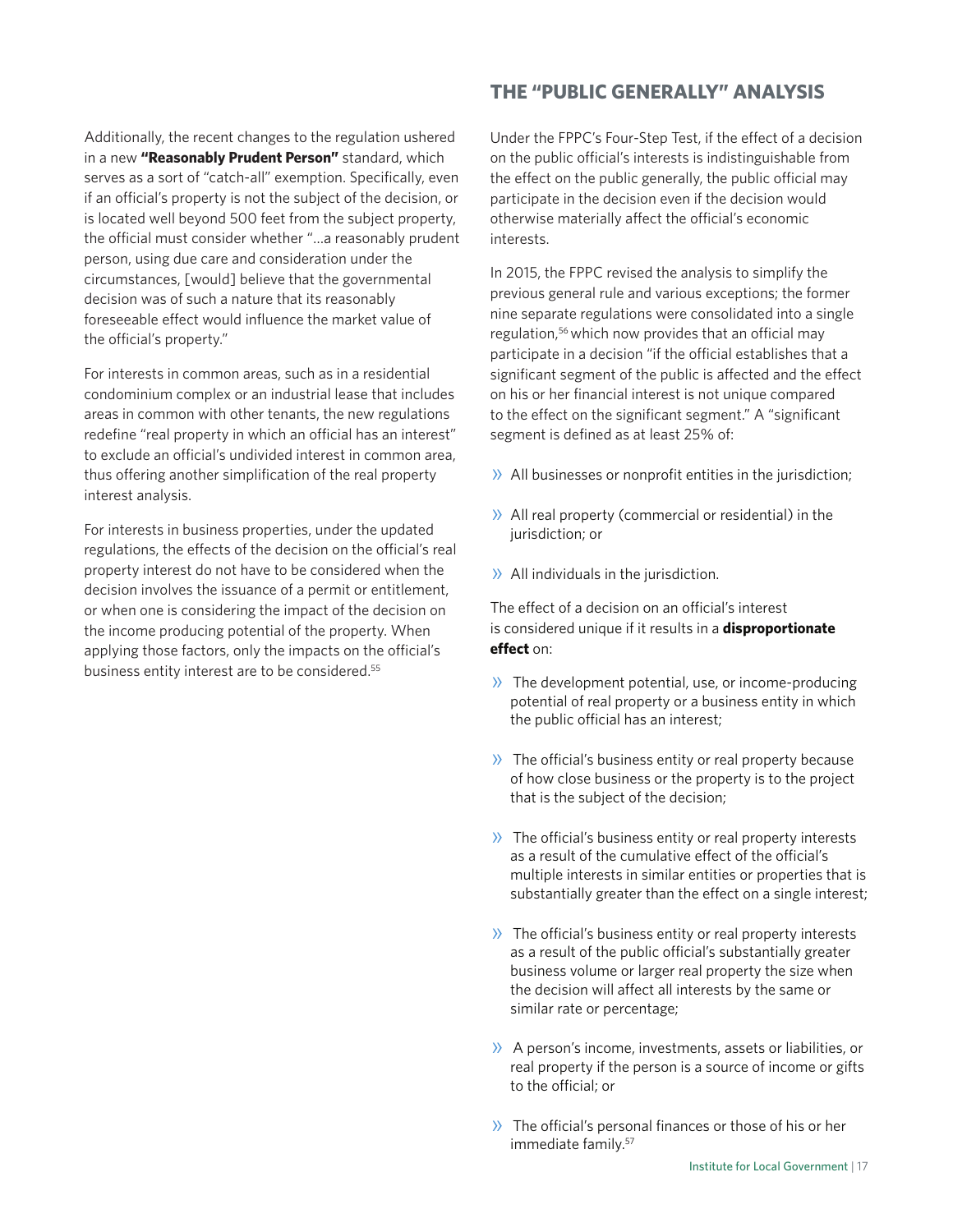#### **WHAT HAPPENS IF AN OFFICIAL IS DISQUALIFIED?**

#### **General Rule**

If an official is disqualified from participating on a specific agenda item under the conflict of interest rules established by the Political Reform Act, the official must:

- » If the decision is being voted on at a public meeting, verbally identify the financial interest or potential conflict of interest in sufficient detail to be understood by the public; and
- » Not attempt to influence the decision in any way, which includes talking with colleagues or staff about the matter at any time, including before, during, or after any meeting at which the item may be taken up.

At the meeting, elected and appointed officials, and top staff members who have conflicts of interest must leave the room when that matter is up for decision (unless the matter is on consent, in which case the official must declare the conflict and have the clerk record an abstention on that particular item).58 This may be a good practice for comparable officials at other local agencies as well.

Officials subject to the leave-the-room requirement will also need to explain why they are disqualified from participating, based on the nature of the financial interest.59 For example:

- » **Investment.** If the interest relates to an investment, provide the name of the business in which the investment is held.
- » **Business Position.** If the interest relates to a business position, give a general description of the activity in which the business is engaged as well as the name of the business.
- » **Real Property.** If the interest relates to real property, supply the address or another indication of the location of the property (unless the property is the public official's principal or personal residence, in which case explain the property is a residence and do not give the address or location).
- » **Income or Gifts.** If the interest relates to the receipt of income or gifts, then describe the source.
- » **Personal Finances.** If the interest relates to a personal financial interest in the decision, then describe the expense, liability, asset or income affected.

#### *Exceptions to the Leave-the-Room Requirement*

There are limited exceptions that allow a disqualified official to remain in the room and provide input as a member of the public to represent himself or herself on matters related solely to the official's "personal interests."60

These include when the subject of the discussion is:

- » Interests in real property wholly owned by the official or his or her immediate family;<sup>61</sup>
- » Interests in a business entity wholly owned by the official or his or her immediate family;<sup>62</sup> and
- » Interests in a business entity over which the official (or the official and his or her spouse or domestic partner<sup>63</sup>) exercises sole direction and control.<sup>64</sup>

Even though the law allows the public official to remain in the room when these interests are at stake, the public official may still wish to balance that option with the potential that the public may nonetheless perceive the official is improperly trying to influence his or her colleagues. Many officials balance their rights as individuals with their responsibility to maintain the public's trust in both their leadership and the agency that they serve by leaving the room after having provided their input related to their personal interest.

#### *Note on Closed Sessions*

If a decision will be made or discussed in a closed session, an official with a conflict may not be present. Nor may the official obtain non-public information about the closed session.<sup>65</sup>

#### **Effect of Disqualification**

The general rule is a majority of the membership of a body must be present in order for the decision-making body to conduct business—a concept known as a quorum.66

For some kinds of agencies, a majority of the quorum is necessary for an item to pass, although there are special rules that apply to certain kinds of actions. Note, however, the rule is different for county boards of supervisors, community college boards and school boards, which generally require a majority vote of the entire membership of the board to act.<sup>67</sup>

Those who are disqualified from participating in the

18 | Understanding the Basics of Public Service Ethics Laws | PERSONAL FINANCRISION arg wat counted toward the quorum.<sup>68</sup>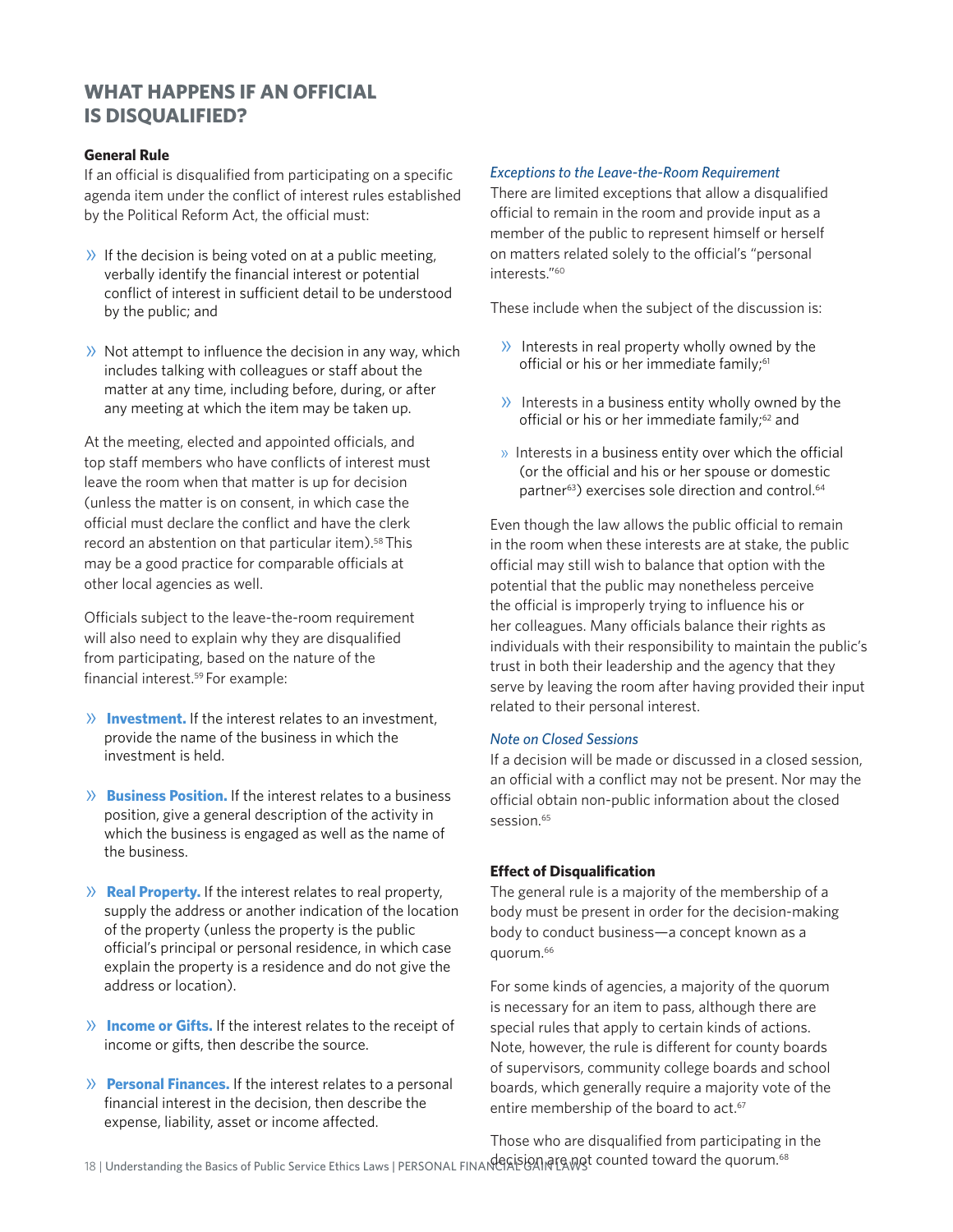However, those who abstain because of a pending question concerning a conflict of interest (for example, an elected official is waiting to receive an advice letter from the FPPC) may be counted toward the quorum. This is because they have not yet been disqualified (typically their agency attorneys will recommend they abstain pending resolution of the conflict issue).69

#### FOR MORE INFORMATION

See the following resources:

- » The FPPC has produced "Recognizing Conflicts of Interest: A Guide to the Conflict of Interest Rules of the Political Reform Act" (2015), available at www.fppc.ca.gov/content/dam/ fppc/NS-Documents/LegalDiv/Conflicts%20 of%20Interest/Conflicts-Guide-August-2015- Jan-2016-Edits.pdf.
- » "Using Public Office to Promote One's Business Interests," available at www.ca-ilg.org/ publicoffice.
- » Conflicts of Interest (2010). Explains California's conflict-of-interest laws available at http://ag.ca. gov/publications/coi.pdf.

For specific questions, please contact the Fair Political Practices Commission or agency counsel.

#### **PENALTIES**

#### **Political Reform Act Penalties**

A refusal to disqualify oneself is a violation of the Political Reform Act. Violations of these laws are punishable by a variety of civil, criminal, and administrative penalties, depending on the severity of the violation and the degree of intent to violate the law that enforcement entities are able to demonstrate.70

These penalties can include any or all of the following:

- » Immediate loss of office;71
- » Prohibition from seeking elected office in the future;72
- » Fines of up to \$10,000 or more depending on the circumstances;73 and
- $\lambda$  Jail time of up to six months.<sup>74</sup>

#### **Effect on Agency and Those Affected by Agency's Decision**

When a disqualified official participates in a decision, a court can void the decision.<sup>75</sup> This can have serious consequences for those affected by the decision as well as the public agency itself. If someone is encouraging an official to participate in spite of a disqualifying interest, consider pointing out the costs that would occur if the agency's decision has to be undone—not to mention the legal consequences for the official.

Typically it is wise to err on the side of caution when there is a question regarding the appropriateness of an official's participation in a matter. When in doubt, sit a decision out.

#### FOR MORE INFORMATION

On penalties for ethics law violations, see www.ca-ilg.org/ consequences.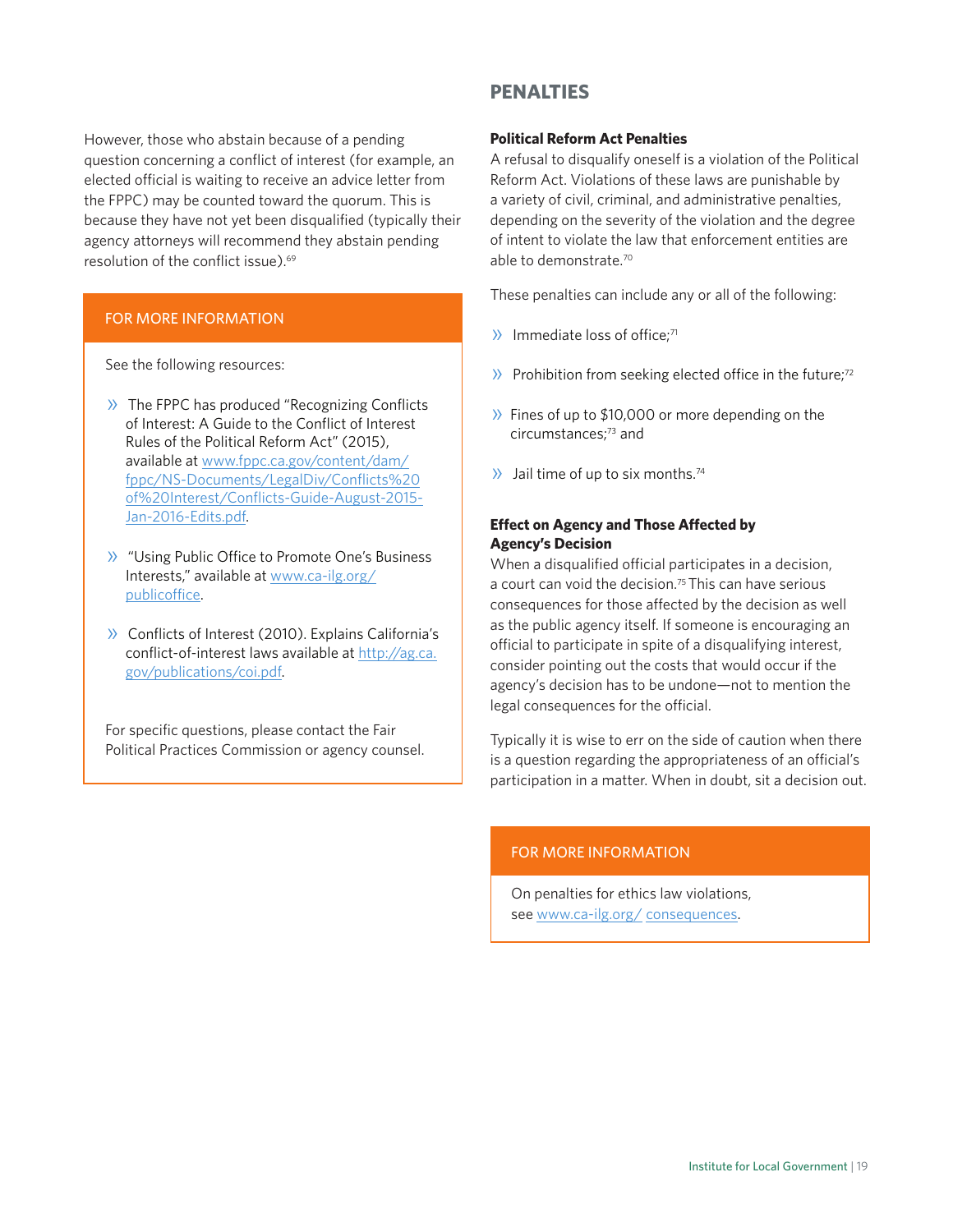## **Interests in Agency Contracts Barred**

#### **BASIC RULES**

California law strictly forbids public officials from having an economic interest in their agencies' contracts. In essence, this is a prohibition against self-dealing. Now codified in section 1090 of the Government Code, this particular law has been traced back to the earliest days of California's statehood—to 1851.76

This prohibition applies to elected and appointed officials as well as public agency employees and consultants.<sup>77</sup>

*This means that, if an official has an interest in a contract being contemplated by their agency, the agency may not enter into the contract*. If a staff member has an interest in the contract, the staff member may not participate in any way in the contract negotiations or in any part of the development of the contract. Contracts are broadly defined and include employment and a variety of other relationships, including independent contractors.78

Key things to keep in mind include the following.

- » **Making a Contract.** The prohibition applies to preliminary discussions, negotiations, planning and solicitation of bids, as well as voting on the contract itself. This means the affected official can't be involved in those as well.
- » **Disqualification Doesn't Fix the Problem.** When the prohibition applies, the agency may not enter into the contract in question. Members of the governing board of a local agency (including a board of supervisors, board of directors, city council or school board members) are deemed to have made any contract executed by the board, or any person or agency under its jurisdiction, even if officials disqualify themselves from participating in the contract.

» **Financial Interest.** A "financial interest" in a contract includes a direct or indirect financial interest. A direct financial interest is present when the official is the party contracting with the agency. An indirect financial interest involves an official who has a financial relationship with the contracting party or will receive some benefit from the making of the contract with the contracting party. For example, the Attorney General has concluded that a trustee of a community college district cannot become employed in any capacity by the district because the trustee would have a financial interest in the employment contract. It does not matter if the official's financial interest is positively or negatively affected. This provision covers financial relationships that go beyond the official's immediate family.

Officials will sometimes hear their agency counsel refer to this issue as a "section 1090 problem," in reference to the Government Code section containing this prohibition. These restrictions on contracts are *in addition to* the restrictions of the Political Reform Act.

A key question to ask oneself in evaluating an agency's contracts is: "will this contract affect my economic interests in any way?" If the answer is "yes," speak with agency counsel immediately.

### "

*A key question to ask in evaluating an agency's contracts is: "will this contract affect my economic interests in any way?" If the answer is "yes," speak with agency counsel immediately.*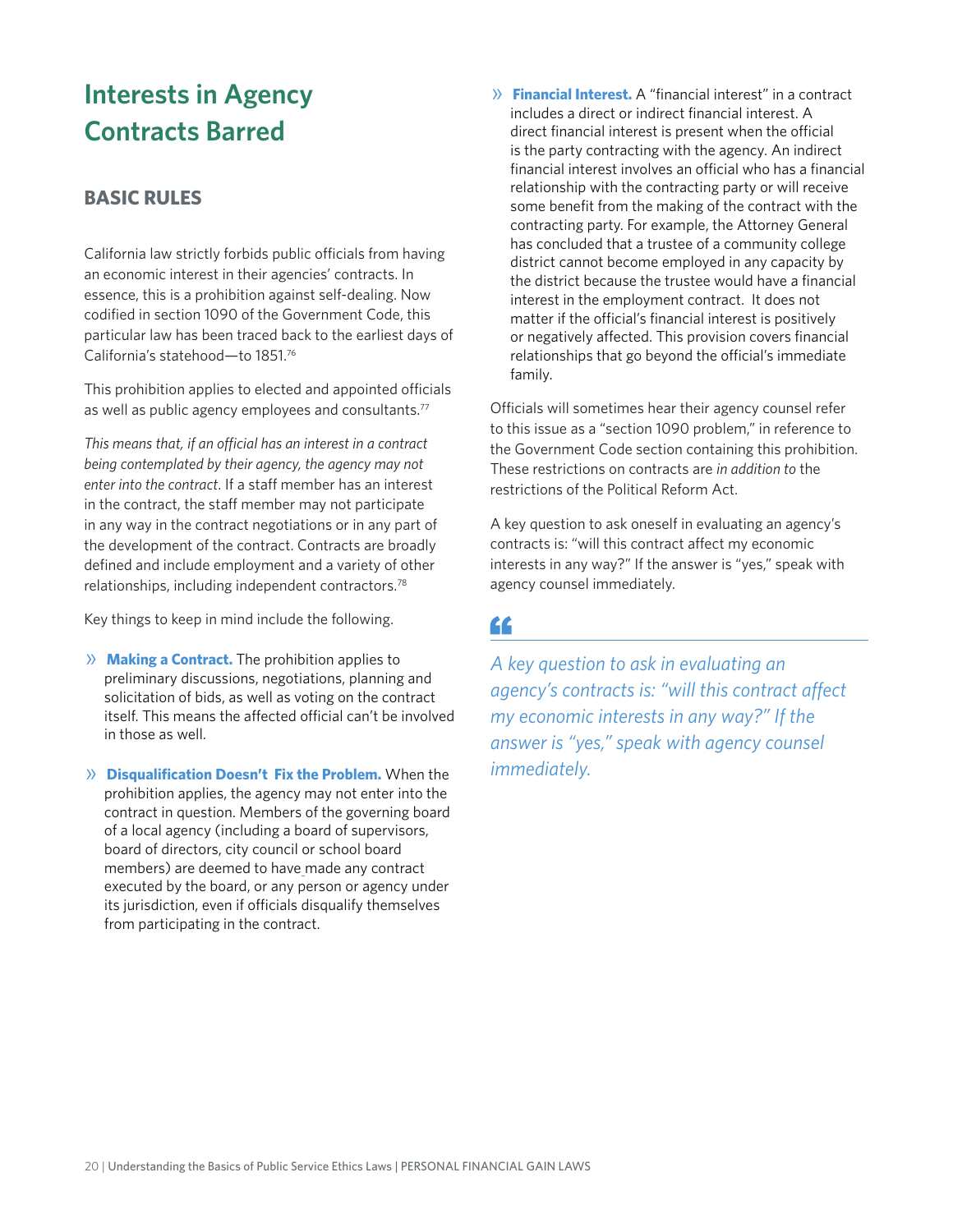# **FPPC JURISDICTION OVER SECTION 1090 QUESTIONS**

The Legislature empowered the FPPC in 2013 to enforce the provisions of section 1090 through either administrative proceedings similar to those it uses for violations of the Political Reform Act or civil actions imposing fines. Prior to commencing such an action, however, the FPPC must obtain permission from the district attorney of the county in which the alleged violation occurred, and the FPPC may not issue opinions related to past conduct. Further, before providing advice, the FPPC must send a copy of the request for advice to the Attorney General and the local district attorney.79

The FPPC has developed a six-step analysis to determine whether a violation of section 1090 might occur based on the facts and circumstances presented to the FPPC prior to the action being taken. Those steps are as follows:

- Step 1: Is the public official in question subject to the provisions of section 1090?
- Step 2: Does the decision at issue involve a contract?
- Step 3: Is the official making or participating in making a contract?
- Step 4: Does the official have a financial interest in the contract?
- Step 5: Does either a remote interest or a noninterest exception apply?
- Step 6: Does the "Rule of Necessity" apply?

#### **WHAT IS THE THEORY OF NOT ALLOWING DISQUALIFICATION?**

When the prohibition against interests in contracts under section 1090 applies, the agency may not enter into the contract, even if the official with the interest recuses or disqualifies him- or herself. Why? The theory seems to be decision-makers may be favorably influenced to award a contract that benefits a colleague perhaps with the expectation the favor may be returned in the future. The courts have made clear that the law will assume that undue influence was exerted, and that the risk to the public from self-dealing by public officials is too great to allow anything other than a bright-line, absolute prohibition. The absolute prohibition guards against such a tendency toward what might be described as "you-scratch-my-back-I'llscratch-yours" dynamics within the agency.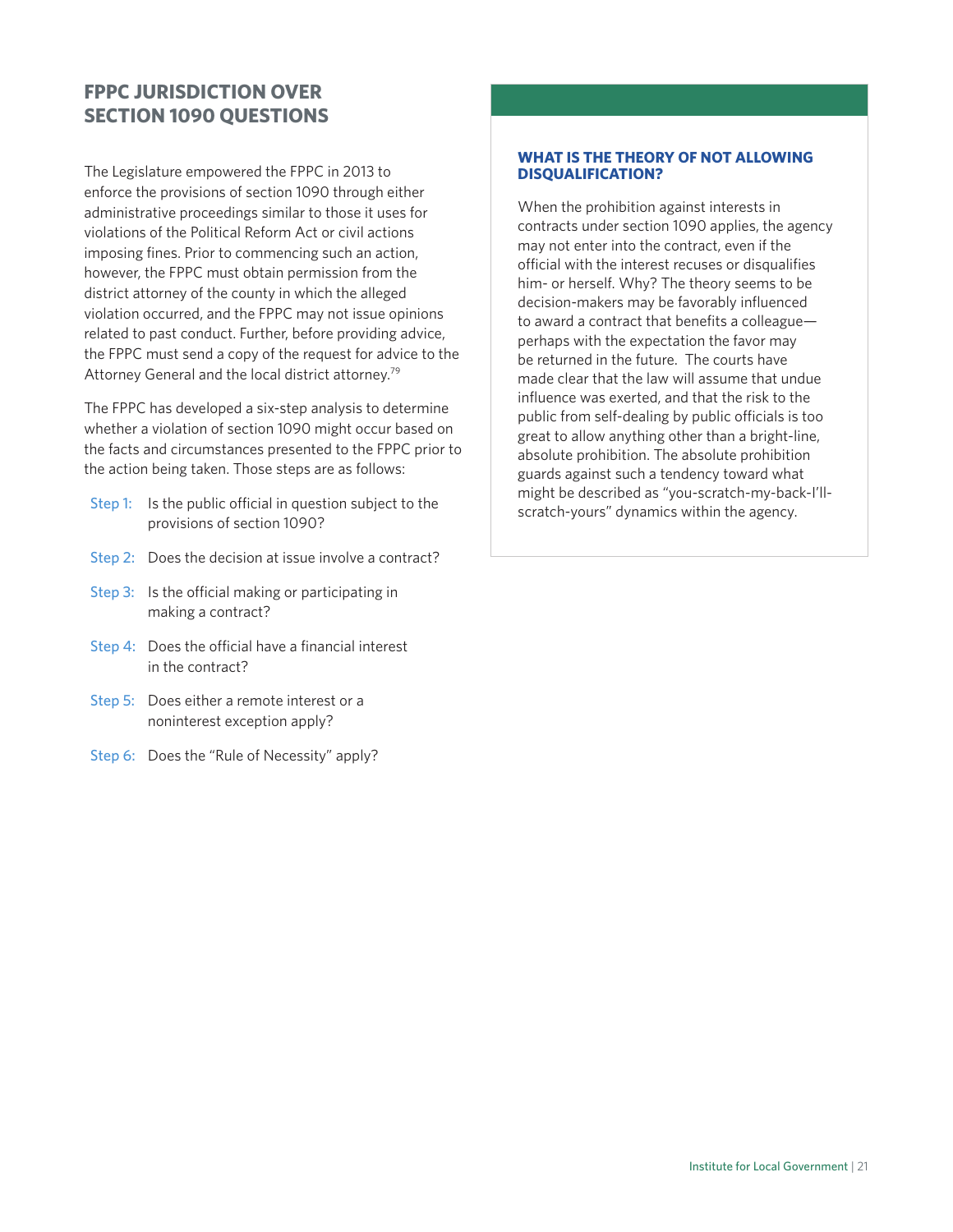# **EXCEPTIONS TO RULES**

There are limited exceptions to the general prohibition against interests in contracts.

#### **Non-Interest Exception**

Some potential interests in a contract are so small California law classifies them as "non-interests" in a contract. One is when an official receives public services provided by the official's agency on the same terms that the services are provided to the general public. For example, a member of a water district board may receive water service. In such cases, the official and the official's agency may participate in the contract. California law provides a full list of exceptions.80

#### **Remote Interest Exception**

A local agency may enter into a contract when an official has a "remote" interest so long as the official does not attempt to influence another member of the board or council.81 Government Code section 1091 lists more than a dozen types of remote interests, including:

» Being an employee of the contracting party, if the contracting party has ten or more employees, the employee began his or her employment at least three years prior to initially assuming office, and certain other requirements are met; 82 or

» Being a supplier of goods or services to the party contracting with the agency, when those goods or services have been supplied to the contracting party by the public official for at least five years prior to assuming office.<sup>83</sup>

Moreover, in 2015, the Legislature passed Senate Bill 704 which added a remote interest exception stating that an official is not financially interested in a contract if he or she is an owner or partner of a firm serving on an advisory board to the contracting agency and the owner or partner recuses himself or herself from reviewing a project that results from a contract between the firm and agency.84

If the decision-maker qualifies as having a remote interest, the agency must then take these steps to stay on the right side of the law:

- » The board or council member must disclose the financial interest to the board or council, and disqualify himself or herself from participating in all aspects of the decision;
- » The disclosure must be noted in the official records of the board or council; and
- » The board or council, after such disclosure, must approve, ratify or authorize the contract by a good faith vote of the remaining qualified members of the board or council.85

It is important to note that this exception applies only to members of multi-member bodies (not to individual decision-makers and employees).86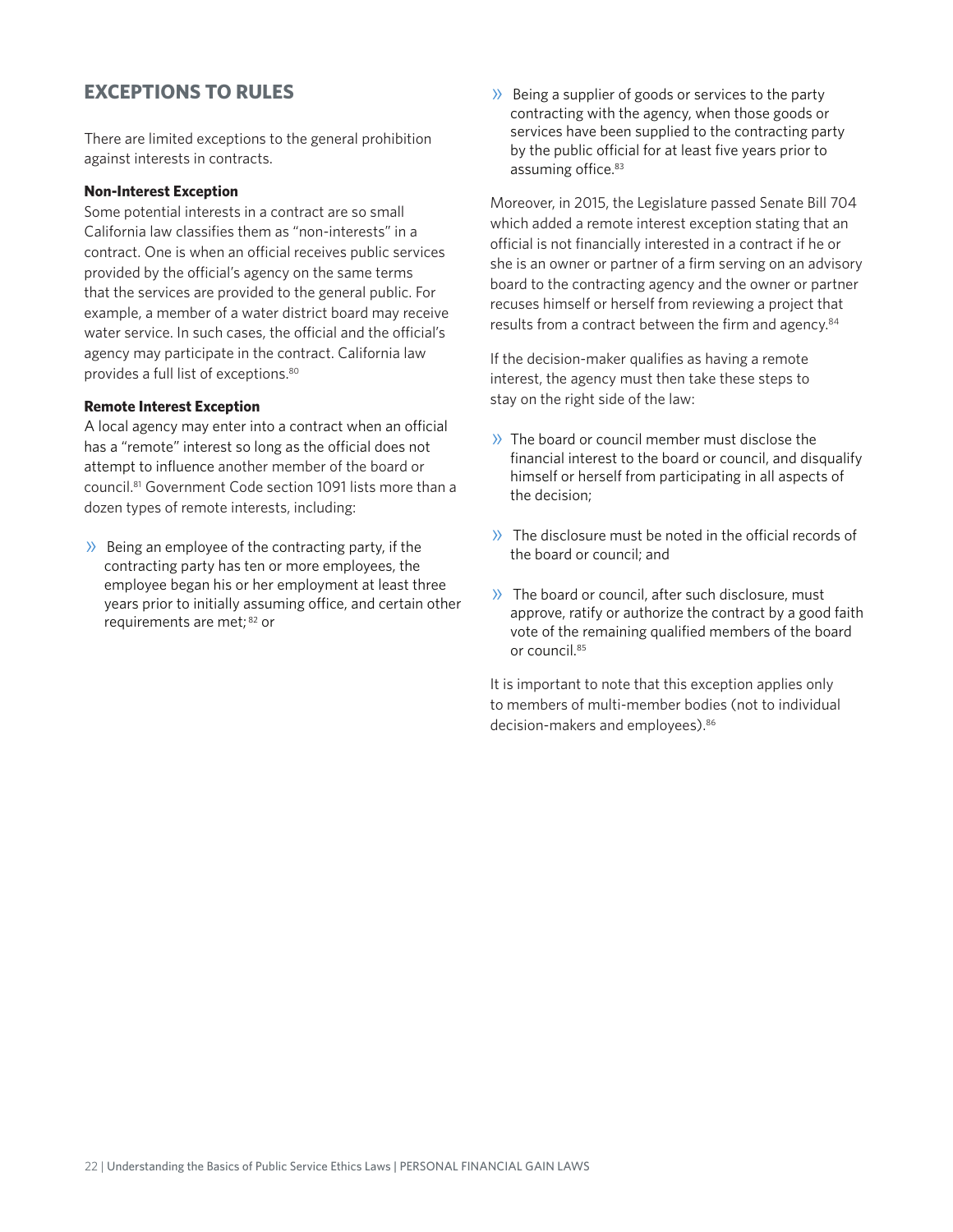### **LIMITED RULE OF NECESSITY**

Even if there is not an exception from the prohibition, the agency may still enter into a contract if the rule of necessity applies.87 In general, this allows an agency to acquire an essential supply or service. The rule also allows a public official to carry out essential duties of his or her office where he or she is the only one who may legally act. Consult with agency counsel whether the intricacies of this rule may apply in any given situation.

# Types of Ethics Laws

#### **SPECIAL RULE FOR SCHOOL DISTRICT BOARDS**

California's Education Code specifically allows school board members to vote on collective bargaining agreements and personnel matters that affect a class of employees to which a relative belongs.88 Whether this rule also applies to domestic partners is not clear under the statute.

### **PENALTIES**

The penalties for violating the prohibition against interests in contracts are severe.

#### **Criminal Penalties**

Willful violations are a felony and may be punished by fines of up to \$1,000, imprisonment, and being disqualified from ever holding public office again.<sup>91</sup>

#### **Effect on Contract**

The contract also is "void," which means the local agency does not have to pay for goods or services received under the contract.92 The agency may also seek repayment of amounts already paid.<sup>93</sup>

#### FOR MORE INFORMATION

On penalties for ethics law violations, see www.ca-ilg.org/consequences.

#### FOR MORE INFORMATION

See the following resources:

- » "How Your Agency Counsel Should Advise You When Agency Contracts Represent a Conflict of Interest," available at www.ca-ilg.org/coi.
- » "Let's Make a Deal: Securing Goods and Services For Your Agency," available at www.ca-ilg.org/procurement.

For specific questions, please contact agency counsel.

## Types of Ethics Laws

#### **GETTING ADVICE AND STAYING OUT OF TROUBLE ON CONTRACT ISSUES**

As with issues under the Political Reform Act, advice of counsel *does not* provide a defense or immunity in a criminal prosecution relating to unlawful interests in contracts.89

As discussed above, the FPPC now has authority to issue advice and opinions on questions involving contracts under section 1090.

The Attorney General will also provide such advice, but only certain kinds of officials are entitled to request an Attorney General opinion.90 In addition, the process can take months.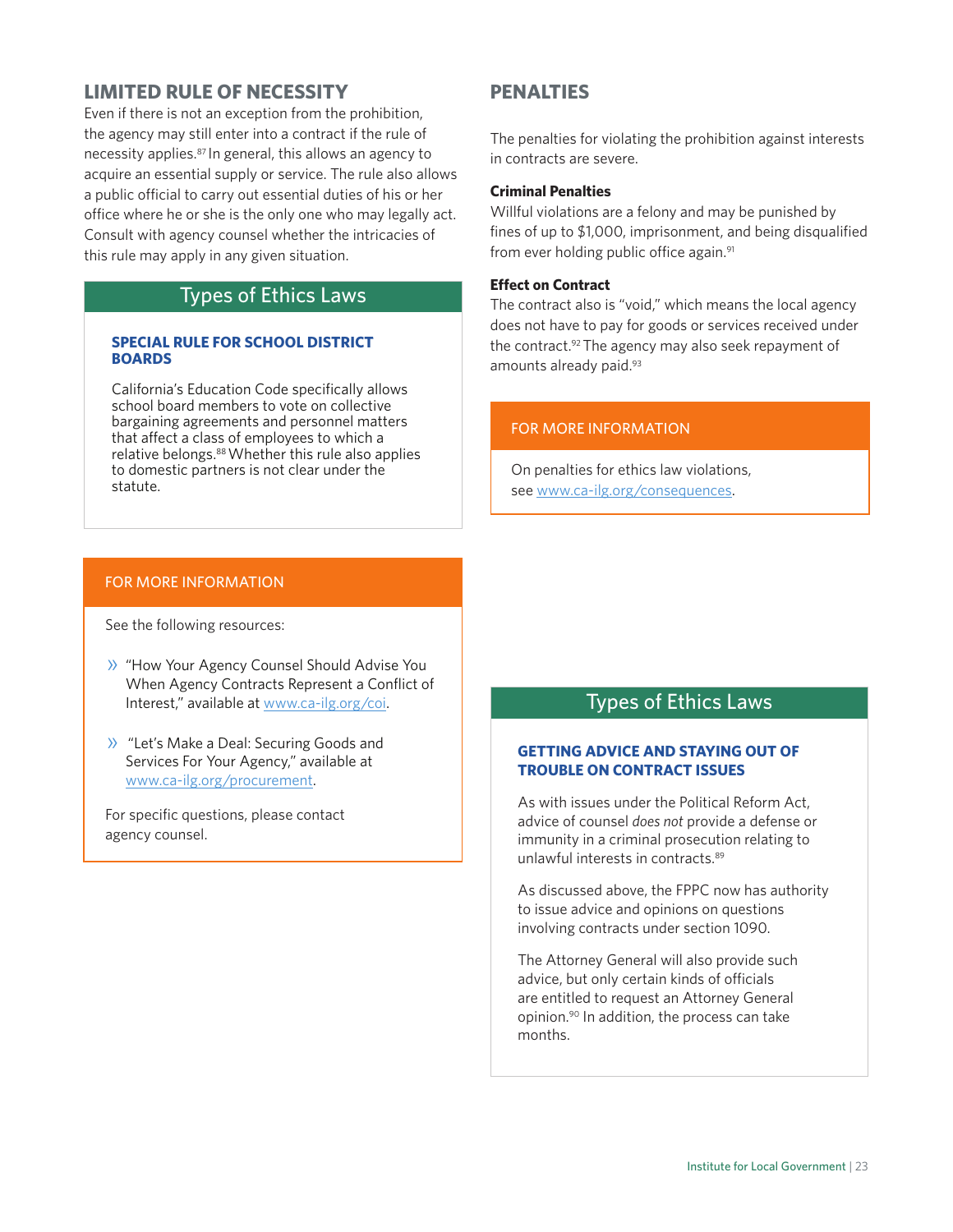# **Employment-Related Restrictions**

# **BASIC RULES**

Another kind of "personal financial gain" law prohibits elected officials and top-level managers from trading on the relationships developed in public service for their own benefit.

For example, elected officials and chief executives who leave government service must not represent people for pay before their former agencies for one year after leaving their agency.<sup>94</sup> This is known as a "revolving door" restriction.

In addition, under California's conflict of interest disqualification rules, a public official may not make or influence agency decisions when the interests of a prospective employer are at stake.95 The situation arises when an official is negotiating or has "any arrangement" concerning prospective employment with someone with business before the agency.

#### FOR MORE INFORMATION

On employment restrictions, see "Revolving Door Restrictions for Local Officials," available at www.ca-ilg.org/revolvingdoor.

For specific questions, please contact the Fair Political Practices Commission or agency counsel.

#### **WHEN AN EMPLOYEE RUNS FOR A SEAT ON THE GOVERNING BOARD**

California law says that, with a few exceptions, local agency employees must resign their employment before taking a seat on the governing board of their local agency.<sup>96</sup> However, running for an office is not prohibited while employed by a local agency.

This restriction applies to cities, counties, special districts, and other public agencies and corporations.97

There are parallel restrictions for employees who run for school boards<sup>98</sup> and community college district governing boards.<sup>99</sup> All of the sections note that, if an employee refuses to resign, his or her position will automatically terminate upon being sworn into office on the governing board.<sup>100</sup>

These restrictions prevent the dual role conflicts associated with being both in the role of employee and employer.101

# **PENALTIES**

These employment-related restrictions are part of the Political Reform Act. As discussed above, violations of the Act are punishable by a variety of civil, criminal and administrative penalties, depending on the severity of the violation and the degree of intent to violate the law that enforcement entities are able to demonstrate.<sup>102</sup>

These penalties can include any or all of the following:

- » Immediate loss of office;103
- » Prohibition from seeking elected office in the future;104
- » Fines of up to \$10,000 or more depending on the circumstances;105 and
- >> Jail time of up to six months.<sup>106</sup>

#### FOR MORE INFORMATION

On penalties for ethics law violations, see www.ca-ilg.org/consequences.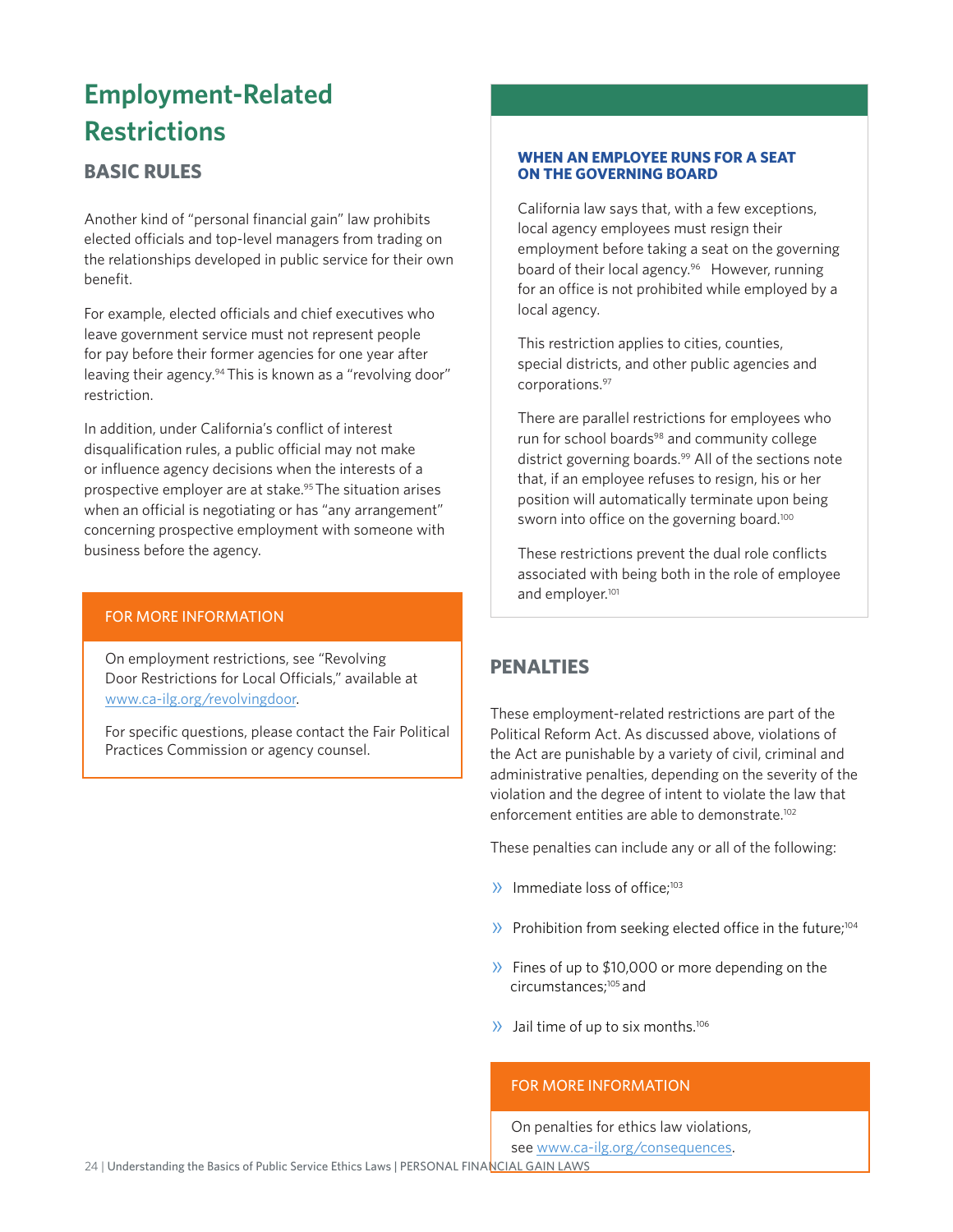# **Endnotes and Additional Information**

**Note:** The California Codes are accessible at http://leginfo. legislature.ca.gov/. Fair Political Practices Commission regulations are accessible atwww.fppc.ca.gov/the-law/ fppc-regulations/regulations-index.html. A source for case law information is www.findlaw.com/cacases/ (requires registration).

- 1 Cal. Penal Code §§ 7 (definition number 6), 68(a).
- 2 *See* Cal. Penal Code §§ 68(a), 86.
- 3 *Id*.; See also People v. Anderson, 75 Cal. App. 365, 242 P.2d 906 (1925).
- 4 *See* 18 U.S.C. § 201.
- 5 *See* Cal. Penal Code § 518.
- 6 *In re Shepard*, 161 Cal. 171 (1911) (in the context of removal- fromoffice proceedings for misconduct).
- 7 Cal. Penal Code § 74.
- 8 *See generally* Cal. Penal Code § 68(a*). See also* Cal. Elect. Code § 20 (making those convicted of making or receiving a bribe ineligible for public office).
- 9 *See* Cal. Penal Code § 85.
- 10 Cal. Penal Code § 521.
- 11 Cal. Penal Code § 19.
- 12 Cal. Gov't Code §§ 3060-3074.
- 13 Cal. Penal Code § 74.
- 14 *See* Cal. Gov't Code § 995.8. *See also Los Angeles Police Protective League v. City of Los Angeles,* 27 Cal. App. 4th 168, 32 Cal. Rptr. 2d 574 (1994) (finding city was not required to provide the defense of police officers accused of vandalism and conspiracy to commit vandalism).
- 15 *See* Cal. Gov't Code § 995.2(a)(2) (public agency may refuse defense of civil action if, among other reasons, the agency finds the official acted because of "actual fraud, corruption or actual malice.") *See also* Cal. Gov't Code § 822.2 (immunity from liability for misrepresentation does not apply in instances of corruption).
- 16 *See* Cal. Gov't Code § 818.
- 17 California Rules of Professional Conduct for Lawyers, Rule 3-600(A); *Ward v. Superior Court,* 70 Cal. App. 3d 23, 138 Cal. Rptr. 532 (1977) (county counsel's client is county, not assessor in his individual capacity).
- 18 18 U.S.C. § 666.
- 19 *See* 18 U.S.C. §§ 666 (specifying maximum 10-year prison term and fine "under this title"), 3571 (general fine for violating federal criminal laws).
- 20 26 U.S.C. § 7201.
- 21 *Id*.
- 22 26 U.S.C. § 7206(1).
- 23 *U.S. v. Gaytan*, 342 F.3d 1010 (9th Cir. 2003).
- 24 18 U.S.C. §§ 1341 (mail fraud), 1343 (wire fraud), 1346 (honest services).
- 25 *U.S. v. Sawyer*, 239 F.3d 31, 39 (1st Cir. 2001) (finding sufficient evidence of guilt apart from proof of violation of state law).
- 26 *U.S. v. Lopez-Lukis*, 102 F.3d 1164, 1169 (11th Cir. 1997) (noting that effort to improperly control composition of decision- making body constituted an effort to deprive public of honest services); *McNally v. U.S.*, 483 U.S. 350, 362-63 (1987) (Justice Stevens, dissenting).
- 27 *See Skilling v. U.S.*, 130 S.Ct. 2896, 2931(2010) (holding that in order to avoid unconstitutional vagueness, 18 USC § 1346 only criminalizes bribes and kick-back schemes).
- 28 18 U.S.C. §§ 1341 (". . . shall be fined under this title or imprisoned not more than 20 years, or both."), 1343 ("shall be fined under this title or imprisoned not more than 20 years, or both.").
- 29 *See* Cal. Gov't Code §§ 87100-87105.
- 30 2 Cal. Code Regs. § 18707(a)(1)(C).
- 31 2 Cal. Code Regs. § 18700(d).
- 32 Cal. Gov't Code § 87300.
- 33 2 Cal. Code Regs. § 18229.
- 34 Cal. Gov't Code §§ 82030, 87103(c); 2 Cal. Code Regs. §§ 18700, 18700.1.
- 35 Cal. Gov't Code § 87103(c). *See also Larsen Advice Letter*, No. A-82- 192 (1982).
- 36 2 Cal. Code Regs. § 18229 (referring to Cal. Gov't Code § 82029 defining "immediate family").
- 37 2 Cal. Code Regs. § 18700.
- 38 Cal. Gov't Code § 87103(b); 2 Cal. Code Regs. § 18700(c)(6)(B).
- 39 2 Cal. Code Regs. § 18229.
- 40 *See* Cal. Gov't Code §§ 82033, 87103(b).
- 41 2 Cal. Code Regs. § 18229.
- 42 Cal. Gov't Code §§ 82034, 87103(a); 2 Cal. Code Regs. § 18700(c) (6)(A).
- 43 Cal. Gov't Code § 87103(d); 2 Cal. Code Regs. § 18700(c)(6)(D).
- 44 2 Cal. Code Regs. §§ 18700(c)(6)(D), 18700.2(b).
- 45 Cal. Gov't Code § 82033 (pro rata interest, if own 10 percent interest or greater).
- 46 Cal. Gov't Code § 82030(b)(8), (10).
- 47 Cal. Gov't Code§ § 82028, 87103(e); 2 Cal. Code Regs. §§ 18940(c), 18940.2(a)..
- 48 Cal. Gov't Code § 87103(e); 2 Cal. Code Regs. §§ 18940(c), 18940.2(a).
- 49 Cal. Gov't Code § 89503(f).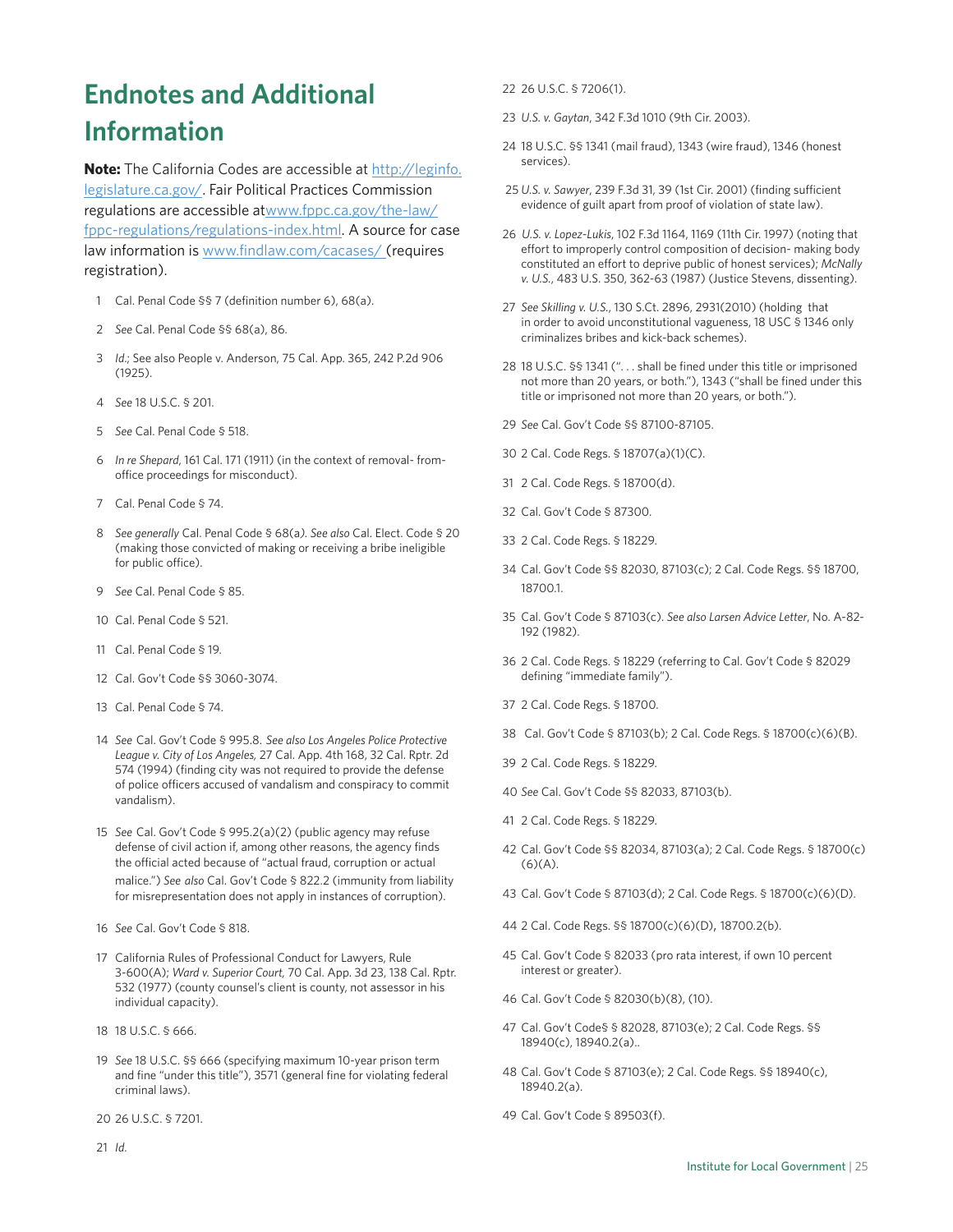- *See generally* Cal. Gov't Code § 87103. *See also* 2 Cal. Code Regs. § 418700(c)(6)(C), (E).
- *See* Cal. Gov't Code § 1098(a).
- *Id*.
- *See* Cal. Gov't Code § 1098(b)
- *See generally,* 2 Cal. Code Regs. § 18702.2.
- 2 Cal. Code Regs. § 18702.2(a)(5).
- 2 Cal. Code Regs. § 18703.
- 2 Cal. Code Regs. § 18703(b),(c).
- *See* 2 Cal. Code Regs. § 18707.
- 2 Cal. Code Regs. §18707(a)(1)(A).
- 2 Cal. Code Regs. §18707(a)(3)(C).
- 2 Cal. Code Regs. § 18704(d)(2)(A).
- 2 Cal. Code Regs. § 18704(d)(2)(B).
- 2 Cal. Code Regs. § 18229.
- 2 Cal. Code Regs. § 18704(d)(2)(C).
- *See* 2 Cal. Code Regs. § 18707(a)(2). *See also Hamilton v. Town of Los Gatos*, 213 Cal. App. 3d 1050, 261 Cal. Rptr. 888 (1989).
- *See* Cal. Gov't Code § 36810 (for general law cities). *See also* Cal. Civ. Code § 12; Cal. Civ. Proc. Code § 15.
- *See* Cal. Gov't Code § 25005; Cal. Educ. Code §§ 35164 (K-12 districts), 72000(d)(3) (community college districts).
- 2 Cal. Code Regs. § 18707(a)(1)(C); *Farwell v. Town of Los Gatos*, 222 Cal. App. 3d 711, 271 Cal. Rptr. 825 (1990) (subsequently ordered not published). *See also* 62 Cal. Op. Att'y Gen. 698, 700 (1979).
- *Farwell v. Town of Los Gatos*, 222 Cal. App. 3d 711, 271 Cal. Rptr. 825 (1990) (subsequently ordered not published). *See also* 62 Cal. Op. Att'y Gen. 698, 700 (1979).
- *See generally* Cal. Gov't Code §§ 91000-14.
- *See* Cal. Gov't Code § 1770(h) (providing a vacancy occurs upon conviction of a felony or of any offense involving a violation of official duties).
- *See* Cal. Gov't Code § 91002 (providing no person convicted of a misdemeanor under the Political Reform Act shall be a candidate for any elective office or act as a lobbyist for a period of four years following the date of the conviction).
- Cal. Gov't Code § 91000(b). *See also* Cal. Gov't Code § 83116(c) (providing that the FPPC may impose administrative penalties of up to \$5,000 per violation of the Political Reform Act).
- *See* Cal. Penal Code § 19 (providing misdemeanors are punishable by imprisonment in county jail up to six months, a fine not exceeding \$1,000, or both).
- *See* Cal. Gov't Code § 91003(b).
- California Attorney General, Conflicts of Interest, 55 (2010), available at http://ag.ca.gov/publications/coi.pdf.
- *Id*.
- *See California Housing Finance Agency v. Hanover/California Management and Accounting Center, Inc.* (2007) 148 Cal.App.4th 682.
- 79 Cal. Gov't Code § 1097.1.
- *See* Cal. Gov't Code § 1091.5.
- *See* Cal. Gov't Code § 1091(a), (c).
- *See* Cal. Gov't Code § 1091(b)(2).
- *See* Cal. Gov't Code § 1091(b)(8).
- 2015 Cal. Stat. ch. 495, § 1 (amending Cal. Gov't Code § 1091).
- *See* Cal. Gov't. Code § 1091.
- California Attorney General, Conflicts of Interest, 67(2010), available at http://ag.ca.gov/publications/coi.pdf.
- *See* 70 Cal. Op. Att'y Gen. 45 (1987).
- *See* Cal. Educ. Code § 35107(e).
- *People v. Chacon*, 40 Cal. 4th 558, 53 Cal. Rptr. 3d 876 (2007).
- *See* Cal. Gov't Code § 12519.
- *See* Cal. Gov't Code § 1097.
- *Thomson v. Call*, 38 Cal. 3d 633, 214 Cal. Rptr. 139 (1985).
- *See* Cal. Gov't Code § 1092.
- Cal. Gov't Code § 87406.3; 2 Cal. Code Regs. § 18746.3.
- Cal. Gov't Code § 87407.
- Cal. Gov't Code § 53227(a).
- Cal. Gov't Code § 53227.2(a).
- Cal. Educ. Code § 35107(b)(1).
- Cal. Educ. Code § 72103(b)(1).
- Cal. Gov't Code § 53227(a); Cal. Educ. Code §§ 35107(b)(1), 72103(b)(1).
- *Bd. of Retirement of Kern County Employees' Retirement Ass'n v. Bellino*, 126 Cal. App. 4th 781, 24 Cal. Rptr. 3d 384 (2005).
- *See generally* Cal. Gov't Code §§ 91000-14.
- *See* Cal. Gov't Code § 1770(h) (providing a vacancy occurs upon conviction of a felony or of any offense involving a violation of official duties).
- *See* Cal. Gov't Code § 91002 (providing no person convicted of a misdemeanor under the Political Reform Act shall be a candidate for any elective office or act as a lobbyist for a period of four years following the date of the conviction).
- Cal. Gov't Code § 91000(b). *See also* Cal. Gov't Code § 83116(c) (providing that the FPPC may impose administrative penalties of up to \$5,000 per violation of the Political Reform Act).
- *See* Cal. Penal Code § 19 (providing misdemeanors are punishable by imprisonment in county jail up to six months, a fine not exceeding \$1,000, or both).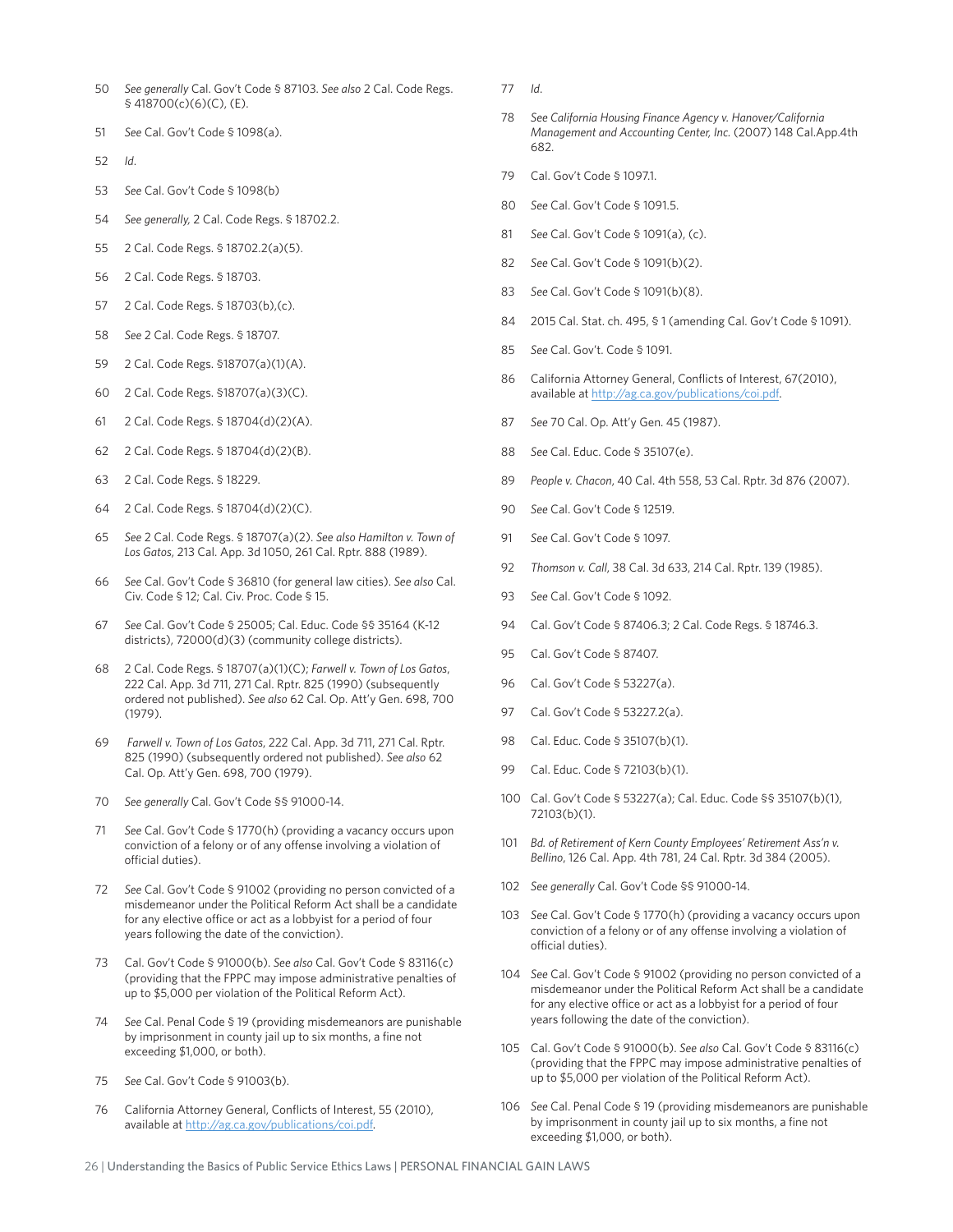# CHAPTER 3: Perk Issues, Including Compensation, Use of Public Resources, and Gift Laws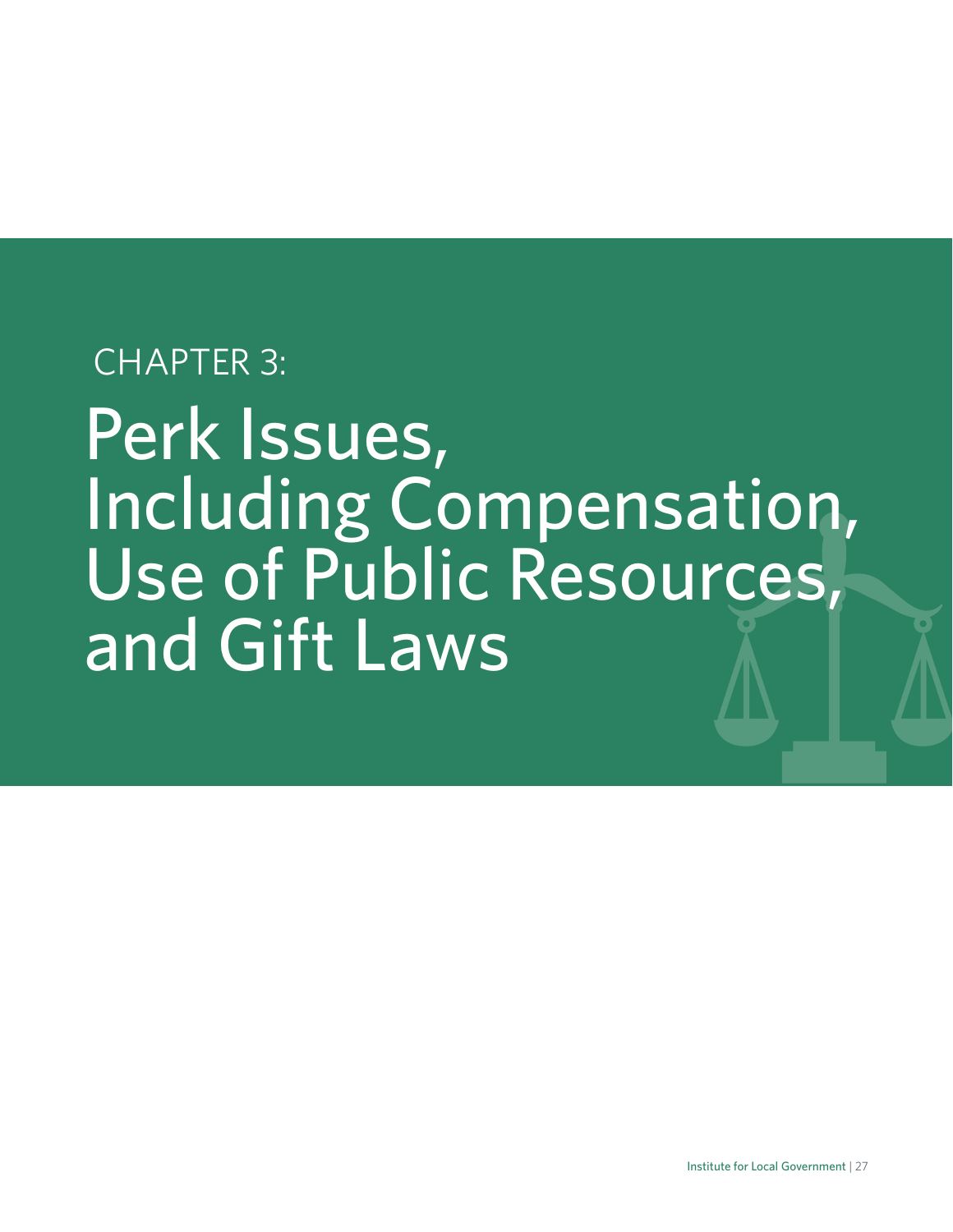# Chapter 3: Perk Issues, Including Compensation, Use of Public Resources, and Gift Laws

# **CONTENTS**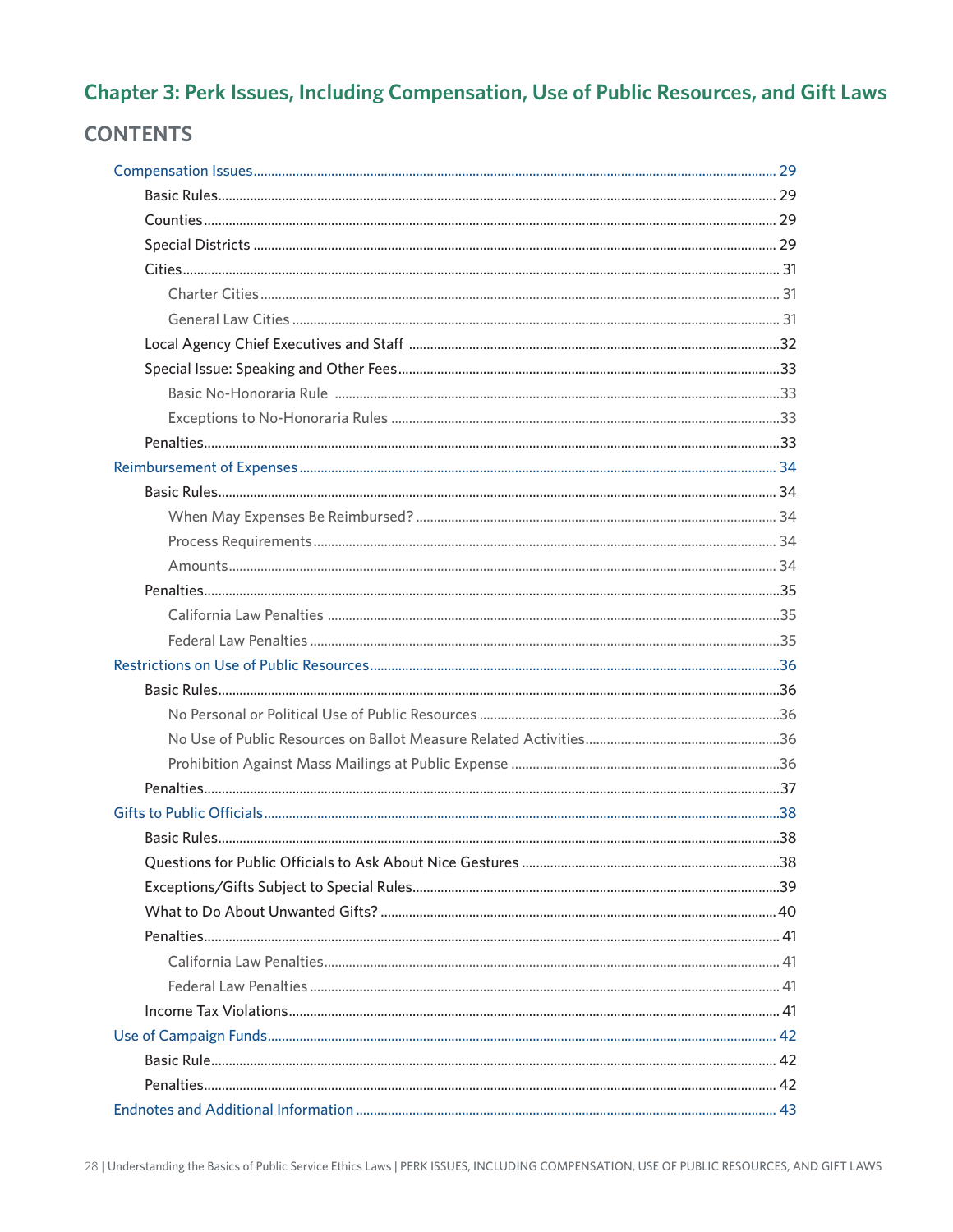# **Compensation Issues**

# **BASIC RULES**

Typically there is a legal limit on public official compensation levels, either in state or local statutes. Public officials, particularly elected ones, may only receive such compensation that the law allows.1 Any extra compensation must be refunded.2 Moreover, as protectors of the public purse, courts generally take a strict approach to public official compensation limits.3

# **COUNTIES**

County boards of supervisors set their salaries; supervisors' salaries are subject to referendum.<sup>5</sup>

# **SPECIAL DISTRICTS**

California law sets the salaries for members of special district governing boards—typically in the law that creates the particular kind of special district.<sup>6</sup> Salaries usually are tied to the days a public official spends participating in meetings or other district-related work, with a maximum number of compensated days per month. The chart on the next page contains examples from some of the numerous types of special districts throughout the state.

#### **WITH MONEY COMES EDUCATION**

If a local agency provides any type of compensation or payment of expenses to members of a legislative body, then all of the members must have two hours of ethics training within one year of entering public service. Subsequent trainings must occur every two years after that.<sup>4</sup>

For more information on these requirements, see www.ca-ilg.org/AB1234compliance.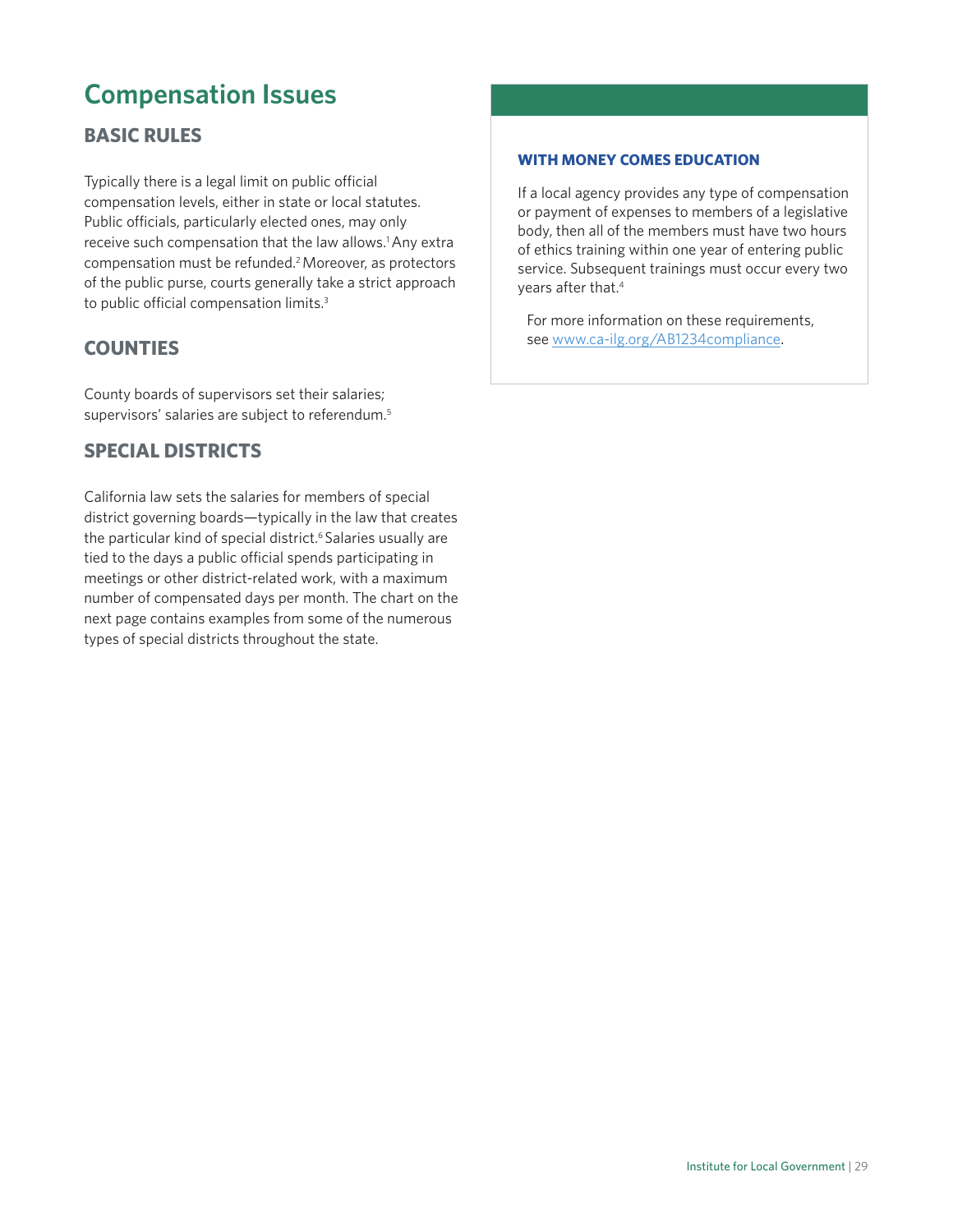|                                                                                        | <b>Special Districts</b>                                                               |                                                                                                                                                                       |  |  |
|----------------------------------------------------------------------------------------|----------------------------------------------------------------------------------------|-----------------------------------------------------------------------------------------------------------------------------------------------------------------------|--|--|
| <b>Type of District</b>                                                                | <b>Per Day/Meeting Maximum</b>                                                         | <b>Maximums</b>                                                                                                                                                       |  |  |
| Airport districts                                                                      | \$100 for attending each board meeting                                                 | Not to exceed four meetings in a calendar<br>month <sup>7</sup>                                                                                                       |  |  |
| Cemetery districts                                                                     | \$100 for attending each board meeting                                                 | Not to exceed four meetings in a calendar<br>month <sup>8</sup>                                                                                                       |  |  |
| <b>Community Services districts</b>                                                    | \$100 per day                                                                          | Not to exceed six days of compensated service<br>per month <sup>9</sup>                                                                                               |  |  |
| Fire Protection districts                                                              | \$100 for attending each board meeting                                                 | Not to exceed four meetings in a calendar month <sup>10</sup>                                                                                                         |  |  |
| <b>Harbor districts</b>                                                                | No per day salary                                                                      | \$600 per month <sup>11</sup>                                                                                                                                         |  |  |
| Hospital districts                                                                     | \$100 for attending each board meeting                                                 | Not to exceed five meetings in a calendar month <sup>12</sup>                                                                                                         |  |  |
| Park and Recreation districts                                                          | \$100 for attending each board meeting                                                 | \$500 per month <sup>13</sup>                                                                                                                                         |  |  |
| Sanitation districts                                                                   | \$100 per day for board meetings or<br>service provided at the request of the<br>board | Not to exceed six days per month <sup>14</sup>                                                                                                                        |  |  |
| Utility districts                                                                      | \$100 per day                                                                          | $$600$ per month <sup>15</sup>                                                                                                                                        |  |  |
| Vector Control districts                                                               | Trustees serve without compensation                                                    | Trustees serve without compensation <sup>16</sup>                                                                                                                     |  |  |
| <b>Irrigation Districts</b>                                                            |                                                                                        |                                                                                                                                                                       |  |  |
| Irrigation districts of less than 500,000<br>acres                                     | \$100 per day                                                                          | Not to exceed six days of compensated<br>service <sup>17</sup>                                                                                                        |  |  |
| Irrigation districts of less than 500,000<br>acres that produce or deliver electricity | \$100 per day OR \$600 per month                                                       | An annual cap of $$15,000^{18}$                                                                                                                                       |  |  |
| Irrigation districts of 500,000<br>acres or more                                       | No per day salary                                                                      | Salary to be fixed by ordinance and subject<br>to referendum but cannot exceed the salary<br>of a member of the Imperial County Board of<br>Supervisors <sup>19</sup> |  |  |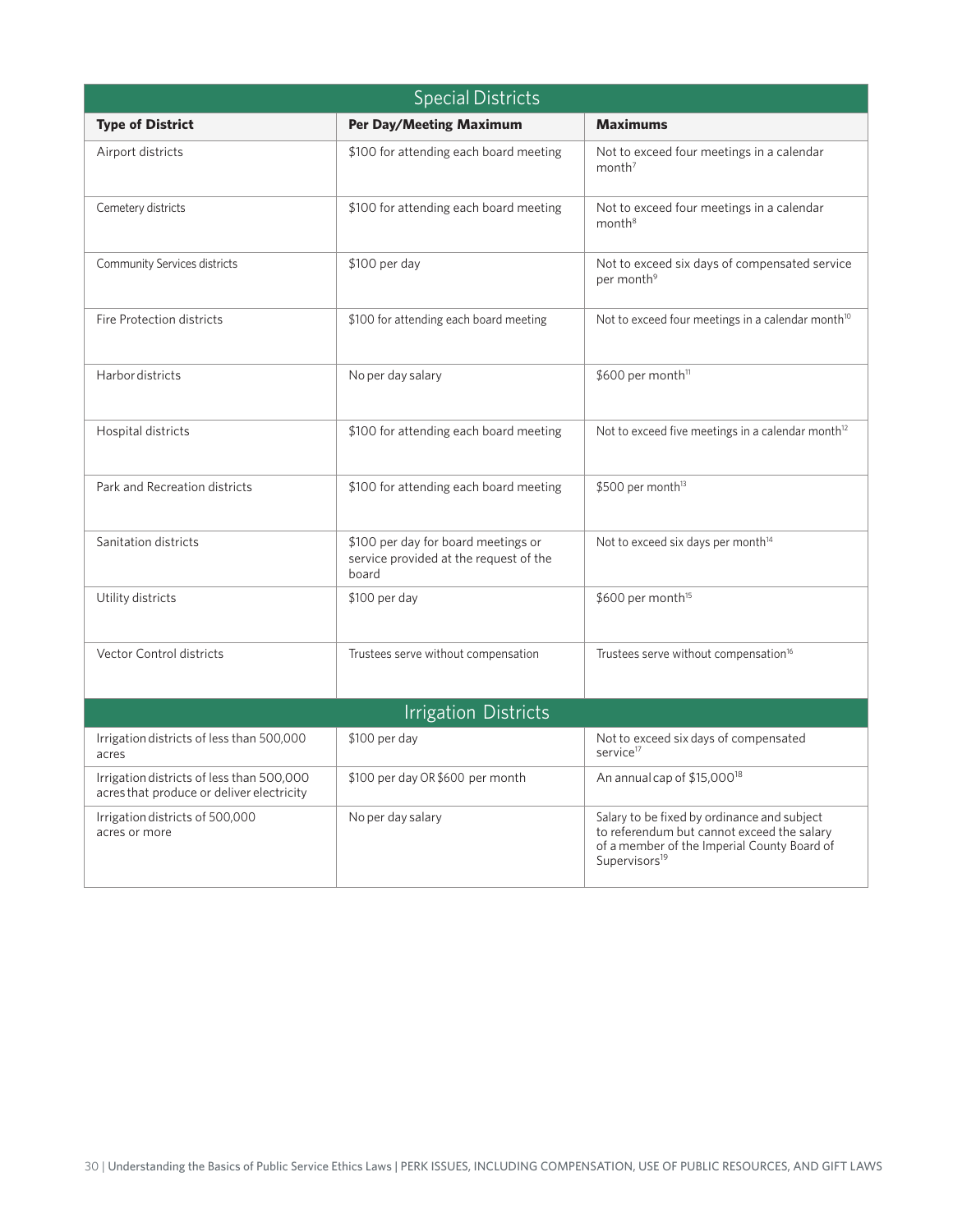| <b>Water Districts</b>                                       |                        |                                                                         |  |  |
|--------------------------------------------------------------|------------------------|-------------------------------------------------------------------------|--|--|
| <b>Type of District</b>                                      | <b>Per Day Maximum</b> | <b>Maximums</b>                                                         |  |  |
| Water district directors (as defined)                        | \$100 per day          | Not to exceed 10 days of compensated service per<br>month <sup>20</sup> |  |  |
| California water district officials (as<br>defined)          | \$100 per day          | No maximum <sup>21</sup>                                                |  |  |
| County water district directors (as defined)                 | \$100 per day          | Not to exceed 6 days of compensated service per<br>month <sup>22</sup>  |  |  |
| Contra Costa County Water District<br>directors (as defined) | \$100 per day          | Not to exceed 10 days of compensated service per<br>month <sup>23</sup> |  |  |
| Municipal water district directors (as<br>defined)           | \$100 per day          | Not to exceed 6 days of compensated service per<br>month <sup>24</sup>  |  |  |

What kinds of meetings and days of work may a district official be compensated for? Typically:

- » A meeting of any "legislative body" as defined by California's open meeting laws;
- » A meeting of an advisory body; and
- » Conference attendance or educational activities, including ethics training.25

Agencies may compensate officials for attendance at other events as specified in a written policy adopted in a public meeting.26 Note that these parameters don't apply when the district does not pay compensation based on number of days doing district business, but instead pays a more salary-like form of compensation.<sup>27</sup>

# **CITIES**

#### **Charter Cities**

For charter cities, elected official compensation is a matter of local concern which may be addressed in the city's charter.28

#### **General Law Cities**

Broadly speaking in general law cities, city council members' baseline compensation is set by ordinance; such compensation is tied to parameters established in California law in the 1980s.<sup>29</sup> The starting points are:<sup>30</sup>

| <b>General Law Cities</b>                   |                                  |  |  |  |
|---------------------------------------------|----------------------------------|--|--|--|
| <b>City Size by Population</b>              | <b>Baseline Per Month Salary</b> |  |  |  |
| Up to and Including 35,000                  | \$300                            |  |  |  |
| Over 35,000 Up to and<br>Including 50,000   | \$400                            |  |  |  |
| Over 50,000 Up to and<br>Including 75,000   | \$500                            |  |  |  |
| Over 75,000 Up to and<br>Including 150,000  | \$600                            |  |  |  |
| Over 150,000 Up to and<br>Including 250,000 | \$800                            |  |  |  |
| Over 250,000 Population                     | 81000                            |  |  |  |

General law cities may increase these amounts by up to five percent per year from the date of any prior adjustments.31 When a city council votes to increase compensation, the increase takes effect in the future—not during the deciding council members' current terms.<sup>32</sup>

Elected mayors may receive additional compensation.33

These amounts compensate city council members for their service on the council, including any commission, committee, board, authority, or similar body on which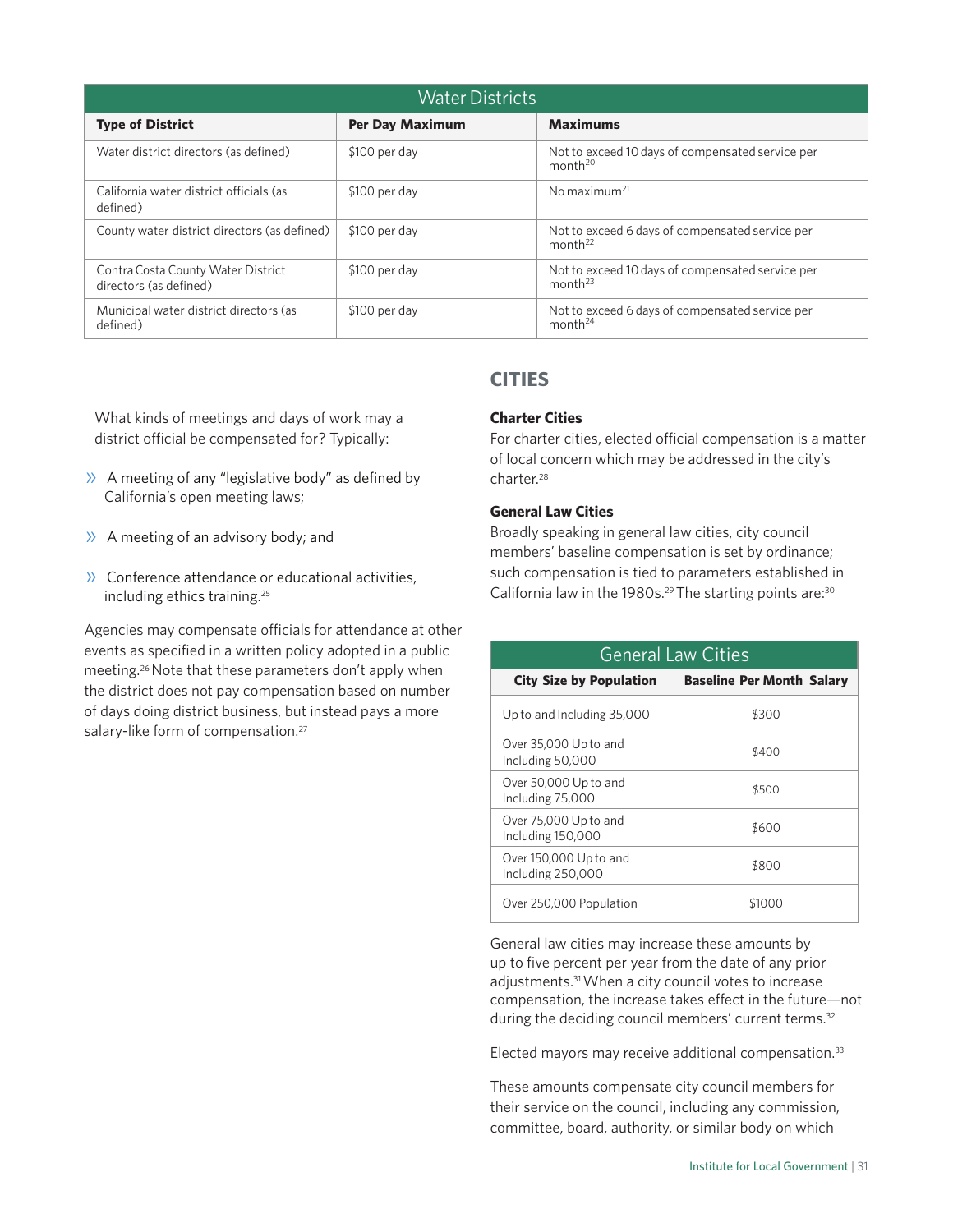the city council member serves, unless California law authorizes additional compensation.34 If California law provides for additional council member compensation for serving on a commission—but that statute does not specify an amount of compensation—the compensation is \$150 per month.<sup>35</sup>

#### **DISCLOSURE REQUIREMENTS WHEN MAKING COMPENSATED APPOINTMENTS**

From time to time, a decision-making body will be asked to appoint one or more of its members to certain positions. If that appointment involves additional compensation, the agency must make a special disclosure.<sup>36</sup>

The disclosure is on a form provided by the Fair Political Practices Commission and must be posted on the agency's website.<sup>37</sup>

# **LOCAL AGENCY CHIEF EXECUTIVES AND STAFF**

Governing bodies must approve all contracts with local agency chief executives (as defined) in open session, which must be reflected in the minutes.<sup>38</sup> In addition, salaries, salary schedules and fringe benefits must be approved at a regular (as opposed to a special) meeting of the body.39 Senate Bill 1436, signed into law on August 22, 2016, also requires a governing body to orally report a summary of its recommendation for a final action regarding local agency executive compensation during the open meeting in which that final action is to be taken and prior to the body actually taking that final action.40

Copies of contracts are public documents that must be made available on request.41 Moreover, local agencies must report the annual compensation of its elected officials, officers and employees to the State Controller and, if the agency maintains one, post such information on the agency's website.<sup>42</sup>

The California Constitution provides that "[a] local government body may not grant extra compensation or extra allowance to a public officer, public employee, or contractor after service has been rendered or a contract has been into and performed in whole or in part, or pay

a claim under an agreement made without authority of law."43 Thus, even if a public employee's compensation is later deemed to be inadequate, it is not legal for a local agency to compensate the employee over and above the amount fixed by contract or law.

Beginning in 2012, California law prohibits local agencies<sup>44</sup> from approving contracts for chief executives or department heads (as defined<sup>45</sup>) that contain automatic renewal clauses that provide for automatic compensation adjustments that exceed the cost of living.46

Contracts must also comply with California law restrictions on the amount of severance an agency pays if it becomes necessary to terminate a contract with a local agency employee.47 Copies of severance agreements are public documents.48

If an employee is subsequently convicted of abuse of position (as defined $49$ ), the employee must reimburse:

- $\bullet$  1) any severance payments paid,<sup>50</sup> and
- $\bullet$  2) any paid leave provided pending charges.<sup>51</sup>

#### FOR MORE INFORMATION

On executive compensation issues, see www.ca-ilg.org/post/executive-compensation-issues.

For specific questions, please contact agency counsel.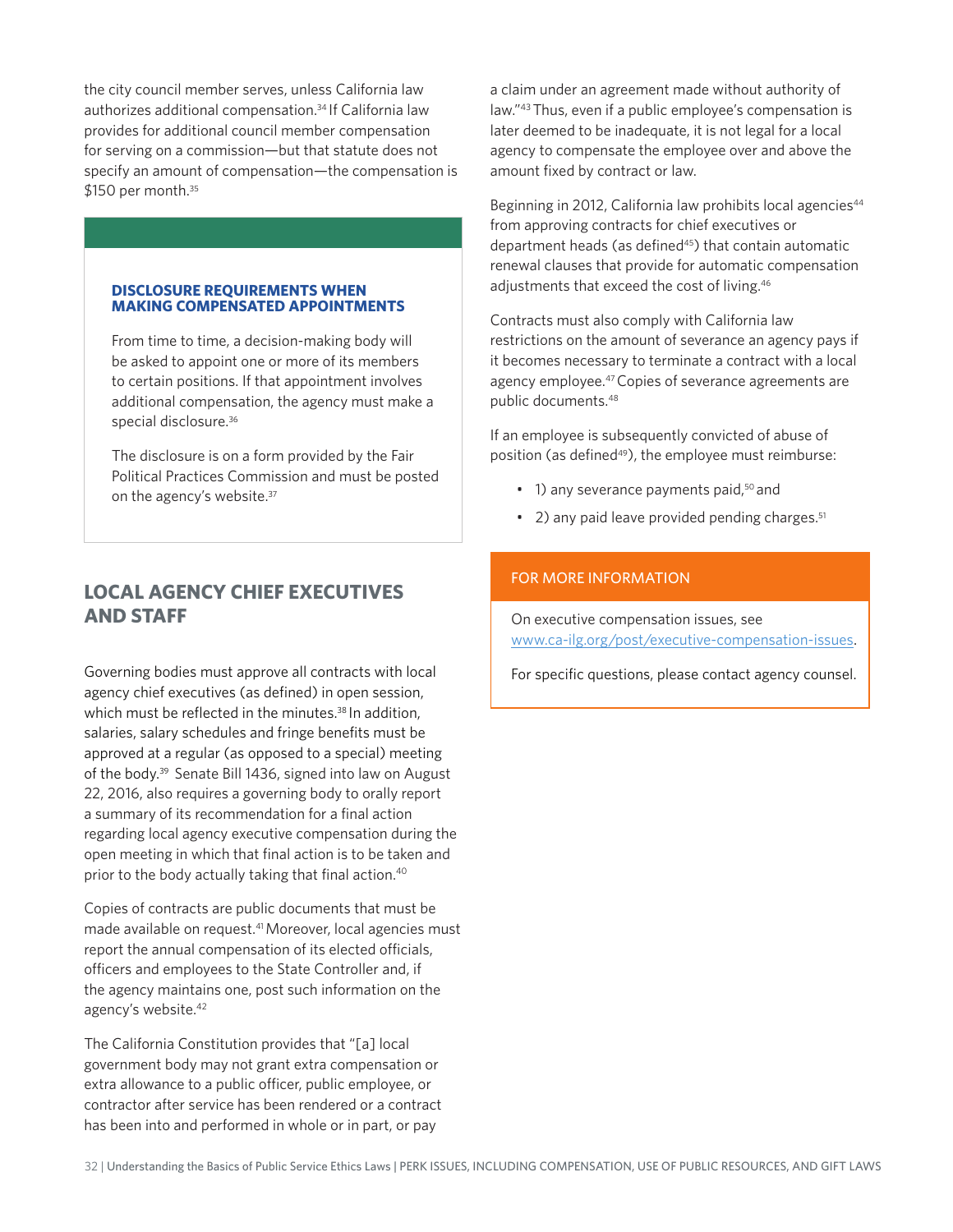### **SPECIAL ISSUE: SPEAKING AND OTHER FEES**

#### **Basic No-Honoraria Rule**

California law also regulates the degree to which public officials may receive payments for giving a speech, writing an article or attending a public or private conference, convention, meeting, social event, meal or similar gathering.52 No local elected office holder, candidate for local elected office, or designated employee may accept such payments—which are known as honoraria.53 The notion is such communications are part of a public official's service.

If one receives an honorarium from someone who is unaware of the rules, there is a 30-day time limit for returning it.54

#### **Exceptions to No-Honoraria Rules**

Some gestures in connection with speaking or writing engagements are allowed. These include:

» **Payments Voluntarily Made to Charitable and Similar Organizations.** An organization may recognize a public official's speech, article or meeting attendance by making a direct contribution to a bona fide charitable, educational, civic, religious, or similar tax-exempt nonprofit organization.55 A public official may not make such donations a condition for the speech, article or meeting attendance.<sup>56</sup> In addition, the official may not claim the donation as a deduction for income tax purposes.57 Nor may the donation have a reasonably foreseeable financial effect on the public official or on any member of the official's immediate family.<sup>58</sup> The official may not be identified to the nonprofit organization in connection with the donation.59

#### » **Payments Deposited in Local Agency General Fund.**

An honorarium given to an official that is unused may be deposited into the local agency's general fund within 30 days of receipt, so long as it is not claimed by an official as a deduction from income for income tax purposes.<sup>60</sup>

» **Income from Bona Fide Occupation.** An official may be paid income for personal services if the services are provided in connection with a bona fide business, trade, or profession (such as teaching, practicing law, medicine, insurance, real estate, banking, or building contracting) and the services are routinely provided in connection with the trade, business or profession.<sup>61</sup> This exception does not apply, however, when the main activity of the business or profession is making speeches.<sup>62</sup>

» **Some Gestures in Connection with a Speech or Panel Discussion.** An official may accept certain gestures when the official gives a speech, participates in a panel or seminar, or provides a similar service. These are exempt from the honoraria ban and are not considered "gifts" by the Political Reform Act. These include free admission to the event, refreshments and similar noncash nominal benefits received at the event, necessary lodging and subsistence provided directly in connection with the speech, panel, seminar, or service, and transportation (within California) to the event.<sup>63</sup>

### **PENALTIES**

The restrictions against accepting fees are part of the Political Reform Act. Violations of these laws are punishable by a variety of civil, criminal and administrative penalties, depending on the severity of the violation and the degree of intent to violate the law that enforcement entities are able to demonstrate.<sup>64</sup>

These penalties can include any or all of the following:

- » Immediate loss of office;65
- $\lambda$  Prohibition from seeking elected office in the future;<sup>66</sup>
- » Fines of up to \$10,000 or more depending on the circumstances;67 and
- >> Jail time of up to six months.<sup>68</sup>

#### FOR MORE INFORMATION

On penalties for ethics law violations, see www.ca-ilg.org/consequences.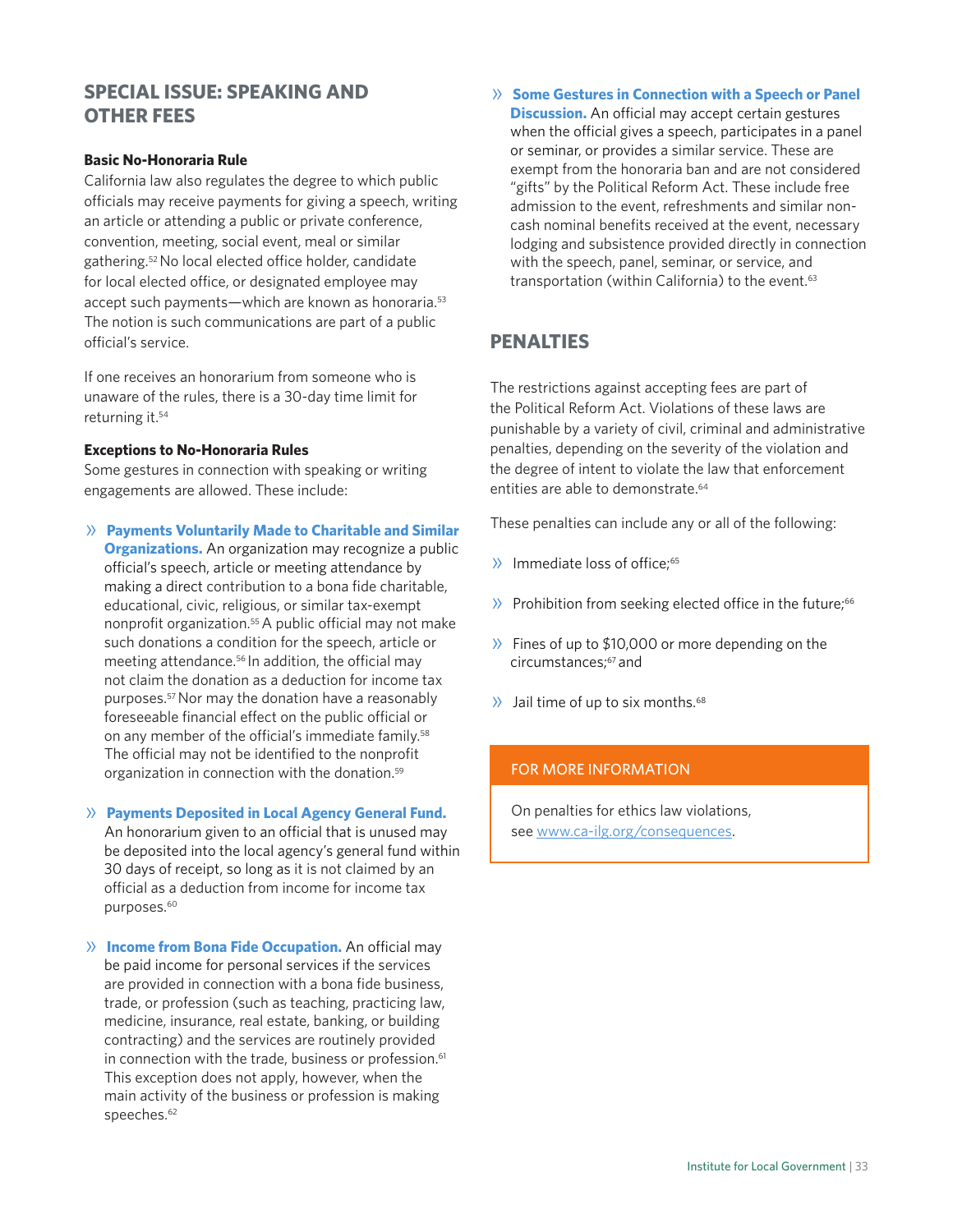# **Reimbursement of Expenses**

### **BASIC RULES**

California law contains certain requirements and restrictions on local agency practices relating to reimbursing local elected and appointed officials' expenses.

#### **When May Expenses Be Reimbursed?**

The core test on whether an expense is reimbursable is whether the expense was "actual and necessary" in the official's performance of official duties.69 Local agencies must adopt expense reimbursement policies that specify which kinds of activities are reimbursable for decisionmaking body members.70 Many also have policies that govern employee reimbursements. Such policies are an opportunity for a local agency to make findings on why reimbursable activities are necessary to the individual's performance of their duties.71

Of course, if one has already received a cash advance or other form of payment for an expense, one may not request reimbursement. Double-charging a public agency for expenses misappropriates public resources and is a crime.72

#### **Process Requirements**

For decision-making body member reimbursements, local agencies must:

- » Use expense report forms;73
- » Identify a "reasonable time" within which these forms must be submitted:<sup>74</sup> and
- » Require that all expenses be documented with receipts.75

Those requesting reimbursement must show their request falls within the agency's parameters for use of public resources.76 Many local agencies have also adopted similar policies for employee reimbursements.

All expense reimbursement requests and supporting documentation are public records.<sup>77</sup>

#### **Amounts**

Local reimbursement policies may specify what constitutes reasonable rates for travel, meals, lodging and other expenses. For decision-making body reimbursements, if a local policy does not specify reimbursement rates, then the reimbursable rates default to Internal Revenue Service guidelines.<sup>78</sup>

If a public official wants to seek reimbursement for levels of expenses not otherwise authorized under the agency's reimbursement policy, then the official may seek prior approval for such reimbursement from the governing body (before incurring the expense).79

Officials who spend more than allowed under their agencies' reimbursement policies have the option of simply paying the extra costs themselves.<sup>80</sup>

California law requirements relating to expense reimbursement policies and restrictions on reimbursement rates only apply to reimbursements of members of a legislative body.81 Although charter cities may not be subject to this requirement given their home rule authority, many charter cities have such policies as a matter of good practice.82

Again, many local agencies have adopted policies that govern reimbursements for staff as well as elected and appointed officials. Another option is to have the policies address expenses other than those are, strictly speaking, "reimbursed" (for example, those expenses that are paid by the agency in the first instance).

#### FOR MORE INFORMATION

See the following resources:

- » "Buying Meals for Others on the Public's Dime," available at www.ca-ilg.org/dime.
- » "Expense Reimbursement Frequently Asked Questions," available at www.ca-ilg.org/ExpenseReimbursementFAQs.
- » Sample reimbursement policies available at www.ca-ilg.org/SampleReimbursementPolicies.

For specific questions, please contact the Fair Political Practices Commission or agency counsel.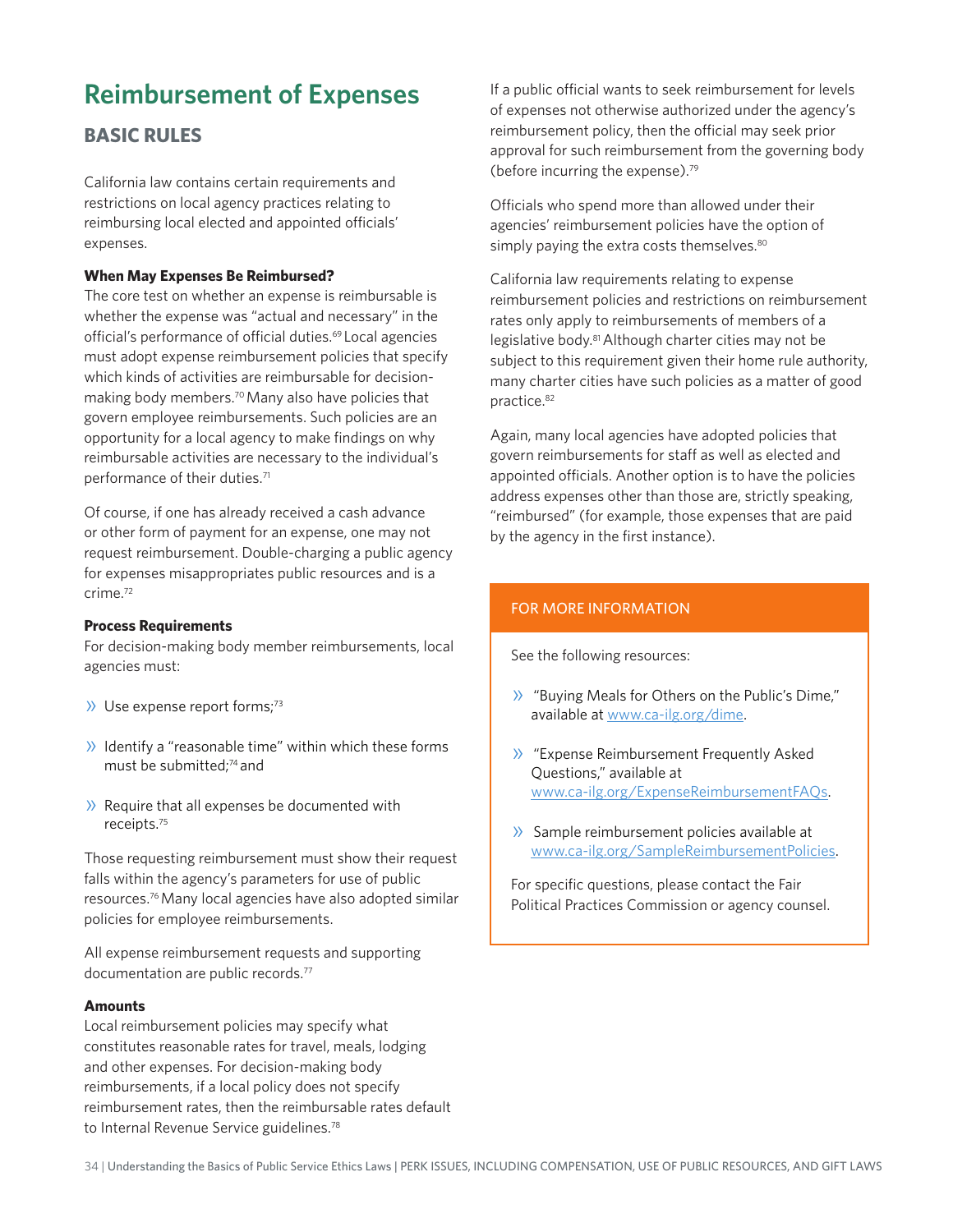### **PENALTIES**

#### **California Law Penalties**

Penalties for misuse of public resources or falsifying expense reports in violation of expense reporting policies include:

- >> Loss of reimbursement privileges;<sup>83</sup>
- $\lambda$  Restitution to the local agency;<sup>84</sup>
- » Civil penalties of up to \$1,000 per day and three times the value of the resource used;<sup>85</sup> and
- » Criminal prosecution and a lifetime bar from public office.86

At some point, personal use of public resources becomes embezzlement—a form of theft.<sup>87</sup>

Embezzlement may constitute "willful misconduct" which warrants the removal from office of a public officer, or it may be prosecuted as a felony violation. A public officer convicted of embezzlement is guilty of a felony punishable by imprisonment; in addition, that person is ineligible thereafter to hold public office within California.88

#### **Federal Law Penalties**

Federal prosecutors have been known to treat the receipt of illegitimate expense reimbursements or advances as income to the official. Because the official has not typically reported these payments as such on the official's tax returns, the official then becomes subject to an action for income tax evasion.

The Internal Revenue Code is notoriously complex and its penalty sections are no exception. The general penalty for willful income tax evasion is a fine of up to \$100,000 and up to five years in prison, or both. Those convicted are also responsible for paying the costs of prosecution.<sup>89</sup> Failure to report information to the tax authorities is punishable by fines of up to \$25,000 and/or a year in federal prison, plus the costs of prosecution.90

If the postal service was used in any way, such use can also become the basis for a charge of mail fraud.<sup>91</sup> Mail fraud is punishable by up to five years in federal prison per violation and/or a fine of the greater of 1) twice the gain to the violator or 2) \$250,000 per violation.<sup>92</sup>

If the program has any degree of federal funding, the federal criminal laws against corruption and embezzlement will also apply.<sup>93</sup>

#### FOR MORE INFORMATION

On penalties for ethics law violations, see www.ca-ilg.org/consequences.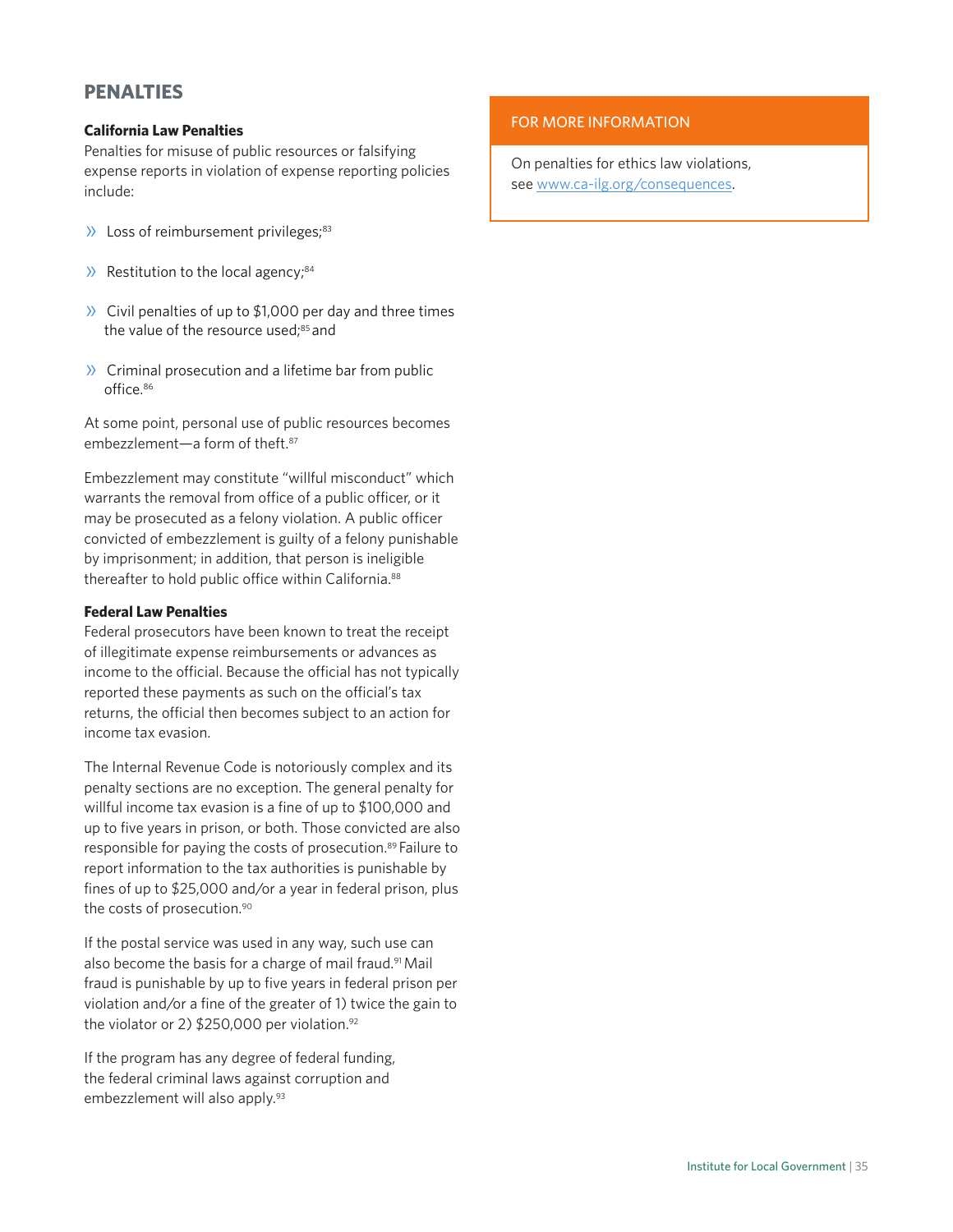# **Restrictions on Use of Public Resources**

## **BASIC RULES**

#### **No Personal or Political Use of Public Resources**

Under California law, using public resources for either personal or political purposes is illegal.<sup>94</sup> "Public resources" include such things as:

- » Money (for example, charges made on an agency credit card or account);95
- » Staff time;
- » Equipment (for example, machinery, vehicles, technology, tools, telephones, furniture and computers); and
- » Supplies (for example, items one would otherwise purchase at office supply or hardware stores).

"Use" means the use of public resources that is substantial enough to result in a gain in advantage for the user and a loss to the local agency that can be estimated as a monetary value.<sup>96</sup> Using a public agency vehicle for personal errands is an example, as is using office equipment and supplies for one's political campaign, business or family purposes (for example, the office photocopier).

There are very narrow exceptions for "incidental and minimal" use of resources. The purpose of these exceptions appears to be more to prevent traps for the unwary; they do not constitute an affirmative authorization for personal use of public resources. An "occasional telephone call" is an example of an incidental and minimal use of public resources.<sup>97</sup>

In addition, subsequent reimbursement or payment for resources misused is not a defense.98

#### **No Use of Public Resources on Ballot Measure Related Activities**

Local agencies may take positions on ballot measures, as long as they do so in an open meeting where all points of view can be heard.99 They generally may not, however, use public resources to engage in campaign- type advocacy with respect to the agency's position. Materials that urge voters to either "vote yes" or "vote no" on a measure constitute campaign advocacy,100 so are materials whose style, tone and timing indicate that their purpose is advocacy as opposed to informational.<sup>101</sup>

#### FOR MORE INFORMATION

On ballot measure activities, see www.ca-ilg.org/ballot-measure-activities.

#### **Prohibition Against Mass Mailings at Public Expense**

The law reflects the notion it is unfair for public officials to use public resources to enhance their visibility and name identification with potential voters. For this reason, California law forbids sending mass mailings at public expense.102 The FPPC has defined "mass mailings" as sending more than 200 substantially similar pieces that contain the name, office or pictures of elected officials except as part of a standard letterhead using the official's name and office.103

The rules on what constitute a mass mailing are quite complex. Make sure to consult with agency counsel whenever sending out materials that contain elected officials' names, offices or pictures (for example, newsletters). Also, there are some exceptions to the prohibition (for example, legal notices and directories).

#### FOR MORE INFORMATION

On mass mailings, see the following resources:

- » "Career-Saving Tips on Mass Mailings," available at www.ca-ilg.org/massmailing.
- » The Fair Political Practices Commission fact sheet on prohibited mass mailings available at www.fppc.ca.gov/learn/public-officialsand-employees-rules-/communicationssent-using-public-funds/campaign-relatedcommunications.html.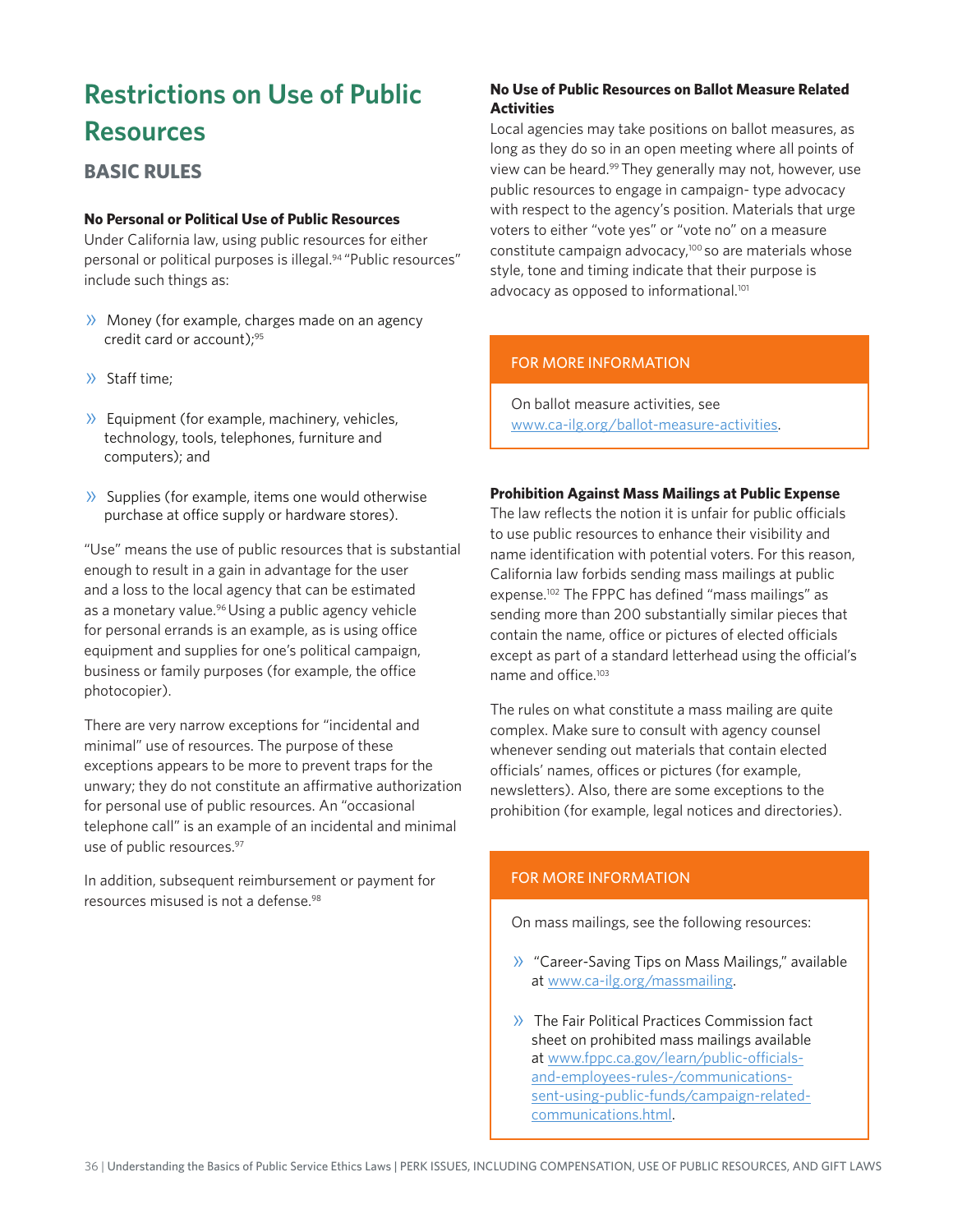### **PENALTIES**

Public officials face both criminal and civil penalties for using public resources for personal or political benefit.<sup>104</sup>

Criminal penalties include:

- $\lambda$  Two- to four-years in state prison;<sup>105</sup> and
- » Permanent disqualification from public office.106

Civil penalties include fines of up to:

- » \$1,000 for each day the violation occurs;
- $\lambda$  Three times the value of the resource used;<sup>107</sup> and
- » Possible reimbursement for the costs of any litigation initiated by private individuals, including reasonable attorney's fees.108

For specific questions, please contact the Fair Political Practices Commission or agency counsel.

Additionally, the FPPC may impose an administrative fine of up to \$5,000 per violation.109

Misuse of public resources is also punishable under laws prohibiting misappropriation of public resources and embezzlement.<sup>110</sup>

Both intentional and negligent violations of the law are punishable.111

#### FOR MORE INFORMATION

On penalties for ethics law violations, see www.ca-ilg.org/consequences.

#### **ETHICS CODES VERSUS LOCAL CONFLICT OF INTEREST CODES**

The Political Reform Act requires local agencies to adopt local conflict of interest codes.<sup>112</sup>

These codes supplement state law, by specifying which positions in the agency are subject to which ethics laws.

For more information, see "About Local Conflict of Interest Codes" (see http://www. ca-ilg.org/local- conflict-of-interest-codes) and the FPPC's materials on adopting local conflict of interest codes (see www.fppc. ca.gov/index. php?id=228).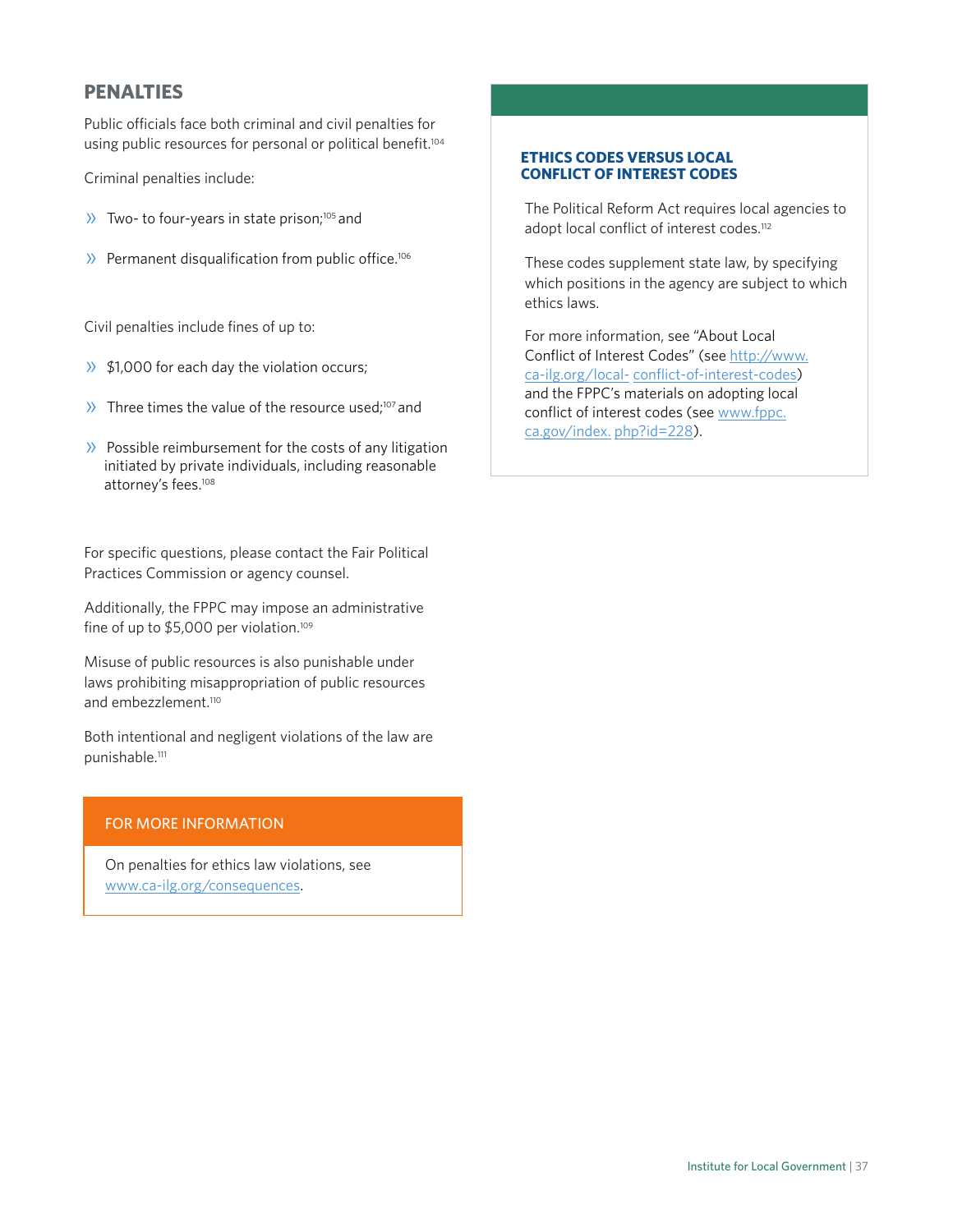# **Gifts to Public Officials**

### **BASIC RULES**

Receiving gifts can present a host of issues for public officials. Of course, making demands for gifts in exchange for official action violates California and federal laws prohibiting bribery and extortion.113 Such demands also deprive the public of its right to honest services from public officials.114

Gifts that are not requested present other issues. California law puts an annual limit on the aggregate value of gifts a public official can receive from a single source; gifts over a certain amount also must be reported on a public official's Statement of Economic Interests.

Generally speaking, California public officials must:

- » Report gifts worth \$50 or more on their Statement of Economic Interests.<sup>115</sup> Gifts from a single source must be added up over the course of a calendar year. An official's reporting obligation is triggered when the combined value of a series of gestures from a single gift-giver reaches \$50 or more.
- » Not receive gifts that exceed \$460 (2015-16) from a single source per calendar year.<sup>116</sup> This limit can be exceeded by accepting a single large gesture or a series of gestures over the course of a calendar year from the same gift-giver that total more than \$460 (2015-16).<sup>117</sup>
- » Having accepted gifts may keep a public official from participating in the decision-making process. If a public official accepts gestures with a value of more than \$460 (2015-16) from a single gift- giver in the twelve months preceding the official's involvement in a decision affecting that gift giver, the official may have to disqualify himself from participating in that decisionmaking process.<sup>118</sup>

More detail on these rules is available at www.ca-ilg. org/ GiftCenter. These rules apply to elected officials, top level managers and others who are covered in the agency's local conflict of interest code or make governmental decisions.119

Putting aside what the rules allow, public officials are well-advised to look beyond what the law allows in any situation involving a nice gesture. This includes considering how residents will view a public official's actions.

#### **COMPLIANCE STRATEGY:**

#### **Questions for Public Officials to Ask About Nice Gestures**

One way to analyze one's likely obligations under California's gift rules is to ask:

- 1. Did I or my family receive something of value?
- 2. What's its value?
- 3. Who gave it to me?

4. Did I do something in exchange for what I received?

- 5. What kind of gift is it and do special rules apply as a result?
- 6. Which of the permitted courses of action do I want to take with respect to the gift?

Explanations of each of questions are available at www.ca-ilg.org/GiftCenter.

Unless one of the exceptions applies<sup>120</sup> (see the chart on the following page), a public official receives a gift for purposes of California's gift rules any time the official receives anything that:

- » Has a monetary value;
- » Provides the official with a personal benefit, and
- $\lambda$  For which the official doesn't pay full value.<sup>121</sup>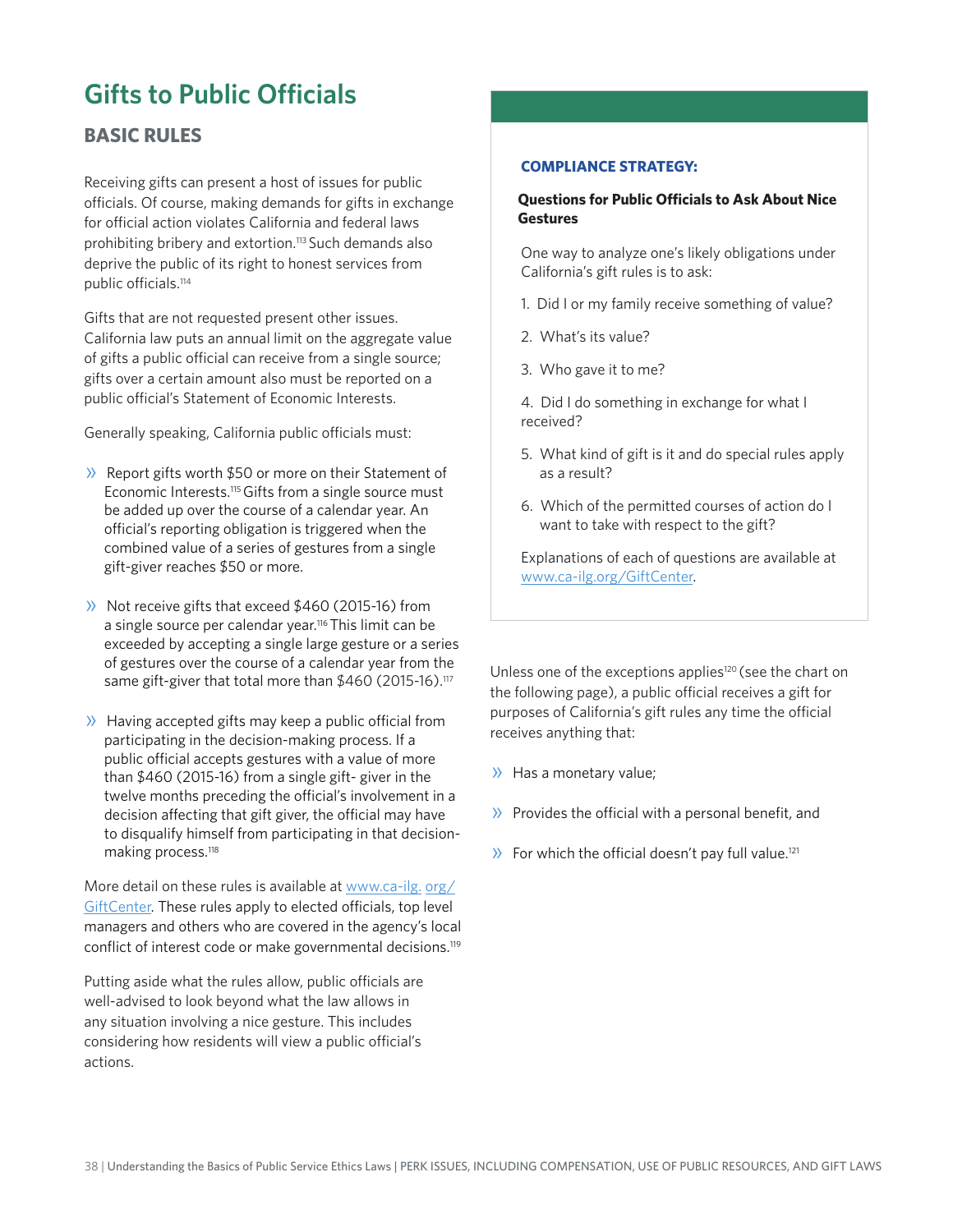# **EXCEPTIONS/GIFTS SUBJECT TO SPECIAL RULES**

Certain kinds of gestures either are exempt from California's gift rules or are subject to special treatment. More information on each of these is available at www.ca-ilg.org/GiftCenter.

#### **Special Rules Relating to Who Receives the Gift**

(Question 1 at www.ca-ilg.org/GiftCenter)

 $\Box$  Gifts to family members<sup>122</sup>

#### **Gifts Subject to Special Valuation Rules**

(Question 2 at www.ca-ilg.org/GiftCenter)

- $\Box$  Air transportation<sup>123</sup>
- $\Box$  Nonprofit or political fundraiser tickets  $^{124}$
- $\Box$  Other tickets and passes<sup>125</sup>
- $\Box$  Invitation only events<sup>126</sup>

#### **Special Rules for Certain Sources of Gifts**

(Question 3 at www.ca-ilg.org/GiftCenter)

- $\Box$  Someone who is an intermediary for another<sup>127</sup>
- $\Box$  Group gifts<sup>128</sup>
- $\Box$  Family gifts<sup>129</sup>
- $\Box$  Gestures received in the context of certain relationships:
	- Bona fide dating relationships<sup>130</sup>
	- Existing personal or business relationship<sup>131</sup>
	- Long term relationships $^{132}$
- $\Box$  Acts of neighborliness<sup>133</sup>
- $\Box$  Agency gifts<sup>134</sup>
	- Gifts from public agencies to agency officials $135$
	- Agency provided tickets or passes136
	- Agency raffles or gift exchanges137

#### **Gestures that Are Part of An Exchange**

(Question 4 at www.ca-ilg.org/GiftCenter)

- $\Box$  Gifts paid for (reimbursed) in full<sup>138</sup> or in part<sup>139</sup>
- $\Box$  Gifts exchanged on occasions like birthdays or holidays<sup>140</sup>
- $\Box$  Trading off who pays for meals or activities ("reciprocal exchanges")<sup>141</sup>
- $\Box$  Employee gift exchanges<sup>142</sup>
- $\Box$  Barter transactions<sup>143</sup>
- $\Box$  Presentations, event attendance and articles written<sup>144</sup>
- $\Box$  Ceremonial functions<sup>145</sup>
- $\Box$  Employment-related gestures<sup>146</sup>
- $\Box$  Business gestures<sup>147</sup>
- $\Box$  Gestures in connection with volunteer nonprofit service<sup>148</sup>
- $\Box$  Prizes in bona fide competitions<sup>149</sup>

#### **Additional Special Rules Based on Type of Gift**

(Question 5 at www.ca-ilg.org/GiftCenter)

- $\Box$  Home hospitality<sup>150</sup>
- $\Box$  Informational material<sup>151</sup>
- $\Box$  Inheritances<sup>152</sup>
- $\Box$  Leave credits<sup>153</sup>
- $\square$  Disaster relief payments<sup>154</sup>
- $\Box$  Personalized plaques or trophies<sup>155</sup>
- $\Box$  Wedding gifts<sup>156</sup>
- $\square$  Travel<sup>157</sup> and free transportation from transportation companies<sup>158</sup>
- $\Box$  Tickets / free admissions<sup>159</sup>
- $\Box$  Payments to worthy causes made at an official's request (behested payments)<sup>160</sup>
- $\Box$  Wedding guest benefits<sup>161</sup>
- $\Box$  Bereavement offerings<sup>162</sup>
- $\Box$  Acts of compassion<sup>163</sup>
- $\Box$  Gift made because of existing personal or business relationship unrelated to the official's position where there is no evidence the official makes decisions that affect the gift giver.<sup>164</sup>

#### **Gifts can be:**

- » Tangible or intangible
- » Real property or personal property
- >> Goods or services<sup>165</sup>

Under some circumstances, gifts that an official's family receives are considered gifts to the official for purposes of California's gift rules.166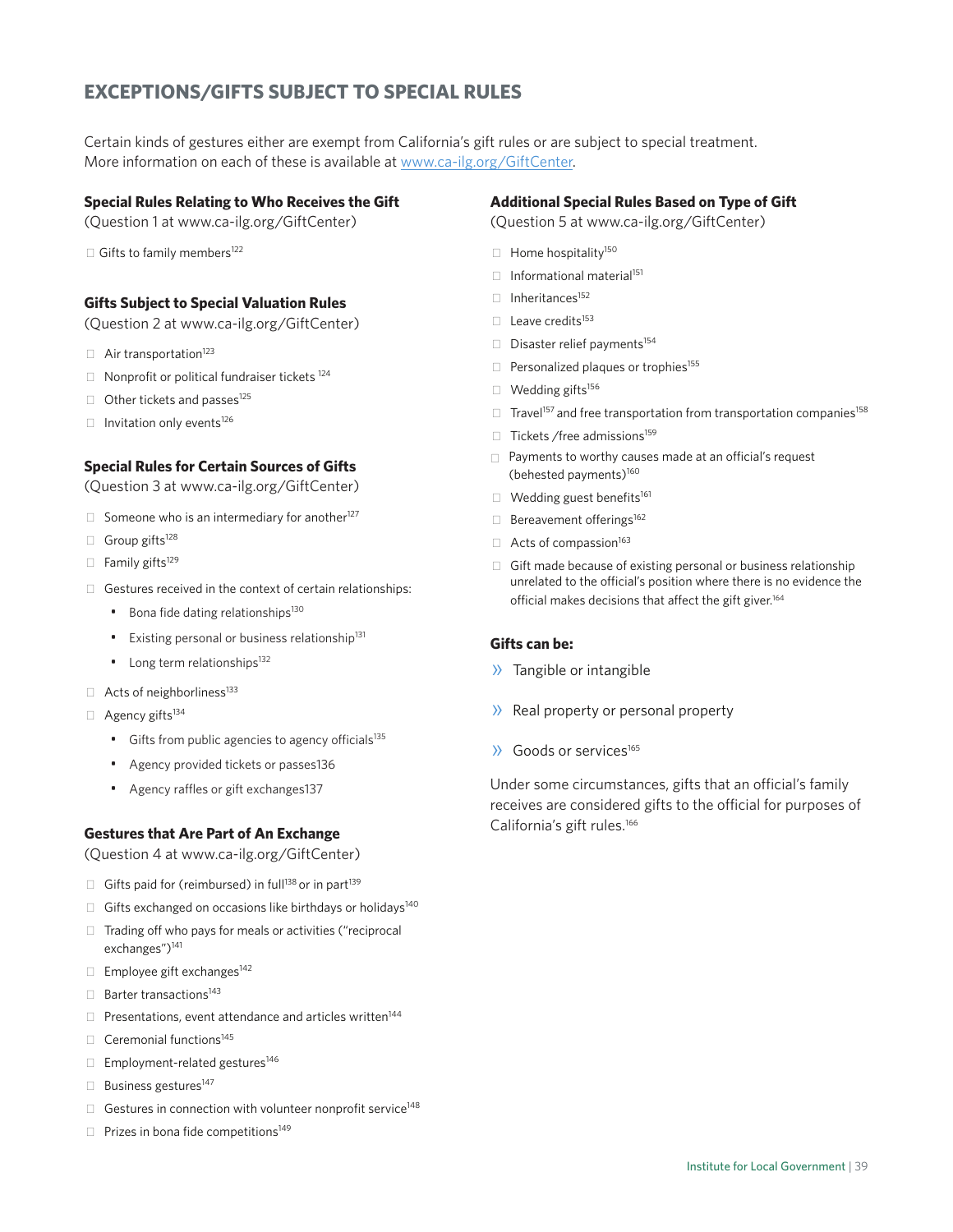#### **TRAVEL PASSES FROM TRANSPORTATION COMPANIES**

When an official is offered free or discounted transportation, the official is well-advised to ask, "Who is offering the travel?" Different rules may apply to gifts of travel depending on who is the source of the gift.

If the gift of travel is from a transportation carrier, a public official should be especially careful. California law forbids elected and appointed public officials from accepting free passes or discounted travel from transportation companies.<sup>167</sup>

This prohibition applies to any kind of travel — personal, business or on behalf of one's public agency — to any location, near or far. The rule applies both to elected and appointed public officers but not to employees.<sup>168</sup>

However, sometimes the rule doesn't apply. The chief exception is when the free or discounted travel is available to the general public and is given for reasons unrelated to the person's status as a public official.<sup>169</sup>

For example, the prohibition against accepting free travel from transportation companies did not apply when:

- $\Box$  The elected official received a first-class airline upgrade because he was going on his honeymoon and the upgrade was given to all honeymooners.<sup>170</sup>
- $\Box$  An elected official received free airline travel because he was the spouse of a flight attendant.<sup>171</sup>
- $\Box$  An elected official exchanged frequent flier miles for an airline ticket because the earning of frequent-flier miles is done without regard to the person's status as an officeholder.172

#### FOR MORE INFORMATION

On gift laws, see the following resources:

- » The Institute Gift Resource Center, see www.ca-ilg. org/GiftCenter.
- » The Fair Political Practices Commission fact sheet titled "Limitations and Restrictions on Gifts, Honoraria, Travel and Loans," available at www.fppc.ca.gov/content/dam/fppc/NS-Documents/TAD/Public%20Officials%20 and%20Employees/LocalGiftFactSheet.pdf.

For specific questions, please contact the Fair Political Practices Commission or agency counsel.

# **WHAT TO DO ABOUT UNWANTED GIFTS?**

Some officials have a no-gifts policy or may be concerned about the public perceptions associated with receiving gifts from certain sources (or certain kinds of gifts). They may also just not want the gift.

Under such circumstances, an official has the following options:

- » Decline the gift in the first place or return the gift unused to the gift giver within 30 days of receiving it.173 Documenting one's actions (for example, with a thanks-but-no-thanks note), can be helpful.
- $\lambda$  If the item is a pass or ticket, simply not use the pass or ticket and not let anyone else do so.<sup>174</sup>
- » Donate the gift, unused, within thirty days of receipt to a 501(c)(3) tax-exempt nonprofit organization or to a government agency, without claiming a tax deduction for the donation. (Note the donation must be made within 30 days of the gift's receipt and the gift must be unused. Note too that for gifts to nonprofits, the nonprofit must be one which neither the official nor a family member holds a position.)<sup>175</sup>
- » Reimburse the donor for the fair market value of the gift within 30 days of receiving it.176 Keeping documentation (for example, a cancelled check) of the reimbursement is a good practice.

For gifts that are over the annual limit or would put the official over the annual limit for that gift giver, some officials also "buy down" the value of a gift (or the most recent gift in a series) to keep the value of the gift(s) from that gift giver below the annual limit.

The official then reports the fact that they received gift(s), what the gift(s) was/were, and the source of the gift(s) on their Statement of Economic Interests. Again, when paying down the gift, it is best to do so by check and then make sure the donor cashes the check.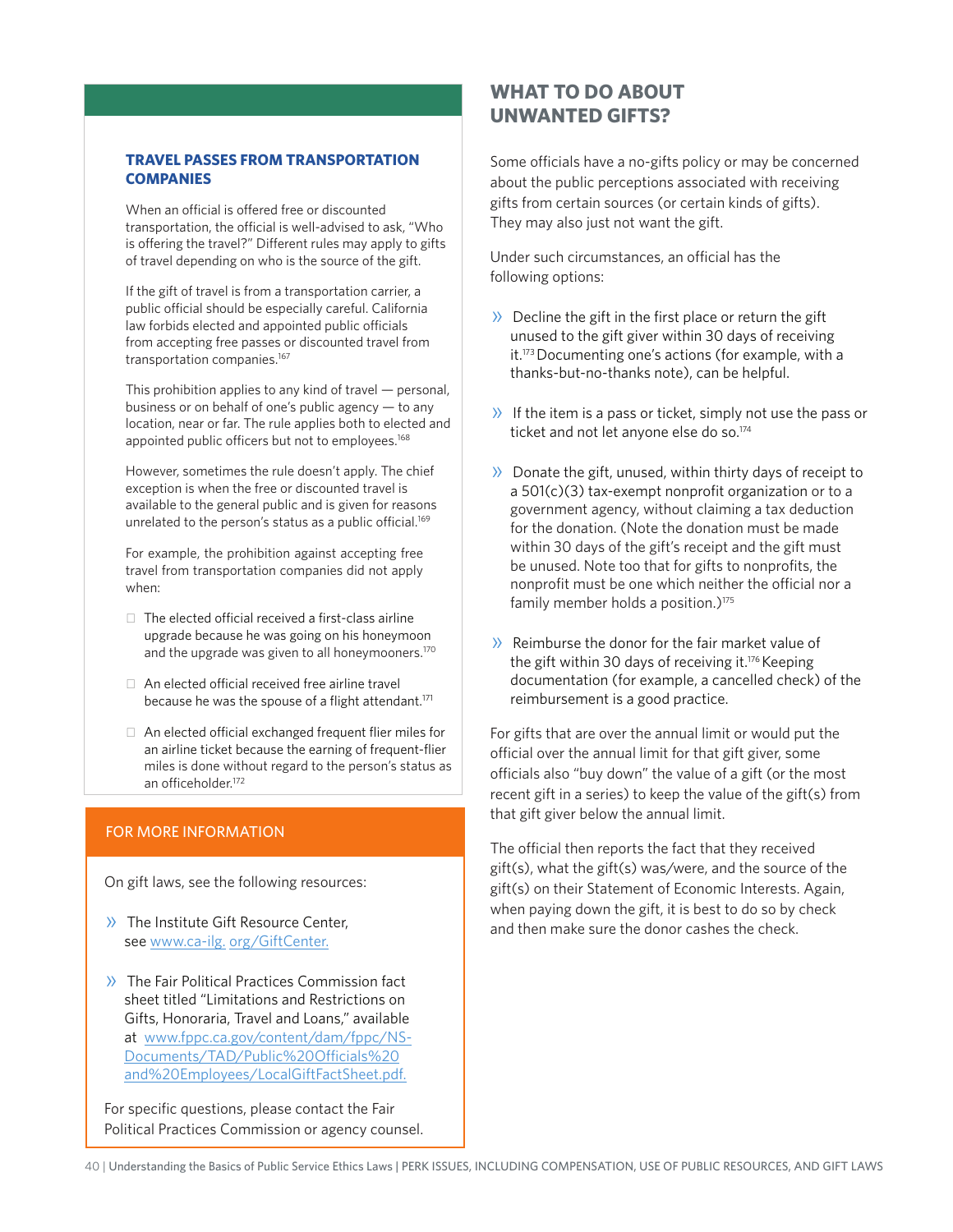### **PENALTIES**

#### **California Law Penalties**

These gift limit and reporting requirements are part of the Political Reform Act. Violations of these laws are punishable by a variety of civil, criminal and administrative penalties, depending on the severity of the violation and the degree of intent to violate the law that enforcement entities are able to demonstrate.<sup>177</sup>

These penalties can include any or all of the following:

- » Immediate loss of office;178
- $\lambda$  Prohibition from seeking elected office in the future;<sup>179</sup>
- » Fines of up to \$10,000 or more depending on the circumstances;180 and
- $\lambda$  Jail time of up to six months.<sup>181</sup>

#### **Federal Law Penalties**

#### *Honest Services Fraud*

Under federal wire and mail fraud laws, the public has the right to the "honest services" of public officials.182

The basic concept is that a public official owes a duty of loyalty and honesty to the public—similar to a trustee or fiduciary.183 That duty is violated when a public official makes a decision that is not motivated by his or her constituents' interests but instead by his or her personal interests.184 Specifically, honest services fraud refers to actions that constitute bribery and kickback schemes.185 In one instance, federal authorities prosecuted a city treasurer whose decisions to award contracts were motivated in part by gifts.186

The maximum penalty for being guilty of wire and/or mail fraud includes a jail term of up to 20 years and a \$250,000 fine.<sup>187</sup>

#### *Extortion*

A demand for gifts or other benefits in exchange for official action could also constitute extortion. Extortion occurs when someone obtains money through threat of harm or under color of official right.<sup>188</sup> To be chargeable as a federal offense, the act must affect interstate commerce. The maximum penalty for extortion under federal law is 20 years in prison and a \$250,000 fine.189 A person convicted of a felony involving extortion is forever disqualified from seeking elected office in California<sup>190</sup>

### **INCOME TAX VIOLATIONS**

Income tax problems arise when officials receive money and other kinds of valuable items and don't report them on their income tax forms. Prosecutors don't need to show that the money or gifts were received in exchange for improper purposes—only that they were not reported on the official's income tax form.

Income tax evasion carries with it a possible five-year prison term and a fine of up to \$100,000.191 In addition, prosecutors can require the defendant to pay for the costs of prosecution (in addition to one's own costs associated with defending against the prosecution).<sup>192</sup>

The sometimes-related crime of filing a false tax return is punishable by a maximum three-year prison term and a fine of up to \$100,000 (along with the costs of prosecution).193

#### FOR MORE INFORMATION

On penalties for ethics law violations, see www.ca-ilg.org/consequences.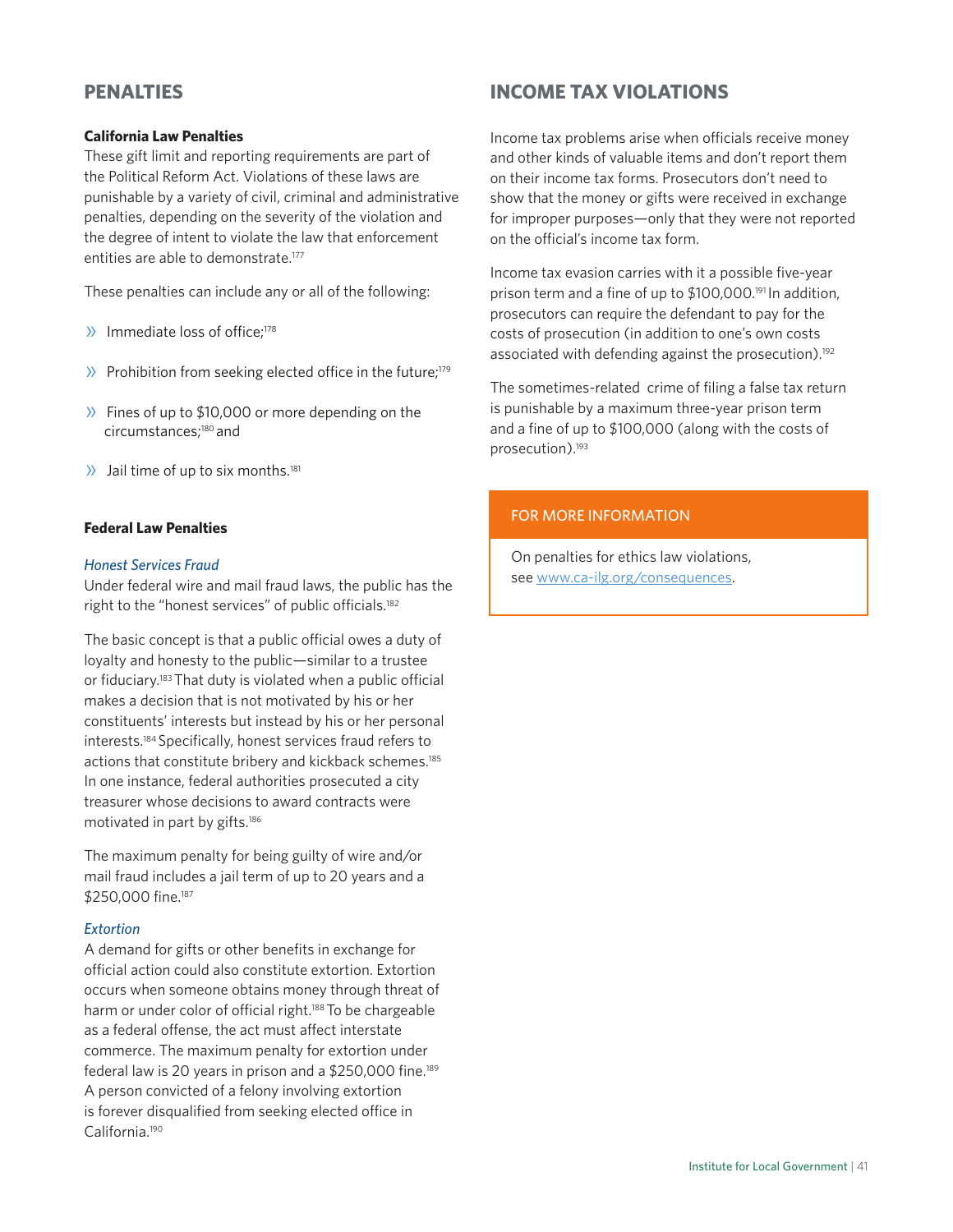# **Use of Campaign Funds**

### **BASIC RULE**

In general, money raised to support a person's election to office may only be used for political, legislative, or governmental purposes. It's not okay to spend these monies is a way that confers a personal benefit on the candidate.194 Any expenditure that confers a substantial personal benefit on an individual must be directly related to a political, legislative, or governmental purpose.<sup>195</sup> For example, using campaign funds to repair your car so you can travel to and from campaign events confers a personal benefit and is not a proper expenditure of those funds.

#### FOR MORE INFORMATION

On the permissible use of campaign funds, see Campaign Disclosure Manual 2: Information for Local Candidates, Superior Court Judges, Their Controlled Committees and Primarily Formed Committees for Local Candidates, 2007, available online at www.fppc.ca.gov.

For specific questions, please contact the Fair Political Practices Commission or agency counsel.

## **PENALTIES**

These restrictions are part of the Political Reform Act. Violations of these laws are punishable by a variety of civil, criminal and administrative penalties, depending on the severity of the violation and the degree of intent to violate the law that enforcement entities are able to demonstrate.196

These penalties can include any or all of the following:

- » Immediate loss of office;197
- >> Prohibition from seeking elected office in the future;<sup>198</sup>
- » Fines of up to \$10,000 or more depending on the circumstances;199 and
- >> Jail time of up to six months.<sup>200</sup>

#### FOR MORE INFORMATION

On penalties for ethics law violations, see www.ca-ilg.org/consequences.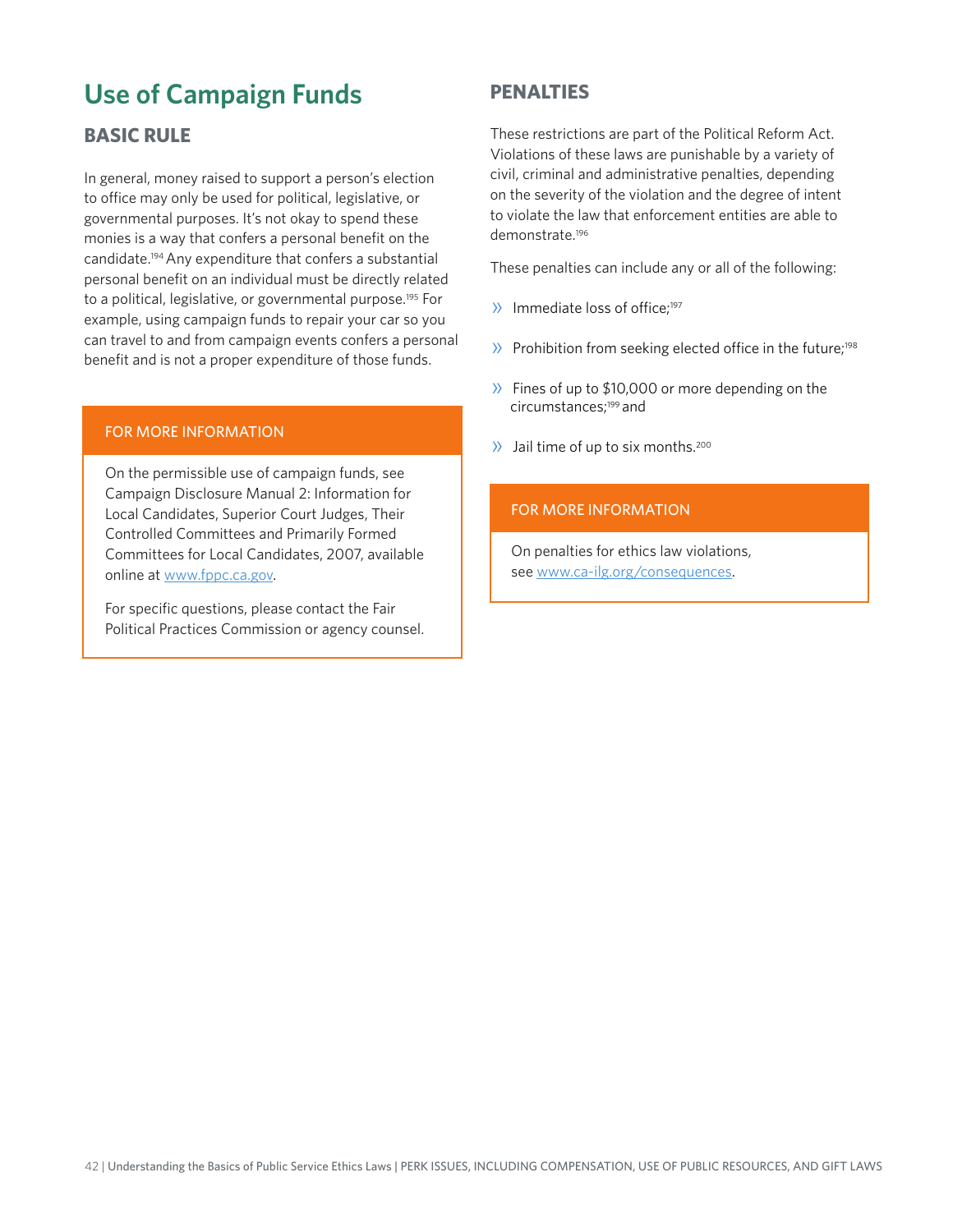# **Endnotes and Additional Information**

**Note:** The California Codes are accessible at http://leginfo. legislature.ca.gov/. Fair Political Practices Commission regulations are accessible atwww.fppc.ca.gov/the-law/ fppc-regulations/regulations-index.html. A source for case law information is www.findlaw.com/cacases/ (requires registration).

- 1 For example, the salary of council members of general law cities is controlled by Government Code section 36516(a), which permits a city council to establish by ordinance a salary up to a ceiling determined by the city's population. The electorate may approve a higher salary. Cal. Gov't Code § 36516(b). A council member appointed or elected to fill a vacancy is compensated in the same amount as his or her predecessor. A directly-elected mayor may receive additional compensation with the consent of the electorate or by ordinance of the city council. Cal. Gov't Code § 36516.1.
- 2 *County of San Diego v. Milotz*, 46 Cal. 2d 761, 767, 300 P. 2d 1, 4 (1956) (action to recover fees from court reporter for faulty work).
- 3 *Id*.
- 4 Cal. Gov't Code §§ 53234-35. *See* www.ca-ilg.org/ ab1234compliance.
- 5 Cal. Const. art. XI, § 1(b).
- 6 *See, e.g.*, Cal. Pub. Res. Code § 5784.15(a), (b) (park and recreation district board members may be compensated a maximum of \$100 per day for board meetings and \$500 per month); Cal. Health & Safety Code § 6489 (sanitation district board members may receive \$100 per day for board meetings or service rendered at request of board, not to exceed six days per month); Cal. Water Code §§ 20201, 20202 (water district officials—as defined—may, by ordinance, provide for compensation of \$100 per day for each day's attendance at board meetings or each day's service rendered at the board's request; not to exceed 10 days service/ meetings per month); Cal. Water Code §§ 34740-41 (California water districts must adopt bylaws fixing compensation paid to officers, but may not exceed \$100 per day for attendance at board meetings and for each day's service at the request of the board); Cal. Water Code § 30507 (county water district directors receive compensation not to exceed \$100 per day for each day's attendance at board meetings or each day's service rendered at the board's request but not to exceed six days service/meetings per month); Cal. Water Code § 30507.1 (Contra Costa County Water District directors receive compensation not to exceed \$100 per day for each day's attendance at board meetings or each day's service rendered at the board's request but not to exceed 10 days service/ meetings per month); Cal. Water Code § 21166 (irrigation district directors in districts of less than 500,000 acres receive 1) compensation of up to \$100 per day, not to exceed six days, 2) irrigation district directors in districts that produce or deliver electricity receive one of the following: up to \$100 per day or \$600 per month, with an annual cap of \$15,000); Cal. Water Code § 22840 (irrigation districts of 500,000 acres or more receive a salary to be fixed by ordinance and subject to referendum but cannot exceed the salary of a member of the Imperial County Board of Supervisors);

Cal. Water Code § 71255 (municipal water district directors receive compensation not to exceed \$100 per day for each day's attendance at board meetings or each day's service rendered at the board's request but not to exceed six days service/ meetings per month).

- 7 Cal. Pub. Util. Code § 22407.
- 8 Cal. Health & Safety Code § 9031(a).
- 9 Cal. Gov't Code § 61047(a).
- 10 Cal. Health & Safety Code § 13857(a).
- 11 Cal. Harb. & Nav. Code § 6060.
- 12 Cal. Health & Safety Code § 32103.
- 13 Cal. Pub. Res. Code §§ 5784.15(a), (b).
- 14 Cal. Health & Safety Code § 6489(a).
- 15 Cal. Pub. Util. Code § 11908.1(a).
- 16 Cal. Health & Safety Code § 2030(a).
- 17 Cal. Water Code § 21166.
- 18 *Id*.
- 19 Cal. Water Code § 22840.
- 20 Cal. Water Code §§ 20201, 20202.
- 21 Cal. Water Code §§ 34740-41.
- 22 Cal. Water Code § 30507.
- 23 Cal. Water Code § 305071
- 24 Cal. Water Code § 71255.
- 25 Cal. Gov't Code § 53232.1(a).
- 26 Cal. Gov't Code § 53232.1(b).
- 27 Cal. Gov't Code § 53232.1(c).
- 28 Cal. Const. art. XI, § 5(b)(4).
- 29 *See* Cal. Gov't Code § 36516.
- 30 *See* Cal. Gov't Code § 36516(a).
- 31 Cal. Gov't Code § 36516(a)(4).
- 32 *See* Cal. Gov't Code § 36516.5 (providing a change of compensation does not apply during the same term but allowing adjustment when one or more members serving staggered terms begin new terms).
- 33 *See* Cal. Gov't Code § 36516.1.
- 34 *See* Cal. Gov't Code § 36516(c).
- 35 *Id*.
- 36 2 Cal. Code Regs. § 18702.5(b)(3).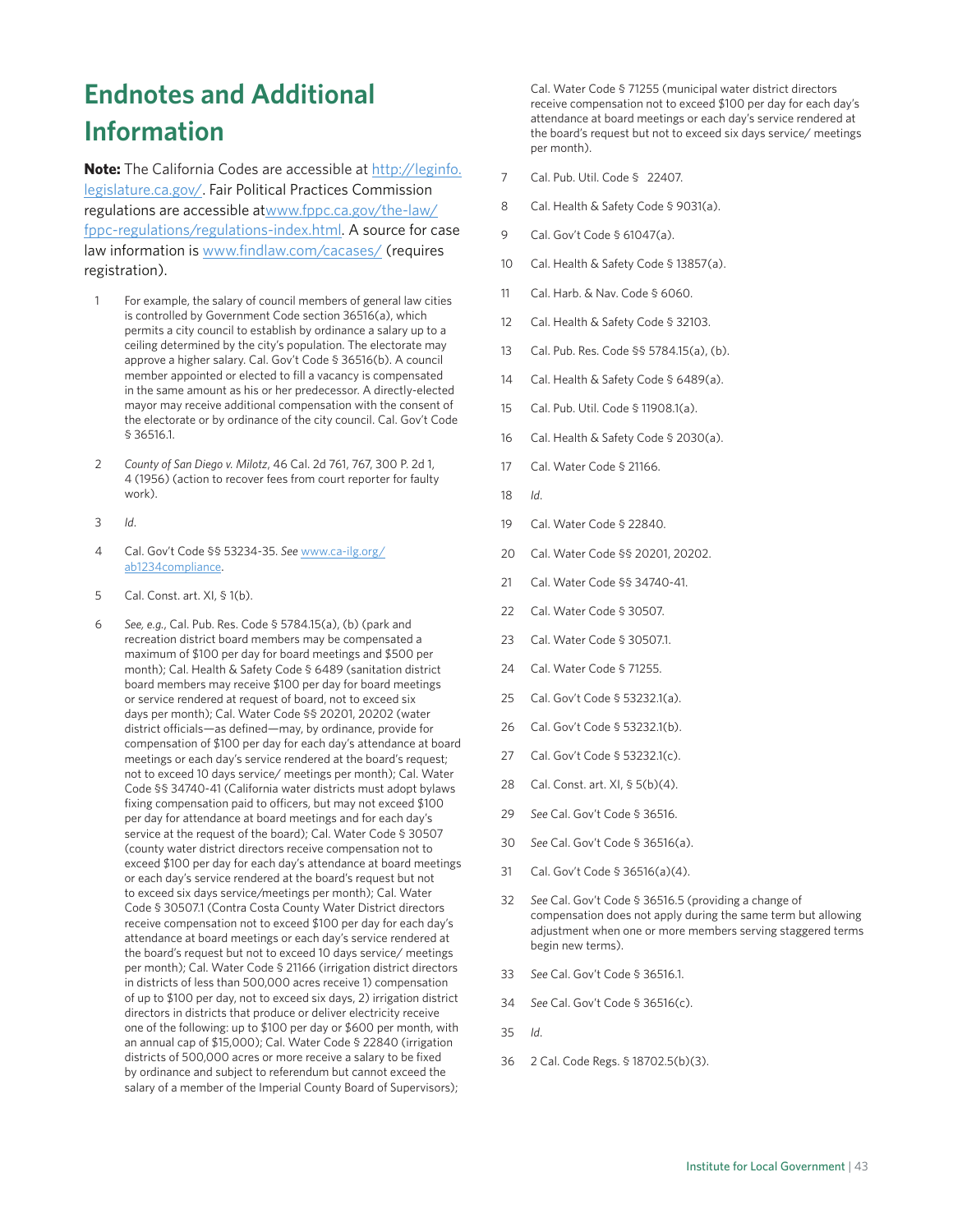- 37 *Id*. The form is called "Form 806." More information regarding Form 806 is available from the Fair Political Practices Commission website at: http://www.fppc.ca.gov/learn/publicofficials-and-employees-rules-/agency-report-of-public-officialappointments-form-806.html.
- 38 Cal. Gov't Code § 53262 (a) ("All contracts of employment with a superintendent, deputy superintendent, assistant superintendent, associate superintendent, community college president, community college vice president, community college deputy vice president, general manager, city manager, county administrator, or other similar chief administrative officer or chief executive officer of a local agency shall be ratified in an open session of the governing body which shall be reflected in the governing body's minutes.").
- 39 Cal. Gov't Code §54956(b) ("Notwithstanding any other law, a legislative body shall not call a special meeting regarding the salaries, salary schedules, or compensation paid in the form of fringe benefits, of a local agency executive, as defined in subdivision (d) of Section 3511.1. However, this subdivision does not apply to a local agency calling a special meeting to discuss the local agency's budget.").
- 40 2016 Cal. Stat. ch. 175, § 1 (amending Cal. Gov't Code § 54953).
- 41 Cal. Gov't Code § 53262(b) ("Copies of any contracts of employment, as well as copies of the settlement agreements, shall be available to the public upon request.").
- 42 Cal. Gov't Code §§ 53891, 53892, 53908.
- 43 Cal. Const. art. XI, § 10(a).
- 44 Cal. Gov't Code § 3511.1(c) (defining local agency as "a county, city, whether general law or chartered, city and county, town, school district, municipal corporation, district, political subdivision, or any board, commission, or agency thereof, or other local public agency").
- 45 Cal. Gov't Code § 3511.1(d) (defining "local agency executive" as "any person employed by a local agency who is not subject to the Meyers-Milias-Brown Act (Chapter 10 (commencing with Section 3500)), Chapter 5 (commencing with Section 45100) of Part 25 of Division 3 of Title 2 of the Education Code, or Chapter 4 (commencing with Section 88000) of Part 51 of Division 7 of Title 3 of the Education Code, and who meets either of the following requirements: (1) the person is the chief executive officer of the local agency, or (2) the person is the head of a department of a local agency).
- 46 Cal. Gov't Code § 3511.2 ("On or after January 1, 2012, any contract executed or renewed between a local agency and a local agency executive shall not provide for the following: (a) An automatic renewal of a contract that provides for an automatic increase in the level of compensation that exceeds a cost-of-living adjustment....").
- 47 Cal. Gov't Code § 3511.2 ("On or after January 1, 2012, any contract executed or renewed between a local agency and a local agency executive shall not provide for the following:… (b) A maximum cash settlement that exceeds the amounts determined pursuant to Article 3.5 (commencing with Section 53260) of Chapter 2 of Part 1 of Division 2 of Title 5.") *See* also Cal. Gov't Code § 53260(a) ("All contracts of employment between an employee and a local agency employer shall include a provision that provides that regardless of the term of the contract, if the contract is terminated, the maximum cash settlement that an employee may receive shall be an amount equal to the monthly salary of the employee multiplied by the number of months left on the unexpired term of the contract…").
- 48 Cal. Gov't Code § 53262(b) ("Copies of any contracts of employment, as well as copies of the settlement agreements, shall be available to the public upon request.").
- 49 Cal. Gov't Code § 53243.4 ("For purposes of this article, 'abuse of office or position' means either of the following:

(a) An abuse of public authority, including, but not limited to, waste, fraud, and violation of the law under color of authority.

(b) A crime against public justice, including, but not limited to, a crime described in Title 5 (commencing with Section 67), Title 6 (commencing with Section 85), or Title 7 (commencing with Section 92) of Part 1 of the Penal Code.").

- 50 Cal. Gov't Code §§ 53243.2 ("On or after January 1, 2012, any contract of employment between an employee and a local agency employer shall include a provision which provides that, regardless of the term of the contract, if the contract is terminated, any cash settlement related to the termination that an employee may receive from the local agency shall be fully reimbursed to the local agency if the employee is convicted of a crime involving an abuse of his or her office or position."), 53243.3 ("On or after January 1, 2012, if a local agency provides, in the absence of a contractual obligation, for any of the payments described in this article, then the employee or officer receiving any payments provided for those purposes shall fully reimburse the local agency that provided those payments in the event that the employee or officer is convicted of a crime involving the abuse of his or her office or position.").
- 51 Cal. Gov't Code §§ 53243 ("On or after January 1, 2012, any contract executed or renewed between a local agency and an officer or employee of a local agency that provides paid leave salary offered by the local agency to the officer or employee pending an investigation shall require that any salary provided for that purpose be fully reimbursed if the officer or employee is convicted of a crime involving an abuse of his or her office or position."), 53243.3 ("On or after January 1, 2012, if a local agency provides, in the absence of a contractual obligation, for any of the payments described in this article, then the employee or officer receiving any payments provided for those purposes shall fully reimburse the local agency that provided those payments in the event that the employee or officer is convicted of a crime involving the abuse of his or her office or position.").
- 52 *See* Cal. Gov't Code § 89501 (definition of honorarium).
- 53 *See* Cal. Gov't Code § 89502 (general prohibition).
- 54 *See* Cal. Gov't Code § 89501(b)(2).
- 55 *See* 2 Cal. Code Regs. §18932.5(a)(1) (direct charitable contributions excluded from honorarium definition).
- 56 *See* 2 Cal. Code Regs. §18932.5(a)(2).
- 57 *See* 2 Cal. Code Regs. §18932.5(a)(3).
- 58 *See* 2 Cal. Code Regs. §18932.5(a)(4).
- 59 *See* 2 Cal. Code Regs. §18932.5(a)(5).
- 60 *See* Cal. Gov't Code § 89501(b)(2).
- 61 *See* Cal. Gov't Code § 89501(b)(1).
- 62 *Id*.
- 63 2 Cal. Code Regs. § 18932.4(e).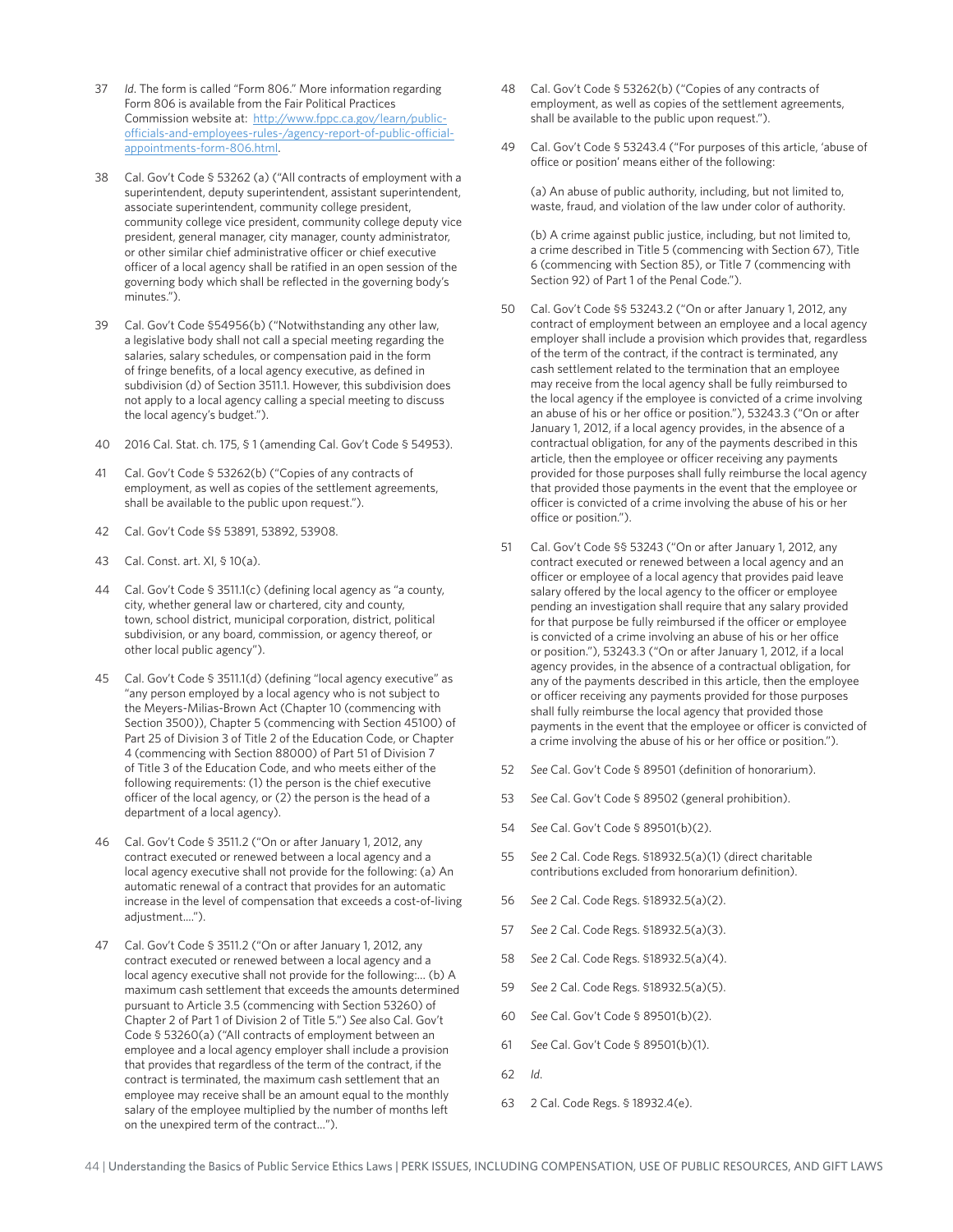- 64 *See generally* Cal. Gov't Code §§ 91000-14.
- 65 *See* Cal. Gov't Code § 1770(h) (providing a vacancy occurs upon conviction of a felony or of any offense involving a violation of official duties).
- 66 *See* Cal. Gov't Code § 91002 (providing no person convicted of a misdemeanor under the Political Reform Act shall be a candidate for any elective office or act as a lobbyist for a period of four years following the date of the conviction).
- 67 Cal. Gov't Code § 91000(b).
- 68 *See* Cal. Penal Code § 19 (providing misdemeanors are punishable by imprisonment in county jail up to six months, a fine not exceeding \$1,000, or both).
- 69 Cal. Gov't Code § 53232.2(a).
- 70 Cal. Gov't Code § 53232.2(b).
- 71 65 Cal. Op. Att'y Gen. 516, 522 (1982) (citing *Collins v. Riley*, 24 Cal. 2d 912, 918, 152 P.2d 169 (1944) and determining that the expenses of a handicapped council member met this standard); 61 Cal. Op. Att'y Gen. 303 (1978) (citing *Gibson v. Sacramento County*, 37 Cal. App. 523, 174 P. 935 (1918)); *Madden v. Riley*, 53 Cal. App. 2d 814, 823, 128 P.2d 602, 607 (1942) (propriety of conference expenses for networking purposes).
- 72 *See People v. Bradley*, 208 Cal. App. 4th 64 (2012), reh'g denied (2012), rev. denied (2012) (upholding the conviction of city manager and council member of misappropriating public funds Penal Code section 424-when they made charges on city credit card for expenses that they had also received cash advances for).
- 73 Cal. Gov't Code § 53232.3(a).
- 74 Cal. Gov't Code § 53232.3(c).
- 75 *Id*.
- 76 Cal. Gov't Code § 53232.3(b).
- 77 Cal. Gov't Code § 53232.3(e).
- 78 Cal. Gov't Code § 53232.2(c).
- 79 Cal. Gov't Code § 53232.2(f).
- 80 Cal. Gov't Code § 53232.2(g).
- 81 *See* Cal. Gov't Code § 53232.2(b).
- 82 *See* Cal. Const. art. XI, § 5. *County of Sonoma v. Comm'n on State Mandates*, 84 Cal. App. 4th 1264, 101 Cal. Rptr. 784 (2000).
- 83 Cal. Gov't Code § 53232.4(a).
- 84 Cal. Gov't Code § 53232.4(b).
- 85 Cal. Gov't Code § 53232.4(c). *See also* Cal. Gov't Code § 8314.
- 86 Cal. Gov't Code § 53232.4(d). *See* Cal. Penal Code § 424. *See also* Cal. Elect. Code § 20 (making those convicted of embezzlement or theft of public money ineligible for public office).
- 87 Cal. Penal Code § 504.
- 88 Cal. Penal Code § 514. *See also* Cal. Elect. Code § 20 (making those convicted of embezzlement or theft of public money ineligible for public office).
- 89 *See* 26 U.S.C. § 7201.
- 90 *See* 26 U.S.C. § 7203.
- 91 *See* generally 18 U.S.C. §§ 1341-46.
- 92 *See* generally 18 U.S.C. § 3571(b), (d).
- 93 *See, e.g*, 18 U.S.C. §§ 641 (crime of embezzlement against the United States), 648 (misuse of public funds).
- 94 *See* Cal. Penal Code § 424; Cal. Gov't Code § 8314.
- 95 *See People v. Bradley*, 208 Cal. App. 4th 64 (2012) (upholding the conviction of city manager and council member of misappropriating public funds— Penal Code section 424— when they made personal charges on city credit card).
- 96 Cal. Gov't Code § 8314(b)(4).
- 97 Cal. Gov't Code § 8314(b)(1).
- 98 *See People v. Bradley*, 208 Cal. App. 4th at 81-82 (holding restitution was not a defense because misappropriation occurs as soon as credit card was use for personal purpose or unused cash advances were not promptly returned; this is particularly the case when restitution is prompted by a criminal investigation).
- 99 *Vargas v. City of Salinas*, 46 Cal. 4th 1, 35-37, 92 Cal. Rptr. 3d 286, (2009). *See also Choice-in-Education League v. Los Angeles Unified School Dist.*, 17 Cal. App. 4th 415, 429-431, 21 Cal. Rptr. 3d 303 (1993) (school district did not illegally expend public funds by holding and broadcasting school board meeting at which the board took position opposing a statewide ballot initiative); *League of Women Voters of California v. Countywide Criminal Justice Coordination Committee*, 203 Cal. App. 3d 529, 560, 250 Cal. Rptr. 3d 161 (1988). *See also* Cal. Elect. Code § 9282.
- 100 Cal. Gov't Code § 54964(b)(3).
- 101 *Vargas*, 46 Cal. 4th at 40, citing *Stanson v. Mott*, 17 Cal. 3d 206, 130 Cal. Rptr. 697 (1976).
- 102 *See* Cal. Gov't Code § 89001.
- 103 *See* 2 Cal. Code Regs. § 18901.
- 104 *See* Cal. Penal Code § 424; Cal. Gov't Code § 8314.
- 105 Cal. Penal Code § 424
- 106 *See* Cal. Penal Code § 424. *See also* Cal. Elect. Code § 20 (making those convicted of embezzlement or theft of public money ineligible for public office).
- 107 Cal. Gov't Code § 8314(c)(1).
- 108 Cal. Gov't Code § 91012.
- 109 Cal. Gov't Code § 83116.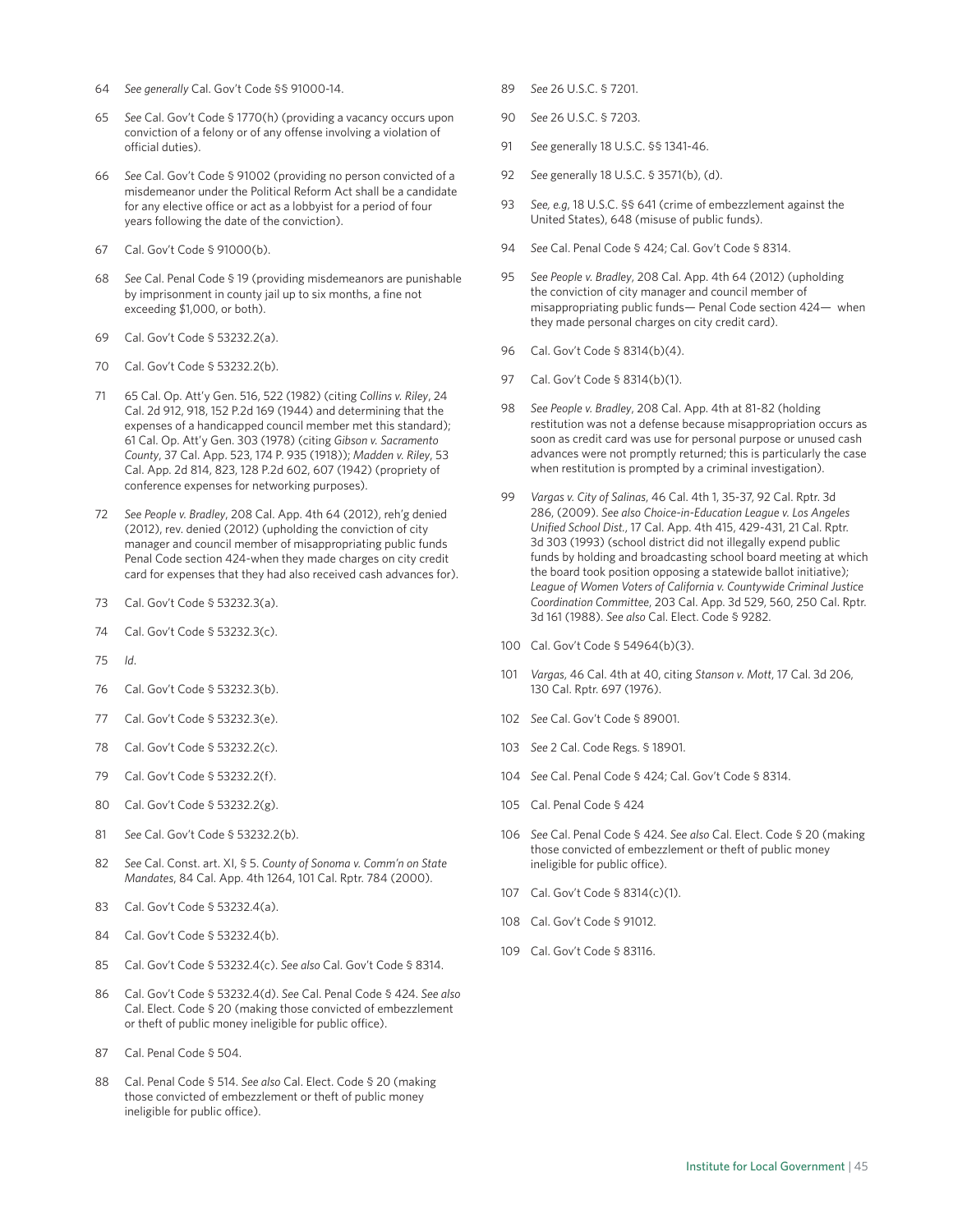- 110 Cal. Penal Code § 424 ("(a) Each officer of this state, or of any county, city, town, or district of this state, and every other person charged with the receipt, safekeeping, transfer, or disbursement of public moneys, who either:
	- 1. Without authority of law, appropriates the same, or any portion thereof, to his or her own use, or to the use of another; or,
	- 2. Loans the same or any portion thereof; makes any profit out of, or uses the same for any purpose not authorized by law . . .").
- 111 Cal. Gov't Code § 8314(c)(1).
- 112 Cal. Gov't Code § 87300.
- 113 Cal. Penal Code §§ 68(a), 518; 18 U.S.C. §§ 201, 872-880.
- 114 Under federal wire and mail fraud laws, the public has the right to the "honest services" of public officials. 18 U.S.C. §§ 1341 (mail fraud), 1343 (wire fraud), 1346 (honest services). The basic concept is that a public official owes a duty of loyalty and honesty to the public—similar to a trustee or fiduciary. *U.S. v. Sawyer*, 239 F.3d 31, 39 (1st Cir. 2001) (finding sufficient evidence of guilt apart from proof of violation of state law). That duty is violated when a public official makes a decision that is not motivated by his or her constituents' interests but instead by his or her personal interests. *U.S. v. Lopez-Lukis*, 102 F.3d 1164, 1169 (11th Cir. 1997) (noting that effort to improperly control composition of decision-making body constituted an effort to deprive public of honest services); *McNally v. U.S.*, 483 U.S. 350 at 362-63 (Justice Stevens, dissenting).
- 115 Cal.Gov't Code § 87207(a)(1). For more information, see http://www.ca-ilg.org/StatementofEconomicInterests.
- 116 Cal. Gov't Code § 89503; 2 Cal. Code Regs. § 18940.2 (the FPPC adjusts the limit biennially).
- 117 If the limit is exceeded one has several options, any of which must be exercised within 30 days of receiving the gift. One may return the gift unused to the donor, reimburse the donor for all or a portion of the value of the gift or donate the gift, without claiming a tax deduction, to a 501(c)(3) charitable organization or government agency. 2 Cal. Code Regs. §18941(c).
- 118 Cal. Gov't Code § 87103(e); 2 Cal. Code Regs. § 18700(c)(6) (E). This is because public officials may not make, participate in making, or influence governmental decisions which affect their personal financial interests. Cal. Gov't Code § 87100. The law makes a judgment that one is financially self-interested in a decision when one accepts gifts exceeding the \$460 (2015-16) gift limit from someone affected by that decision. Cal. Gov't Code § 89503; 2 Cal. Code Regs. § 18940.2(a).
- 119 2 Cal. Code Regs. §§ 18940(d), 18730(b)(8.1)(A) (application of the gift disclosure rules). *See also* 2 Cal. Code Regs. §§ 18701(a), 18730(b)(9) (application of the disqualification/conflict of interest rules). *See also* 2 Cal. Code Regs. § 18940.1(b) (definition of "official").
- 120 *See generally* 2 Cal. Code Regs. § 18942 (list of exceptions in the regulations).
- 121 *See generally* 2 Cal. Code Regs. § 18940(a).
- 122 2 Cal. Code Regs. § 18943.
- 123 2 Cal. Code Regs. § 18946.5.
- 124 2 Cal. Code Regs. § 18946.4.
- 125 2 Cal. Code Regs. §18946.1.
- 126 2 Cal. Code Regs. §18946.2.
- 127 Cal. Gov't Code §§ 87210, 87313; 2 Cal. Code Regs. § 18945(b) (the source of the payment is the source of the gift).
- 128 2 Cal. Code Regs. §18945.2.
- 129 2 Cal. Code Regs. § 18942(a)(3).
- 130 2 Cal. Code Regs. § 18942(a)(18)(A).
- 131 2 Cal. Code Regs. § 18942(a)(19).
- 132 2 Cal. Code Regs. § 18942(a)(17)(C).
- 133 2 Cal. Code Regs. § 18942(a)(17).
- 134 2 Cal. Code Regs. § 18944.
- 135 2 Cal. Code Regs. § 18944.3.
- 136 2 Cal. Code Regs. § 18944.1.
- 137 2 Cal. Code Regs. § 18944.2.
- 138 *See* Cal. Gov't Code § 82028(a).
- 139 2 Cal. Code Regs. § 18941(c)(3).
- 140 2 Cal. Code Regs. § 18942(a)(8)(A).
- 141 2 Cal. Code Regs. § 18942(a)(8)(B).
- 142 2 Cal. Code Regs. § 18944.2(d) (does not apply to tickets or passes that come from someone outside the agency).
- 143 *See* Cal. Gov't Code § 82028(a).
- 144 Cal. Gov't Code §§ 89501, 89502.
- 145 2 Cal. Code Regs. §§ 18942(a)(13), 18942.3.
- 146 *See* Cal. Gov't Code §§ 82030, 82030.5, 87207.
- 147 *See* Cal. Gov't Code §§ 82005, 87207, 87209.
- 148 *See* Cal. Gov't Code § 82028(a); Institute for Local Government, Commitment to Nonprofit Causes and Public Service: Some Issues to Ponder, at 7 (2008). Available at www.ca-ilg.org/ document/commitment-nonprofit-causes- and-public-servicesome-issues-ponder.
- 149 2 Cal. Code Regs. § 18942(a)(14).
- 150 2 Cal. Code Regs. § 18942(a)(7).
- 151 2 Cal. Code Regs. §§ 18942(a)(1), 18942.1.
- 152 2 Cal. Code Regs. § 18942(a)(5).
- 153 2 Cal. Code Regs. § 18942(a)(9).
- 154 2 Cal. Code Regs. § 18942(a)(10).
- 155 2 Cal. Code Regs. § 18942(a)(6).
- 156 2 Cal. Code Regs. §§ 18946.3, 18942(b)(2).
- 157 2 Cal. Code Regs. §§ 18950-18950.3.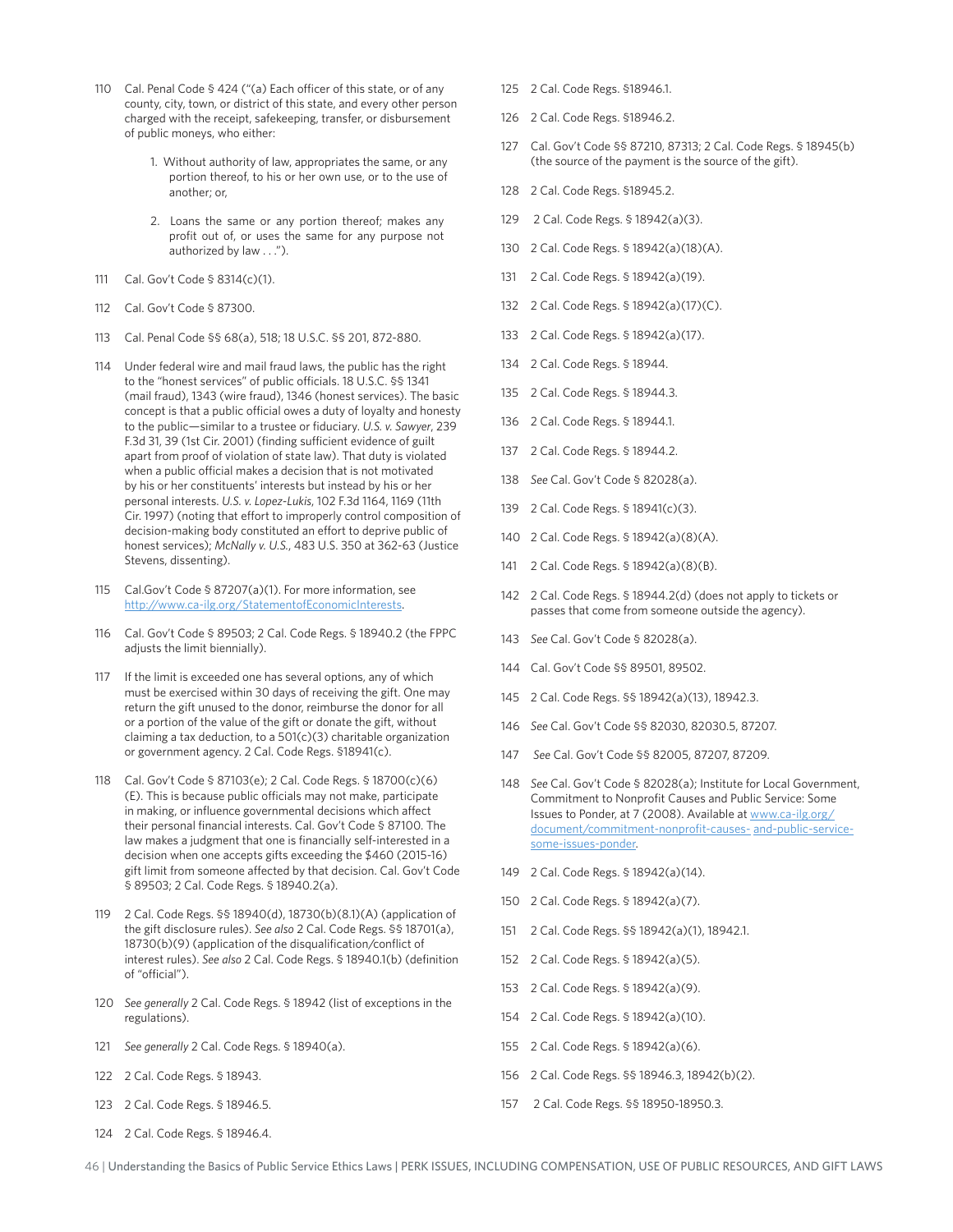- 158 *See* Cal. Const. art. XII, § 7 ("A transportation company may not grant free passes or discounts to anyone holding an office in this state . . .").
- 159 2 Cal. Code Regs. §§ 18492(a)(13), 18942.1(c), 18946.1, 18946.2, 18946.4.
- 160 *See* Cal. Gov't Code § 82015 (note the behested payment reporting requirement also applies to candidates). For more information, see www.ca-ilg.org/BehestedPayments.
- 161 2 Cal. Code Regs. § 18942(a)(15).
- 162 2 Cal. Code Regs. § 18942(a)(16).
- 163 2 Cal. Code Regs. § 18942(a)(18)(B).
- 164 2 Cal. Code Regs. § 18942(a)(19).
- 165 2 Cal. Code Regs. § 18940(a).
- 166 *See generally* 2 Cal. Code Regs. § 18943.
- 167 *See* Cal. Const. art. XII, § 7 ("A transportation company may not grant free passes or discounts to anyone holding an office in this state . . .").
- 168 *See* 3 Cal. Op. Att'y Gen. 318 (1944).
- 169 74 Cal. Op. Att'y Gen. 26 (1991).
- 170 *Id*.
- 171 67 Cal. Op. Att'y Gen. 81 (1984).
- 172 80 Cal. Op. Att'y Gen. 146 (1997).
- 173 2 Cal. Code Regs. § 18941(c)(1).
- 174 2 Cal. Code Regs. § 18946.1 (b)(3) ("A pass or ticket has no reportable value unless it is ultimately used or transferred to another person.").
- 175 2 Cal. Code Regs. § 18941(c)(2).
- 176 2 Cal. Code Regs. § 18941(c)(3).
- 177 *See generally* Cal. Gov't Code §§ 91000-14.
- 178 *See* Cal. Gov't Code § 1770(h) (providing a vacancy occurs upon conviction of a felony or of any offense involving a violation of official duties).
- 179 *See* Cal. Gov't Code § 91002 (providing no person convicted of a misdemeanor under the Political Reform Act shall be a candidate for any elective office or act as a lobbyist for a period of four years following the date of the conviction).
- 180 Cal. Gov't Code § 91000(b).
- 181 *See* Cal. Penal Code § 19 (providing misdemeanors are punishable by imprisonment in county jail up to six months, a fine not exceeding \$1,000, or both).
- 182 18 U.S.C. §§ 1341 (mail fraud), 1343 (wire fraud), 1346 (honest services).
- 183 *U.S. v. Sawyer*, 239 F.3d 31, 39 (1st Cir. 2001) (finding sufficient evidence of guilt apart from proof of violation of state law).
- 184 *U.S. v. Lopez-Lukis*, 102 F.3d 1164, 1169 (11th Cir. 1997) (noting that effort to improperly control composition of decision- making

body constituted an effort to deprive public of honest services); *McNally v. U.S.*, 483 U.S. 350 at 362-63 (Justice Stevens, dissenting).

- 185 *See Skilling v. U.S.*, 130 S.Ct. 2896, 2931(2010) (holding that in order to avoid unconstitutional vagueness, 18 USC §1346, defining "scheme or artifice to defraud," only criminalizes bribes and kick-back schemes).
- 186 *U.S. v. Kemp*, 379 F.Supp. 2d 690, 697-98 (E.D. Penn. 2005).
- 187 18 U.S.C. §§ 1341 ("…shall be fined under this title or imprisoned not more than 20 years, or both."). 1343 ("shall be fined under this title or imprisoned not more than 20 years, or both."). *See generally* 18 U.S.C. § 3571(b), (d).
- 188 18 U.S.C. § 1951.
- 189 18 U.S.C. § 1951(a). *See generally* 18 U.S.C. § 3571(b).
- 190 *See* Cal. Elect. Code § 20 (making those convicted of a felony involving bribery, embezzlement, extortion or theft of public money ineligible for public office).
- 191 26 U.S.C. § 7201.
- 192 *Id*.
- 193 26 U.S.C. § 7206(1).
- 194 *See* Cal. Gov't Code §§ 89510-22. Campaign funds include "any contributions, cash, cash equivalents, and other assets received or possessed" by a campaign committee. Cal. Gov't Code § 89511(b)(1).
- 195 Cal. Gov't Code § 89512 (an expenditure of campaign funds must be reasonably related to a legislative or governmental purpose, unless the expenditure confers a substantial personal benefit, in which case such expenditures must be directly related to a political, legislative or governmental purpose). "Substantial personal benefit" means a campaign expenditure which results in a direct personal benefit with a value of more than \$200. Cal. Gov't Code § 89511(b)(3).
- 196 *See generally* Cal. Gov't Code §§ 91000-14.
- 197 *See* Cal. Gov't Code § 1770(h) (providing a vacancy occurs upon conviction of a felony or of any offense involving a violation of official duties).
- 198 *See* Cal. Gov't Code § 91002 (providing no person convicted of a misdemeanor under the Political Reform Act shall be a candidate for any elective office or act as a lobbyist for a period of four years following the date of the conviction).
- 199 Cal. Gov't Code § 91000(b).
- 200 *See* Cal. Penal Code § 19 (providing misdemeanors are punishable by imprisonment in county jail up to six months, a fine not exceeding \$1,000, or both).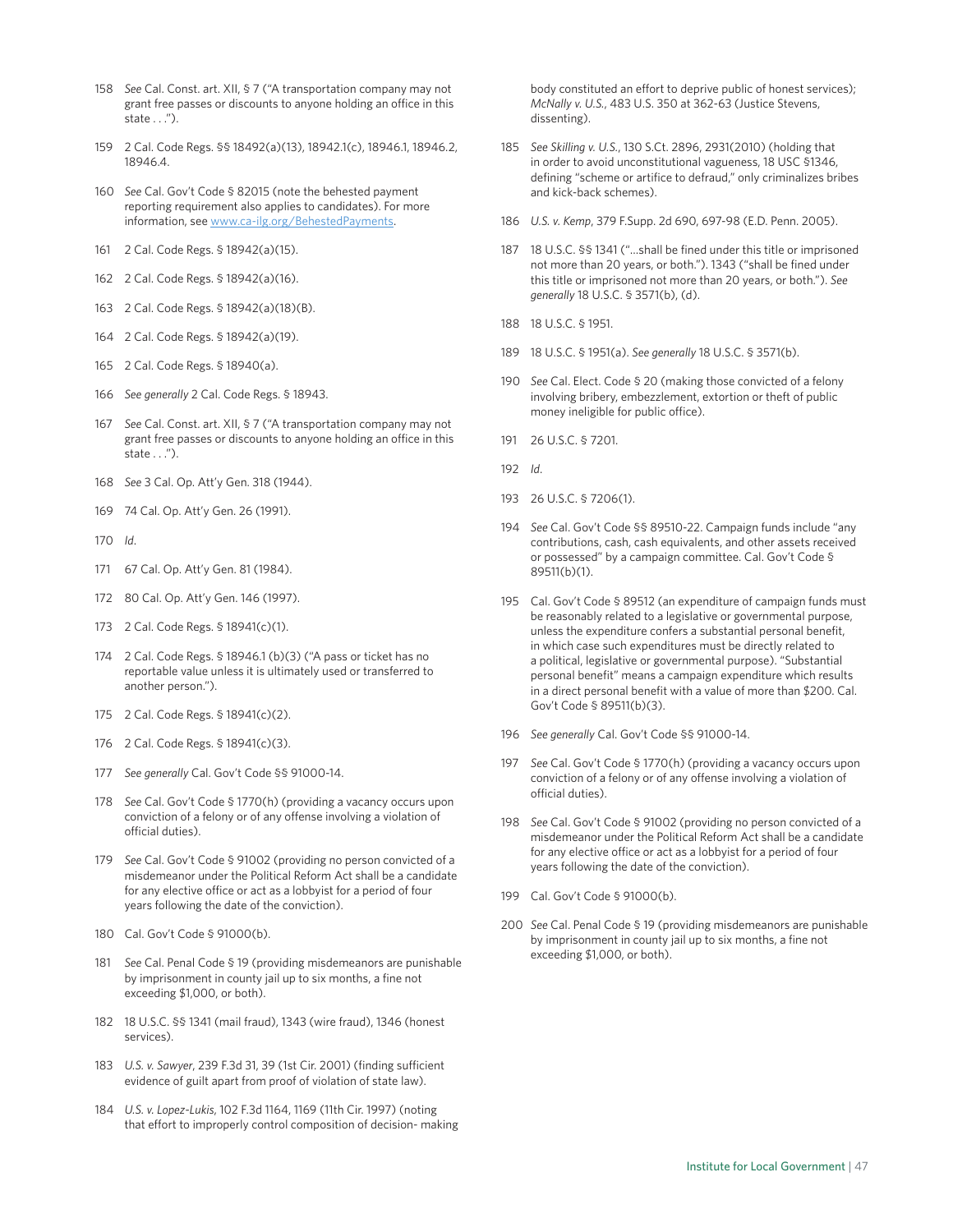Blank Page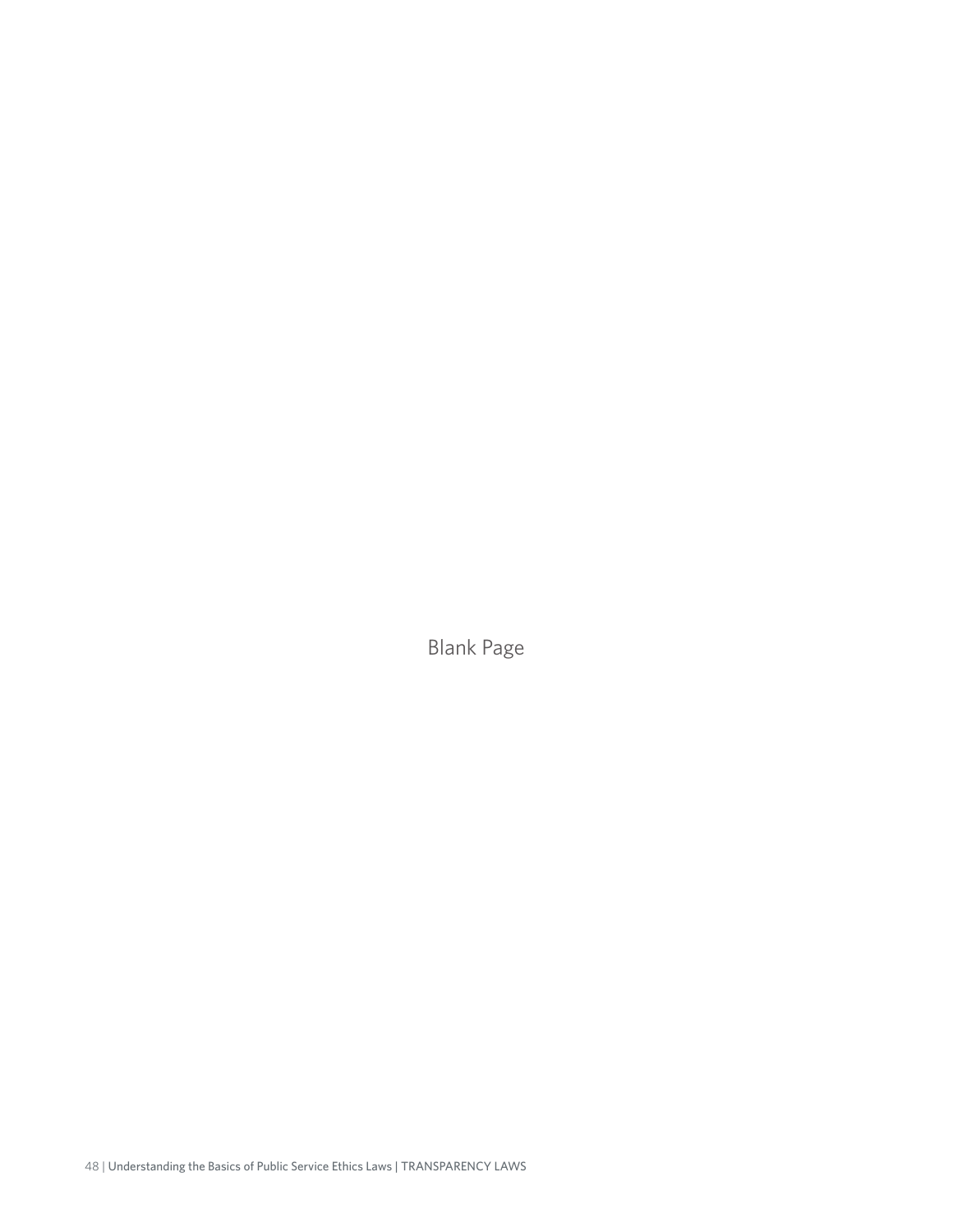# CHAPTER 4: Transparency Laws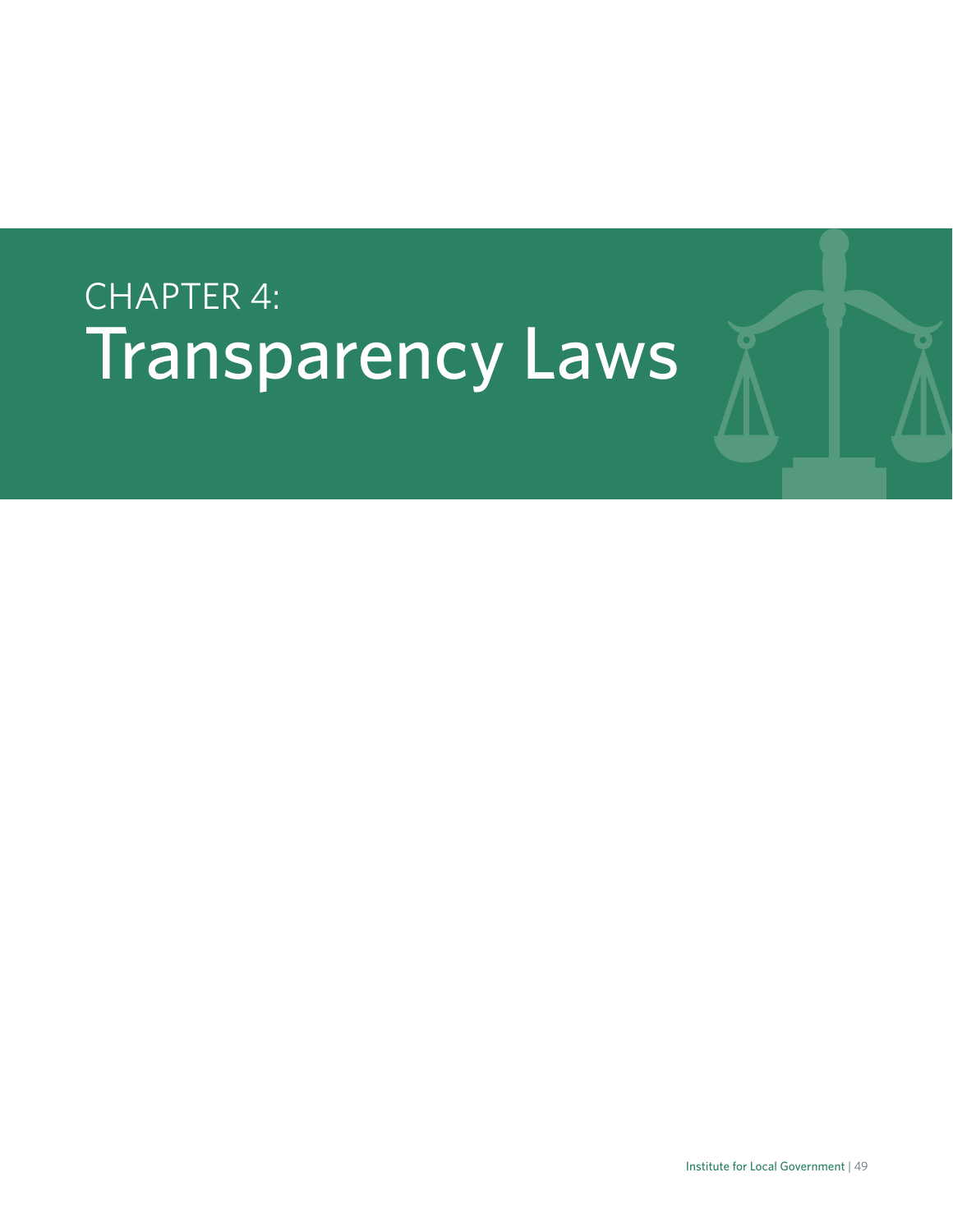# **Chapter 4: Transparency Laws**

# **CONTENTS**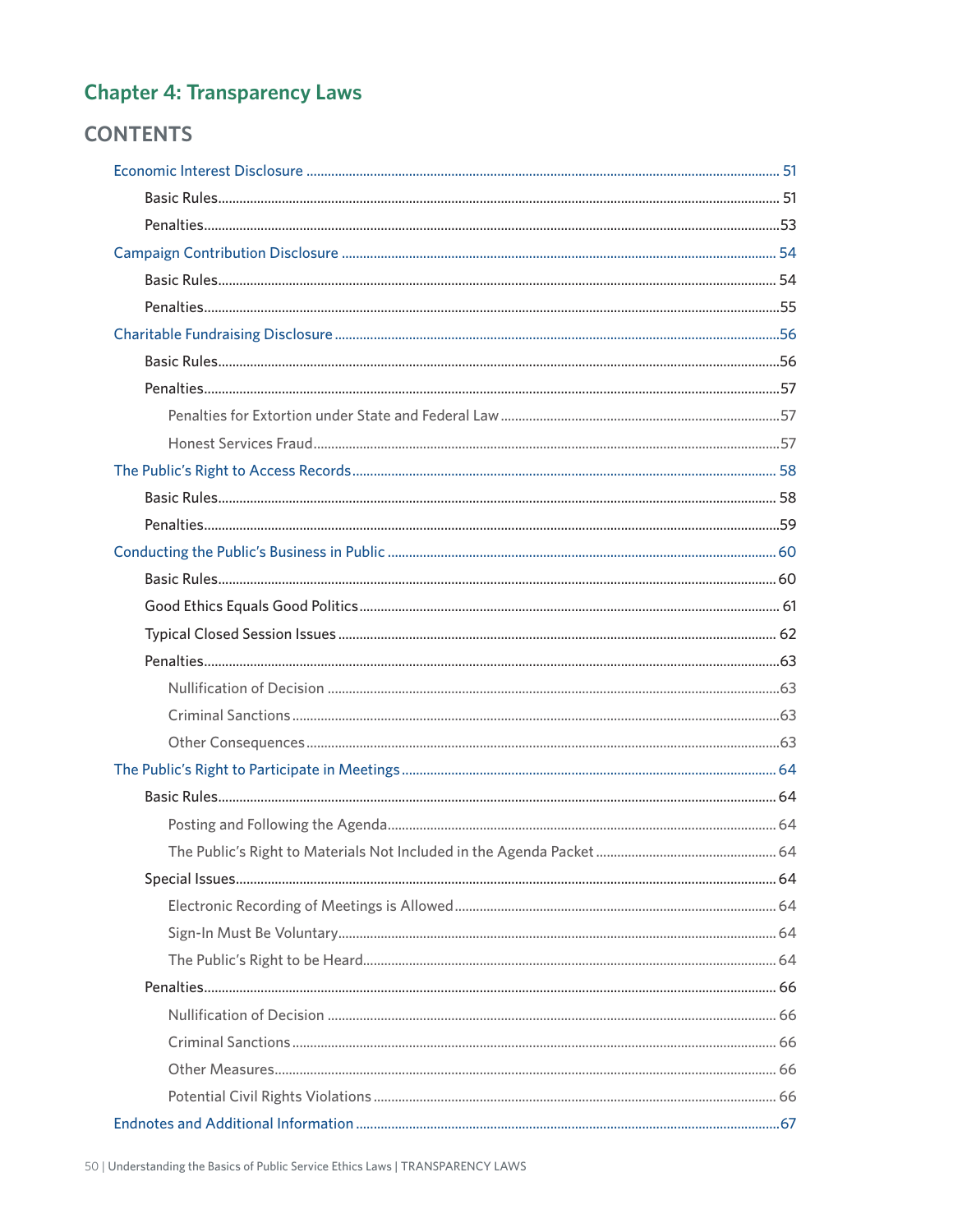# **Economic Interest Disclosure BASIC RULES**

There is an adage about one's life being an open book. Nowhere is this truer than for public officials and their financial situations. When people become public servants, the public gets to learn a great deal about their financial lives. California voters established some of these disclosure requirements when they approved the Political Reform Act (PRA) in 1974.<sup>1</sup> Those entering public service sacrifice a degree of their privacy.

The disclosure requirements of the PRA apply to all "designated employees" of an agency.<sup>2</sup> "Designated employees" is broadly defined to include local elected officials (e.g., members of city councils, county boards of supervisors, and district boards), executive level agency employees (e.g., General Managers and Superintendents), and consultants and appointed members of councils, commissions, boards, committees and other local agency bodies with significant decision-making authority that exceeds a solely advisory function. "Designated employees" also includes persons in staff positions required to disclose their economic interests under the agency's local conflict of interest code because the position entails the making, or participation in the making, of decisions which may foreseeably have a material effect on any financial interest of the employee.

This disclosure is made on a form called a "Statement of Economic Interests." It may also be referred to by the acronym "SEI" or its number, "Form 700." A web-based version of the form is available from the Fair Political Practices Commission (FPPC) website: www.fppc.ca.gov. Local agencies may adopt electronic filing procedures with FPPC oversight.3 One's local agency usually provides paper copies of the form as well.

This form is filed upon assuming office, on an annual basis while in office and upon leaving office.<sup>4</sup> Local rules may impose more stringent requirements.

The following kinds of economic interests must be disclosed if they meet certain minimum thresholds:

- » Sources of income;
- » Interests in real property;
- » Investments;
- » Business positions; and
- » Sources of gifts. See the table on the following page.

#### **ETHICS CODES VERSUS LOCAL CONFLICT OF INTEREST CODES**

The PRA requires local agencies to adopt local conflict of interest codes, which supplement California law by specifying which positions in the agency are subject to which ethics laws.<sup>5</sup>

**For more information,** see "About Local Conflict of Interest Codes" (available atwww.ca-ilg.org/sites/ main/files/file-attachments/about\_local\_conflict\_ of\_interest\_codes.pdf) and FPPC materials on adopting local conflict of interest codes (seewww. fppc.ca.gov/learn/rules-on-conflict-of-interestcodes/local-government-agencies-adoptingamending-coi.html).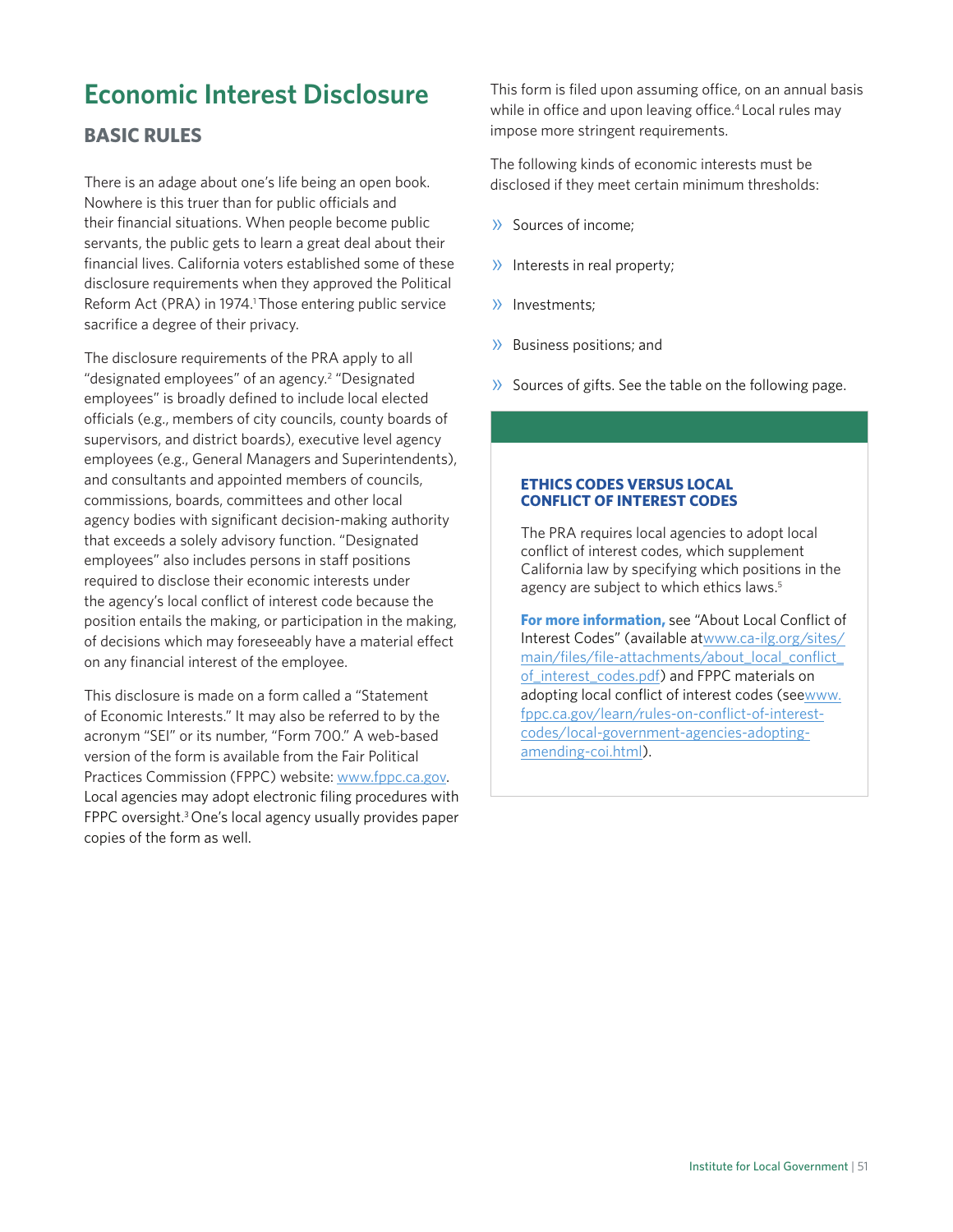#### **TYPES OF ECONOMIC INTERESTS THAT MUST BE DISCLOSED**

- » **Sources of Income.** Disclosure is required for income of \$500 or more provided or promised to an official from one source (including any income received from a business, nonprofit organization, government agency, or individual) for the previous calendar year (for annual disclosures) or the previous 12 months (for assuming office statements).<sup>6</sup> "Income" includes a community property interest in a spouse or domestic partner's<sup>7</sup> income.<sup>8</sup>
- » **Personal Finances.** An official has an economic interest in that official's expenses, income, assets or liabilities and those of his or her immediate family (spouse or domestic partner<sup>9</sup> or dependent children).<sup>10</sup>
- » **Real Property.** An interest in real property must be disclosed where the interest is worth \$2,000 or more. The interest may be held by the official, the official's spouse or domestic partner<sup>11</sup> (even as separate property) or children, or anyone acting on their behalf. Real property interests can also be created through leaseholds, options and security or mortgage interests in property.12
- » **Investments.** Another disclosable interest is created when the official, the official's spouse or domestic partner<sup>13</sup> (even as separate property), or dependent children or anyone acting on their behalf, has an investment worth \$2,000 or more in a business entity that has an interest in real property in the jurisdiction, or does business or plans to do business in the jurisdiction, or has done business within the jurisdiction at any time during the two years prior, even if the official does not receive income from the business.14
- » **Business Employment or Management.** If the official serves in a director, officer, partner, trustee, employee, or other management position in a business entity, an economic interest is created.15 Note that this does not apply to a member of the board of a nonprofit entity.<sup>16</sup>
- » **Related Businesses.** The official must disclose an interest in a business that is the parent, subsidiary or is otherwise related to a business in which the official:
	- Has a direct or indirect investment worth \$2000 or more; or
	- Is a director, officer, partner, trustee, employee, or manager.<sup>17</sup>
- » **Business-Owned Property.** A direct or indirect ownership interest in a business entity or trust that owns real property is another disclosable interest.18
- » **Loans.** Another type of potentially disclosable interest is created by the receipt of a loan, unless the loan is from a commercial lending Institution or indebtness created as part of a retail installment or credit card transaction, issued on the same terms as available to anyone in the public.19
- » **Gifts.** Gifts from a single source must be totaled up over the course of a calendar year. An official's reporting obligation is triggered when the combined value of gifts from one source totals \$50 or more.<sup>20</sup> For more information about gifts, please see Chapter 3, and www.ca-ilg.org/GiftCenter.<sup>23</sup>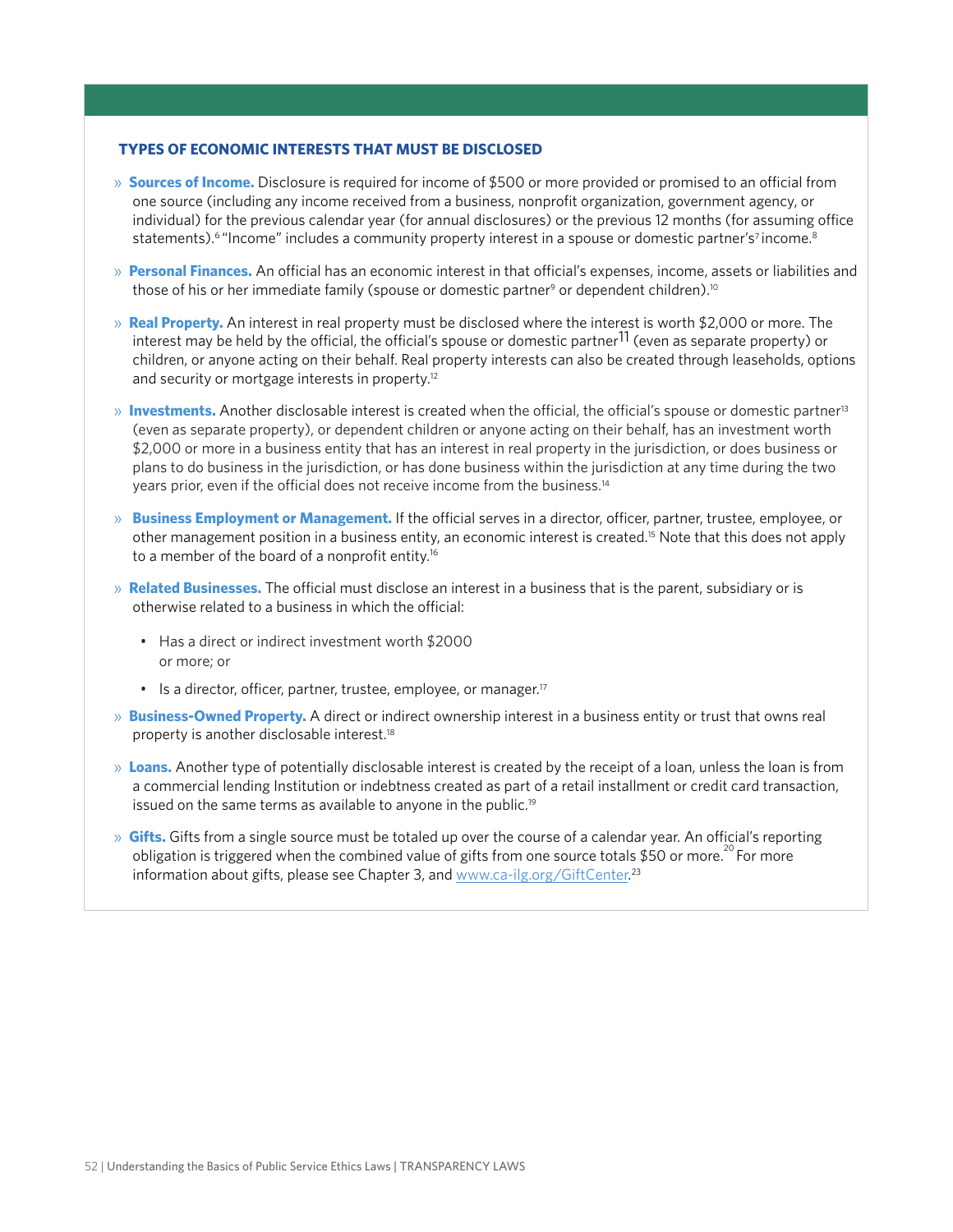## **PENALTIES**

Economic interest disclosure requirements are part of the PRA. Failure to report or incomplete reporting are punishable by a variety of civil, criminal and administrative penalties depending on the severity of the violation and the degree of intent to violate the law that enforcement entities are able to demonstrate.<sup>21</sup>

Penalties for violation of the PRA can include one or more of the following:

- » Immediate loss of office;22
- » Prohibition from seeking elected office in the future;23
- » Fines of up to \$10,000 or more depending on the circumstances;<sup>24</sup> and
- $\lambda$  Jail time of up to six months.<sup>25</sup>

In addition to the above penalties, failure to file a Statement of Economic Interests on time will result in late fees of \$10 per day, up to a maximum of \$100.<sup>26</sup>

#### FOR MORE INFORMATION

On penalties for ethics law violations, see www.ca-ilg.org/consequences.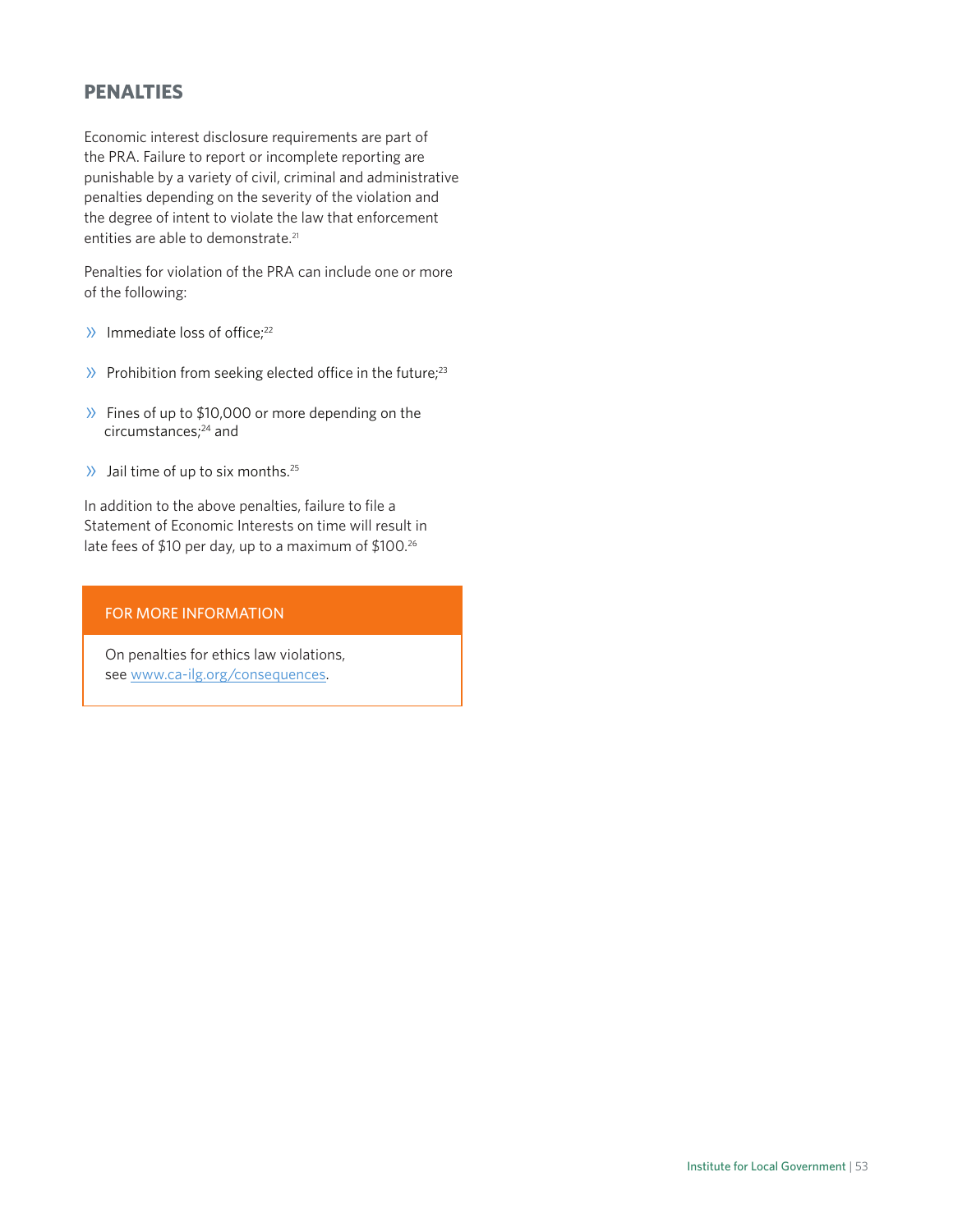# **Campaign Contribution Disclosure**

# **BASIC RULES**

California has an extensive framework for transparency with respect to campaign contributions.<sup>27</sup> The basic reasoning behind these laws is that the public has a right to know who gives money and other forms of support to candidates for public office. Another stated justification is that the prospect of public disclosure will discourage improper influences.28

These transparency requirements apply not only to candidates, but also to groups which organize to participate in the election process (known as "committees").29Transparency requirements also apply to those who make large contributions, ten thousand dollars (\$10,000) or more in a calendar year, to influence elections.30 Those who participate in campaigns to pass or defeat ballot measures are also subject to these requirements.31

Cities and counties may have additional campaign finance disclosure laws for candidates for offices within their jurisdiction or committees focused on local ballot measures.32 Copies of these local ordinances must be filed with the FPPC.<sup>33</sup>

In addition, certain categories of local officials are subject to restrictions on campaign contributions received from people with business pending before the agency. Chapter 5 (pages \_-\_) explains these restrictions.

Chapter 3 explains the restrictions on how campaign funds may be spent.

#### FOR MORE INFORMATION

On campaign contribution disclosure, see the following resources:

- » The FPPC has extensive information to guide candidates and ballot measure committees on these requirements. Visit the FPPC website at www.fppc.ca.gov or call the FPPC's toll-free number: 1-866-ASK-FPPC (1-866-275-3772).
- » The Political Reform Division of the California Secretary of State's office issues identification numbers to campaigns and committees, provides technical assistance to filers, and maintains disclosure reports for public access. Visit the Secretary of State's website at www.sos.ca.gov/prd or call 916-653-6224.
- » For federal elections (Presidential, U.S. Senate, House of Representatives), consult the Federal Election Commission at 1-800-424-9530 or on the web at www.fec.gov.

For specific questions, please contact the Fair Political Practices Commission.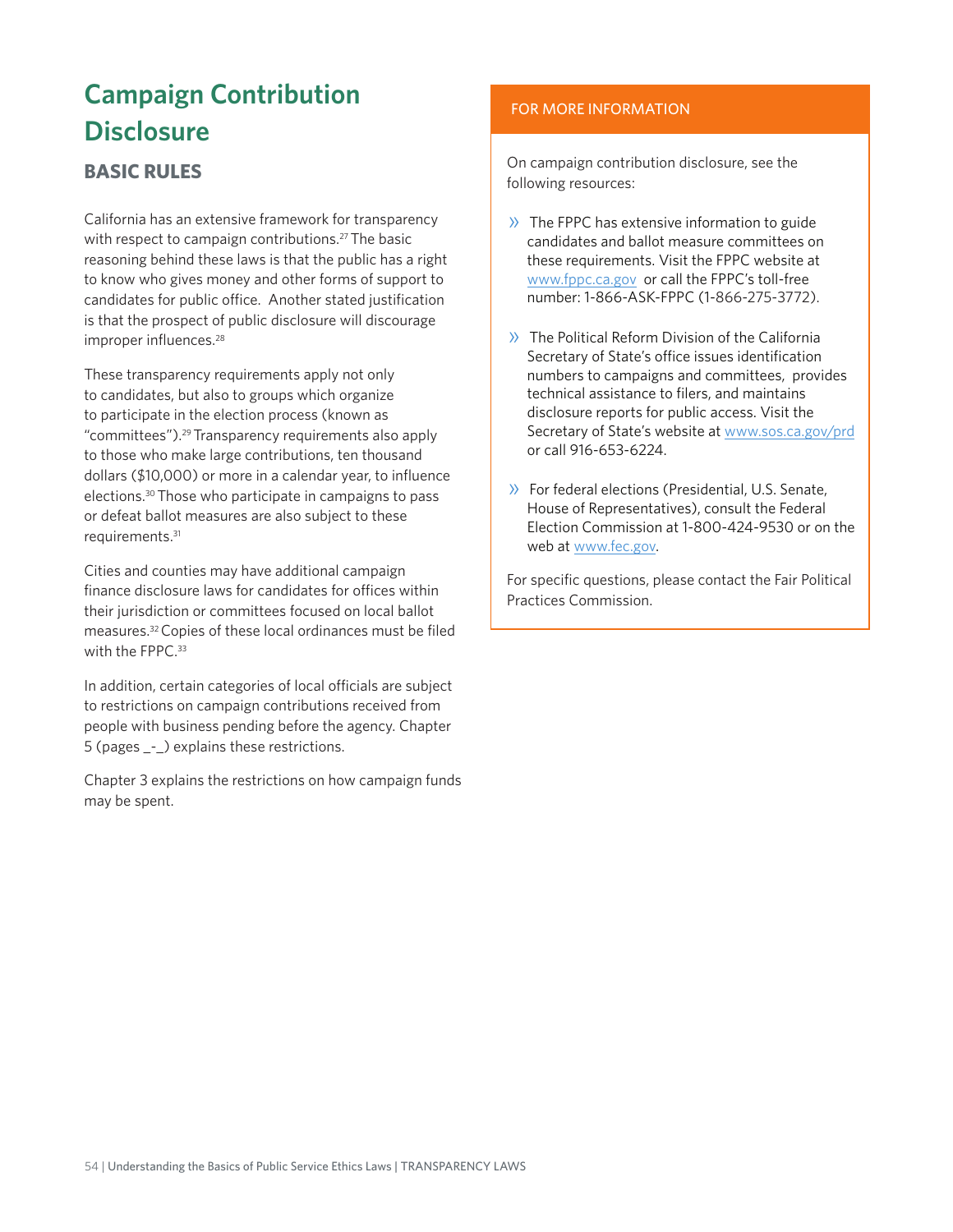## **PENALTIES**

The PRA includes campaign contribution disclosure requirements. Violations of the PRA are punishable by a variety of civil, criminal and administrative penalties, depending on the severity of the violation and the degree of intent to violate the law that enforcement entities are able to demonstrate.34

These penalties can include any or all of the following:

- » Immediate loss of office;35
- » Prohibition from seeking elected office in the future;36
- » Fines of up to \$10,000 or more depending on the circumstances;37 and
- $\lambda$  Jail time of up to six months.<sup>38</sup>

#### FOR MORE INFORMATION

On penalties for ethics law violations, see www.ca-ilg.org/consequences.

#### **OTHER DISCLOSURE REQUIREMENTS**

The California Public Records Act is the main source of authority providing public access to documents in the possession of public agencies in California. There are specific disclosure requirements that are useful to note that are discussed in more detail online and in other chapters of this guide:

- » General gifts to public agencies must be disclosed on a special form and posted on the agency website. For more information, see www.ca-ilg.org/GiftsQuestion3 and www.fppc.ca.gov/learn/public-officials-andemployees-rules-/gifts-and-honoraria.html.
- » Gifts of event tickets to public agencies must be disclosed on a special form and submitted to the FPPC for posting on its website. For more information, see www.ca-ilg. org/ GiftsQuestion3 and www.fppc.ca.gov/learn/ public-officials-and-employees-rules-/ reporting-ceremonial-role-events-and-ticketadmission.html.
- » Campaign contributions in excess of \$250 received during the preceding 12 months from any party or participant in a pending permit or license application are discussed on chapter 5.

There are of course other disclosure and notice requirements that are not listed here; these are just some that often raise issues concerning public confidence and ethics.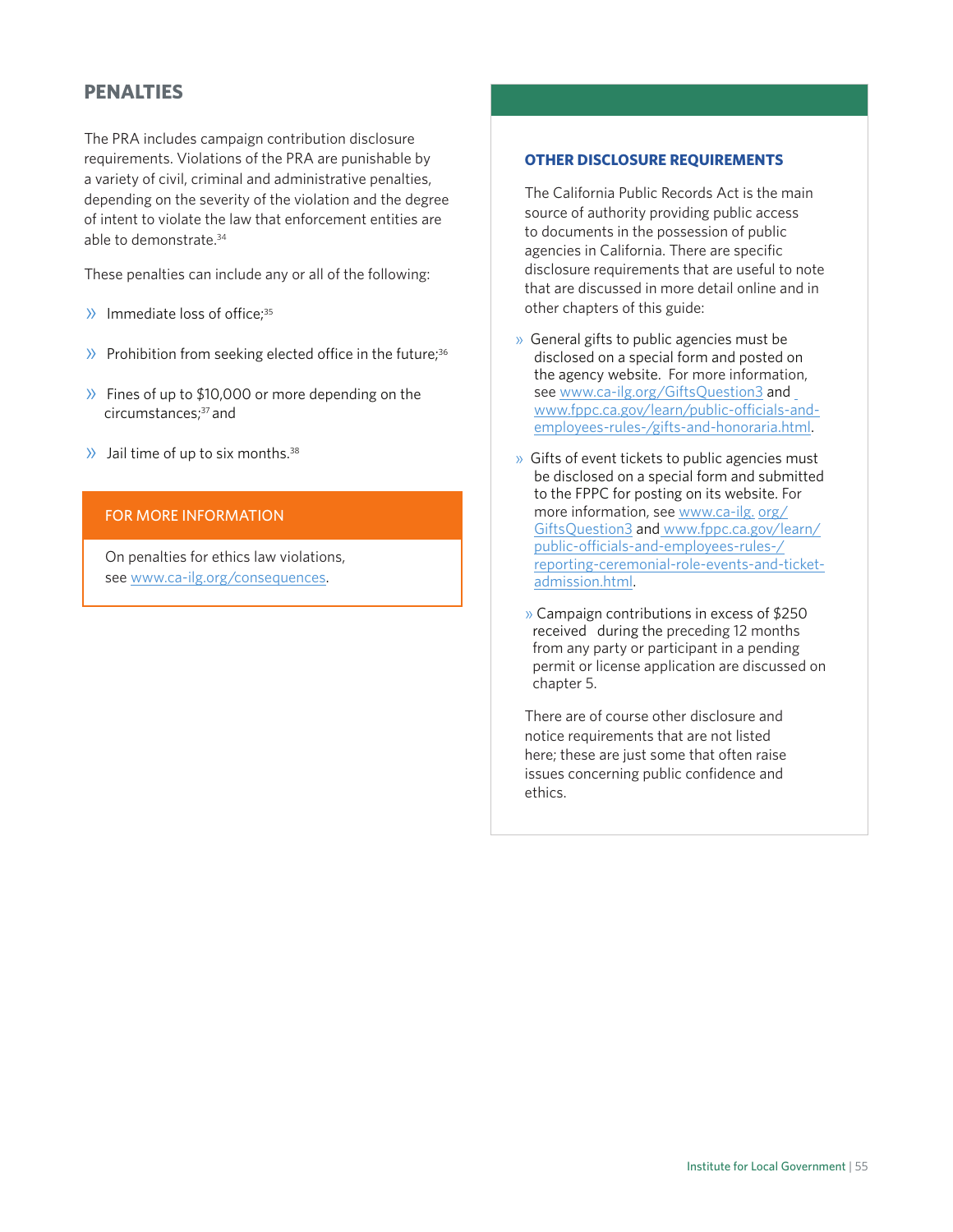# **Charitable Fundraising Disclosure**

# **BASIC RULES**

A frequently overlooked disclosure obligation relates to an official or candidate's charitable or other fundraising activities. This obligation is referred to as the "behested payments" requirement. The reasoning behind these laws is that the public has a right to know who is contributing to an elected official's favorite charities and other causes.

The disclosure requirement is triggered when:

- » A person or entity donates \$5,000 or more in a calendar year;
- » The donation is for a legislative, governmental or charitable purpose; and
- » The donation is made at the behest of the a public official. This means the official or candidate (or their employee or agent):
	- Has requested or suggested the donation;
	- Controls or directs the donation; or
	- Plays a cooperating, consulting, or coordinating role with respect to the donation.39

The report must contain the following information:

- » The contributor's name and address;
- » The dollar amount or fair market value of the contribution;
- » The date or dates on which the contributions were made;
- » The name and address of the recipient of the contribution;
- » If goods or services were contributed, a description of those goods and services; and
- » A description of the purpose or event for which the contribution was used.40

The official must make this report once contributions from a single donor (whether an individual or an organization) have reached the \$5,000 aggregate threshold for any calendar year. Once this occurs, all contributions the donor makes or made for the calendar year must be disclosed within 30 days after: 1) the date the \$5,000 threshold was reached, or 2) the date the payment was made, whichever occurs later.<sup>41</sup>

Within 30 days of the donor reaching the \$5,000 threshold, the elected official must file a report with his or her agency (typically through the agency's filing officer)<sup>42</sup>. The FPPC's "Form 803 - Behested Payments Report" should be used to make this disclosure.<sup>43</sup>

What is a "legislative, governmental or charitable" purpose? The law does not define these words, but charitable causes typically involve Internal Revenue Code section 501(c)(3) organizations. A "governmental" cause might include such things as fundraising for a new public library. The reference to a "legislative" cause apparently has its roots in a 1996 FPPC advice letter which addressed a situation in which a State Senator asked a private party to pay the airfare and expenses for a witness to come testify at a legislative hearing.44

Of course, when a public servant conditions his or her official actions on a contribution to a worthy cause it is criminal extortion under both state and federal law.45

See discussion in the next section.

#### FOR MORE INFORMATION

On charitable fundraising, see the following resources:

- » "Raising Funds for Favorite Causes," available at www.ca-ilg.org/fundraising.
- » "Using Public Resources for Gifts and Charitable Purposes," available at www.ca-ilg.org/ PublicResourcesforGifts.
- » "Commitment to Nonprofit Causes and Public Service: Some Issues to Ponder," available at www. ca-ilg.org/nonprofits.
- » "Understanding the 'Behested Payments' Issue," available at www.ca-ilg.org/BehestedPayments.

For specific questions, contact the FPPC or agency counsel.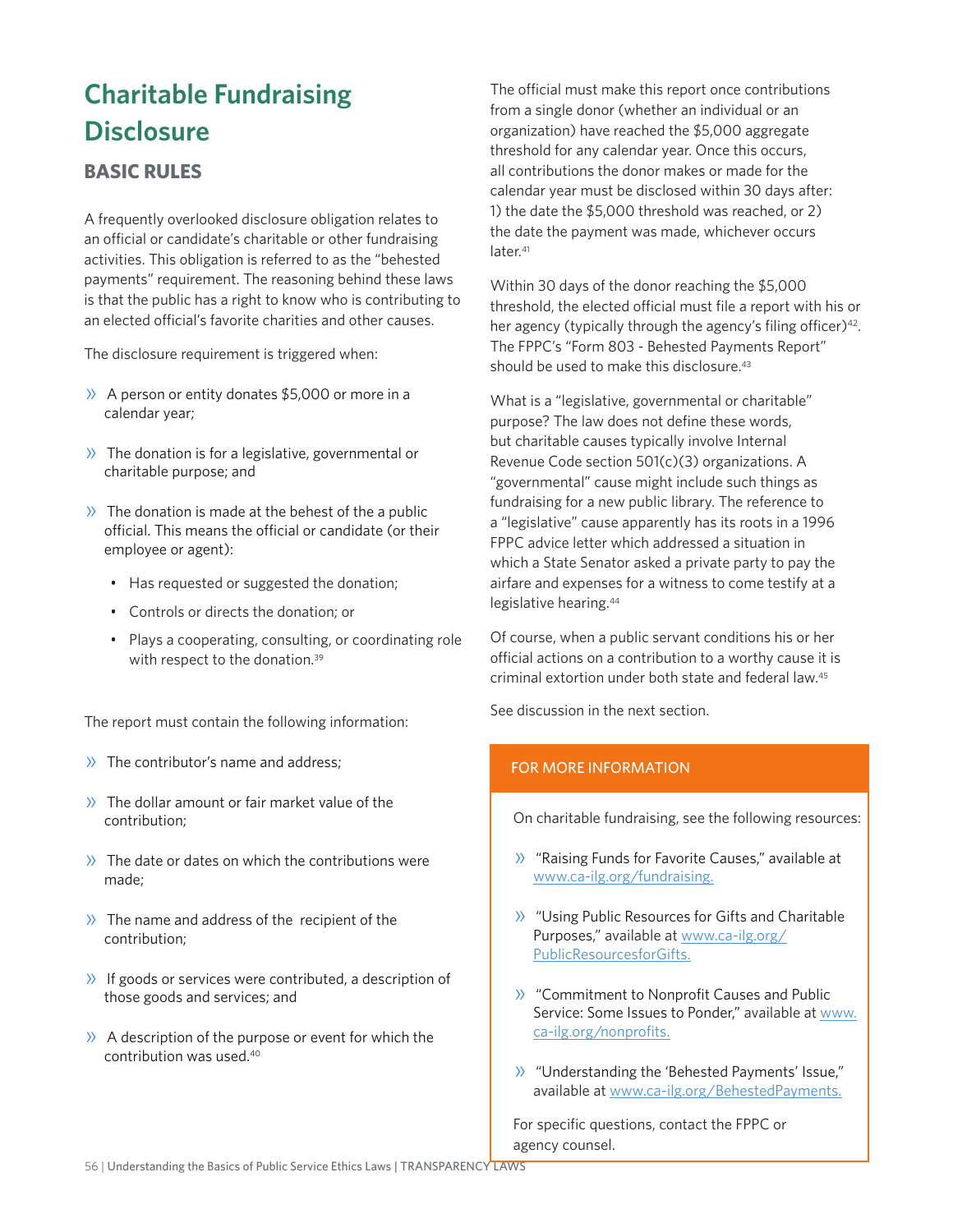### **PENALTIES**

These disclosure requirements are part of the PRA. PRA violations are punishable by a variety of civil, criminal and administrative penalties, depending on the severity of the violation and the degree of intent to violate the law that enforcement entities are able to demonstrate.<sup>46</sup>

#### **Penalties for Extortion under State and Federal Law**

#### *California Law*

If an official demands, solicits, or otherwise compels a contribution to a charitable organization in exchange for performing an official act favorable to the person making the contribution, the official's act of compelling the contribution could be prosecuted as extortion. Extortion under color of official right is a misdemeanor under California law.47 Misdemeanors are punishable by up to six months in county jail, a fine of up to \$1,000, or both.<sup>48</sup> Extortion can also be the basis for a grand jury to initiate removal-from-office proceedings for official misconduct.49

#### *Federal Law*

If the official's extortion affects interstate commerce, it is chargeable as a federal offense, which, under federal law, has a maximum penalty of 20 years in prison and a \$250,000 fine.<sup>50</sup>

#### **Honest Services Fraud**

Under federal wire and mail fraud laws, the public has the right to the "honest services" of public officials.<sup>51</sup>

The basic concept is that a public official owes a duty of loyalty and honesty to the public—similar to that owed by a trustee or fiduciary.<sup>52</sup> That duty is violated when a public official makes a decision that is not motivated by his or her constituents' interests but instead by his or her personal interests.<sup>53</sup>

In one instance, federal authorities prosecuted a city treasurer whose decisions to award contracts were motivated in part by whether the firm contributedto political and charitable causes favored by the treasurer.54

The maximum penalty for wire and/or mail fraud includes a jail term of up to 20 years and a \$250,000 fine.55

#### FOR MORE INFORMATION

On penalties for violations of ethics laws, see www.ca-ilg.org/consequences.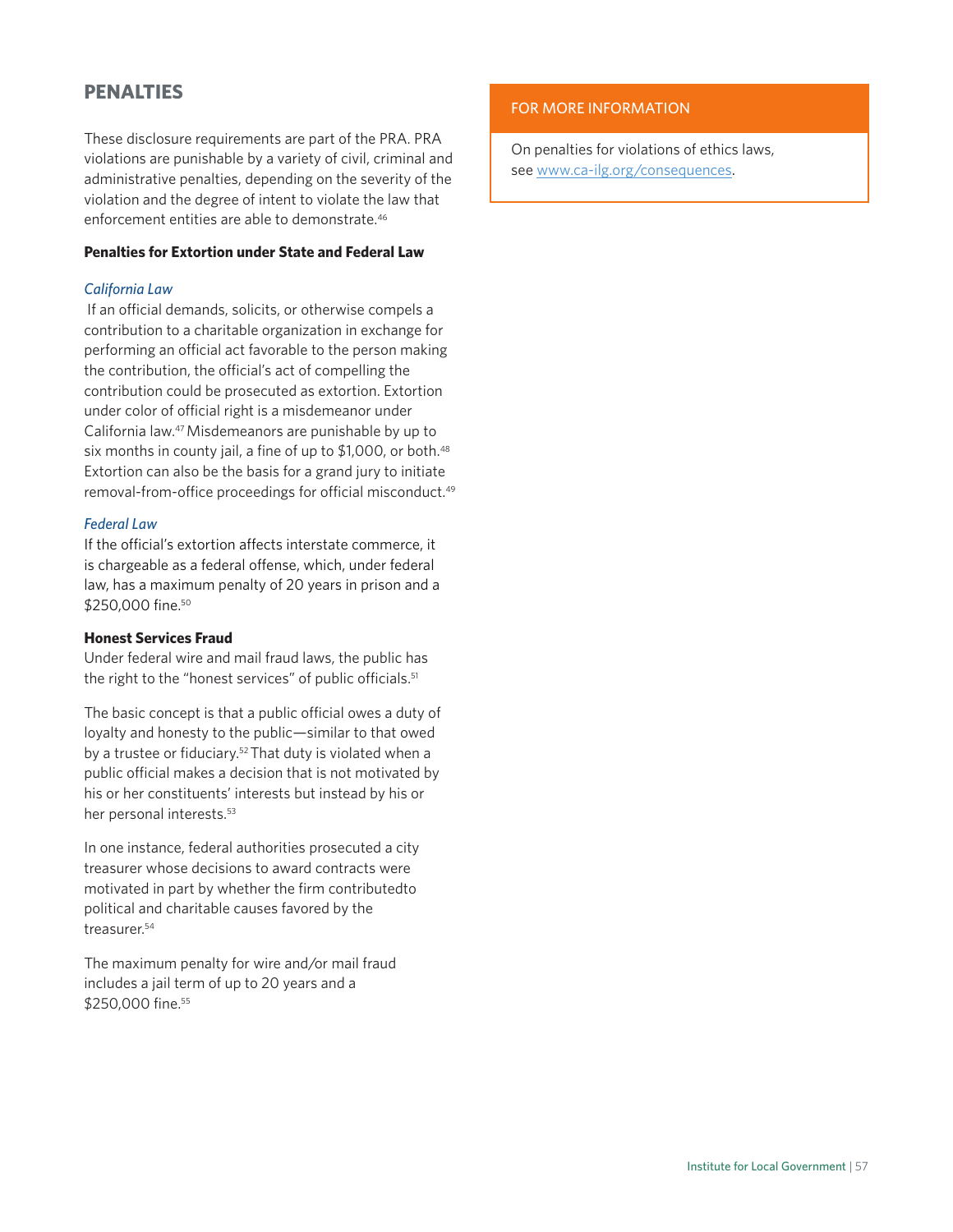# **The Public's Right to Access Records**

# **BASIC RULES**

There are two sets of laws and regulations that govern public records in California. One set governs the public's right to access public records.<sup>56</sup> The other set governs which records an agency must retain and for how long.<sup>57</sup>

Pursuant to the California Public Records Act ("CPRA"), the public has the right to access materials that are created in the course of conducting the people's business.58 These materials include any writing prepared, owned, used or retained by a public agency, with some exceptions.59 "Writings" include, among other things, documents, computer data, e-mails, facsimiles and photographs.<sup>60</sup>

Public agency records are generally subject to public disclosure unless a specific exemption applies.<sup>61</sup> A few of the exemptions worth noting are:

- » The "pending litigation" exemption, which exempts from disclosure documents prepared in support of ongoing litigation (but for this protection, lawyers suing an agency could obtain all documents containing the agency's legal strategy just by asking for them).<sup>62</sup>
- » The "drafts" exemption, which exempts from disclosure preliminary drafts, notes or other interagency or intra-agency memoranda not retained in the agency's ordinary course of business. The public agency also must be able to demonstrate that the public's interest in nondisclosure clearly outweighs the public's interest in disclosure.<sup>63</sup>
- » The "personal privacy" exemption, which exempts from disclosure personnel files, medical records or other such files, the disclosure of which would constitute an unwarranted invasion of personal privacy.<sup>64</sup>

Despite these exceptions, the safe assumption is that most materials used, prepared, or simply maintained by a public agency—including e-mails—are records subject to disclosure.

A person may make a request for records in any manner, whether orally in person or over the phone, or in a writing mailed, emailed, faxed or personally delivered to the agency.<sup>65</sup> There are two ways for a person to gain access to requested records, and the requester may choose either or both: 1) inspecting the records at the local agency's

office during regular business hours; and 2) receiving copies of the requested records.<sup>66</sup>

A request for records must be specific and clear enough for the local agency to be able to determine what records the requester seeks.<sup>67</sup> However, if the request is overly broad or unclear, the local agency must assist the requester with revising the request so that it seeks more easily identifiable records; for instance, the local agency can describe the kind of records it possesses that may be relevant given the purpose of the request and how those records are maintained.68

Within ten calendar days of receiving a CPRA request, a local agency must respond to the requester notifying them of whether there are records responsive to the request that the agency will disclose.<sup>69</sup> If the agency is withholding any records pursuant to one or more applicable exemptions, the response must be in writing and identify the exemption(s) invoked to justify the nondisclosure.<sup>70</sup> Sometimes records will contain both nonexempt and exempt information, and the agency must redact a writing to conceal the portions that are exempt before disclosing the writing.<sup>71</sup> Although the CPRA sets a specific deadline for *responding* to a records request, the CPRA simply states that the nonexempt records must be actually *disclosed* to the requester "promptly."72

#### **RECORDS RETENTION**

Counties and cities generally must retain public records for a minimum of two years, but for special districts, the duration of time varies based on the type of records sought to be destroyed.73 Most local agencies adopt record retention schedules as part of their records management system. These define which records must be retained and for how long. The California Secretary of State provides local agencies with record management guidelines.74

"

*A safe assumption is that most materials involved in one's public service are public records subject to disclosure.*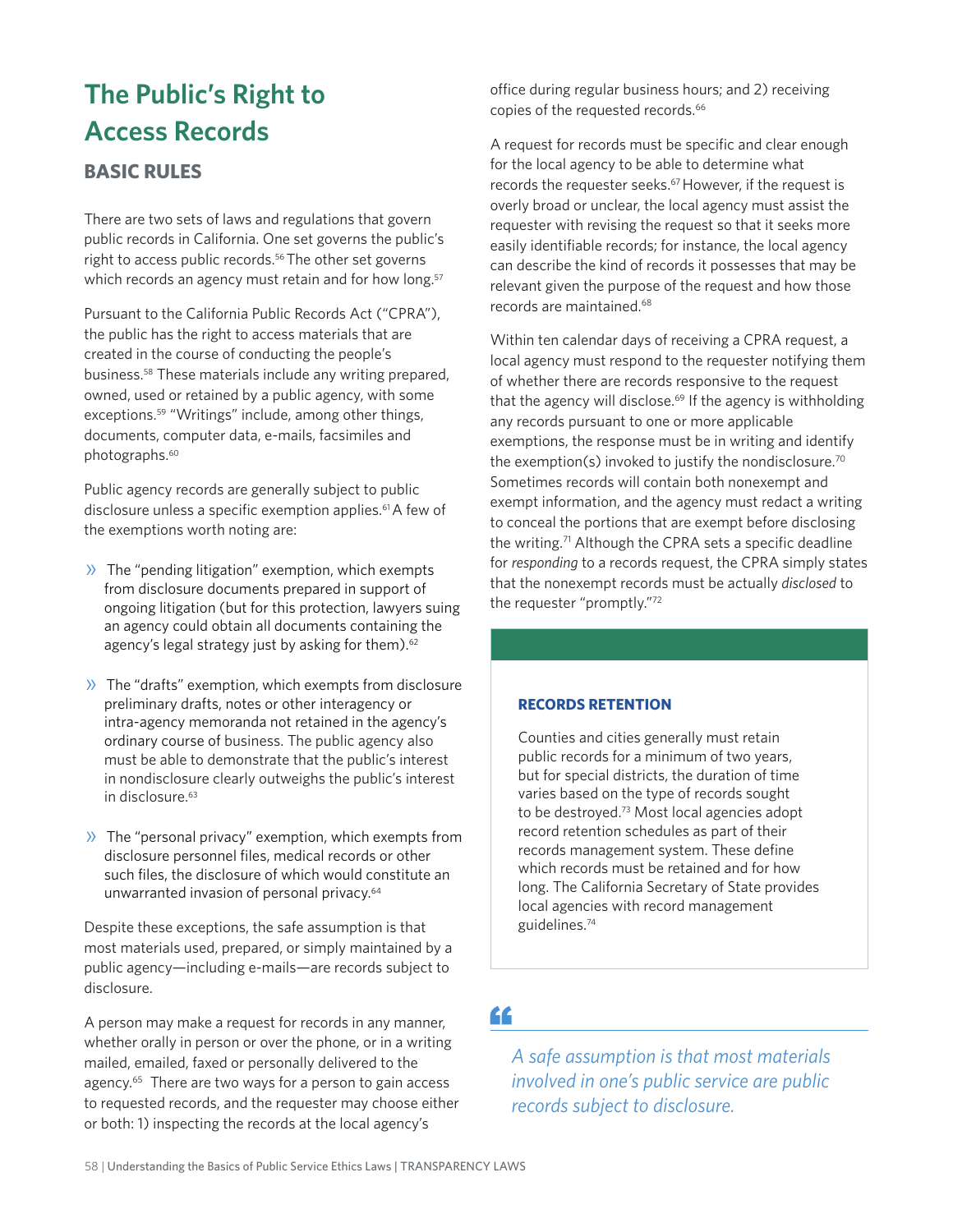#### FOR MORE INFORMATION

On Public Records, see the following resources:

- » *The People's Business: A Guide to the California Public Records Act*, 2008. Available at the League of California Cities website at www.cacities.org/ PRAGuide or in hardcopy form from www.cacities. org/publications or by calling (916) 658-8217.
- » *The People's Business* December 2014 Guide Supplement, 2014. Available at the League of California Cities website at www.cacities.org/ Member-Engagement/Professional-Departments/ City-Attorneys/Publications.
- » *The People's Business: 2014 Chart of Frequently Requested Information and Records*, 2014. Available at the League of California Cities website at www. cacities.org/Member-Engagement/Professional-Departments/City-Attorneys/Publications.
- » *Summary of the California Public Records Act*, 2004. Available on the California Attorney General's website at http://ag.ca.gov/publications/ summary\_public\_records\_act.pdf.

For specific questions, please contact agency counsel.

#### **PENALTIES**

Anyone can sue the agency to enforce the right to access public records which are subject to disclosure.75 If the agency loses, it must pay costs and attorney's fees.<sup>76</sup>

#### FOR MORE INFORMATION

On penalties for violations of ethics laws, see www.ca-ilg.org/ consequences.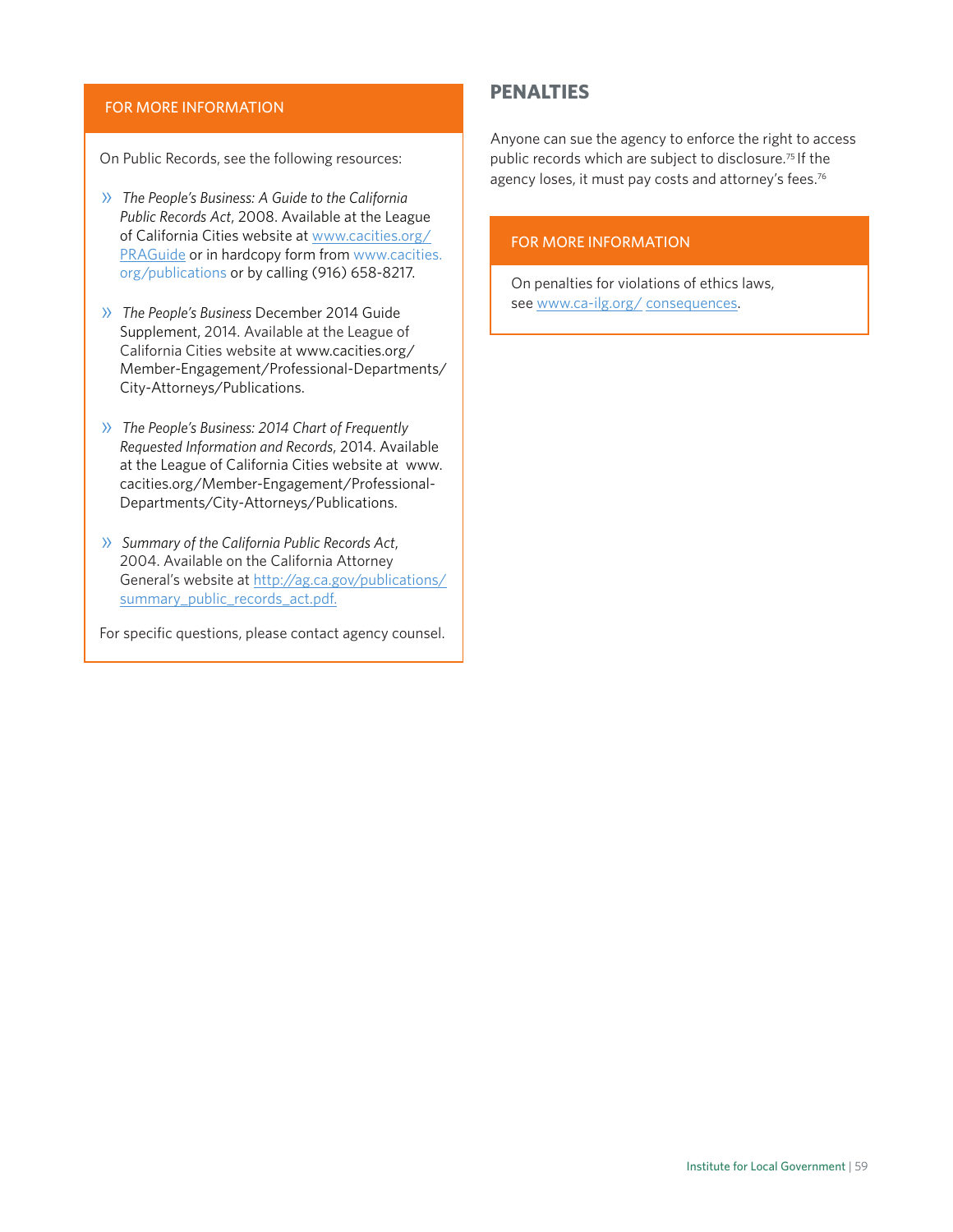# **Conducting the Public's Business in Public**

### **BASIC RULES**

The underlying philosophy of California's open government laws is that public agency processes should be as transparent as possible. Such transparency is vital in promoting public trust in government.

The Ralph M. Brown Act (Brown Act) is California's open meeting law for the governing bodies of nearly all local agencies.<sup>77</sup> The Brown Act provides minimum legal requirements for local agency transparency in decisionmaking.78 (Please note that community college boards are subject to less stringent requirements than are other local agencies. Check the endnotes for specific references to open meeting laws pertaining to community college districts.)79

Under the Brown Act, elected and most appointed local agency decision-making bodies, including many advisory committees, must conduct their business in open and public meetings to assure that the local decision-making process is observable by the public.<sup>80</sup> The issue of what kinds of bodies are subject to open meeting laws may require careful legal analysis. For purposes of clarity, this guide uses the term "decision-making body" and "decision-makers," but the reader should be aware that this term is imprecise.

A "meeting" is any congregation of a majority of the members of a decision-making body to discuss, hear, deliberate, or make a decision on any item within the agency's jurisdiction. In other words, a majority of a decision-making body cannot hear a presentation or talk privately about an issue within its subject matter jurisdiction, no matter how the conversation occurs, whether by telephone or e-mail, on a private blog, or at a local coffee shop.<sup>81</sup>

The following are some key things to keep in mind:

» **Committees and Advisory Bodies.** Advisory groups or committees formally created by a governing body are subject to the open meeting laws. Standing committees are subject to the open meeting laws if they have a continuing subject- matter jurisdiction or have a meeting schedule fixed by charter or formal action of the governing body.<sup>82</sup>

» **Serial Meetings.** Avoid unintentionally creating a "serial" meeting—a series of communications that result in a majority of decision-makers conferring on an issue. For example, if two members of a five-member decision-making body consult with each other outside of a public meeting (which is not in and of itself a violation) about a matter of agency business, and then one or both of those individuals consults with a third member on the same issue, a majority of the body has consulted on the same issue and a violation of the open meeting law has occurred. Note the communication does not need to be in person and can occur through a third party. For example, sending or forwarding e-mail can be sufficient to create a serial meeting, as can a staff member polling decision-makers members in a way that reveals the members' positions to one another.<sup>83</sup>

However, separate communications of an employee or official of a local agency with individual decisionmakers to answer questions or provide information are permissible, as long as those communications do not communicate information about other decision-makers' comments or positions.84 For example, the General Manager of a special district may have an individual meeting with Board Member A to answer questions or provide information about a proposal, and then the General Manager may have a similar meeting with Board Member B, as long as the General Manager does not communicate Board Member A's comments or position on the proposal to Board Member B.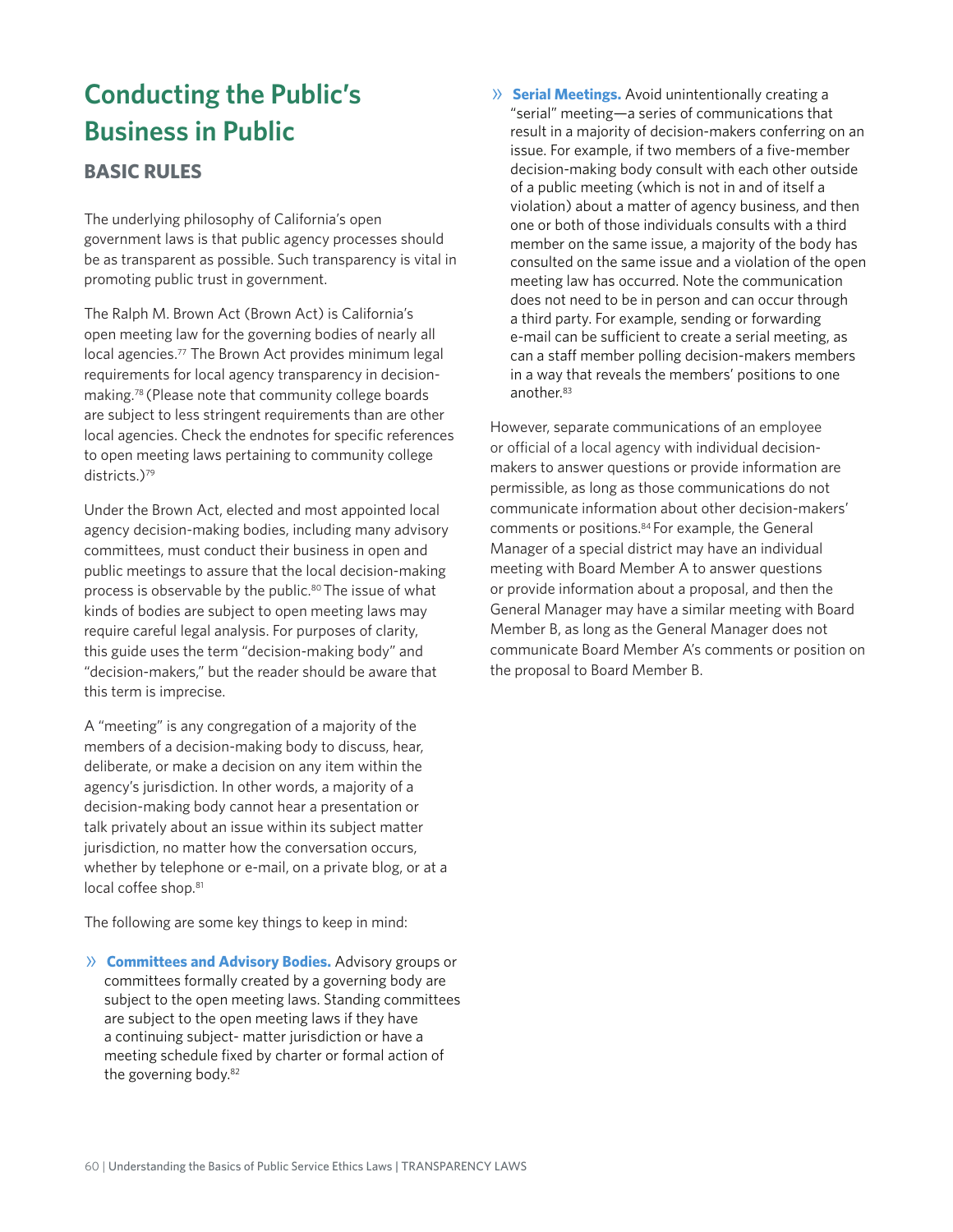# **GOOD ETHICS EQUALS GOOD POLITICS**

"

*The media is highly vigilant in monitoring compliance with open government requirements—and quick to report on perceived violations.*

» **Posting and Following the Agenda.** The Brown Act requires that at least 72-hours before a regular meeting, and 24-hours before a special meeting, a local agency must post an agenda for the meeting, including on the agency's website, if the agency maintains one.<sup>85</sup> In general, public officials may only discuss and act on items included on the posted agenda for that meeting.<sup>86</sup> However, decision-makers or staff may briefly respond to questions or statements during the public comments section of the meeting even if the questions or statements are unrelated to any agenda items. Officials can also request staff to look into a matter or place a matter on the agenda of a subsequent meeting.<sup>87</sup> Action may be taken on a matter not on the agenda only when the decision-making body determines by a majority vote that an emergency situation exists or the decision-making body determines by a two-thirds vote of those officials present at the meeting that there is a need to take immediate action and the need for action came to the attention of the local agency subsequent to the agenda being posted.<sup>88</sup>

» **Permissible Gatherings.** Not every gathering of members of a decision-making body outside of a noticed meeting violates the law. For example, an open meeting violation would not occur if a majority of a decision-making body attends the same educational conference or a meeting not organized by the local agency as long as certain requirements are met.<sup>89</sup> Neither is attendance at a social or ceremonial event in and of itself a violation.<sup>90</sup> The basic rule to keep in mind is a majority of members of a decision-making body cannot discuss agency business (including at conferences or social events) except at an open and properly noticed meeting.

» **Closed Sessions.** The open meeting laws allow for closed discussions only under very limited circumstances.91 For example, a governing body may generally meet in a closed session to receive advice from its legal counsel regarding pending or reasonably anticipated litigation.92 However, the reasons for holding the closed session must be noted on the

agenda and different disclosure requirements apply to different types of closed sessions.<sup>93</sup> See the table on the next page for information on what kinds of closed sessions are permissible.

Because of the complexity of the open meeting laws, close consultation with the agency's legal advisor is necessary to ensure that all requirements are met.

#### FOR MORE INFORMATION

On open meeting laws, see the following resources:

- » Open and Public V: A Guide to the Ralph M. Brown Act, 2016. Available on the League of California Cities website at www.cacities.org/ OpenandPublicV or in hardcopy form by visiting www.cacities.org/ publications or by calling (916) 658-8217.
- » The Brown Act: Open Meetings for Local Legislative Bodies, 2003. Available on the California Attorney General's website at http://oag.ca.gov/open- meetings.
- » "Closed Session Leaks: Discretion is the Better Part of Valor – and Ethics," available at www.ca-ilg.org/ closed-session-leaks.
- » The use of technology and public meetings is discussed in Meetings and Technology: Finding the Right Balance, 2013. Available at www.ca-ilg.org/ technology-and-meetings.

For specific questions, please contact agency counsel.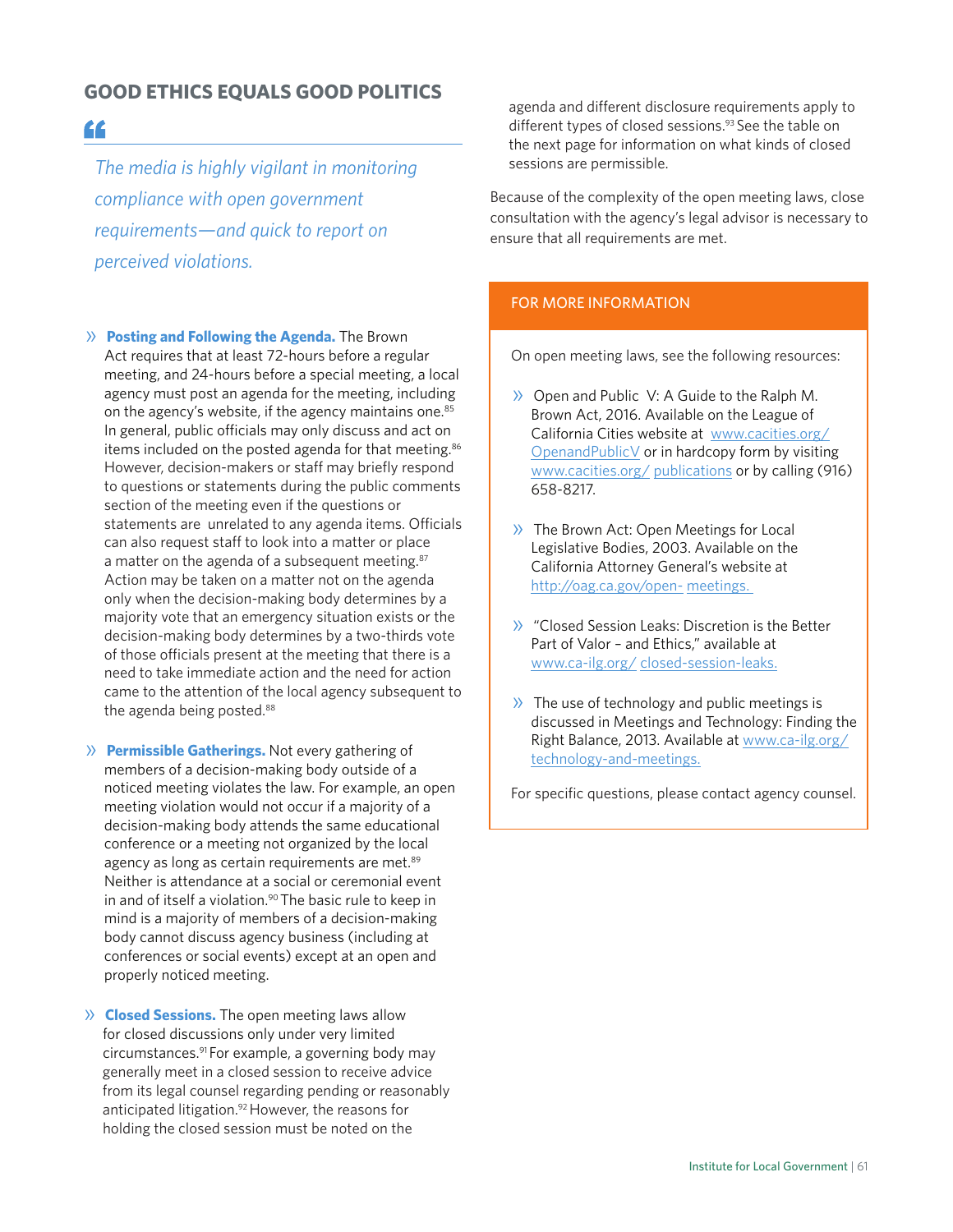### **TYPICAL CLOSED SESSION ISSUES**

Local agency open meetings laws vary in terms of what kinds of closed sessions are allowed. Below is a list of matters that generally may be addressed in closed session. The list is illustrative, but not comprehensive, and in many cases, there are statutory limitations and requirements that must be considered. Consult with agency counsel concerning 1) whether a particular type of closed session is permissible and 2) under what circumstances.

- □ **Personnel.** To consider the appointment, employment, evaluation of performance, discipline, or dismissal of a public employee, or to hear complaints against an employee; however, where the body will be hearing complaints against an employee, at least 24-hours before the time for holding the session, the employee must receive a written notice of his or her right to require that the hearing be in open session.<sup>94</sup>
- □ **Pending Litigation.** To confer with or receive advice from the agency's legal counsel with respect to existing, threatened or potential litigation. $\overline{S}$
- □ **Real Estate Negotiations.** To grant authority to the agency's negotiator regarding the price and terms for the purchase, sale, exchange, or lease of real property on the agency's behalf.96
- □ **Labor Negotiations.** To meet with the agency's labor negotiator regarding salaries, benefits, and other matters within the scope of labor negotiations.
- � **Student Disciplinary Issues (for School Districts and Community College Districts).** To consider discipline of a student if a public hearing would result in the prohibited disclosure of private information, after notifying the student (and his or her parents in the case of minor students) and not receiving in response a request for a public hearing. $\frac{3}{5}$
- □ **Grand Jury Proceedings.** To allow testimony in private<sub>os</sub> before a grand jury (either individually or collectively).
- � **License Applicants with Criminal Records.** To allow an agency to determine whether an applicant for a license or license renewal with a criminal record is sufficiently rehabilitated to obtain the license.<sup>100</sup>
- □ **Public Security.** To confer with designated law enforcement officials regarding threats to public facilities or services, or the public's right of access to those facilities or services.<sup>1</sup>
- □ **Multi-jurisdictional Law Enforcement Agency.** To discuss ongoing multi-jurisdictional criminal  $investigations.$ <sup>1</sup>
- � **Hospital Peer Review and Trade Secrets.** To discuss issues related to medical quality assurance or involving hospital trade secrets.<sup>103</sup>

Just because a topic may be discussed in closed session does not mean that it always must be discussed in closed session. However, sometimes there are reasons for discussing a matter during a permissible closed session. For example, the governing body should discuss an employee disciplinary matter in a closed session meeting to protect the privacy interests of the employee, unless the affected employee gives permission for the governing body to discuss the matter in open session. Other times, the governing body may decide than an open session is in the public's best interest, even if not required (for example, in determining negotiating positions for the agency). Keep in mind that the decision of whether a meeting should be open or closed (where the governing body has authority to decide) is a collective one, not an individual one. However, also keep in mind that a closed session is permissible only where a statute specifically allows it. Otherwise, the matter must be discussed in open session.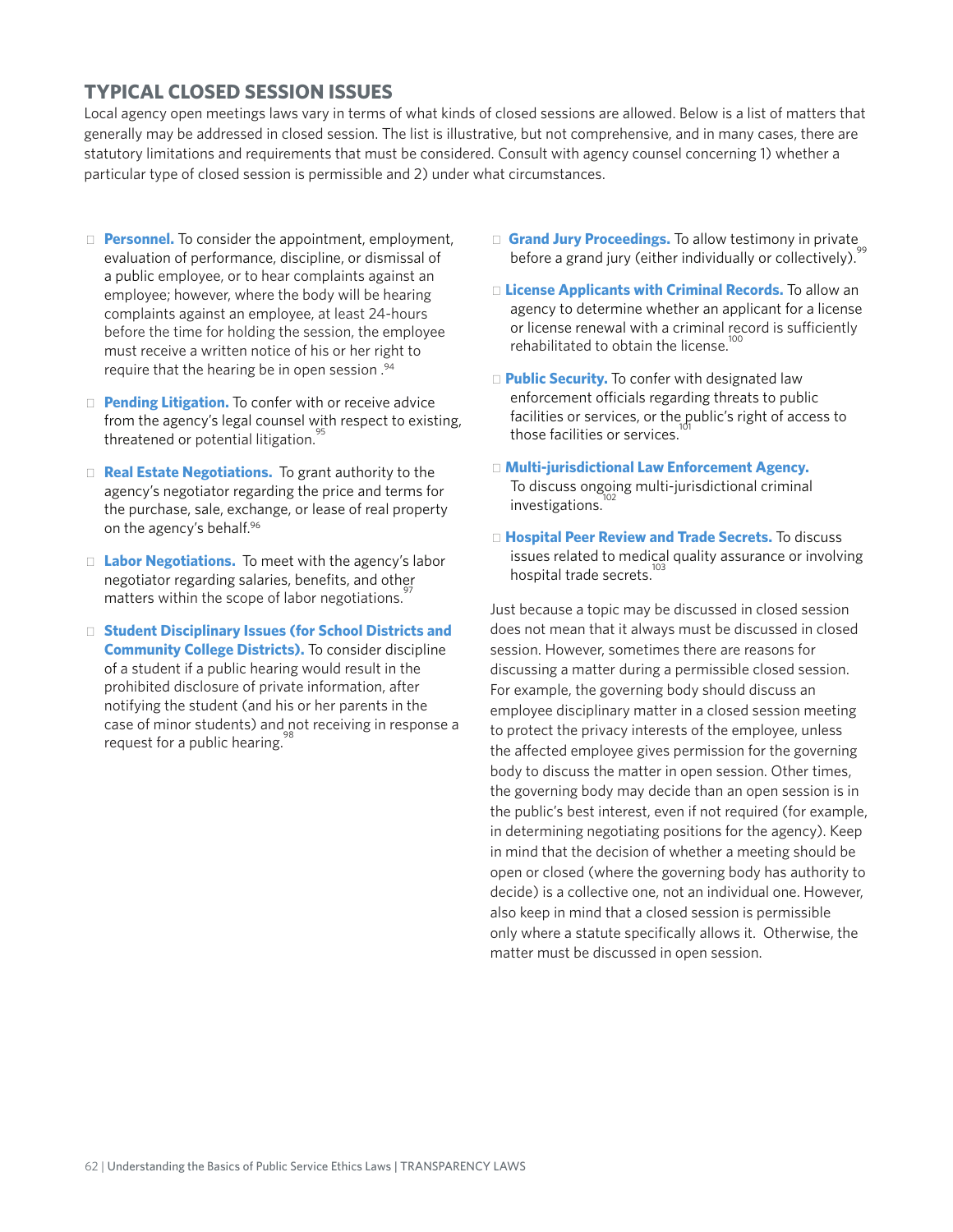### **PENALTIES**

#### **Nullification of Decision**

Many decisions that are not made according to the open meeting laws are voidable.104 After asking the agency to cure the violation, either the District Attorney or any interested person may sue to have the action declared void.105

#### **Criminal Sanctions**

Additionally, members of the governing body who intentionally violate the open meeting laws may be guilty of a misdemeanor.106 The penalty for a misdemeanor conviction is imprisonment in county jail for up to six months or a fine of up to \$1,000 or both.<sup>107</sup>

#### **Other Consequences**

Either the District Attorney or any interested person may sue to remedy past, and prevent future, violations of the open meeting laws.108Another remedy, under certain circumstances, is for a court to order all closed sessions be electronically recorded.109 Costs and attorney fees may be awarded to those who successfully challenge open meeting law violations.110

#### FOR MORE INFORMATION

On penalties for ethics law violations, see www.ca-ilg.org/consequences.

#### **A NOTE ABOUT BLOGGING AND SOCIAL NETWORKING SITES**

Decision-makers who are covered by open meeting laws must avoid situations in which the majority of a decision- making body uses the Internet to communicate with each other about a matter of agency business. For this reason, decision-makers must take special care when responding to each other's emails, blogs, or posts on social networking sites (such as Facebook or LinkedIn).

The so-called "Web 2.0" creates opportunities for people to present information on websites in the form of a journal. These sites also allow visitors to make comments or ask questions (called "posts" or "postings") in response to the others' comments.

For many decision-makers, blogging offers an effective way to share information with and communicate with constituents. For example, rather than having to respond to 10 e-mails asking the same question, an official can simply post a response on his or her blog and refer folks to the answer. Blogging can also be a good way to keep the public informed, especially as fewer people turn to traditional media for information.

However, a majority of decision-makers participating in a blog or other web-based conversation could constitute a "meeting" within the meaning of the open meeting laws. This means that the meeting must be held in accordance with all open meeting requirements, in an appropriate (accessible to those with disabilities) location, with prior notice and an agenda.

What is the reasoning underlying these restrictions? One is that the public has a right to know about discussions and decision-making on any issue that may affect them. There is also an underlying belief that decision-makers should deliberate on issues in front of, and facing, their constituents. Another proposed justification is that officials should hear the thoughts of the full range of constituents (not just those on the Internet), should constituents choose to offer them. Further, public discussions and decision-making prevents fears of secret backroom deals made without public knowledge.

For more information, see "Legal Issues Associated with Social Media" (available at www.ca-ilg.org/ SocialMediaLegalIssues) and "Taking the Bite Out of Blogs: Ethics in Cyberspace" (available at www.ca-ilg.org/ blogs).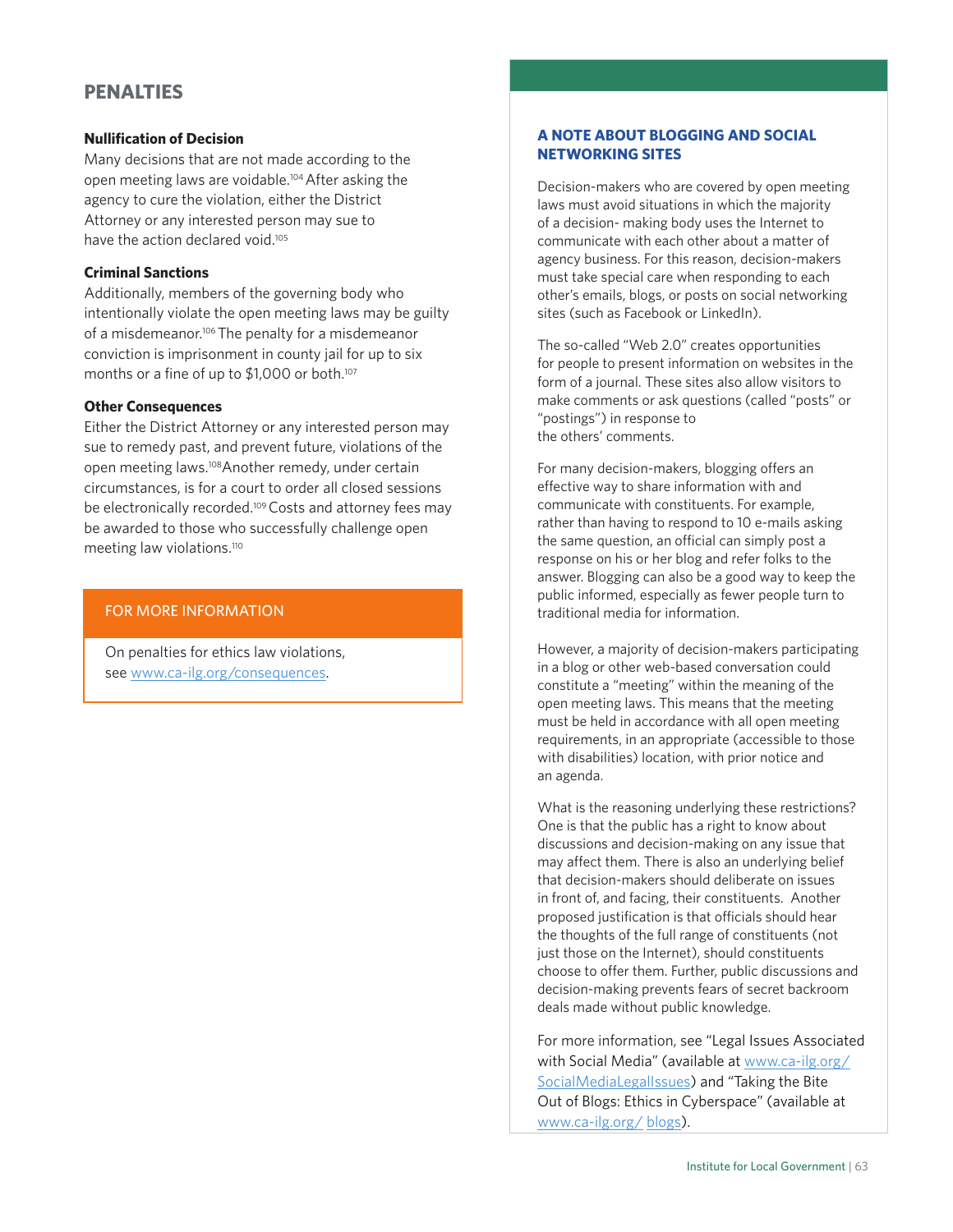# **The Public's Right to Participate in Meetings**

# **BASIC RULES**

Another element of open meeting laws is the public's right to address the governing body at any open meeting. An elected official's duty is to both hear and evaluate these communications. There are a number of basic rules that govern this right. (Again, check the endnotes for specific references to requirements for community college boards.)<sup>111</sup>

#### **Posting and Following the Agenda**

The open meeting laws provide requirements for informing the public of the date, time, and location of meetings, and the items of business to be addressed at the meetings.<sup>112</sup> The agenda must be posted at least 72-hours in advance of a regular meeting.<sup>113</sup>

Members of the public may request that a copy of the agenda packet be mailed to them at the time the agenda is posted or upon distribution to the governing body.114 Local agencies must post these materials on their website, if the agency has a website.<sup>115</sup>

There are a few exceptions to the 72-hour requirement that relate to unexpected circumstances.116 These exceptions, where applicable, also permit an agency to take action on or discuss items not on the agenda.<sup>117</sup> The agency may also hold special meetings on 24-hours' notice<sup>118</sup> or on less than 24-hours' notice if a true emergency exists.<sup>119</sup>

#### **The Public's Right to Materials Not Included in the Agenda Packet**

Any documents or other materials relating to an agenda item for an open session of a regular meeting of a governing body distributed less than 72 hours before the meeting must be made available to the public. This must occur when the materials are distributed to the members of the governing body at a public office or location that the agency designates for this purpose. Local agencies must list the address of this office or location on the agendas for all meetings of their governing body. 120

Any documents distributed during a public meeting must also be made available to the public. This must occur at the meeting if the document is prepared by the agency, or after the meeting if the document is prepared by someone else, such as a member of the public.<sup>121</sup>

# **SPECIAL ISSUES**

#### **Electronic Recording of Meetings is Allowed**

Anyone attending a meeting may photograph or record it with an audio or video recorder unless the governing body reasonably finds that the noise, illumination, or obstruction of view would disrupt the meeting.<sup>122</sup>

Any audio or video recording of a meeting made by the local agency becomes a public record that must be made available to the public for at least 30 days.<sup>123</sup>

#### **Sign-In Must Be Voluntary**

Members of the public cannot be required to register their name or fulfill any other condition for attendance at a meeting. If an attendance list is used, it must clearly state that signing the list is voluntary.124

#### **The Public's Right to be Heard**

Generally, every agenda must include an opportunity for the public to address the governing body on any item of interest to the public within the body's jurisdiction.125 If the issue of concern is one pending before the governing body, the opportunity must be provided before or during the body's consideration of that issue.126

#### *Reasonable Time Limits May Be Imposed*

Local agencies may adopt reasonable regulations to ensure everyone has an opportunity to be heard in an orderly manner.<sup>127</sup>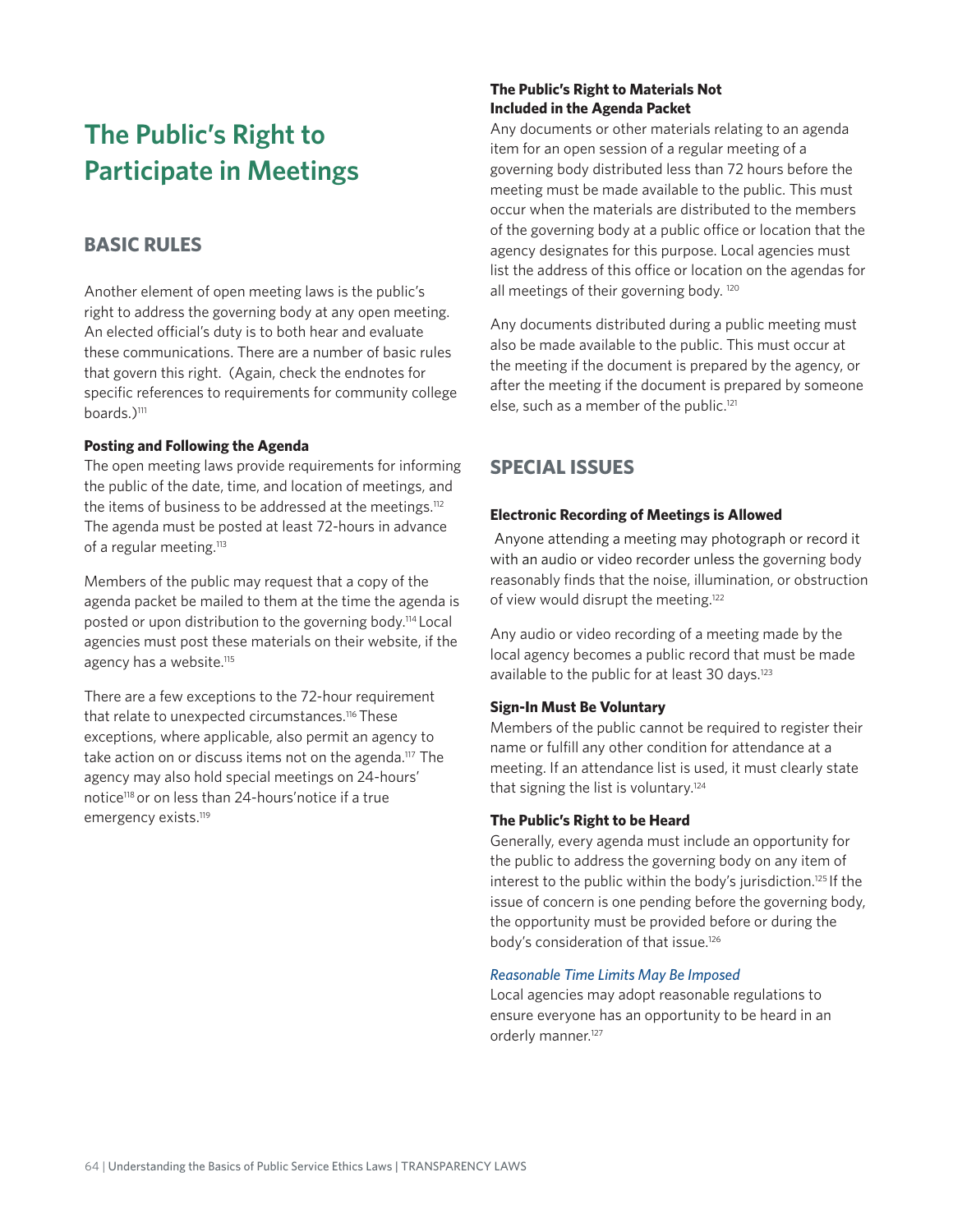When many people wish to comment on an issue, for example, an agency may assign a time limit to each speaker to ensure that everyone has a chance to be heard and the agency can complete its business (individuals using a translator must be allotted at least twice the amount of time of a English speaker). However, every effort should be made to avoid artificially short time limits; this gives the public a reasonable chance to share their views and demonstrates the agency's commitment to considering the public's perspectives.

#### *Handling Disruptions*

If an individual or group willfully interrupts a meeting and order cannot be restored, the room may be cleared.128 Members of the media must be allowed to remain (except those participating in the disturbance) and only matters on the agenda can be discussed.129

The chair may encourage everyone to be civil and mutually respectful during the meeting and have disruptive individuals removed from the room.130 However, speakers may not be prevented from criticizing the governing body.131

Finally, note that other California laws may provide additional, subject-specific notice requirements.

#### FOR MORE INFORMATION

On public participation in meetings, see the following resources:

- » The Brown Act: Open Meetings for Local Legislative Bodies, 2003. Available on the California Attorney General's website at http://oag.ca.gov/open-meetings.
- » Institute resources on civility, see www.ca-ilg.org/civility.

For specific questions, please contact agency counsel.

#### **GOOD ETHICS EQUALS GOOD POLITICS**

Community relations—and the public's opinion of an official's responsiveness—are seriously undermined when it appears an official is not listening to input provided by the public. There can be even more damage if an official expresses disagreement in a hostile or disrespectful way with a position that is being advocated.

Even if one disagrees with the views being offered, the statesperson-like approach is to treat all speakers with the same respect one would like to be treated with if the roles were reversed. This is an application of the value of respect.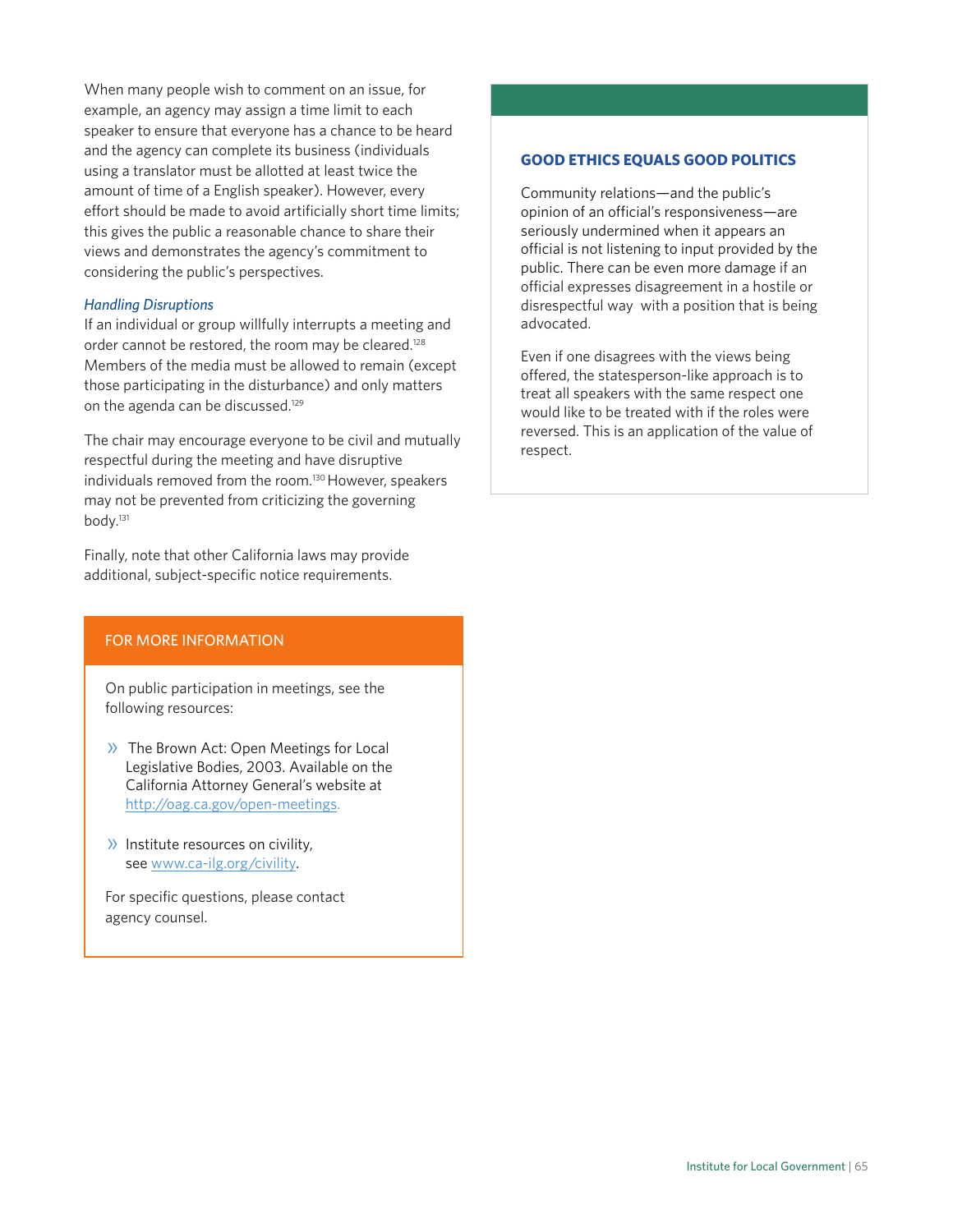### **PENALTIES**

#### **Nullification of Decision**

As a general matter, decisions that are not made according to the open meeting laws are voidable.132 After asking the agency to cure the violation, either the District Attorney or any interested person may sue to have the action declared void.133

#### **Criminal Sanctions**

Additionally, members of the governing body who intentionally violate the open meeting laws may be guilty of a misdemeanor.134 The penalty for a misdemeanor conviction is imprisonment in county jail for up to six months, a fine of up to \$1,000, or both.<sup>135</sup>

#### **Other Measures**

Either the District Attorney or any interested person may sue to remedy past and prevent future violations of the open meeting laws.136 Another remedy, under certain circumstances, is for a court to order that all closed sessions be electronically recorded.137 Costs and attorney's fees may be awarded to those who successfully challenge open meeting law violations.138

#### **Potential Civil Rights Violations**

By implementing policies or taking actions to regulate or limit the public's right to participate in meetings, other than those regulations and limitations specifically allowed under California law and constitutional law principles, the governing board exposes the local agency to liability for violations of individuals' civil rights<sup>139</sup> including liability for attorney fees.140

#### FOR MORE INFORMATION

On penalties for ethics law violations, see www.ca-ilg.org/consequences.

#### **VOTERS SUPPORT OPEN GOVERNMENT**

In 2004, California voters made public agency transparency a state constitutional and statutory requirement. The California Constitution now provides that "[t]he people have the right of access to information concerning the conduct of the people's business, and, therefore, the meetings of public bodies and the writings of public officials and agencies shall be open to public scrutiny."141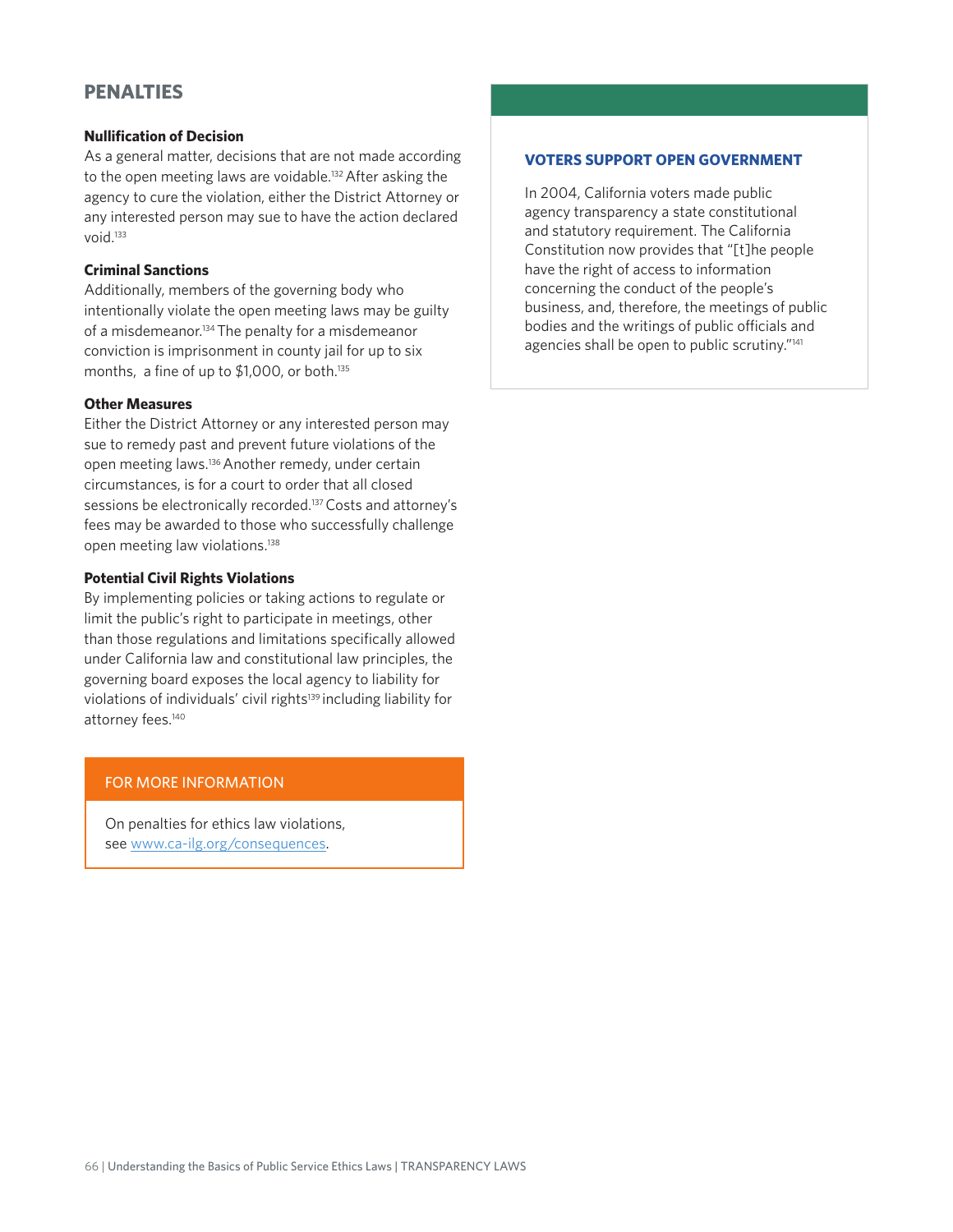# **Endnotes and Additional Information**

**Note:** The California Codes are accessible at http://leginfo. legislature.ca.gov/. Fair Political Practices Commission regulations are accessible atwww.fppc.ca.gov/the-law/ fppc-regulations/regulations-index.html. A source for case law information is www.findlaw.com/cacases/ (requires registration).

- 1 Political Reform Act. Cal. Gov't Code §§ 87200-10.
- 2 Cal. Gov't Code § 82019.
- 3 *See* Cal. Gov't Code § 87500.2.
- 4 Cal. Gov't Code §§ 87202-04, 87302. See 2 Cal. Code Regs. § 18722.
- 5 Cal. Gov't Code § 87300.
- 6 *See* Cal. Gov't Code § 87103(c).
- 7 2 Cal. Code Regs. § 18229.
- 8 Cal. Gov't Code §§ 82030, 87103(c).
- 9 2 Cal. Code Regs. § 18229.
- 10 Cal. Gov't. Code § 82029.
- 11 2 Cal. Code Regs. § 18229.
- 12 *See* Cal. Gov't Code §§ 82033, 87103(b).
- 13 2 Cal. Code Regs. § 18229.
- 14 Cal. Gov't Code §§ 82034, 87103(a) .
- 15 Cal. Gov't Code § 87103(d).
- 16 *See* Cal. Gov't Code § 82005.
- 17 Cal. Gov't Code §§ 82034, 87103(a), (d).
- 18 Cal. Gov't Code § 82033 (pro rata interest, if own 10 percent interest or greater).
- 19 Cal. Gov't Code § 82030(a),(b)(8), (10).
- 20 Cal. Gov't Code § 87207(a)(1).
- 21 *See generally* Cal. Gov't Code §§ 91000-14.
- 22 *See* Cal. Gov't Code § 1770(h) (providing a vacancy occurs upon conviction of a felony or of any offense involving a violation of official duties).
- 23 *See* Cal. Gov't Code § 91002 (providing no person convicted of a misdemeanor under the Political Reform Act shall be a candidate for any elective office or act as a lobbyist for a period of four years following the date of the conviction).
- 24 Cal. Gov't Code § 91000(b).
- 25 *See* Cal. Penal Code § 19 (providing misdemeanors are punishable by imprisonment in county jail up to six months, a fine not exceeding \$1,000, or both).
- 26 Cal. Gov't Code § 91013.
- 27 *See generally* Cal. Gov't Code §§ 84100-511.
- 28 *See* Cal. Gov't Code § 81002(a).
- 29 *See, e.g.,* Cal. Gov't Code §§ 82013, 84101.
- 30 *See* Cal. Gov't Code § 82013(c).
- 31 *See* Cal. Gov't Code § 84202.3.
- 32 *See* Cal. Gov't Code §§ 81013, 81009.5.
- 33 Cal. Gov't Code § 81009.5(a). Local disclosure requirements can be found on the Fair Political Practices Commission's website, available at http://www.fppc.ca.gov/learn/campaign-rules/localcampaign-ordinances.html.
- 34 *See generally* Cal. Gov't Code §§ 91000-14.
- 35 *See* Cal. Gov't Code § 1770(h) (providing a vacancy occurs upon conviction of a felony or of any offense involving a violation of official duties).
- 36 *See* Cal. Gov't Code § 91002 (providing no person convicted of a misdemeanor under the Political Reform Act shall be a candidate for any elective office or act as a lobbyist for a period of four years following the date of the conviction).
- 37 Cal. Gov't Code § 91000(b).
- 38 *See* Cal. Penal Code § 19 (providing misdemeanors are punishable by imprisonment in county jail up to six months, a fine not exceeding \$1,000, or both).
- 39 *See* Cal. Gov't Code § 82015(b)(2)(B)(iii); 2 Cal. Code Regs. § 18215.3(a). *See also* Cal. Fair Political Practices Commission, *Limitations and Restrictions on Gifts, Honoraria, Travel and Loans*, at 8 (2015), available at http://www.fppc.ca.gov/content/dam/ fppc/NS-Documents/TAD/Public%20Officials%20and%20 Employees/StateGiftFactSheet.pdf.
- 40 *See* Cal. Gov't Code § 82015(b)(2)(B)(iii). *See also* Fair Political Practices Commission, California Form 803 – Behested Payments Report Instructions, available at http://www.fppc.ca.gov/content/ dam/fppc/NS-Documents/TAD/Agency%20Reports/Form803. pdf .
- 41 Cal. Gov't Code § 82015(b)(2)(B)(iii).
- 42 Cal. Gov't Code § 82015(b)(2)(B)(iii); Fair Political Practices Commission, California Form 803 – Behested Payments Report Instructions, available at http://www.fppc.ca.gov/content/dam/ fppc/NS-Documents/TAD/Agency%20Reports/Form803.pdf.
- 43 Fair Political Practices Commission, California Form 803 Behested Payments Report, available at http://www.fppc.ca.gov/ content/dam/fppc/NS-Documents/TAD/Agency%20Reports/ Form803.pdf.
- 44 *See Schmidt Advice Letter*, No. A-96-098 (March 26, 1996); S. Rules. Comm., S.B. 124 S. Floor Analysis, 1997-1998 Sess., (Cal. Sept. 2, 1997).
- 45 Cal. Penal Code § 518; *In re Shepard*, 161 Cal. 171 (1911). *See also* 18 U.S.C. § 666(a)(1)(B) .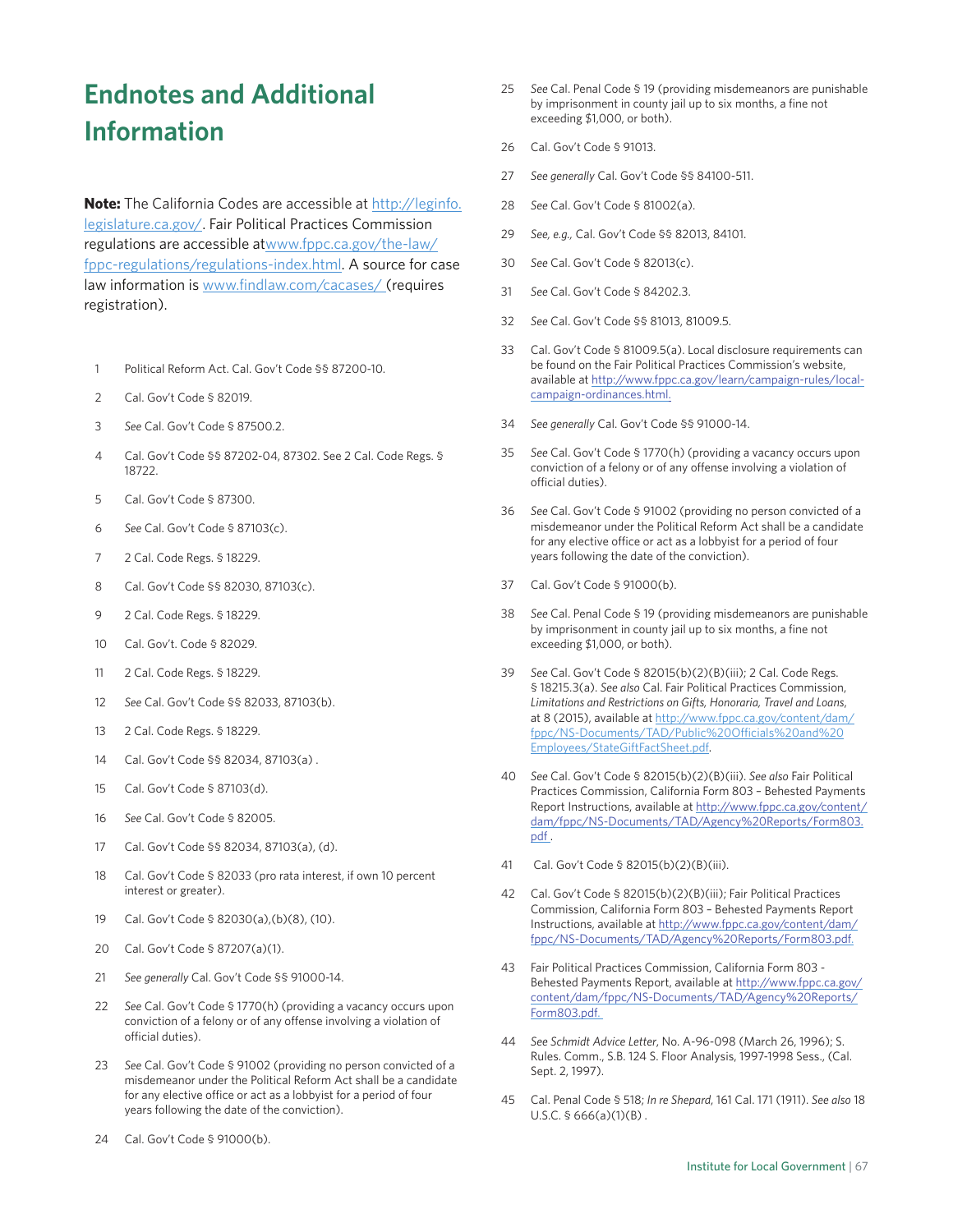- 46 *See generally* Cal. Gov't Code §§ 91000-14.
- 47 Cal. Penal Code § 521.
- 48 Cal. Penal Code § 19.
- 49 Cal. Gov't Code §§ 3060-3074.
- 50 18 U.S.C. §§ 1951(a), 3571(b).
- 51 18 U.S.C. §§ 1341 (mail fraud), 1343 (wire fraud), 1346 (honest services).
- 52 *U.S. v. Sawyer*, 239 F.3d 31, 39 (1st Cir. 2001) (finding sufficient evidence of guilt apart from proof of violation of state law).
- 53 *U.S. v. Lopez-Lukis*, 102 F.3d 1164, 1169 (11th Cir. 1997) (noting that effort to improperly control composition of decision- making body constituted an effort to deprive public of honest services); *McNally v. U.S.*, 483 U.S. 350 at 362-63 (Justice Stevens, dissenting).
- 54 *U.S. v. Kemp*, 379 F.Supp. 2d 690, 697-98 (E.D. Penn. 2005). In *Skilling v. U.S.*, 130 S.Ct. 2896, 2931 (2010), the U.S. Supreme Court held that in order to avoid unconstitutional vagueness 18 USC §1346 (honest services fraud) only criminalizes bribes and kick-back schemes.
- 55 18 U.S.C. §1341 (". . . shall be fined under this title or imprisoned not more than 20 years, or both.").
- 56 *See* Cal. Gov't Code §§ 6250-70.
- 57 *See* Cal. Gov't Code §§ 34090-34090.8.
- 58 *See generally* Cal. Gov't Code §§ 6250-70.5. *See also* Cal. Const. art. I, § 3(b)(1).
- 59 *See* Cal. Gov't Code §§ 6252-53.
- 60 Cal. Gov't Code § 6252(g) ("'Writing' means any handwriting, typewriting, printing, photostating, photographing, photocopying, transmitting by electronic mail or facsimile, and every other means of recording upon any tangible thing any form of communication or representation, including letters, words, pictures, sounds, or symbols, or combinations thereof, and any record thereby created, regardless of the manner in which the record has been stored.")
- 61 *State ex rel. Division of Industrial Safety v. Superior Court*, 43 Cal. App. 3d 778, 117 Cal. Rptr. 726 (1974); *Cook v. Craig*, 55 Cal. App. 3d 773, 127 Cal. Rptr. 712 (1976).
- 62 Cal. Gov't Code § 6254(b).
- 63 Cal. Gov't Code § 6254(a).
- 64 Cal. Gov't Code § 6254(c).
- 65 League of California Cities, The People's Business: A Guide to the California Public Records Act, 11 (2008), available at http://www. cacities.org/PRAGuide (citing Los Angeles Times v. Alameda Corridor Transportation Authority (2001) 88 Cal.App.4th 1381).
- 66 *Id*. at 10.
- 67 *Id*. at 11 (citing *Rogers v. Superior Court* (1993) 19 Cal.App.4th 469; *Cal. First Amend. Coalition v. Superior Court* (1998) 67 Cal.App.4th 159).
- 68 *Id*. at 12 (citing Cal. Gov. Code § 6253.1; *State Board of Equalization v. Superior Court* (1992) 10 Cal.App.4th 1177).
- 69 *Id*. at 11 (citing Cal. Gov't Code § 6253(c)).
- 70 *Id*. at 13 (citing Cal. Gov't Code § 6255).
- 71 *Id*. (citing Cal. Gov. Code § 6253(a); *ACLU Foundation v. Deukmejian* (1982) 32 Cal.3d. 440).
- 72 *Id*. (citing Cal. Gov. Code § 6253(b); 88 Ops.Cal.Atty.Gen. 153 (2005); 89 Ops.Cal.Atty.Gen. 39 (2006)).
- 73 Cal. Gov't Code §§ 26202 (counties), 34090(d) (cities), 60201 (special districts). Note that in California, the Public Records Act is not a records retention statute. *See Los Angeles Police Dept. v. Superior Court*, 65 Cal. App. 3d 661 (1977).
- 74 The Secretary of State's Local Government Records Management Guidelines may be viewed at http://www.sos.ca.gov/archives/ admin-programs/local-gov-program.
- 75 Cal. Gov't Code § 6258.
- 76 Cal. Gov't Code § 6259(d).
- 77 *See generally* Cal. Gov't Code §§ 54950-63 (for cities, counties, special districts and school districts).
- 78 *See* Cal. Gov't Code § 54953.7.
- 79 Cal. Educ. Code §§ 72121-29 (for community college district governing boards).
- 80 *See* Cal. Gov't Code § 54952.2(a).
- 81 Cal. Gov't Code § 54952.2(b); Cal. Educ. Code § 72121.
- 82 Cal. Gov't Code § 54952(b).
- 83 Cal. Gov't Code § 54952.2.
- 84 Cal. Gov't Code §§ 54954.2; 54956.
- 85 Cal. Gov't Code § 54952.2(b)(2).
- 86 Wolfe v. City of Fremont, 144 Cal. App. 4th 533, 50 Cal. Rptr. 3d 524 (2006); see also S.B. 1732, 2007-2008 Leg., Reg. Sess. (Cal. 2008) (clarifying Cal. Gov't Code § 54952.2 to include both communications that result in a collective concurrence and those that are part of the process of developing collective concurrence).
- 87 Cal. Gov't Code § 54954.2; Cal. Educ. Code § 72121.5.
- 88 Cal. Gov't Code § 54954.2(a)(2), See Cal. Educ. Code § 72121.5.
- 89 Cal. Gov't Code § 54954.2(b).
- 90 Cal. Gov't Code § 54952.2(c)(2).
- 91 Cal. Gov't Code § 54952.2(c)(5).
- 92 *See, e.g.,* Cal. Gov't. Code §§ 54956.5-54957, 54957.6, 54957.10, 54962; Cal. Educ. Code § 72122.
- 93 Cal. Gov't Code § 54956.9.
- 94 Cal. Gov't Code §§ 54957(b)(1), (2).
- 95 Cal. Gov't Code § 54956.9.
- 96 Cal. Gov't Code § 54956.8.
- 97 Cal. Gov't Code §§ 3549.1 (school and community college districts), 54957.6 (other local agencies).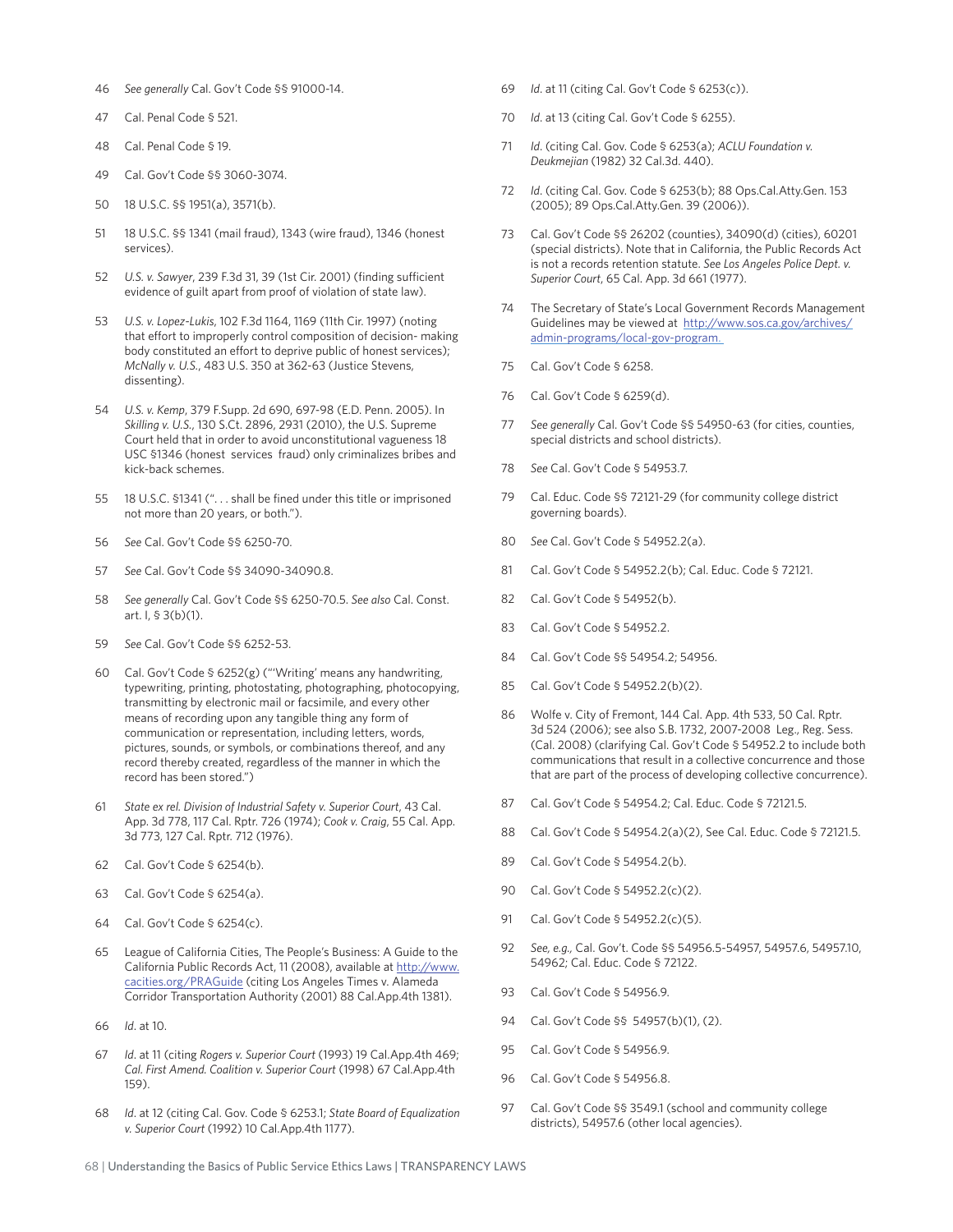- Cal. Educ. Code §§ 35146, 72122.
- Cal. Gov't Code § 54953.1.
- Cal. Gov't Code § 54956.7.
- Cal. Gov't Code § 54957(a).
- Cal. Gov't Code § 54957.8.
- Cal. Gov't Code §§ 37606, 37624.3; Cal. Health & Safety Code §§ 1461, 1462, 32106, 32155.
- Cal. Gov't Code § 54960.1; Cal. Educ. Code § 72121(b).
- *Id*.
- Cal. Gov't Code § 54959.
- *See* Cal. Penal Code § 19.
- Cal. Gov't Code § 54960(a).
- Cal. Gov't Code § 54960(b).
- Cal. Gov't Code § 54960.5.
- Cal. Educ. Code §§ 72121-29 (for community college district governing boards).
- Cal. Gov't Code § 54954.2(a); Cal. Educ. Code § 72121.
- *Id*.
- Cal. Gov't Code § 54954.1.
- *See* Cal. Gov't Code § 54954.2. This requirement currently only applies to:
	- » The governing body of a local agency or any other local body created by state or federal statute; or
	- » A commission, committee, board, or other body of a local agency, created by charter, ordinance, resolution, or formal action of a legislative body, if the members are compensated for their appearance, and at least one member is also the member of a governing body created by state or federal statute.

However, per 2016 Cal. Stat. ch. 265, § 1 (amending Cal. Gov't Code § 54954.2), beginning January 1, 2019, the agenda for a meeting of a legislative body of a city, county, city and county, special district, school district, or political subdivision established by the state must be posted on the local agency's "primary Internet Web site homepage" if the local agency has a webpage.

- Cal. Gov't Code § 54954.2(b).
- Cal. Gov't Code § 54954.2(b)(2).
- Cal. Gov't Code § 54956.
- Cal. Gov't Code § 54956.5.
- Cal. Gov't Code § 54957.5.
- Cal. Gov't Code § 54957.5(c).
- Cal. Gov't Code § 54953.5(a).
- Cal. Gov't Code § 54953.5(b).
- Cal. Gov't Code § 54953.3.
- Cal. Gov't Code § 54954.3(a); Cal. Educ. Code § 72121.5.
- Cal. Gov't Code § 54954.3(a).
- Cal. Gov't Code § 54954.3(b); *White v. City of Norwalk*, 900 F.2d 1421, 1425 (9th Cir. 1990).
- Cal. Gov't Code § 54957.9.
- *Id*.
- Cal. Gov't Code § 54957.9;*Norse v. City of Santa Cruz*, 629 F.3d 966, 976 (9th Cir. 2010).
- Cal. Gov't Code § 54954.3(c); *Perry Educational Association v. Perry Local Educators' Association*, 460 U.S. 37, 46 (1983); *Acosta v. City of Costa Mesa*, 718 F.3d 800 (9th Cir. 2013).
- Cal. Gov't Code § 54960.1; Cal. Educ. Code § 72121(b).
- *Id*.
- Cal. Gov't Code § 54959.
- *See* Cal. Penal Code § 19.
- Cal. Gov't Code § 54960(a).
- 137 Cal. Gov't Code § 54960(b).
- Cal. Gov't Code § 54960.5.
- *See* 42 U.S.C. § 1983.
- *See* 42 U.S.C. § 1988.
- Cal. Const. art. I, § 3(b)(1).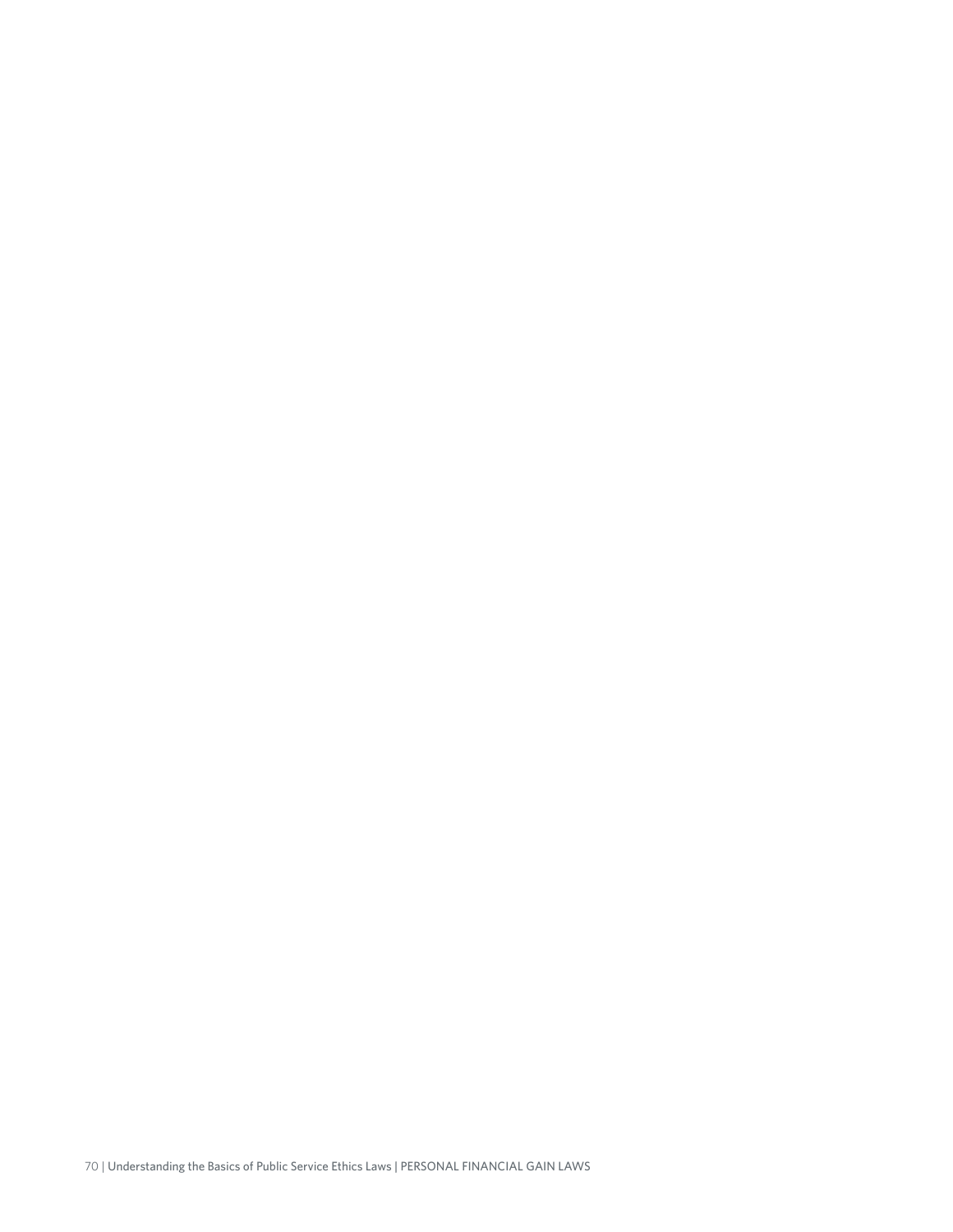# CHAPTER 5: Fair Process Laws and Merit-Based Decision-Making

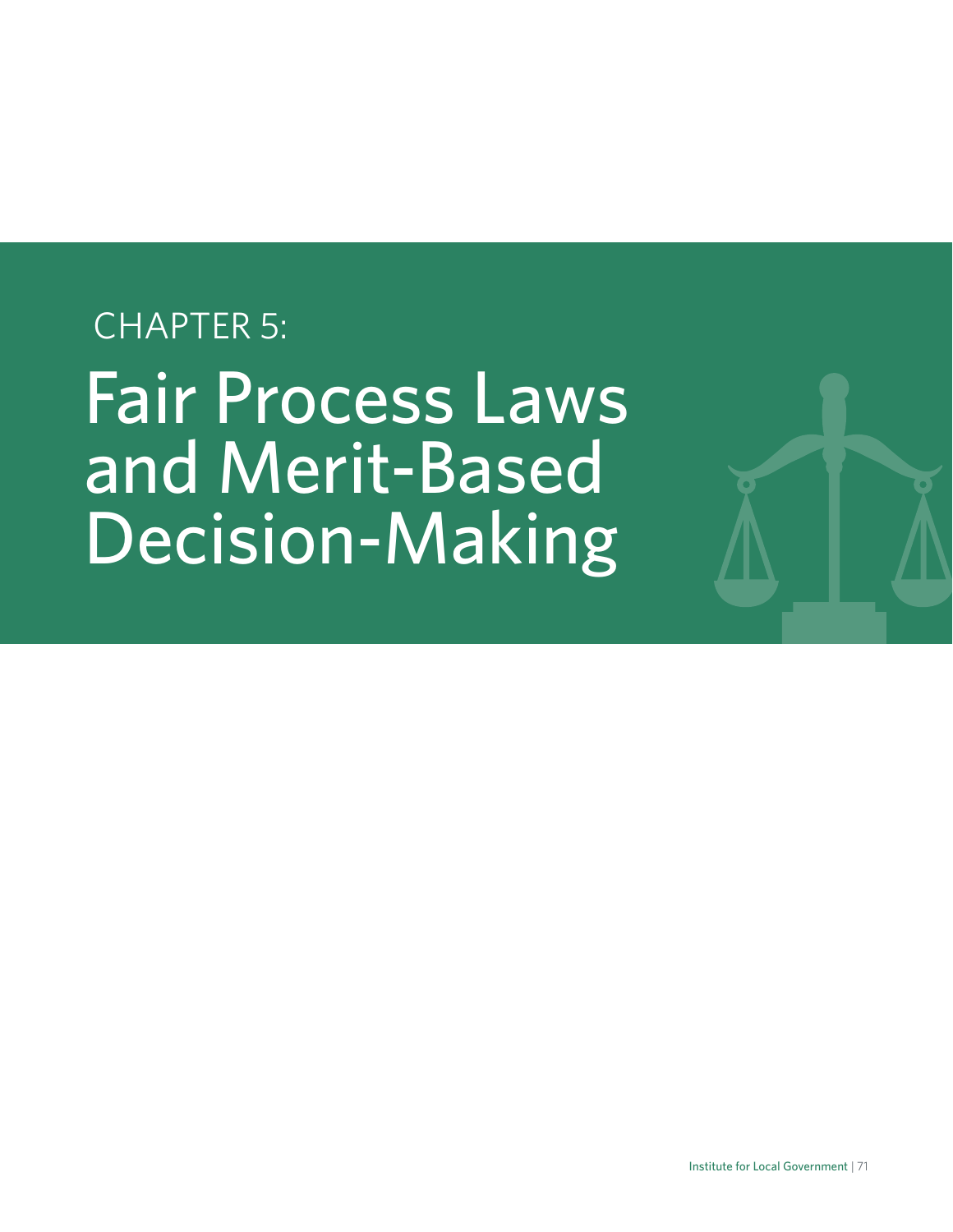# **Chapter 5: Fair Process Laws and Merit-Based Decision-Making**

# **CONTENTS**

| Restrictions and Disqualification Requirements Relating to Campaign Contributions 79 |  |
|--------------------------------------------------------------------------------------|--|
|                                                                                      |  |
|                                                                                      |  |
|                                                                                      |  |
|                                                                                      |  |
|                                                                                      |  |
|                                                                                      |  |
|                                                                                      |  |
|                                                                                      |  |
|                                                                                      |  |
|                                                                                      |  |
|                                                                                      |  |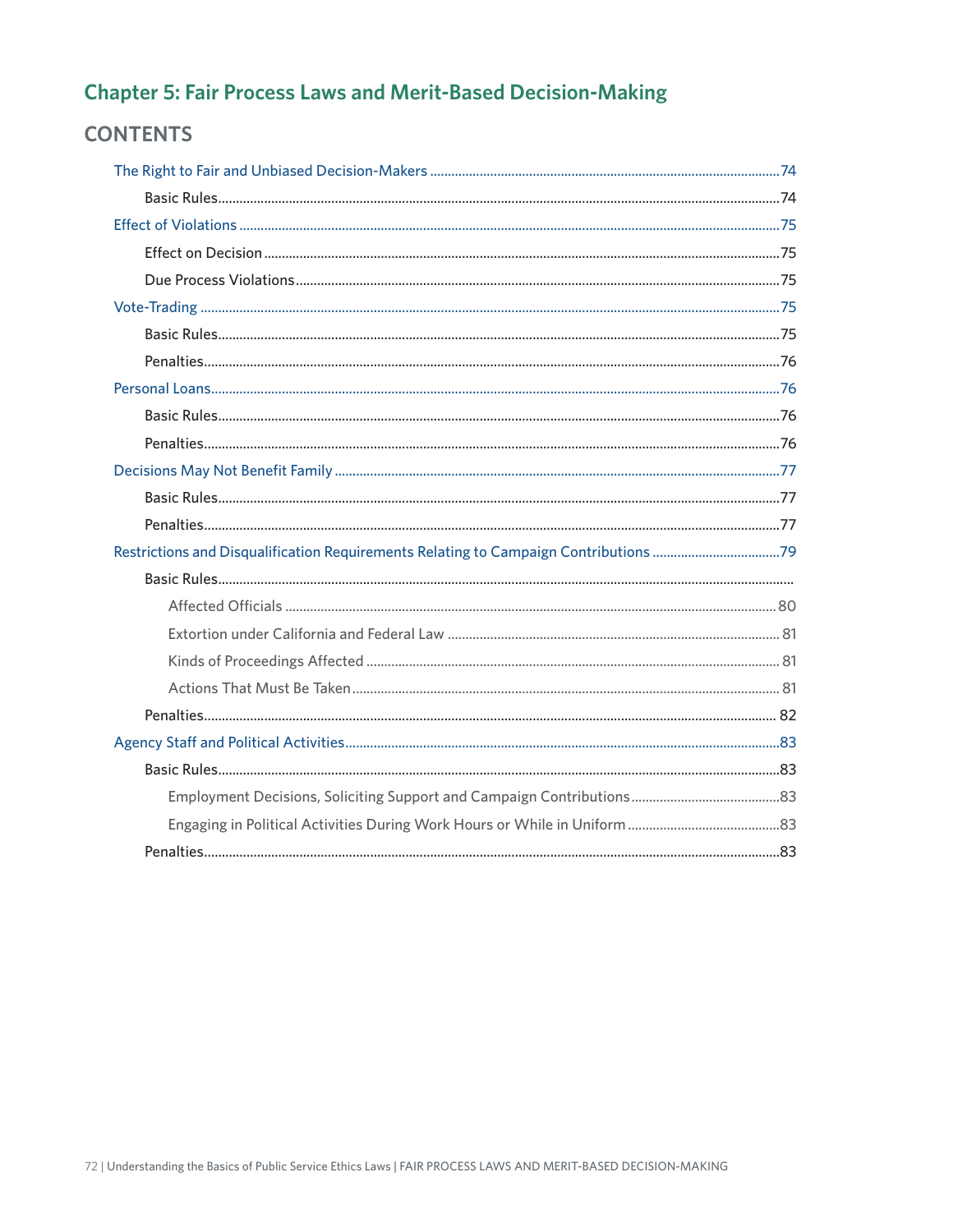| Employees Who Run for the Governing Board of Their Public Agency Employers 84 |  |
|-------------------------------------------------------------------------------|--|
|                                                                               |  |
|                                                                               |  |
|                                                                               |  |
|                                                                               |  |
|                                                                               |  |
|                                                                               |  |
|                                                                               |  |
|                                                                               |  |
|                                                                               |  |
|                                                                               |  |
|                                                                               |  |
|                                                                               |  |
|                                                                               |  |
|                                                                               |  |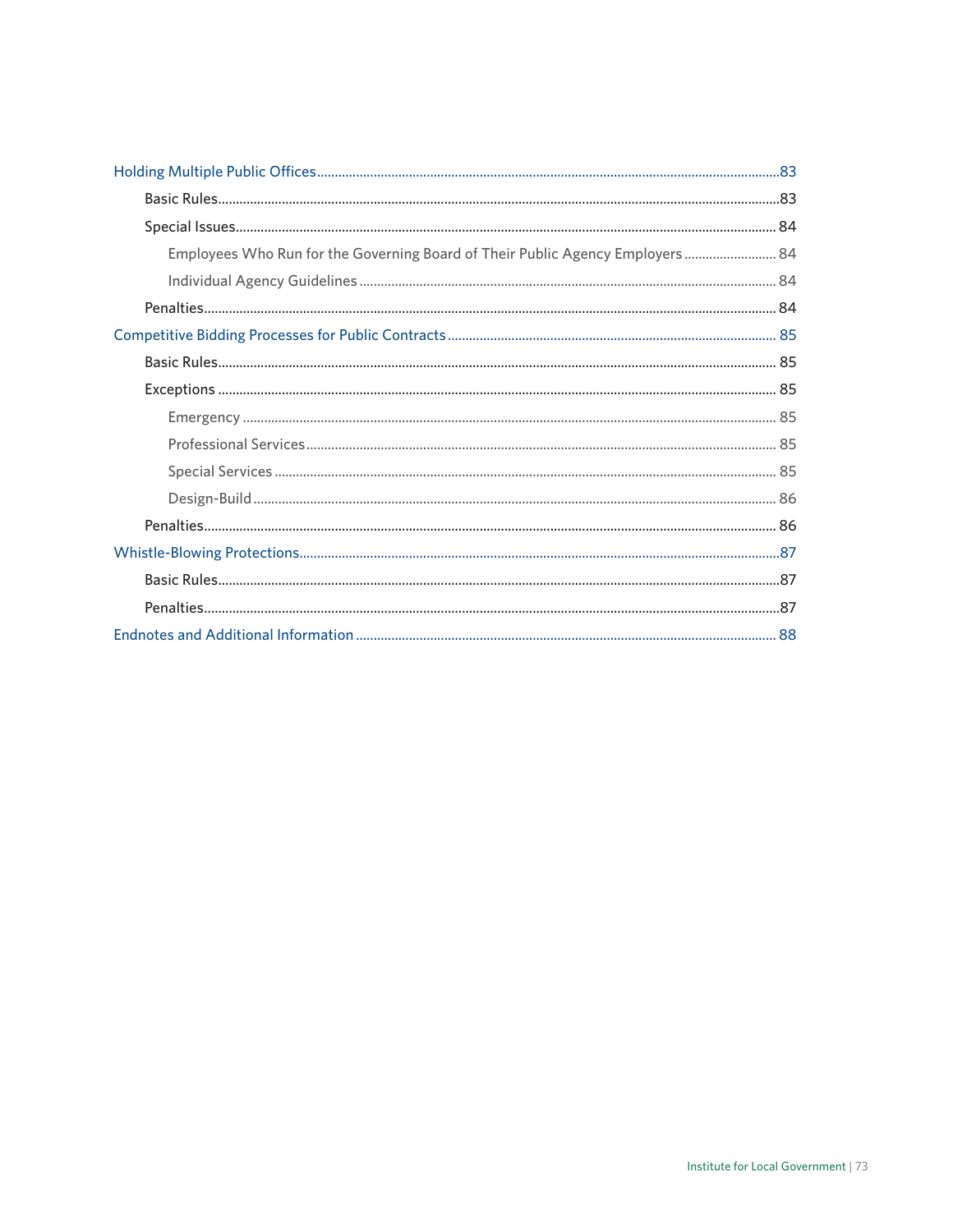# **The Right to Fair and Unbiased Decision-Makers**

# **BASIC RULES**

Although California statutes largely determine when public officials must disqualify themselves from participating in decisions, common law (judge-made law) and some constitutional principles still require a public official to exercise his or her powers free from personal bias—including biases that have nothing to do with financial gain or losses.

Under the common law doctrine, an elected official has a fiduciary duty to exercise the powers of office for the benefit of the public and is not permitted to use those powers for the benefit of private interests. It should be noted that the interest need not be financial.1

*Local officials are much less constrained when the body is acting in a legislative, as compared to a quasi-judicial capacity.*

In addition, constitutional due process principles require a decision-maker to be fair and impartial when the decisionmaking body is sitting in what is known as a "quasijudicial" capacity. Quasi-judicial matters include variances, use permits, annexation protests, personnel disciplinary actions and licenses. Quasi-judicial proceedings tend to involve the application of common requirements or principles to specific situations, much as a judge applies the law to a particular set of facts.

The kinds of impermissible bias<sup>2</sup> include:

#### » **Personal Interest in the Decision's Outcome.**

For example, one court found an elected official was biased and should not participate in a decision on a proposed addition to a home in his neighborhood when the addition would block the elected official's view of the ocean from the official's apartment.<sup>3</sup> Personal interest bias can also arise when hearing officers are selected and paid on an ad hoc basis, making their future work dependent on the public agency's goodwill.4

#### **» Personal Bias.**

- **People.** Strong animosity about a permit applicant based on conduct that occurred outside the hearing is one example. Conversely, a strong personal loyalty toward a party could bias an official as well.<sup>5</sup>
- **Belief/Ideology.** Examples include strong ideological reactions to a proposed Planned Parenthood clinic or community center for a particular ethnic or religious group.
- » **Factual Bias.** For example, information an official might receive outside the public hearing that causes the official to have a closed mind to any factual information that may be presented in a hearing. This is a variation of the "ex parte communications" doctrine, which suggests that, in quasi-judicial matters, all communications to decision-makers about the merits (or demerits) of an issue should occur in the context of the noticed hearing (as opposed to private meetings with either side of an issue, for example).<sup>6</sup>
- » **Dual Role Influence.** Another example is when someone plays multiple roles in a decision making process. A court concluded that a business owner's fair hearing rights were violated when a public agency attorney made the initial decision to deny the renewal of the business's regulatory permit then acted as a legal adviser to a hearing officer reviewing that denial.<sup>7</sup>

When an official sits in a quasi-judicial capacity, that official's personal interest or involvement, either in a decision's outcome or with any participants, can create a risk that the agency's decision will be set aside by a court if the decision is challenged. Typically, having the official disqualify himself or herself removes the risk.<sup>8</sup>

Decision-makers are also well advised to step aside on participation in a quasi-judicial matter when the decisionmaker has pre-judged the matter. Attributes of having "pre-judged the matter" include having a closed mind or a preconceived and unalterable view of the proper outcome without regard to the evidence.<sup>9</sup>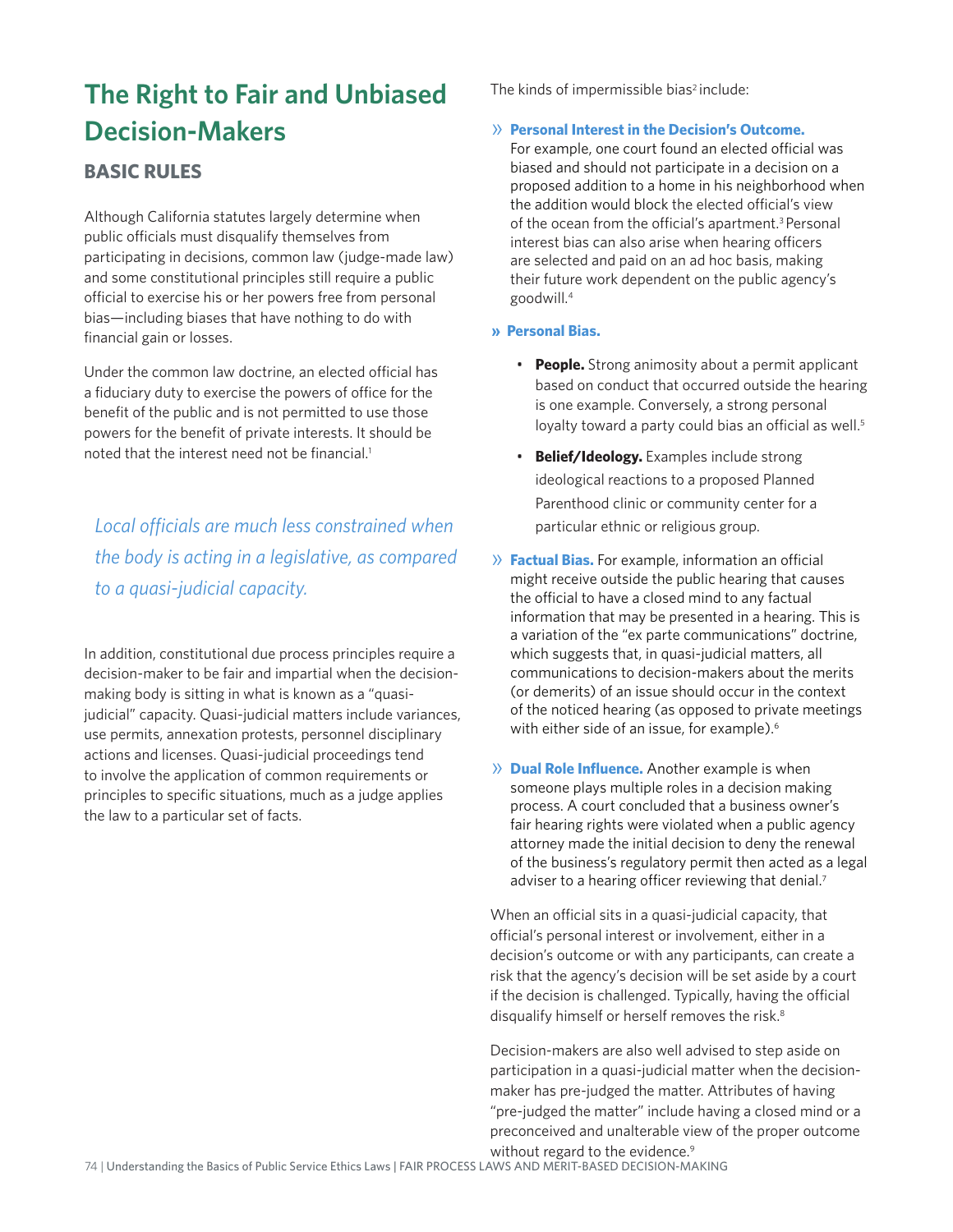This rule does not preclude holding opinions, philosophies or strong feelings about issues or specific projects; it also does not proscribe expression of views about matters of importance in the community, particularly during an election campaign.10 Nevertheless, if an official has made very strident and unequivocal statements for or against a pending project or issue, a court could find that the official could not participate as an unbiased decision-maker when the project or issue comes before the agency.<sup>11</sup> Also, local officials are much less constrained when the body is acting in a legislative, as opposed to quasi-judicial capacity.

#### FOR MORE INFORMATION

On fair decision-making and bias, see the following resources:

- » When an Elected Official Feels Passionately About an Issue: Fair Process Requirements in Adjudicative Decision-Making," available at www.ca-ilg.org/bias.
- » "When Your Decision Will Affect a Friend or Supporter," available at www.ca-ilg.org/resource/ when-your-decision-will-affect-friend-orsupporter.
- » Understanding the Basics of Local Agency Decision- Making, 2009, available at www.ca-ilg. org/decisionmaking.
- » An Ounce of Prevention: Best Practices for Making Informed Land Use Decisions, 2006, available at www.ca-ilg.org/ounce.

For specific questions, please contact agency counsel.

# **Effect of Violations EFFECT ON DECISION**

An administrative decision tainted by bias will be set aside. The agency will have to conduct new proceedings free of the influence of the biased decision-maker.12

### **DUE PROCESS VIOLATIONS**

If the violation rises to the level of a denial of due process under constitutional law, the affected individual(s) may seek damages, costs and attorney's fees.13

#### FOR MORE INFORMATION

On the effect of ethics law violations, see www.ca-ilg.org/consequences.

# **Vote-Trading BASIC RULES**

The California law that prohibits public officials from asking for, receiving, or agreeing to receive bribes in exchange for their votes or other official actions also forbids them from giving, or offering or promising to give, "any official vote" in exchange for another public official's vote on the"same or another question."14

Like bribery, vote-trading is a form of "you-do-thisfor-me,-I-will-do-this-for-you" practice. In Latin, this is known as a quid pro quo ("this for that"). Quid pro quos are legally risky. Any time a public official stops making decisions based on what's best for the public, the transparency and integrity of the policy-making process is compromised.

Note that the California Attorney General has concluded that the prohibition against vote-trading applies to exchanges of votes between public officials and not to commitments made by jurisdictions in an inter-agency agreement.<sup>15</sup>

#### FOR MORE INFORMATION

On vote trading, see www.ca-ilg.org/votetrading. For specific questions, please contact agency counsel.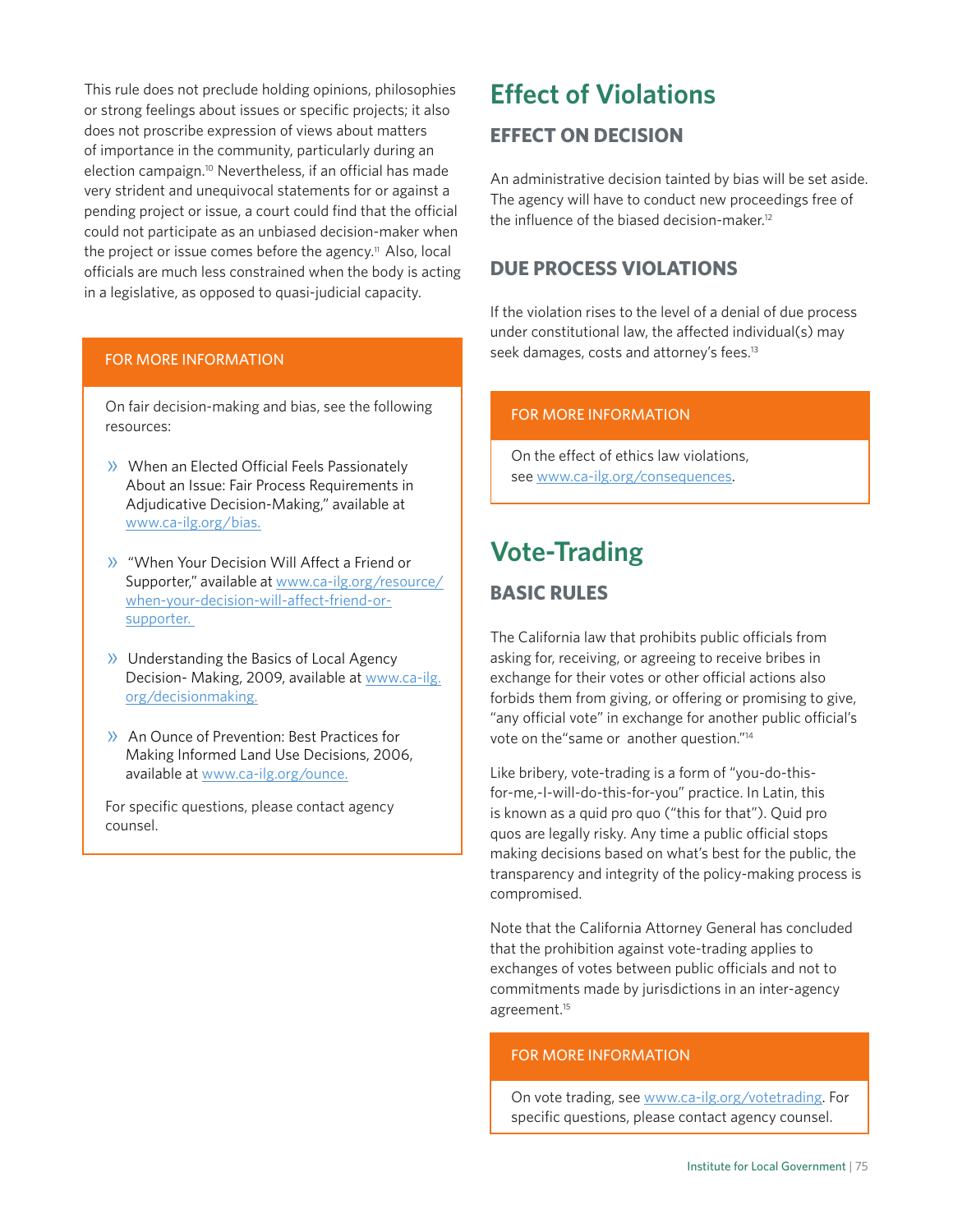### **PENALTIES**

Penalties for vote trading include "imprisonment in the state prison for two, three, or four years and . . . by a restitution fine of not less than two thousand dollars (\$2,000) or not more than ten thousand dollars (\$10,000) . . ."16 A conviction for vote-trading will also lead to an immediate loss of office and permanent disqualification from holding any office in the state.<sup>17</sup>

#### FOR MORE INFORMATION

On penalties for ethics law violations, see www.ca-ilg.org/consequences.

# **Personal Loans**

### **BASIC RULES**

Elected officials and others may not receive a personal loan from any officer, employee, member or consultant of the official's respective agency while in office.<sup>18</sup>

There also are limits on elected officials' and others' ability to receive loans from those with contracts with the agency (except for bank or credit card loans made in the regular course of the company's business).19 Personal loans over \$500 from others must meet certain requirements (for example, be in writing, clearly state the date, amounts and interest payable).20 For further discussion of ethics laws related to personal loans and other economic interests, see Chapter 2.

### **PENALTIES**

These restrictions are part of the Political Reform Act.

Violations of these laws are punishable by a variety of civil, criminal and administrative penalties, depending on the severity of the violation and the degree of intent to violate the law that enforcement entities are able to demonstrate.21

These penalties can include any or all of the following:

- $\gg$  Immediate loss of office;<sup>22</sup>
- $\lambda$  Prohibition from seeking elected office in the future;<sup>23</sup>
- » Fines of up to \$10,000 or more depending on the circumstances;24 and
- $\lambda$  Jail time of up to six months.<sup>25</sup>

#### FOR MORE INFORMATION

On penalties for ethics law violations, see www.ca-ilg.org/consequences.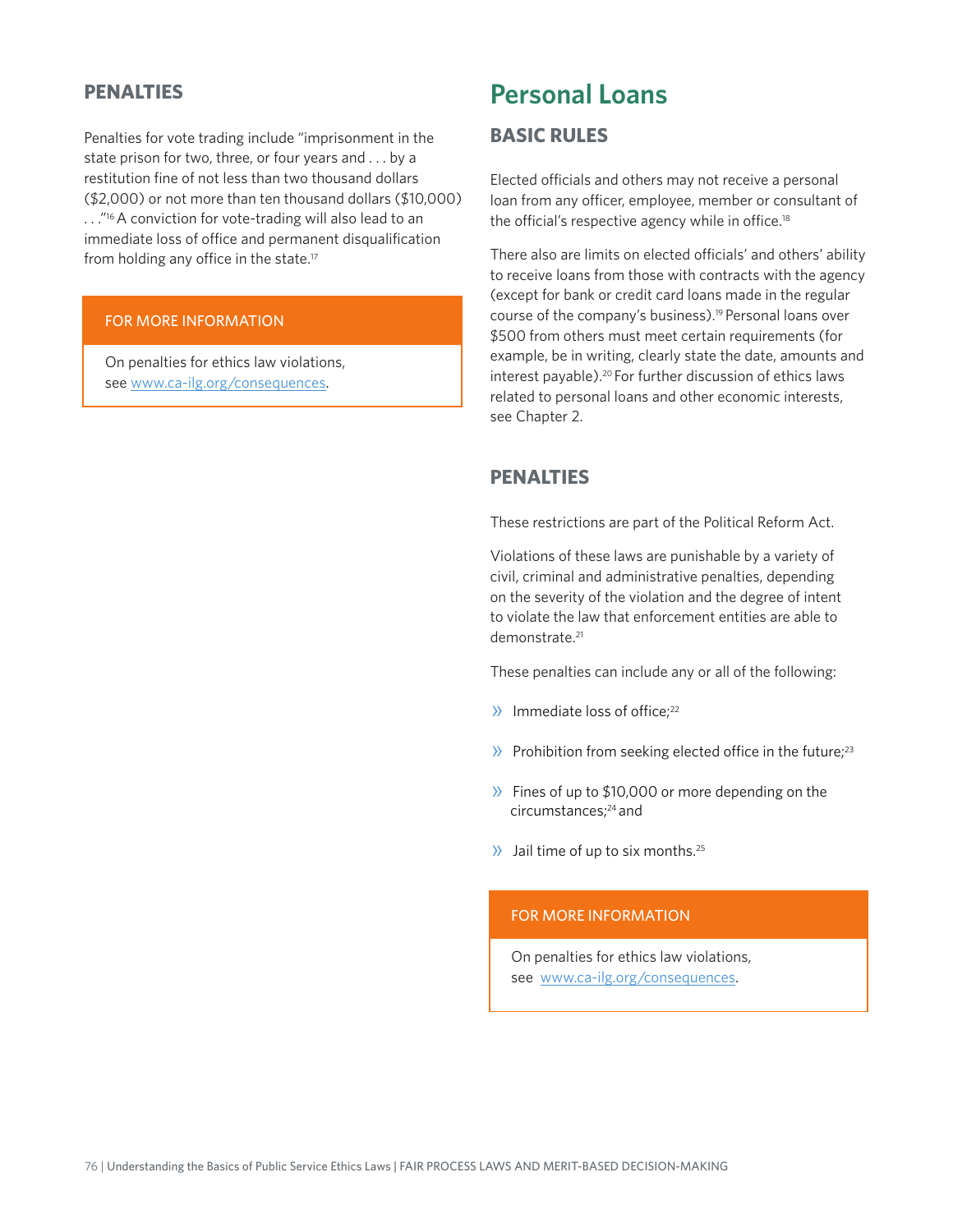# **Decisions May Not Benefit Family**

# **BASIC RULES**

An important part of a fair process is that everyone, irrespective of their personal relationship to decisionmakers, will have the same access to public agency benefits and approvals.

An outgrowth of this principle is the rule that public officials must disclose their interests and disqualify themselves under the Political Reform Act and other laws (for example Government Code section 1090's proscription against interests in contracts) from participating in decisions that will have the result of their immediate family's expenses, income, assets or liabilities increasing or decreasing.<sup>26</sup> "Immediate family" includes one's spouse or domestic partner and dependent children.27 For further discussion of conflict of interest disclosure and disqualification, see Chapter 2.

Some jurisdictions have also adopted additional policies to prevent nepotism in hiring, promotions and appointments. For example, marital status policies regarding supervisor/supervisee relationships, consensual workplace romance policies, and anti-fraternizations policies. For more information about hiring family members, see "Hiring: When a Relative Wants a Job," available at www.ca-ilg.org/fair-processes.

# **PENALTIES**

The disqualification requirements relating to family members are part of the Political Reform Act. A refusal to disqualify oneself is punishable by a variety of civil, criminal and administrative penalties, depending on the severity of the violation and the degree of intent to violate the law that enforcement entities are able to demonstrate.28

These penalties can include any or all of the following:

- » Immediate loss of office;29
- » Prohibition from seeking elected office in the future;30
- » Fines of up to \$10,000 or more depending on the circumstances;31 and
- $\lambda$  Jail time of up to six months.<sup>32</sup>

If the family members' interest relates to an interest in a contract, penalties for violating Government Code section 1090 apply (for example, felony prosecution or refunds of amounts paid under the contract).33 For more information about Government Code section 1090, see Chapter 2.

#### **EFFECT ON AGENCY AND THOSE AFFECTED BY AGENCY'S DECISION**

When a disqualified official participates in a decision, it can also void the decision.<sup>34</sup> This can have serious consequences for those affected by the decision as well as the public agency.

#### FOR MORE INFORMATION

On penalties for ethics law violations, see www.ca-ilg.org/consequences.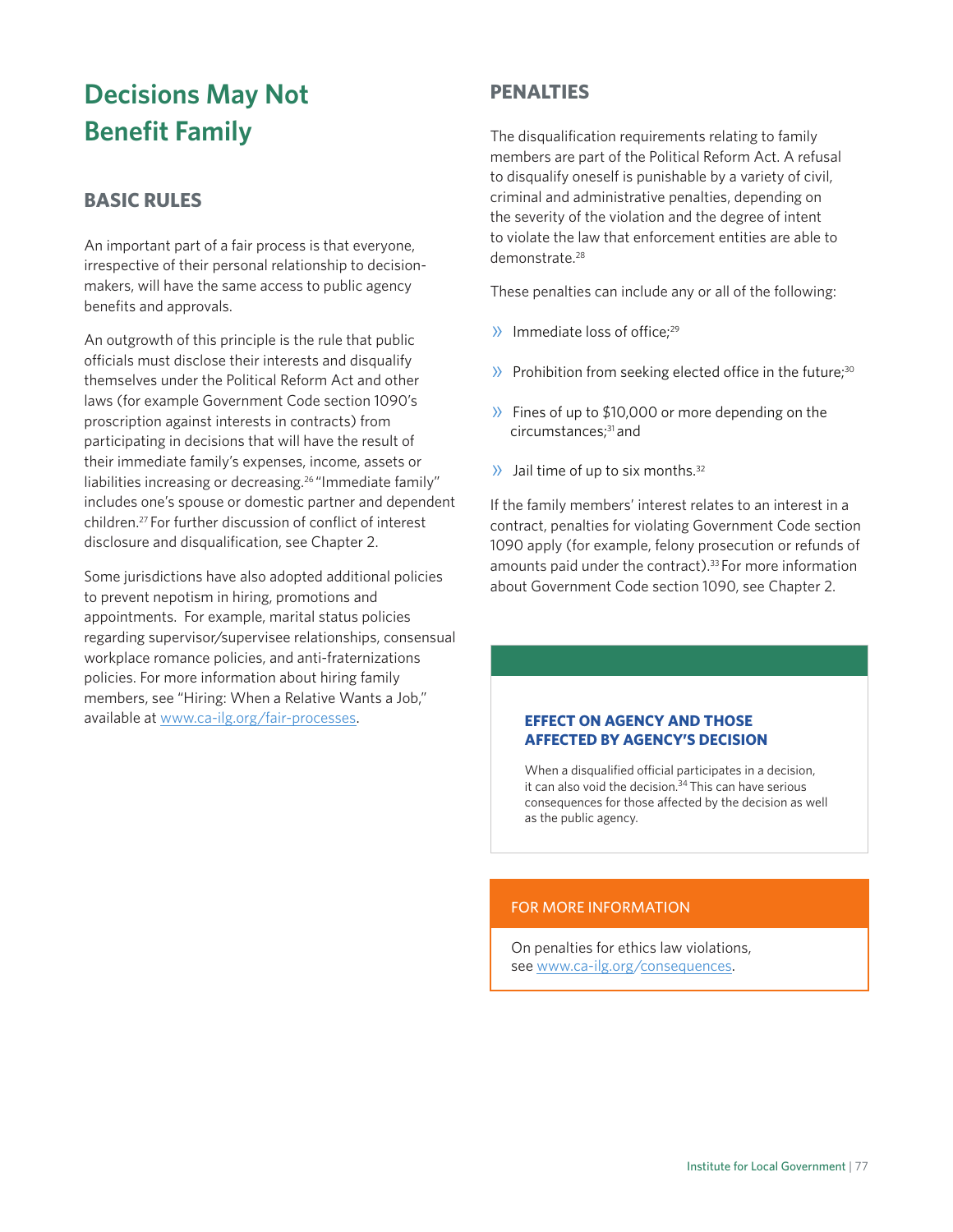# **Restrictions and Disqualification Requirements Relating to Campaign Contributions**

# **BASIC RULES**

Generally, the ethics laws with respect to campaign contributions emphasize disclosure rather than disqualification.35 Disclosure enables voters to assess the degree an official could be influenced by campaign contributors who appear before the agency. Both financial and in-kind (goods and services) support must be disclosed.36 These requirements are discussed on Chapter 4.

Moreover, the courts have held the receipt of campaign contributions does not generally give rise to a duty to disqualify for bias. For example, a court determined an elected official who received a campaign contribution from a developer is not automatically barred from acting on the developer's land use permit application.37 The court left open the possibility this scenario could, under certain circumstances, create a problem.

However, under limited (and sometimes counterintuitive) circumstances, certain local agency officials must disqualify themselves from participating in proceedings regarding licenses, permits and other entitlements for use if the official has received campaign contributions of more than \$250 during the previous twelve months from any party or participant.38 Campaign contributions may be both monetary (dollars) and "in-kind" (goods or services) contributions.39

In addition, these officials are prohibited from receiving, soliciting or directing a campaign contribution of more than \$250 from any party or participant in a license, permit or entitlement proceeding while the proceeding is pending and for three months after the proceeding.40

#### **Affected Officials**

Generally speaking, this requirement does not apply to officials directly elected to the board of local agencies while acting in the scope of the office for which they were elected. However, elected officials are covered by this prohibition when they sit as members of other boards to which they were not elected (such as joint powers agencies, regional government entities or local agency formation commissions).41

Other covered officials include appointed board or commission members who become or have been candidates for elective office.<sup>42</sup>

These prohibitions apply only with respect to campaign contributions from persons who are financially interested in the outcome of the specified proceedings. Those interested persons include:

- » Parties to the proceeding (such as applicants for the permit, license or entitlement); and
- » Participants.43

A participant is a person who is not a party but who actively supports or opposes a particular decision in a proceeding involving a license, permit or other entitlement for use and who has a financial interest in the outcome of the decision.44 A person qualifies as a "participant" if he or she attempts to influence the officers or employees of the agency with respect to the decision or testifies in person before the agency with respect to the decision.<sup>45</sup>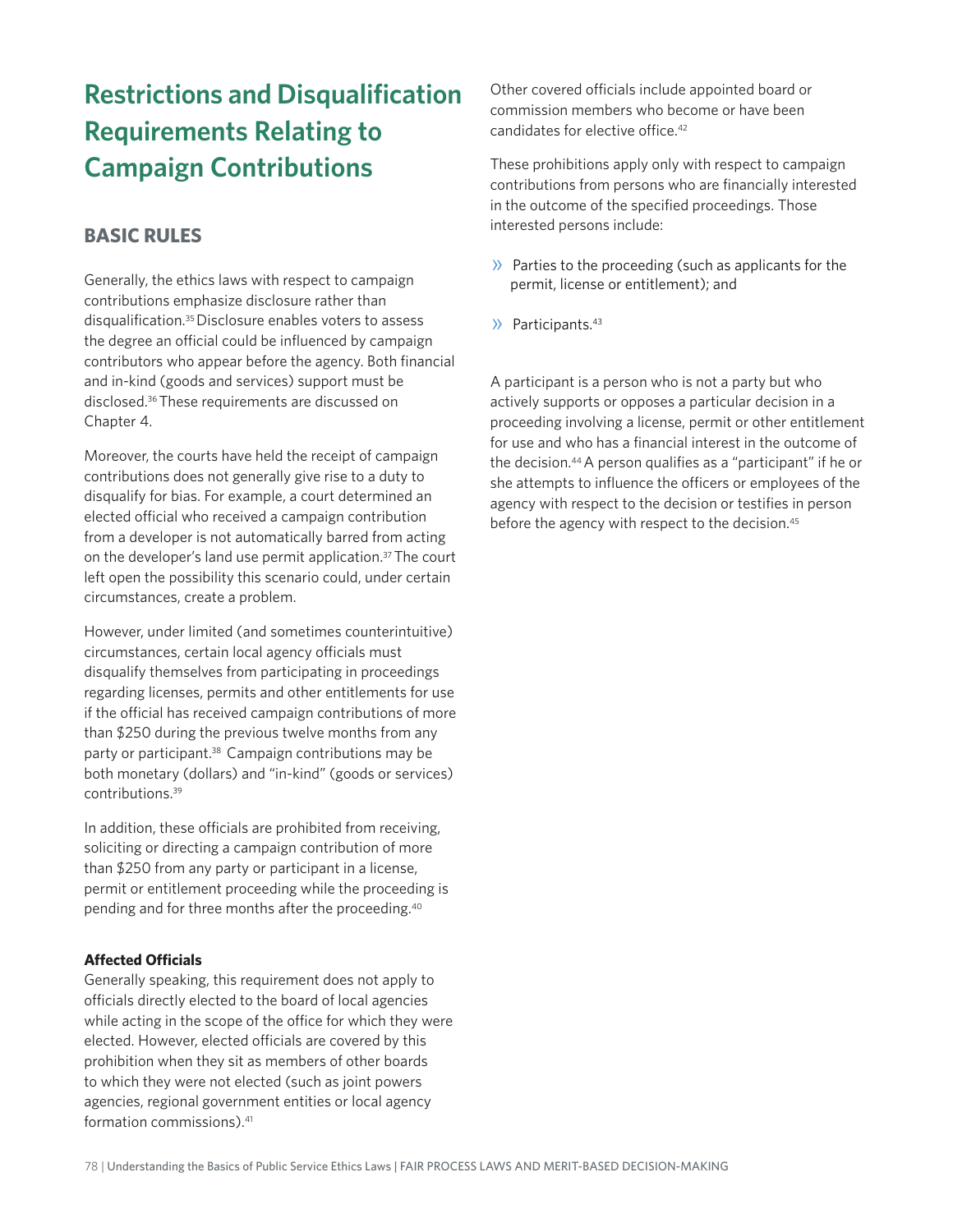#### **Extortion under California and Federal Law**

A demand for campaign contributions can also constitute extortion. Extortion occurs when someone obtains money through threat of harm or under color of official right. 46

- » **California Law.** Extortion under California law is a misdemeanor.<sup>47</sup> Misdemeanors are punishable by up to six months in county jail, a fine of up to \$1,000 or both.<sup>48</sup> Extortion can also be the basis for a grand jury to initiate removal-from-office proceedings for official misconduct.
- » **Federal Law.** To be chargeable as a federal offense, the act must affect interstate commerce. The maximum penalty for extortion under federal law is 20 years in prison and a  $$250,000$  fine.

#### **Kinds of Proceedings Affected**

The general rule applies to all proceedings involving licenses and permits, including use permits. This includes:

- » Business, professional, trade and land use licenses and permits;
- » Land use permits;
- » Franchises; and
- » Contracts, other than competitively bid, labor or personal employment contracts.51

Examples of land use permits include conditional use permits,52 zoning variances,53 and tentative subdivision and parcel maps.54 Examples of covered contracts include consulting contracts, whether engineering, architectural or legal.55

#### **Actions That Must Be Taken**

#### *Disclosure*

When someone files a permit or license application, that individual must publicly report all covered officials to whom the individual made contributions of more than \$250 during the previous twelve months.<sup>56</sup> Likewise, a covered official must publicly disclose on the record of the proceeding any party or participant who has contributed more than \$250 during the previous twelve months to that official.57

The disclosure must be made prior to the agency making any decision in the proceeding (without the covered official's participation).58

#### *Disqualification*

If prior to making a decision in the proceeding, a covered official knowingly receives more than \$250 in campaign contributions from a party during the previous twelve months, that official must disqualify himself or herself from participating in the proceeding.59 Likewise, with respect to contributions received from a participant, the covered official must disqualify himself or herself if he or she has reason to know, prior to making a decision in the proceeding, that the participant is financially interested in the outcome of the proceeding.<sup>60</sup>

(Note the disqualification requirement is triggered by actual receipt of campaign contributions, not simply asking for a contribution if the request is unsuccessful. Of course, there are significant ethical issues associated with soliciting campaign contributions from either parties or participants while a decision is pending).

Disqualification means the official may not participate in making any decision in the proceeding, and may not in any way attempt to use his or her official position to influence the decision.<sup>61</sup>

#### *Avoiding Disqualification*

A covered official may avoid disqualification if he or she returns the contribution, or that portion which is over \$250, within 30 days from the time the official knows or has reason to know of the contribution and the proceeding.62

#### *No Contributions During the Proceeding*

While the permit or license proceeding is pending and for three months after the decision, covered officials must not solicit or receive campaign contributions from either parties or participants (persons who actively support or oppose a particular decision and are financially interested in the outcome).<sup>63</sup> This prohibition includes a prohibition against soliciting, receiving or directing contributions on behalf of another person or on behalf of a campaign committee.<sup>64</sup>

Likewise, all parties and participants are prohibited during this period of time from making contributions of more than \$250 to any officials involved in the proceedings.<sup>65</sup>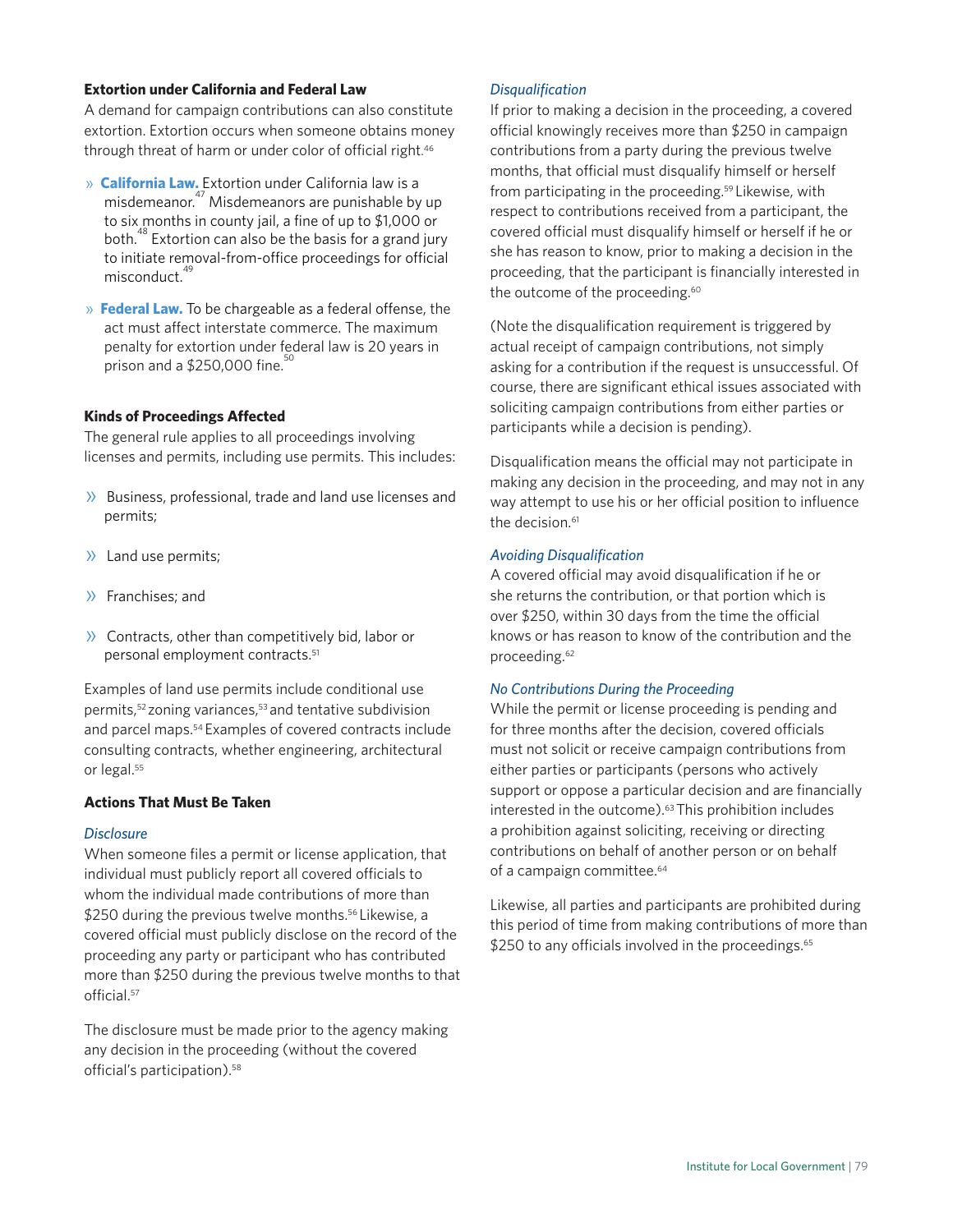#### **MORE ON FUNDRAISING**

Even when the law does not constrain an official's political fund-raising activities (other than requiring disclosure of donors), it is important to be extraordinarily judicious in choosing those one will ask for campaign contributions.

If an individual or company has matters pending with one's agency, they (and others, including the media and one's fellow candidates) are going to perceive a relationship between the decision and whether they contribute to one's campaign. The unkind characterization for this dynamic is "shakedown."

Two important points to remember:

- Public officials who indicate their actions on a matter will be influenced by whether they receive a campaign contribution put themselves at risk of being accused of soliciting a bribe or extortion.
- The legal restrictions on campaign fund-raising are minimum standards.

### **PENALTIES**

The disqualification requirements are part of the Political Reform Act. A refusal to disqualify one-self is punishable by a variety of civil, criminal and administrative penalties, depending on the severity of the violation and the degree of intent to violate the law that enforcement entities are able to demonstrate 66

These penalties can include any or all of the following:

- >> Immediate loss of office;<sup>67</sup>
- $\lambda$  Prohibition from seeking elected office in the future;<sup>68</sup>
- » Fines of up to \$10,000 or more depending on the circumstances;69 and
- $\lambda$  Jail time of up to six months.<sup>70</sup>

#### FOR MORE INFORMATION

On penalties for ethics law violations, see www.ca-ilg.org/consequences.

#### FOR MORE INFORMATION

See the following resources:

- » "Raising Funds for Favorite Causes," available at www.ca-ilg.org/fundraising.
- » Institute resources on ethics on the campaign trail, see www.ca-ilg.org/campaigning-office.
- » "FPPC resources on campaign contribution limits, see www.fppc.ca.gov/learn/campaign-rules/ state-contribution-limits.html.
- »"Campaign Disclosure Manual 2 Information for Local Candidates, Superior Court Judges, Their Controlled Committees, and Primarily Formed Committees for Local Candidates," 2016. Available at www.fppc.ca.gov/learn/campaignrules/campaign-disclosure-manuals.html.

For specific questions, please contact the Fair Political Practices Commission or agency counsel.

80 | Understanding the Basics of Public Service Ethics Laws | FAIR PROCESS LAWS AND MERIT-BASED DECISION-MAKING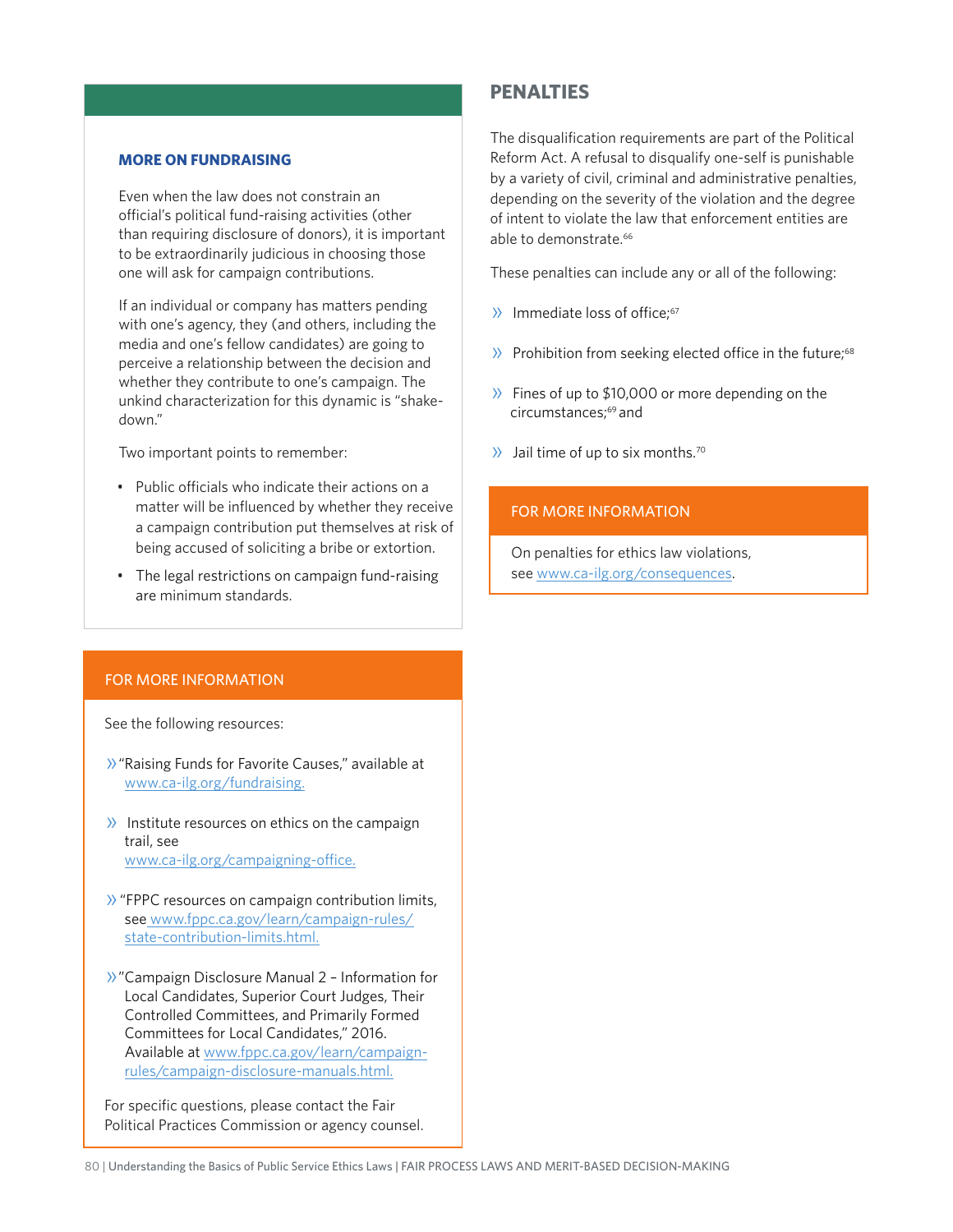# **Agency Staff and Political Activities**

# **BASIC RULES**

There are a number of laws designed to insulate public employees from having to participate in the campaign activities of candidates for their agency's governing board.

#### **Employment Decisions, Soliciting Support and Campaign Contributions**

California law forbids candidates and officials from conditioning employment decisions on support of a person's candidacy.71

Soliciting campaign funds from agency officers or employees is also unlawful.<sup>72</sup> There is an exception if the solicitation is made to a significant segment of the public that happens to include agency officers or employees.<sup>73</sup> Candidates also may not offer or arrange for an increase in salary for an agency employee in exchange for a political contribution.74

Note that members of the International City/County Management Association and the City Attorneys Department of the League of California Cities place a high value on maintaining their independence from the political process. As a result, both organizations encourage their members not to make campaign contributions to local officials.75

#### **Engaging in Political Activities During Work Hours or While in Uniform**

Engaging in political activities during work hours violates prohibitions against the political use of public resources.<sup>76</sup> Local agencies and school districts may impose additional restrictions on the political activities of employees during working hours or while on agency property.<sup>77</sup> Such restrictions can include wearing political buttons during work hours and displaying political signs at one's workstation.78

Additionally, California law prohibits employees or officers of local agencies from engaging in political activities of any kind while in uniform  $79$ 

For more information about the use of public resources for political purposes, see Chapter 3.

# **PENALTIES**

Violation of the prohibition against soliciting campaign funds from agency staff is punishable as a misdemeanor.<sup>80</sup> Offering or arranging a raise for an agency employee in exchange for a contribution is punishable by up to a year in county jail, a fine of up to \$5,000 or both.<sup>81</sup>

No penalties are specified in the code sections creating the prohibitions against conditioning employment decisions on political support or against engaging in political activities while in uniform.82 Presumably violations would fall into the catchall penalty for misconduct in office, which is loss of office.<sup>83</sup>

Public officials face both criminal and civil penalties for using public resources for political benefit.<sup>84</sup> See Chapter 3 for more details.

### FOR MORE INFORMATION

On penalties for ethics law violations, see www.ca-ilg.org/consequences.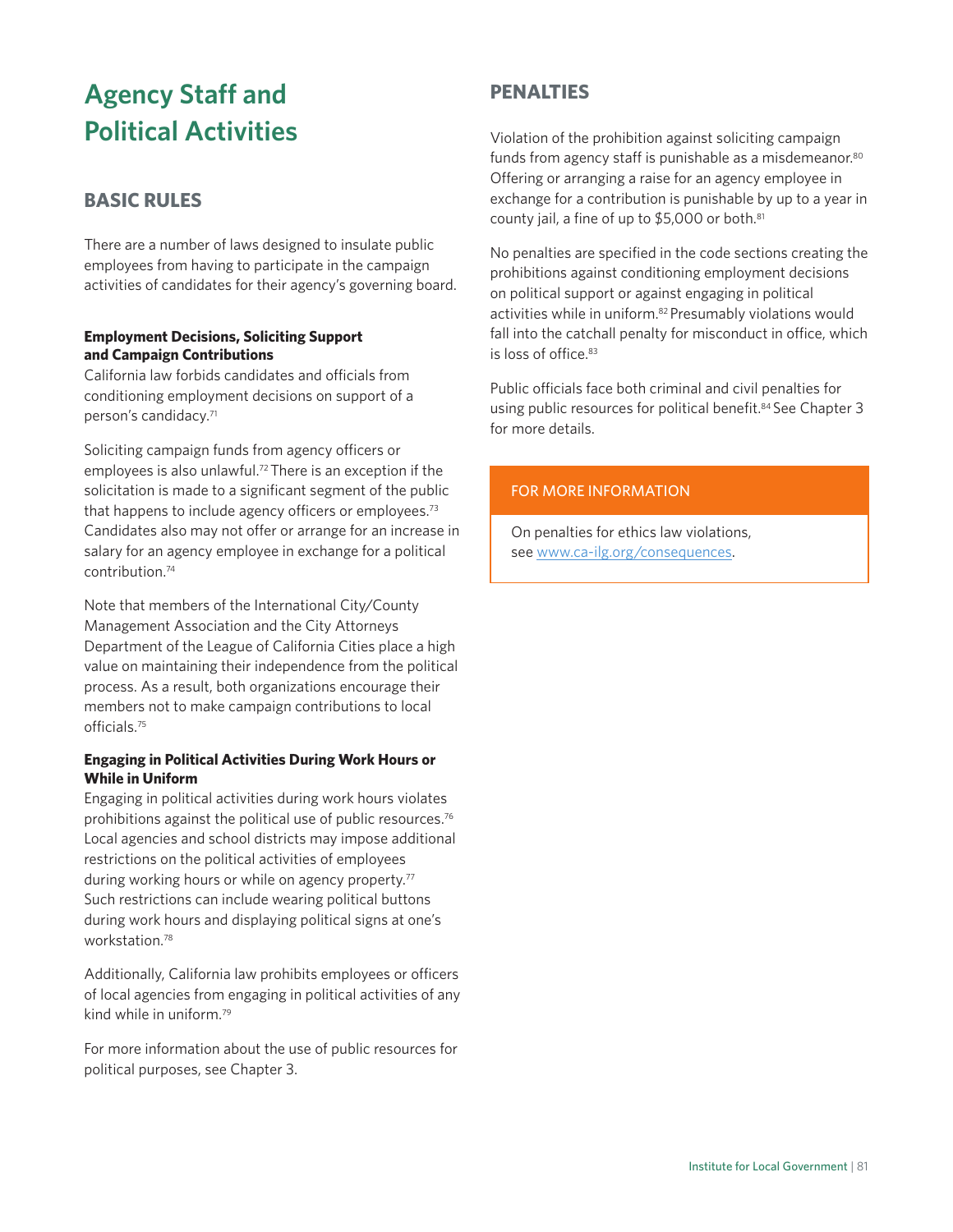# **Holding Multiple Public Offices**

There is such a thing as too much public service; the law limits the degree to which public officials can simultaneously hold multiple offices. The reason is, when an official assumes a public office, he or she takes on responsibility to the constituents of that agency to put their interests first. When an official occupies multiple offices in multiple agencies, fulfilling that responsibility becomes more complicated, both legally and ethically.

Potential legal issues include:

- » Political Reform Act issues when the official is in the position of making decisions that affect the official's economic interests. This issue is covered in Chapter 2;
- » Section 1090 issues when the official's position is such that the official has an interest in a contract in which the agency is involved. This issue is also covered in Chapter 2; and
- » Incompatibility of office issues (for example, membership on the city council and serving on the board of another local agency) when the official's offices are such that the official may be subjected to conflicting loyalties.<sup>85</sup>

The incompatible office holding problem differs from a conflict of interest that involves a potential clash between one's private interest and one's public duties, incompatibility of offices normally refers to the "publicpublic" situation where no personal conflict of interest is involved. Instead there is a potential clash between one's responsibility to two sets of constituents.

A similar but different conflict can arise when a local agency officer engages in incompatible employment activities. Here, there is only one public office with the conflict arising from the outside employment activity.<sup>86</sup>

# **BASIC RULES**

California law prohibits public officers from simultaneously holding multiple offices that are "incompatible" with one another.87 Offices are incompatible when:

- » Either of the offices may audit, overrule, remove members of, dismiss employees of, or exercise supervisory powers over the other office or body;
- » Based on the powers and jurisdiction of the offices, there is a possibility of significant clashes of duties or loyalties between the offices; or
- » Public policy considerations make it improper for the position of making decisions that affect the official's economic interests. This issue is covered in Chapter 2;

The notion underlying the prohibition is that it can be unfair and unwise to have decision-makers who are supposed to have just one agency's (and one agency's constituents) interests at heart assume multiple decision-making roles. As the Attorney General observed, the public is entitled to utmost loyalty from those who occupy offices.89

This restriction on holding multiple public offices only applies to positions that are considered to be offices including appointed or elected members of a governmental board, commission, committee, or other body.<sup>90</sup> The restriction does not apply to positions of employment in an agency,<sup>91</sup> although employees may be prohibited from serving on the governing bodies of agencies in which they are employed.<sup>92</sup>

Note there can be specific legislative exceptions to this rule.93 Under some circumstances, local agencies may allow simultaneous occupancy of what would otherwise be incompatible offices.<sup>94</sup>

### "

*When one assumes a public office, one takes on responsibility to the constituents of that agency to put their interests first. When one occupies multiple offices in multiple agencies, that job becomes more complicated…*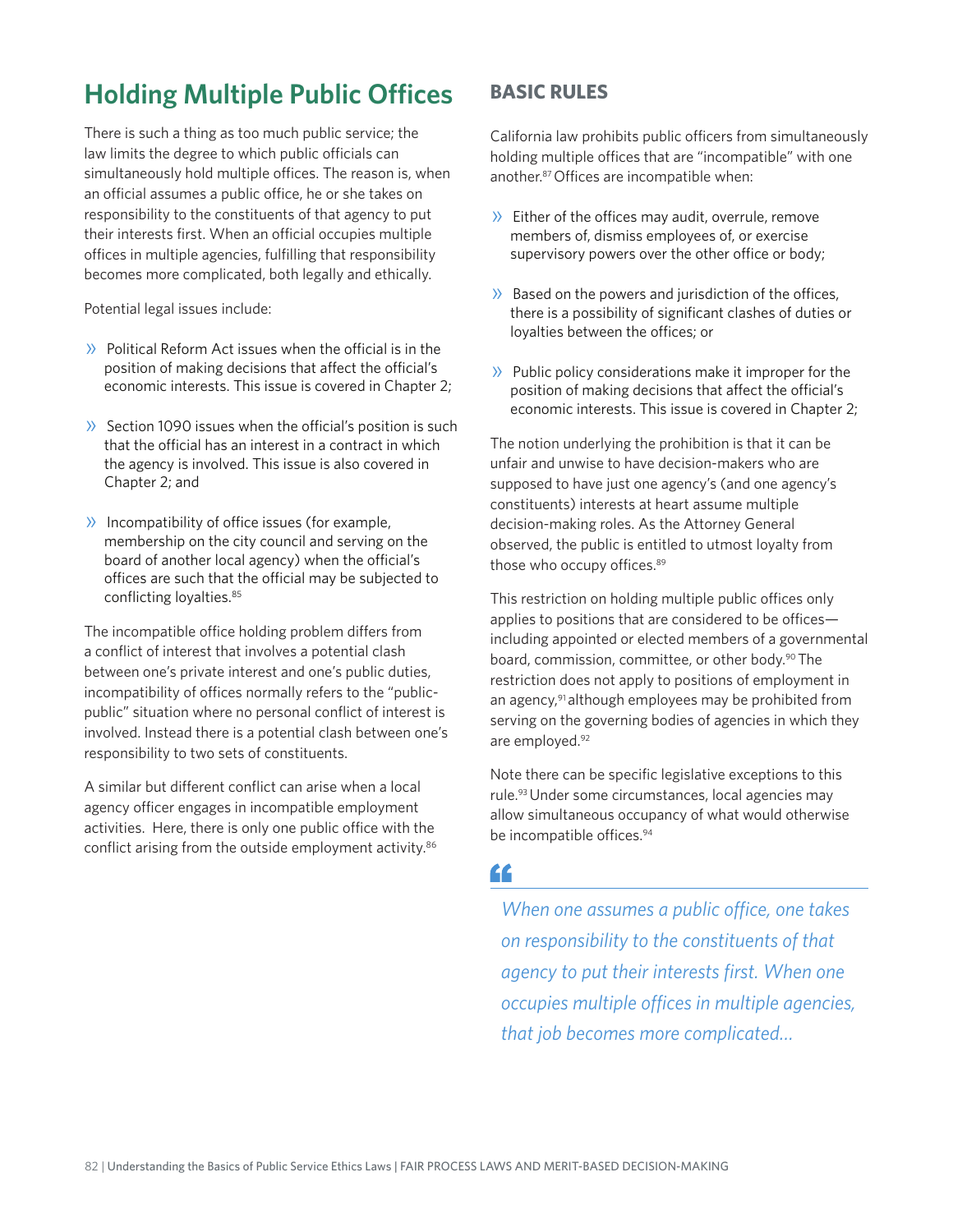# **SPECIAL ISSUES**

#### **Employees Who Run for the Governing Board of Their Public Agency Employers**

Generally, an individual may not serve as an elected or appointed member of a local agency's governing board if he or she is an employee of the local agency.95 If the employee does not resign, the individual's employment automatically terminates upon being sworn into office.<sup>96</sup> Volunteer firefighters are exempt from these provisions if the firefighter receives no salary.<sup>97</sup>

#### **Individual Agency Guidelines**

Local agencies must adopt rules regarding incompatible employment activities.<sup>98</sup>

#### FOR MORE INFORMATION

On holding multiple offices see "Holding Two Positions" available online at www.fppc.ca.gov/learn/publicofficials-and-employees-rules-/conflict-of-interest/ holding-two-positions.html.

For specific questions, please contact the Fair Political Practices Commission or agency counsel.

#### **PENALTIES**

If an official accepts a second office that is incompatible with an office he or she currently holds, the prior office automatically terminates when the official is sworn into the second office.99

#### FOR MORE INFORMATION

On penalties for ethics law violations, see www.ca-ilg.org/consequences.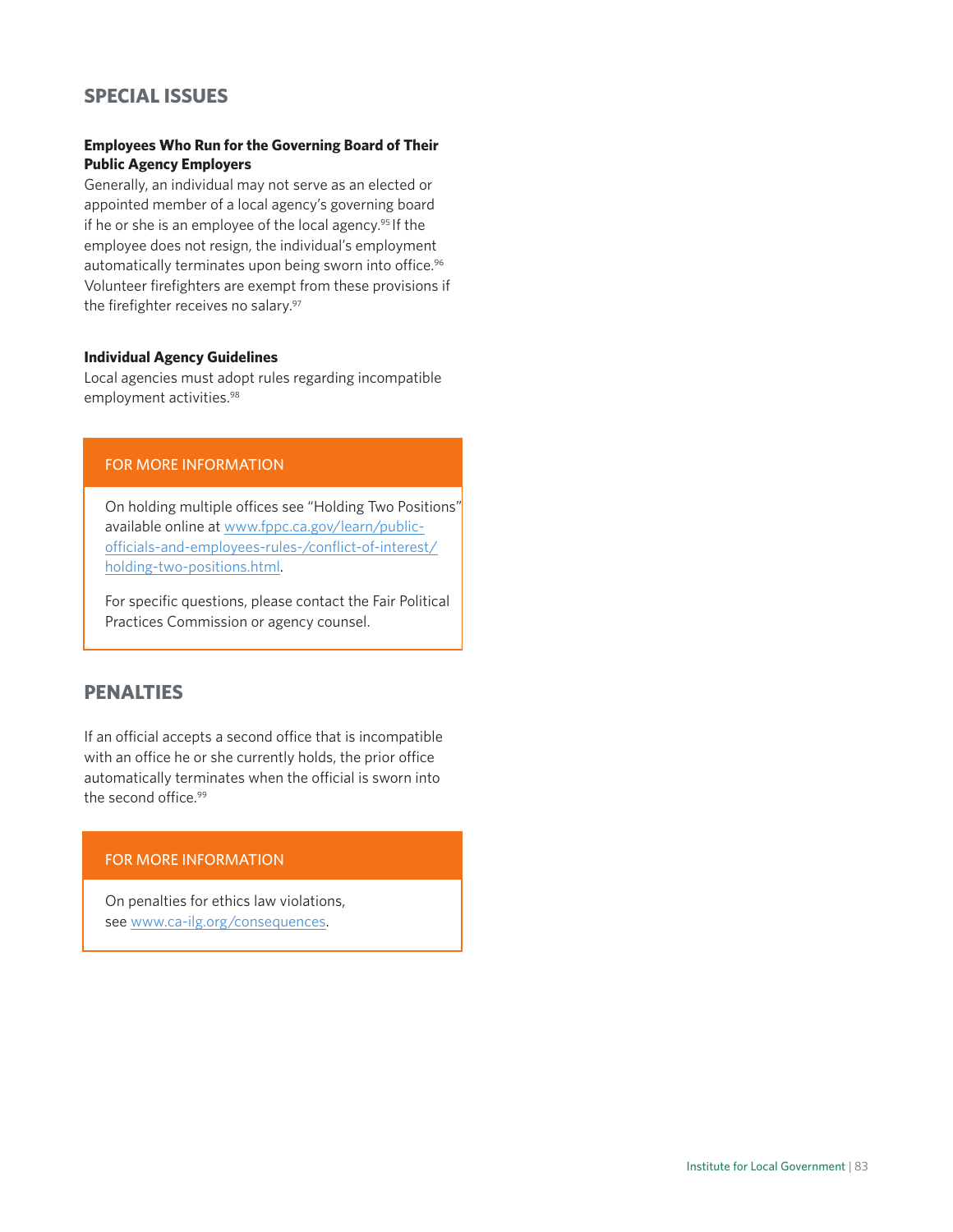# **Competitive Bidding Processes for Public Contracts**

### **BASIC RULES**

Public contracting laws — including those adopted at the local level — are designed to give all interested parties the opportunity to do business with the government on an equal basis.100

This keeps contracts from being steered to businesses or individuals because of political connections, friendship, favoritism, corruption or other factors. It also assures that the public receives the best value for its money by promoting competition among businesses.<sup>101</sup>

Many competitive bidding requirements are locally imposed, for example by charter cities as part of their municipal affairs authority.102 California law also authorizes local agencies to adopt procedures for acquisition of supplies and equipment.<sup>103</sup> Most purchasing ordinances require competitive bids for contracts in excess of designated dollar amounts.

For public works projects, California law defines when general law cities and counties must use competitive bidding. For general law cities, public works projects over \$5,000 are subject to the state's competitive bidding requirements.104 For county projects, the threshold is based on population: \$6,500 (counties with populations of 500,000 or over),<sup>105</sup> \$50,000 (counties with populations of 2 million or over)<sup>106</sup> and \$4,000 (all other counties).<sup>107</sup> Note that it is a misdemeanor to split projects to avoid competitive bidding requirements.108

The contract for a competitively bid public project must be awarded to the lowest responsible bidder. 109 A responsible bidder is one who is able to perform the contract if awarded.110

# **EXCEPTIONS**

#### **Emergency**

Contracts may be awarded without competitive bidding if the legislative body makes a finding by a four-fifths vote that an emergency exists.<sup>111</sup>

#### **Professional Services**

Contracts for professional services such as private architectural, landscape architectural, engineering, environmental, and surveying, or construction management firms need not be competitively bid, but must be awarded on the basis of demonstrated competence and on the professional qualifications necessary for the satisfactory performance of the services required.112 However, if the professional services are too closely akin to the work typically performed by public works construction contractors (for example, some services performed by construction managers), then competitive bidding may be required.113

#### **Special Services**

The legislative body of any public agency may contract with and employ persons for special services and advice in financial, economic, accounting, engineering, legal, or administrative matters if such persons are specially trained and experienced and competent to perform the special services required.<sup>114</sup> The test as to whether services are special services depends on the nature of the services, the necessary qualifications required of a person furnishing the services, and the availability of the service from public sources.115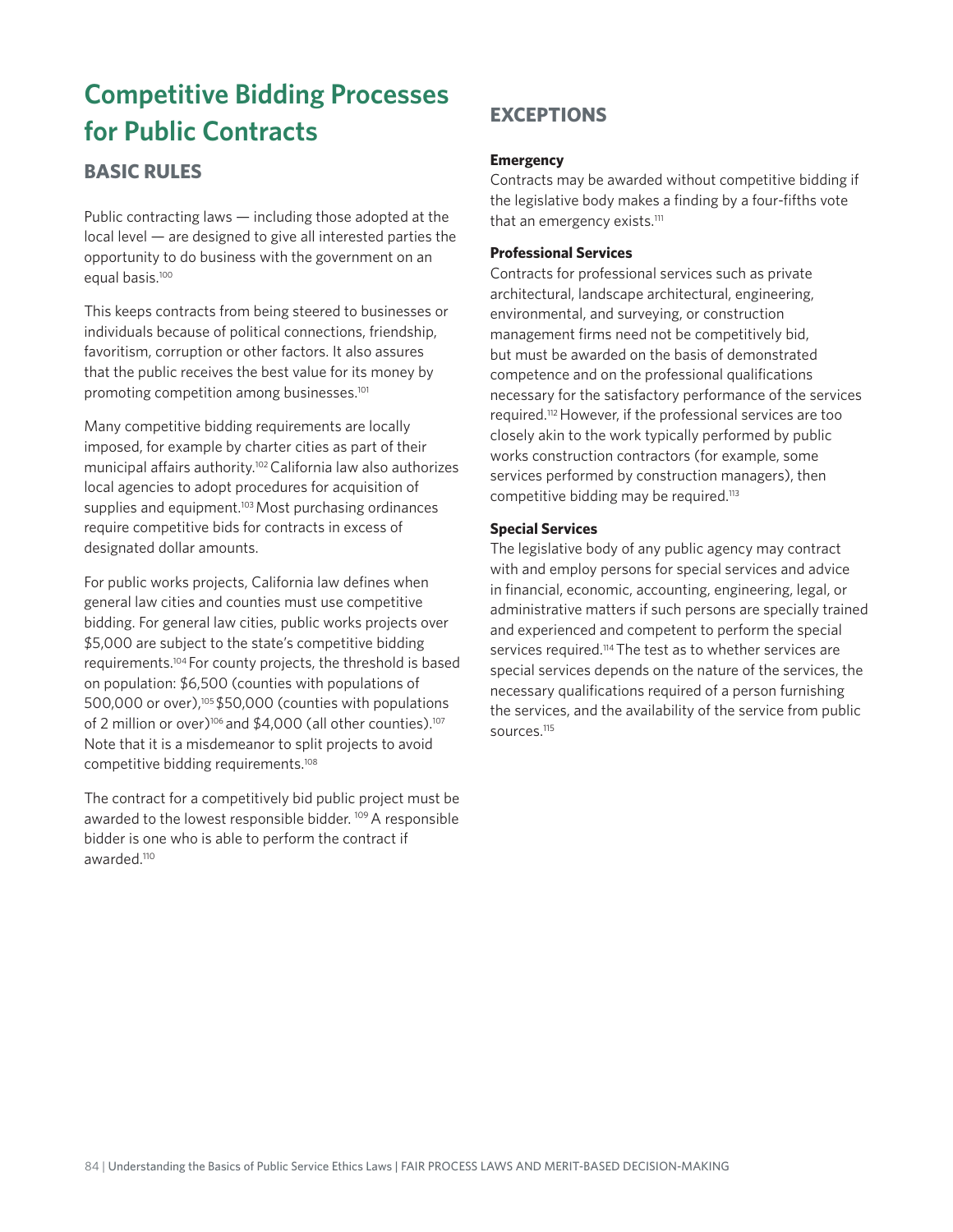#### **Design-Build**

Design-build is a method of project delivery in which the design and construction functions are combined and contracted to a single entity (called the "design builder"). Local agencies (defined to include cities, counties and special districts<sup>116</sup>), with approval of the agency's governing body, may use design-build contracting for building construction projects over one million dollars.<sup>117</sup> Local agencies may award design-build projects using either the lowest responsible bidder or best value.118

#### FOR MORE INFORMATION

On public agency procurement processes, see the Institute resources available at www.ca-ilg.org/post/fair-procurement.

#### **PENALTIES**

An agency that improperly awards a bid to any bidder other than the lowest responsible bidder may be liable for reimbursing the low bidder's actual cost in submitting the bid, but will not be liable for the low bidder's lost profits.<sup>119</sup>

#### **HONEST SERVICES, FRAUD AND EXTORTION**

Under federal wire and mail fraud laws, the public has the right to the "honest services" of public officials.120

The basic concept is that a public official owes a duty of loyalty and honesty to the public similar to a trustee or fiduciary.<sup>121</sup> That duty is violated when a public official makes a decision that is not motivated by his or her constituents' interests but instead by his or her personal interests.122 Specifically, honest services fraud refers to actions that constitute bribery and kickback schemes.123

"Kickbacks" (for example, receiving money back from proceeds paid to a company that does business with a public entity) in exchange for favorable contracting decisions is one area in which prosecutors have been particularly active.

The maximum penalty for being guilty of wire and/or mail fraud includes a jail term of up to 20 years and a \$250,000 fine.124

An official's refusal to award a contract unless the individual receives benefits can also be prosecuted as extortion.125 To be chargeable as a federal offense, the act must affect interstate commerce. The maximum penalty for extortion under federal law is 20 years in prison and a \$250,000 fine.126

**For more information** about honest services, fraud and extortion, see "Making a Federal Case Out of Corruption," available at www.ca-ilg.org/ fedcase.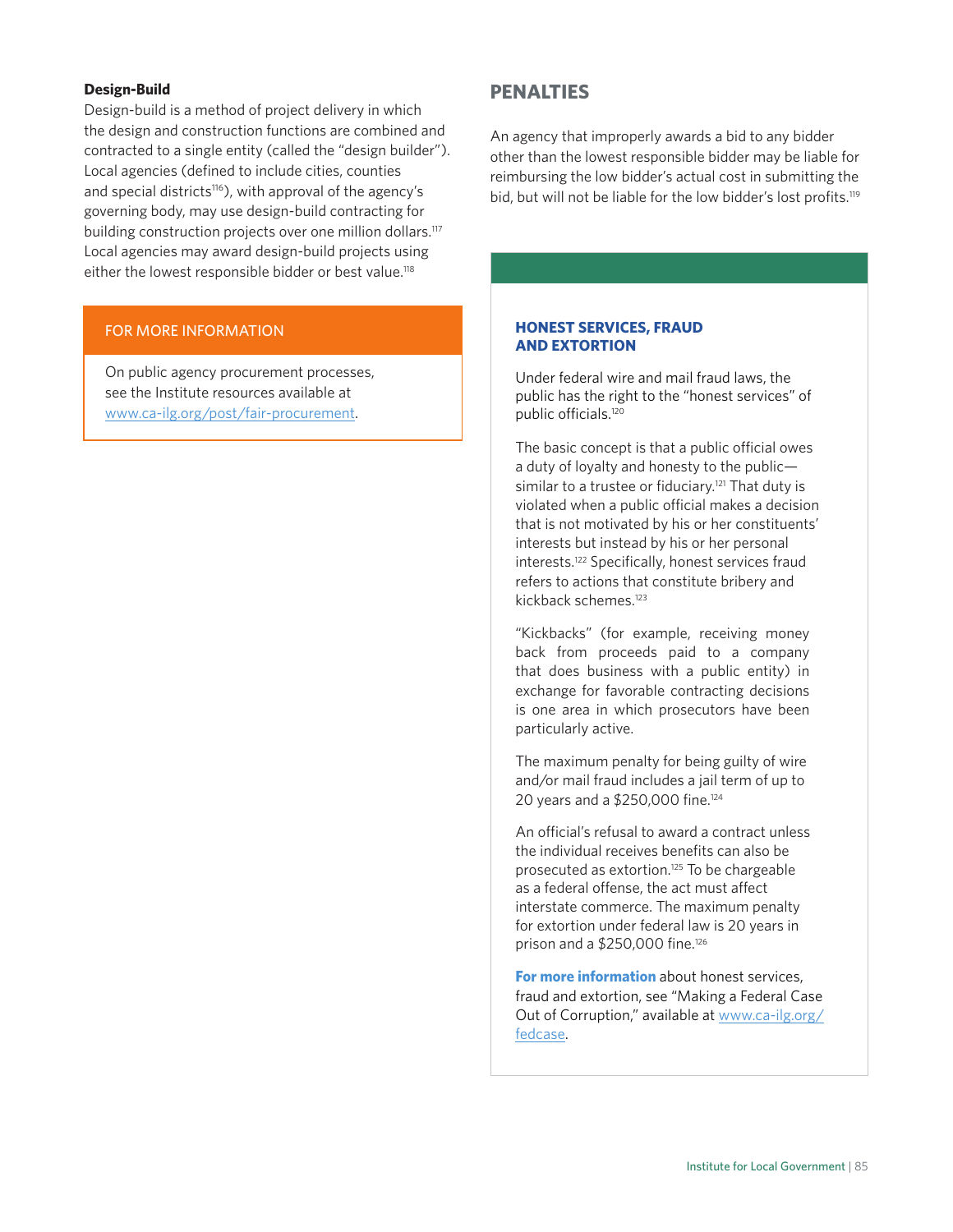# **Whistle-Blowing Protections**

### **BASIC RULES**

California whistle-blowing laws make it unlawful for employers to retaliate against employees who refuse to participate in unlawful activities.127 Furthermore, if an employee can demonstrate by a preponderance of evidence that his or her whistle-blowing activities were a contributing factor in an adverse employment action, the burden of proof then shifts to the employer to demonstrate by clear and convincing evidence that the employer would have taken the action for "legitimate, independent reasons" even if the employee had not been a whistle-blower.<sup>128</sup> These protections apply specifically to local agency employees.<sup>129</sup>

California law requires employers to post the state attorney general's whistle-blower hotline number at the workplace.130 Any employee or member of the public can call the hotline at (800) 952-5225 to register their concerns about potentially unlawful practices.131

#### FOR MORE INFORMATION

On whistle-blower protections, see the following resources:

- » "For Whom the Whistle Blows," available at www.ca-ilg.org/whistle.
- » Walking the Line: What to do When You Suspect an Ethics Problem, 2005. Available at www.ca-ilg.org/WhatToDo.

### **PENALTIES**

Violation of whistle-blower protection laws is a misdemeanor.132 The maximum criminal penalty for an individual is a year of jail time, a fine of \$1,000 or both.<sup>133</sup> In the case of corporations, the criminal penalty is a fine of up to \$5,000.134

In addition, retaliation against an employee for whistleblowing activities could result in a suit for violation of the employee's civil rights.135 Such actions carry the prospect of damages<sup>136</sup> and attorney's fees awards.<sup>137</sup>

#### FOR MORE INFORMATION

On penalties for ethics law violations, see www.ca-ilg.org/consequences.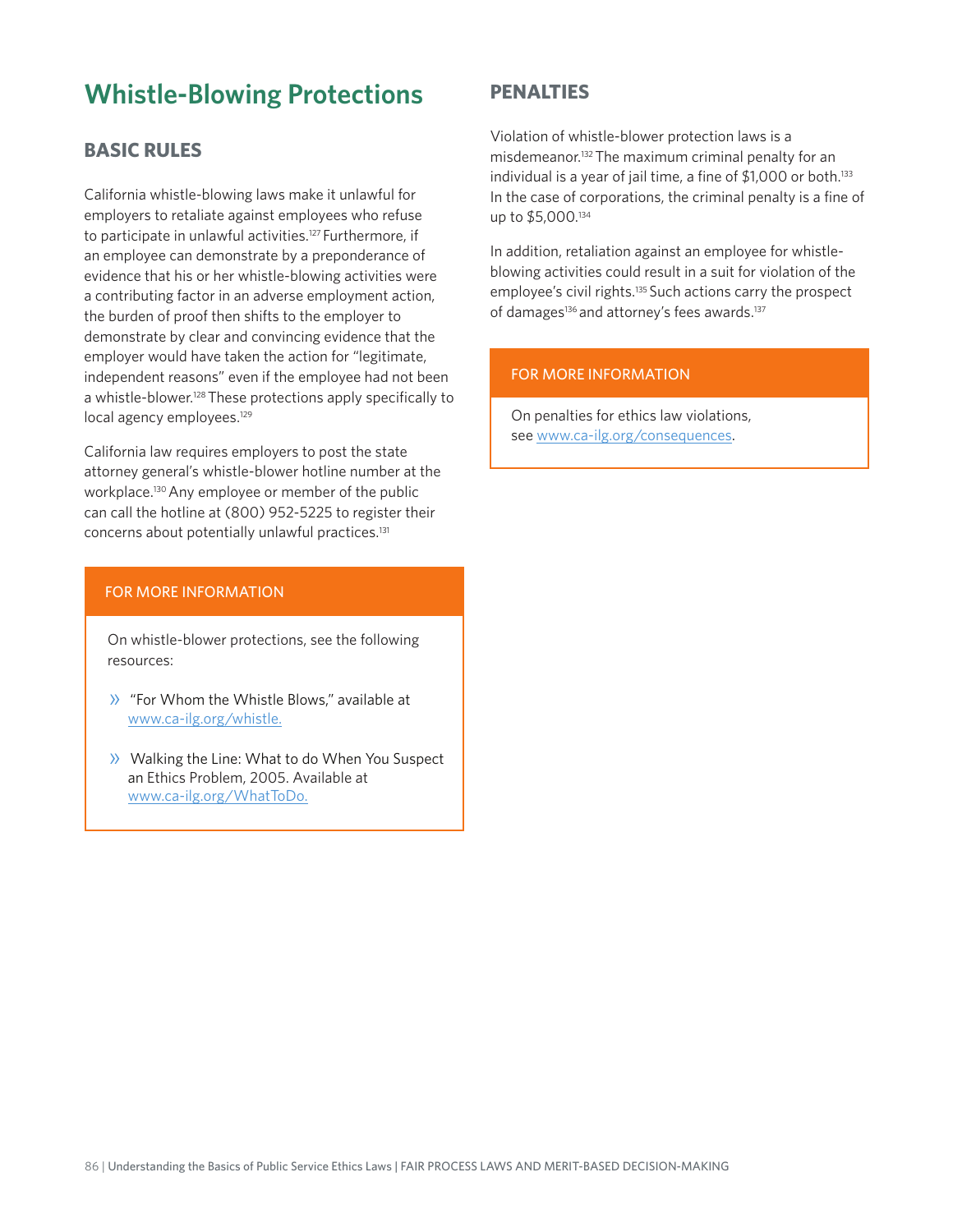# **Endnotes and Additional Information**

**Note:** The California Codes are accessible at http://leginfo. legislature.ca.gov/. Fair Political Practices Commission regulations are accessible atwww.fppc.ca.gov/the-law/ fppc-regulations/regulations-index.html. A source for case law information is www.findlaw.com/cacases/ (requires registration).

- 1 *See Nussbaum v. Weeks*, 214 Cal. App. 3d 1589, 1597-98, 263 Cal. Rptr. 360, 365-66 (4th Dist. 1989).
- 2 *See Breakzone Billiards v. City of Torrance*, 81 Cal. App. 4th 1205, 1234 n.23, 97 Cal. Rptr. 2d 467 (2d Dist. 2000) (finding no common law bias).
- 3 *See Clark v. City of Hermosa Beach*, 48 Cal. App. 4th 1152, 56 Cal. Rptr. 2d 223 (2d Dist. 1996) (finding common law bias).
- 4 *Haas v. County of San Bernadino*, 27 Cal. 4th 1017, 119 Cal. Rptr. 2d. 341 (2002).
- 5 *See Breakzone*, 81 Cal. App. 4th at 1234 n.23, 97 Cal. Rptr. 2d at 490.
- 6 *See, e.g.*, *Nightlife Partners, Ltd. v. City of Beverly Hills*, 108 Cal. App. 4th 81, 89, 133 Cal. Rptr. 2d 234, 241 (2d Dist. 2003).
- 7 *Nightlife Partners*, 108 Cal.App.4th at 97-98, 133 Cal. Rptr. 2d at 248.
- 8 *See Fairfield v. Superior Court*, 14 Cal. 3d 768, 122 Cal. Rptr. 543 (1975); *Mennig v. City Council*, 86 Cal. App. 3d 341, 150 Cal. Rptr. 207 (2d Dist. 1978).
- 9 *See Cohan v. City of Thousand Oaks*, 30 Cal. App. 4th 547, 35 Cal. Rptr. 2d 782 (2d Dist. 1994) (where local ordinance called for "person" appealing planning commission decision to city council to show cause why the commission's action should be overturned, city council's decision to appeal the action to itself was an appearance of conflict of interest and was part of overall violation of developer's substantive and procedural due process rights).
- 10 *Fairfield v. Superior Court*, 14 Cal. 3d 768, 122 Cal. Rptr. 543 (1975).
- 11 *Nasha v. City of Los Angeles*, 125 Cal. App. 4th 470, 482, 22 Cal. Rptr. 3d 772 (2004).
- 12 *See generally* Cal. Civ. Proc. Code § 1094.5. *See Clark v. City of Hermosa Beach*, 48 Cal. App. 4th 1152, 56 Cal. Rptr. 2d 223 (2d Dist. 1996) (requiring the council to rehear an appeal from the planning commission's decision and provide a fair hearing).
- 13 *See* 42 U.S.C. §§ 1983, 1988.
- 14 Cal. Penal Code § 86.
- 15 91 Cal. Op. Att'y Gen. 46 (2008).
- 16 Cal. Penal Code § 86.
- 17 *See* Cal. Pen. Code § 88. *See also* Cal. Elect. Code § 20 (making those convicted of a felony involving bribery, embezzlement, extortion or theft of public money ineligible for public office);

Cal. Gov't Code § 1770(h) (providing a vacancy occurs upon conviction of a felony or of any offense involving a violation of official duties).

- 18 Cal. Gov't Code § 87460(a), (b).
- 19 *See* Cal. Gov't Code § 87460(c), (d).
- 20 *See* Cal. Gov't Code § 87461.
- 21 *See generally* Cal. Gov't Code §§ 91000-14.
- 22 *See* Cal. Gov't Code § 1770(h) (providing a vacancy occurs upon conviction of a felony or of any offense involving a violation of official duties).
- 23 *See* Cal. Gov't Code § 91002 (providing no person convicted of a misdemeanor under the Political Reform Act shall be a candidate for any elective office or act as a lobbyist for a period of four years following the date of the conviction).
- 24 Cal. Gov't Code § 91000(b).
- 25 *See* Cal. Penal Code § 19 (providing misdemeanors are punishable by imprisonment in county jail up to six months, a fine not exceeding \$1,000, or both).
- 26 2 Cal. Code Regs. § 18700.
- 27 *See* Cal. Gov't Code § 82029.
- 28 *See generally* Cal. Gov't Code §§ 91000-14.
- 29 *See* Cal. Gov't Code § 1770(h) (providing a vacancy occurs upon conviction of a felony or of any offense involving a violation of official duties).
- 30 *See* Cal. Gov't Code § 91002 (providing no person convicted of a misdemeanor under the Political Reform Act shall be a candidate for any elective office or act as a lobbyist for a period of four years following the date of the conviction).
- 31 Cal. Gov't Code § 91000(b).
- 32 *See* Cal. Penal Code § 19 (providing misdemeanors are punishable by imprisonment in county jail up to six months, a fine not exceeding \$1,000, or both).
- 33 *See, e.g.*, *People v. Honig*, 48 Cal. App. 4th 289, 55 Cal. Rptr. 2d 555 (1996).
- 34 *See* Cal. Gov't Code § 91003(b).
- 35 This is a requirement of the Political Reform Act. *See generally* Cal. Gov't Code §§ 84100-511.
- 36 Cal. Gov't Code § 82015; 2 Cal. Code Regs. § 18421.1.
- 37 *Woodland Hills Residents Association v. City Council*, 26 Cal. 3d 938, 164 Cal. Rptr. 255 (1980). *But see* Cal. Gov't Code § 84308; 2 Cal. Code Regs. §§ 18438.1-.8 (defining who is disqualified from acting on a land use entitlement application after receipt of a campaign contribution).
- 38 Cal. Gov't Code § 84308(c).
- 39 *See* Cal. Gov't Code § 82015; 2 Cal. Code Regs. § 18215.
- 40 *See* Cal. Gov't Code § 84308(b).
- 41 *See* Cal. Gov't Code § 84308(a)(3); 2 Cal. Code Regs. § 18438.1.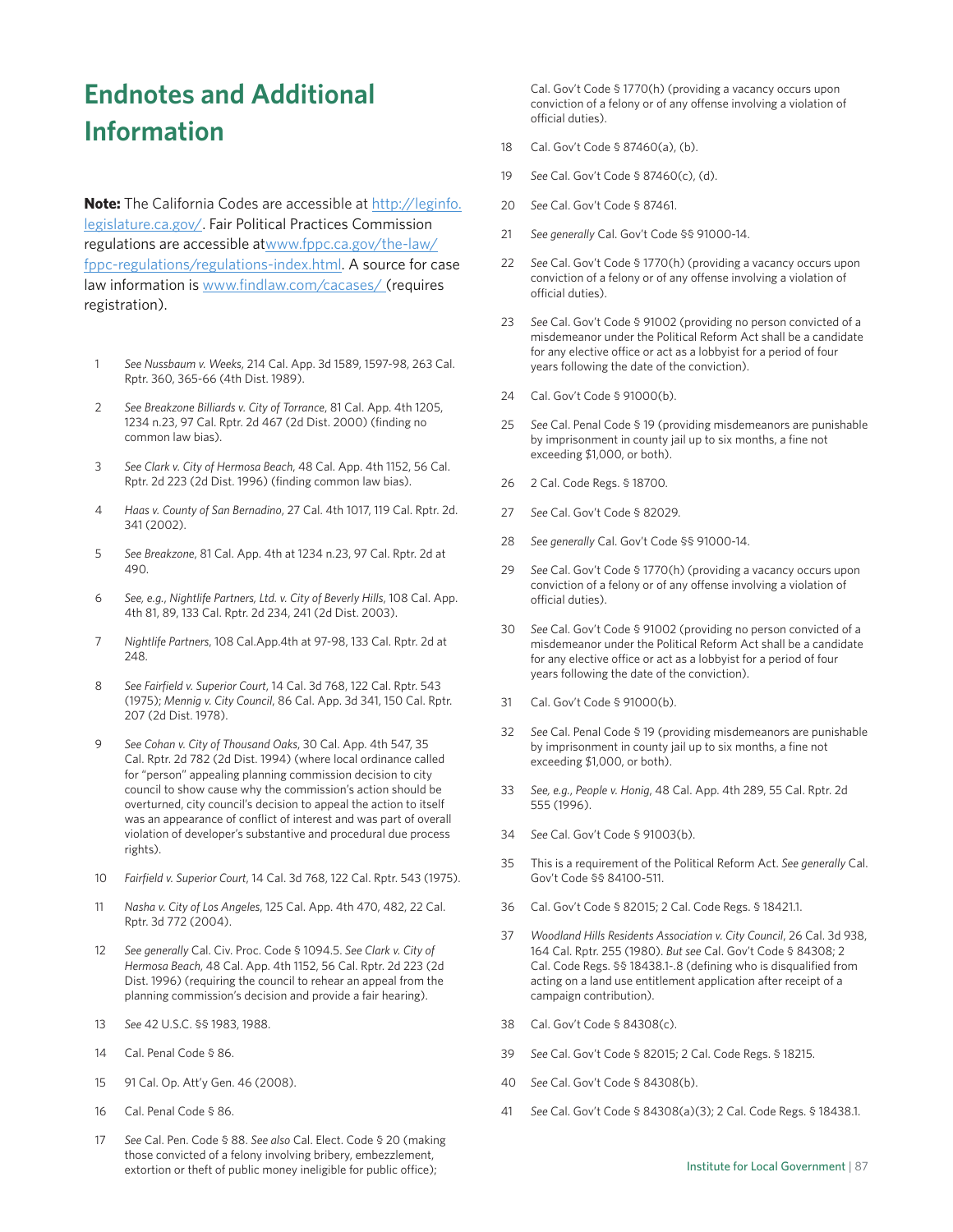- 42 *See* Cal. Gov't Code § 84308(a)(4); 2 Cal. Code Regs. § 18438.1. *See also* Davis Advice Letter No. A-02-344.
- 43 *See* Cal. Gov't Code § 84308(b), (c); 2 Cal. Code Regs. § 18438.4.
- 44 *See* Cal. Gov't Code § 84308(a)(2).
- 45 *Id*.
- 46 Cal.Pen. Code §518; 18 U.S.C. § 1951.
- 47 Cal. Penal Code § 521.
- 48 Cal. Penal Code § 19.
- 49 Cal. Gov't Code §§ 3060-3074.
- 50 18 U.S.C. § 1951(a). *See generally* 18 U.S.C. § 3571(b).
- 51 *See* Cal. Gov't Code § 84308(a)(5); 2 Cal. Code Regs. § 18438.2.
- 52 Cal. Gov't Code § 65901.
- 53 Cal. Gov't Code § 65906.
- 54 Cal. Gov't Code §§ 66411-413.5.
- 55 Cal. Gov't Code §§ 4526, 37103, 53060.
- 56 Cal. Gov't Code § 84308(d); 2 Cal. Code Regs. § 18438.8.
- 57 Cal. Gov't Code § 84308(c).
- 58 *Id*.
- 59 *Id*.
- 60 *Id*.
- 61 *Id*.
- 62 *Id*.
- 63 Cal. Gov't Code § 84308(b).
- 64 *Id*.
- 65 Cal. Gov't Code § 84308(d).
- 66 *See generally* Cal. Gov't Code §§ 91000-14.
- 67 *See* Cal. Gov't Code § 1770(h) (providing a vacancy occurs upon conviction of a felony or of any offense involving a violation of official duties).
- 68 *See* Cal. Gov't Code § 91002 (providing no person convicted of a misdemeanor under the Political Reform Act shall be a candidate for any elective office or act as a lobbyist for a period of four years following the date of the conviction).
- 69 Cal. Gov't Code § 91000(b).
- 70 *See* Cal. Penal Code § 19 (providing misdemeanors are punishable by imprisonment in county jail up to six months, a fine not exceeding \$1,000, or both).
- 71 *See* Cal. Gov't Code § 3204, which reads as follows: No one who holds, or who is seeking election or appointment to, any office or employment in a state or local agency shall, directly or indirectly, use, promise, threaten or attempt to use, any office, authority, or influence, whether then possessed or merely anticipated, to confer upon or secure for any individual person, or to aid or

obstruct any individual person in securing, or to prevent any individual person from securing, any position, nomination, confirmation, promotion, or change in compensation or position, within the state or local agency, upon consideration or condition that the vote or political influence or action of such person or another shall be given or used in behalf of, or withheld from, any candidate, officer, or party, or upon any other corrupt condition or consideration. This prohibition shall apply to urging or discouraging the individual employee's action.

- 72 *See* Cal. Gov't Code § 3205.
- 73 *See* Cal. Gov't Code § 3205(c).
- 74 *See* Cal. Gov't Code § 3205.5, which reads as follows: No one who holds, or who is seeking election or appointment to, any office shall, directly or indirectly, offer or arrange for any increase in compensation or salary for an employee of a state or local agency in exchange for, or a promise of, a contribution or loan to any committee controlled directly or indirectly by the person who holds, or who is seeking election or appointment to, an office. A violation of this section is punishable by imprisonment in a county jail for a period not exceeding one year, a fine not exceeding five thousand dollars (\$5,000), or by both that imprisonment and fine.
- 75 The ICMA Code is available on the ICMA website at: http:// icma.org/codeofethics.
- 76 *See* Cal. Gov't Code § 8314.
- 77 *See* Cal. Gov't Code § 3207 (providing that any city, county or local agency may prohibit or restrict officers and employees engaging in political activity during working hours and political activities on agency premises); Cal. Educ. Code § 7055; 5 U.S.C. §§ 7321-26 (prohibiting employees of state and local executive agencies who work in connection with programs financed in whole or in part by federal loans or grants from engaging in political activities while on duty).
- 78 *See Cal. Teachers Ass'n v. Governing Bd.*, 45 Cal.App.4th 1383, 53 Cal.Rptr.2d 474 (1996); 5 C.F.R. § 734.306 example 16 (with limited exception, those employees working in connection with federally funded programs "may not wear partisan political buttons or display partisan political pictures, signs, stickers, or badges while he or she is on duty or at his or her place of work.").
- 79 Cal. Gov't Code § 3206. *See also* Cal. Gov't Code § 3302.
- 80 *See* Cal. Gov't Code § 3205
- 81 *See* Cal. Gov't Code § 3205.5, which reads as follows: No one who holds, or who is seeking election or appointment to, any office shall, directly or indirectly, offer or arrange for any increase in compensation or salary for an employee of a state or local agency in exchange for, or a promise of, a contribution or loan to any committee controlled directly or indirectly by the person who holds, or who is seeking election or appointment to, an office. A violation of this section is punishable by imprisonment in a county jail for a period not exceeding one year, a fine not exceeding five thousand dollars (\$5,000), or by both that imprisonment and fine.
- 82 *See* Cal. Gov't Code §§ 3204, 3206.
- 83 *See* Gov't Code §§ 3060-75. *See also Steiner v. Superior Court*, 50 Cal.App.4th 1771, Cal. Rptr.2d 668 (1996) (discussing the types of misconduct warranting removal from office under section 3060).
- 84 *See* Cal. Penal Code § 424; Cal. Gov't Code § 8314.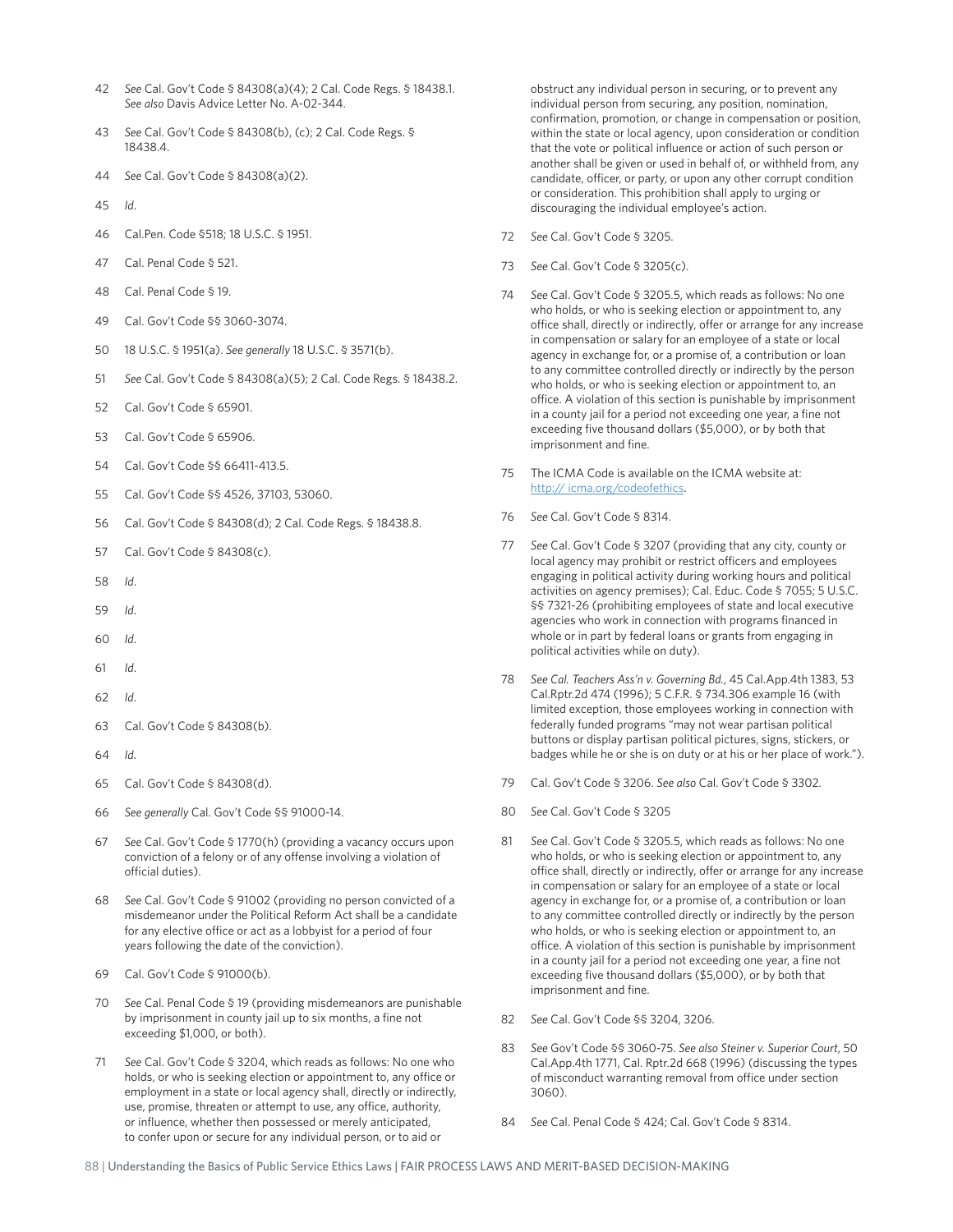- 85 *See* Cal. Gov't Code § 1099.
- 86 *See* Cal. Gov't Code § 1126.
- 87 Cal. Gov't Code § 1099(a).
- 88 Cal. Gov't Code § 1099(a)(1)-(3).
- 89 91 Cal. Op. Att'y Gen. 25 (2008)
- 90 Cal. Gov't Code § 1099(a).
- 91 Cal. Gov't Code § 1099(c).
- 92 Cal. Gov't Code § 53227(a); Cal. Educ. Code §§ 35107(b)(1), 72103(b)(1).
- 93 *See, e.g.*, Cal. Health & Safety Code § 6480(b) (relating to city officials serving on sanitary districts) *See also* 85 Cal. Op. Att'y Gen. 239 (2002) (noting the Legislature can create exceptions to the incompatibility doctrine).
- 94 *See* 66 Cal. Op. Att'y Gen. 293 (1983) (offices of city and county planning commission are incompatible but county and charter city may adopt legislation specifying otherwise).
- 95 *See* Cal. Gov't Code § 53227 (for cities, counties and special districts); Cal. Educ. Code §§ 35107(b)(1) (school districts), 72103(b)(1) (community college districts). *See also* 84 Cal. Op. Att'y Gen. 126 (2001) (community college board member may not become part-time instructor for district).
- 96 Cal. Gov't Code § 53227(a); Cal. Educ. Code §§ 35107(b)(1), 72103(b)(1).
- 97 *See* 85 Cal. Op. Att'y Gen. 230 (2002) ("salary" does not include per-call and equipment stipends).
- 98 Cal. Gov't Code § 1126(c).
- 99 Cal. Gov't Code § 1099(b) (noting that this position is enforceable through Civil Procedure Code section 803). *People ex rel. Chapman v. Rapsey*, 16 Cal. 2d 636, 107 P.2d 388 (1940). *See also* Cal. Gov't Code § 1126.
- 100 *See* Cal. Pub. Cont. Code § 100.
- 101 *Id*.
- 102 *Smith v. City of Riverside*, 34 Cal. App. 3d 529, 110 Cal. Rptr. 67 (4th Dist. 1973). *See also* Cal. Pub. Cont. Code § 1100.7.
- 103 Cal. Gov't Code §§ 54201-25.
- 104 Cal. Pub. Cont. Code § 20162.
- 105 Cal. Pub. Cont. Code § 20122.
- 106 Cal. Pub. Cont. Code § 20123.
- 107 Cal. Pub. Cont. Code § 20121.
- 108 Cal. Pub. Cont. Code § 20163.
- 109 Cal. Pub. Cont. Code § 20162.
- 110 *See* Cal. Pub. Cont. Code § 1103.
- 111 Cal. Pub. Cont. Code §§ 1102, 20168, 22050.
- 112 Cal. Gov't Code § 4526.
- 113 *City of Inglewood-Los Angeles County Civic Ctr. Auth. v. Superior*

*Court*, 7 Cal. 3d 861, 103 Cal. Rptr. 689 (1972).

- 114 Cal. Gov't Code § 53060.
- 115 *Cal. School Employees Ass'n v. Sunnyvale Elementary Sch. Dist.*, 36 Cal. App. 3d 46, 60, 111 Cal. Rptr. 433, 442 (1st Dist. 1973).
- 116 Cal. Pub. Cont. Code § 22161(f).
- 117 Cal. Pub. Cont. Code § 22162.
- 118 Cal. Pub. Cont. Code § 22164.
- 119 *Kajima/Ray Wilson v. Los Angeles County Metro. Transp. Auth.*, 23 Cal. 4th 305, 315-16, 96 Cal. Rptr. 2d 747 (2000).
- 120 18 U.S.C. §§ 1341 (mail fraud), 1343 (wire fraud), 1346 (honest services).
- 121 *U.S. v. Sawyer*, 239 F.3d 31, 39 (1st Cir. 2001) (finding sufficient evidence of guilt apart from proof of violation of state law).
- 122 *U.S. v. Lopez-Lukis*, 102 F.3d 1164, 1169 (11th Cir. 1997) (noting that effort to improperly control composition of decision- making body constituted an effort to deprive public of honest services); *McNally v. U.S.*, 483 U.S. 350 at 362-63 (Justice Stevens, dissenting).
- 123 *See Skilling v. U.S.*, 130 S.Ct. 2896, 2931(2010) (holding that in order to avoid unconstitutional vagueness, 18 USC §1346, defining "scheme or artifice to defraud," only criminalizes bribes and kick-back schemes).
- 124 18 U.S.C. §§ 1341 (". . . shall be fined under this title or imprisoned not more than 20 years, or both."), 1343 ("shall be fined under this title or imprisoned not more than 20 years, or both.").
- 125 18 U.S.C. § 1951.
- 126 18 U.S.C. § 1951(a).
- 127 *See* Cal. Lab. Code § 1102.5(c) ("An employer, or any person acting on behalf of the employer, shall not retaliate against an employee for refusing to participate in an activity that would result in a violation of state or federal statute, or a violation of or noncompliance with a local, state, or federal rule or regulation.").
- 128 Cal. Lab. Code § 1102.6.
- 129 *See* Cal. Lab. Code § 1106.
- 130 *See* Cal. Lab. Code § 1102.8 (requiring employers to post employees' rights and responsibilities under the whistle- blower laws, including the telephone number for the Attorney General's hotline).
- 131 *See* Cal. Lab. Code § 1102.7 (requiring the Attorney General to set up the hotline).
- 132 Cal. Lab. Code § 1103.
- 133 *Id*.
- 134 *Id*.
- 135 *See, e.g., Connick v. Myers*, 461 U.S. 138, 103 S.Ct. 1684 (1983); *Pickering v. Bd. of Educ. of Twp. High Sch. Dist. 205, Will County, Ill.*, 391 U.S. 563, 88 S.Ct. 1731 (1968); *Garcetti v. Ceballos*, 547 U.S. 410, 126 S. Ct. 1951(2006).
- 136 42 U.S.C. § 1983.
- 137 42 U.S.C. § 1988.